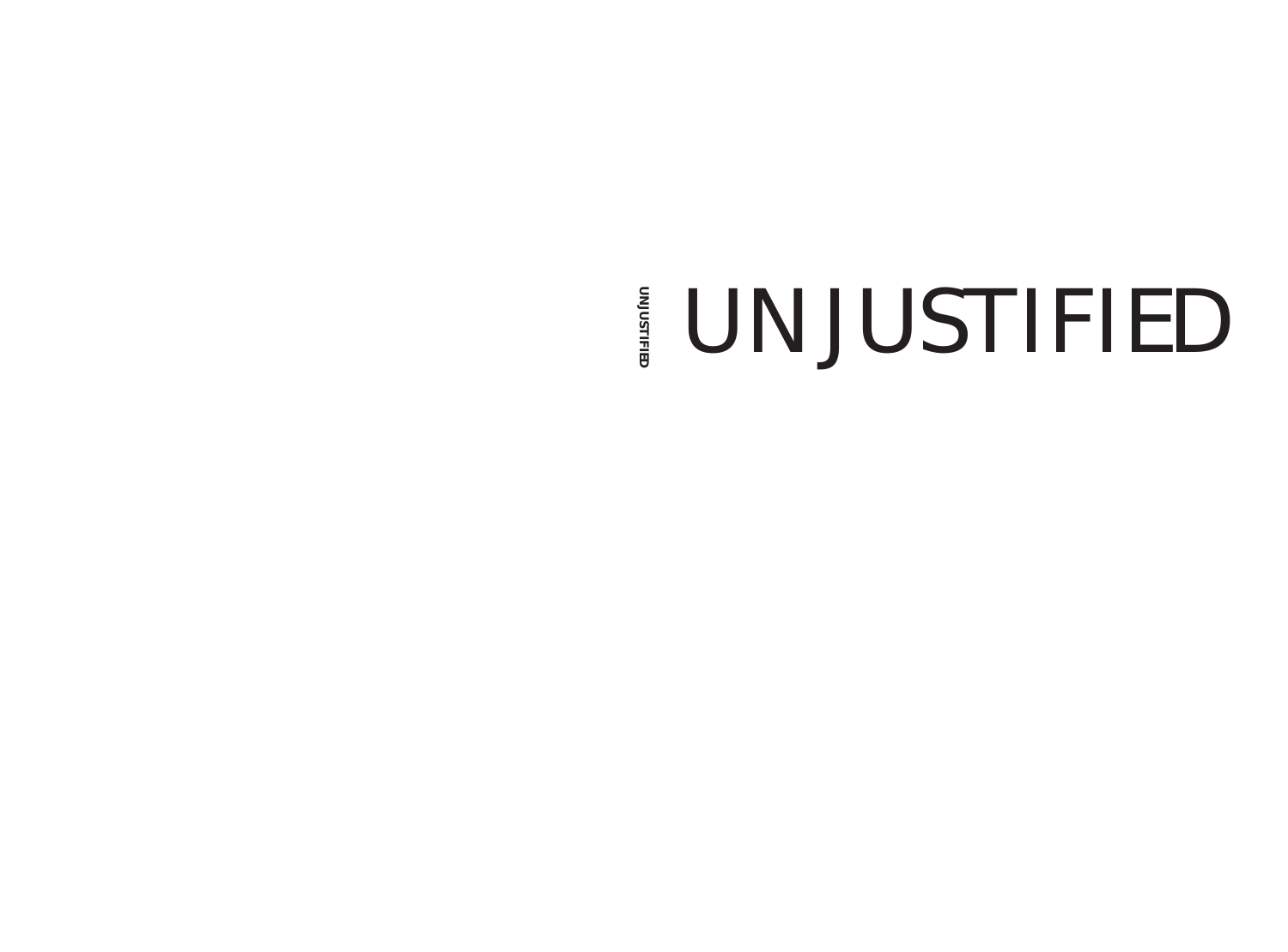## **CONTACT ME**

### **SPEAKING**

#### **TO INQUIRE ABOUT BOOKING GAHREY OVALLE FOR A SPEAKING ENGAGEMENT:** WWW.GAHREYOVALLE.COM/SPEAKING

## **SOCIAL**

WWW.GAHREYOVALLE.COM

**M** HI@GAHREYOVALLE.COM



f WWW.FACEBOOK.COM/GAHREY.OVALLE.75

**FOI WWW.INSTAGRAM.COM/GAHREYOVALLE** 

## **GAHREY OVALLE**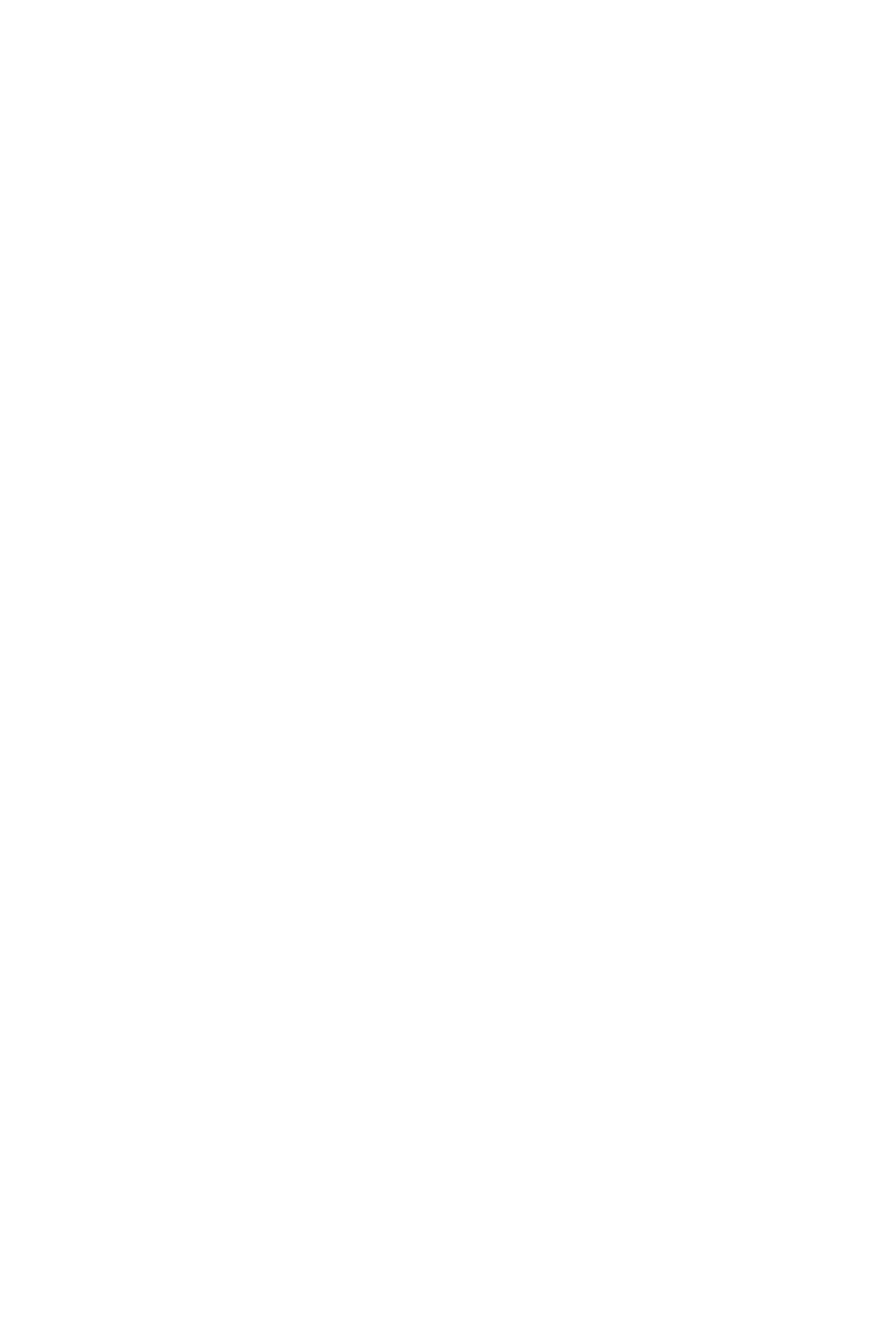# UNJUSTIFIED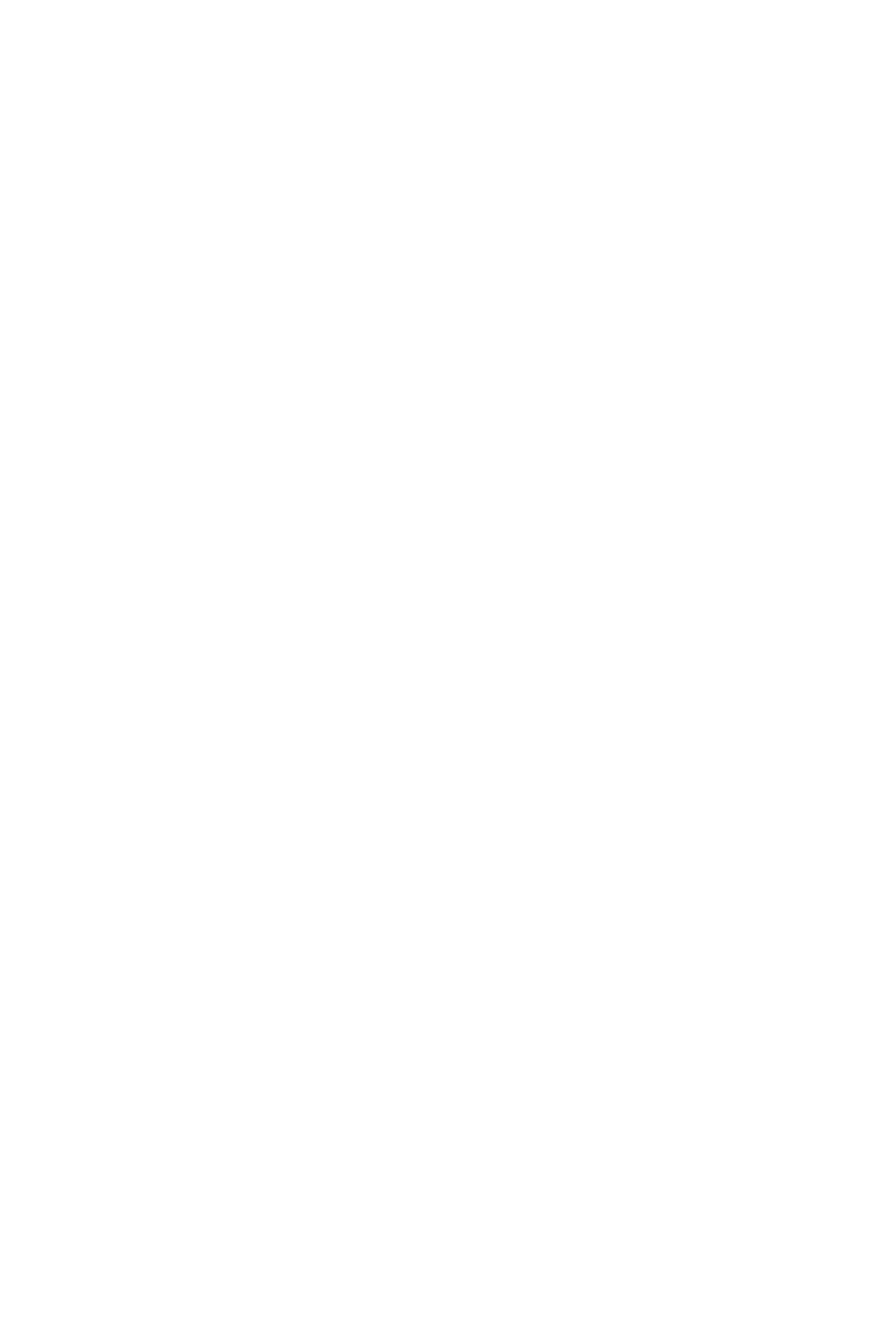## UNJUSTIFIED

WHERE HAVE OUR BLACK LEADERS GONE?

## GAHREY OVALLE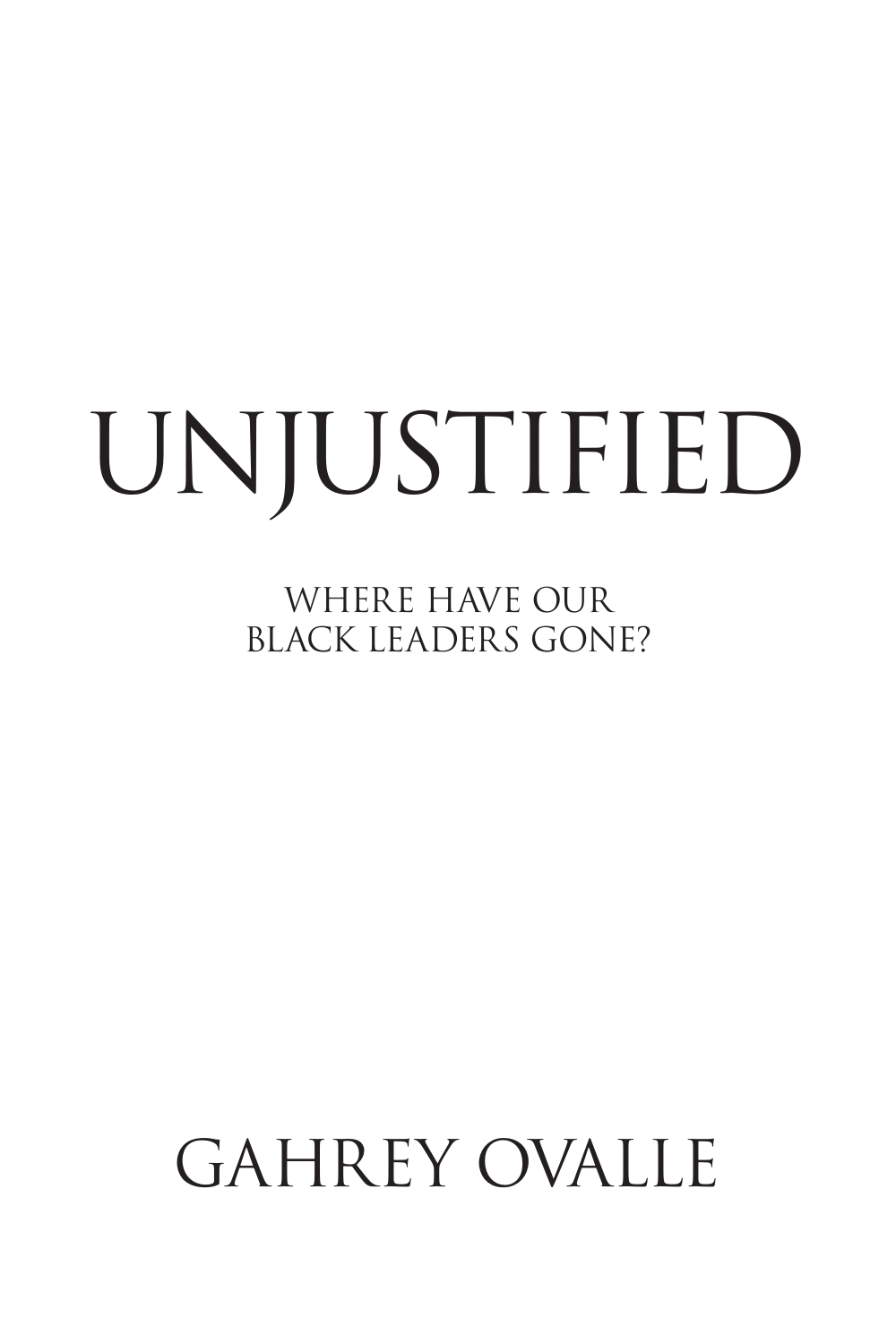Copyright © 2021 Gahrey Ovalle

All rights reserved. No part of this publication may be reproduced, distributed, or transmitted in any form or by any means, including photocopying, recording, or other electronic or mechanical methods, without the prior written permission of the publisher, except in the case of brief quotations embodied in reviews and certain other noncommercial uses permitted by copyright law.

Paperback ISBN: 978-1-7361420-0-4 Ebook ISBN: 978-1-7361420-1-1

SOC070000 SOCIAL SCIENCE / Race & Ethnic Relations<br>SOC020000 SOCIAL SCIENCE / Minority Studies SOCIAL SCIENCE / Minority Studies SOC031000 SOCIAL SCIENCE / Discrimination

Cover designed by Lisa Barbee Edited and typeset by Kaitlin Barwick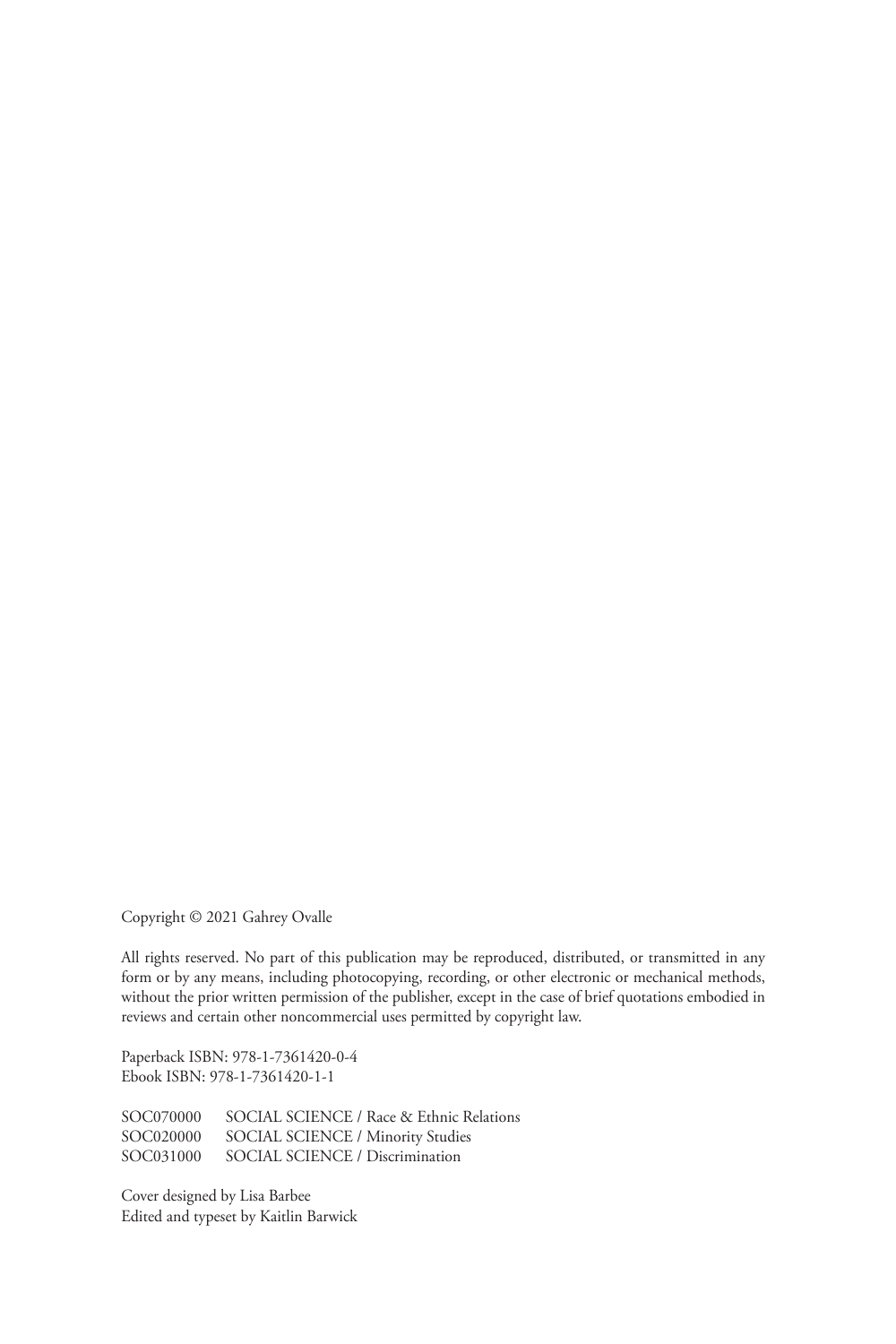This book is dedicated to the wisest beings on the face of the earth throughout all of her history . . . children and their pursuit of social justice.

It is the wisdom of children that will one day correct the many wrongs committed by men.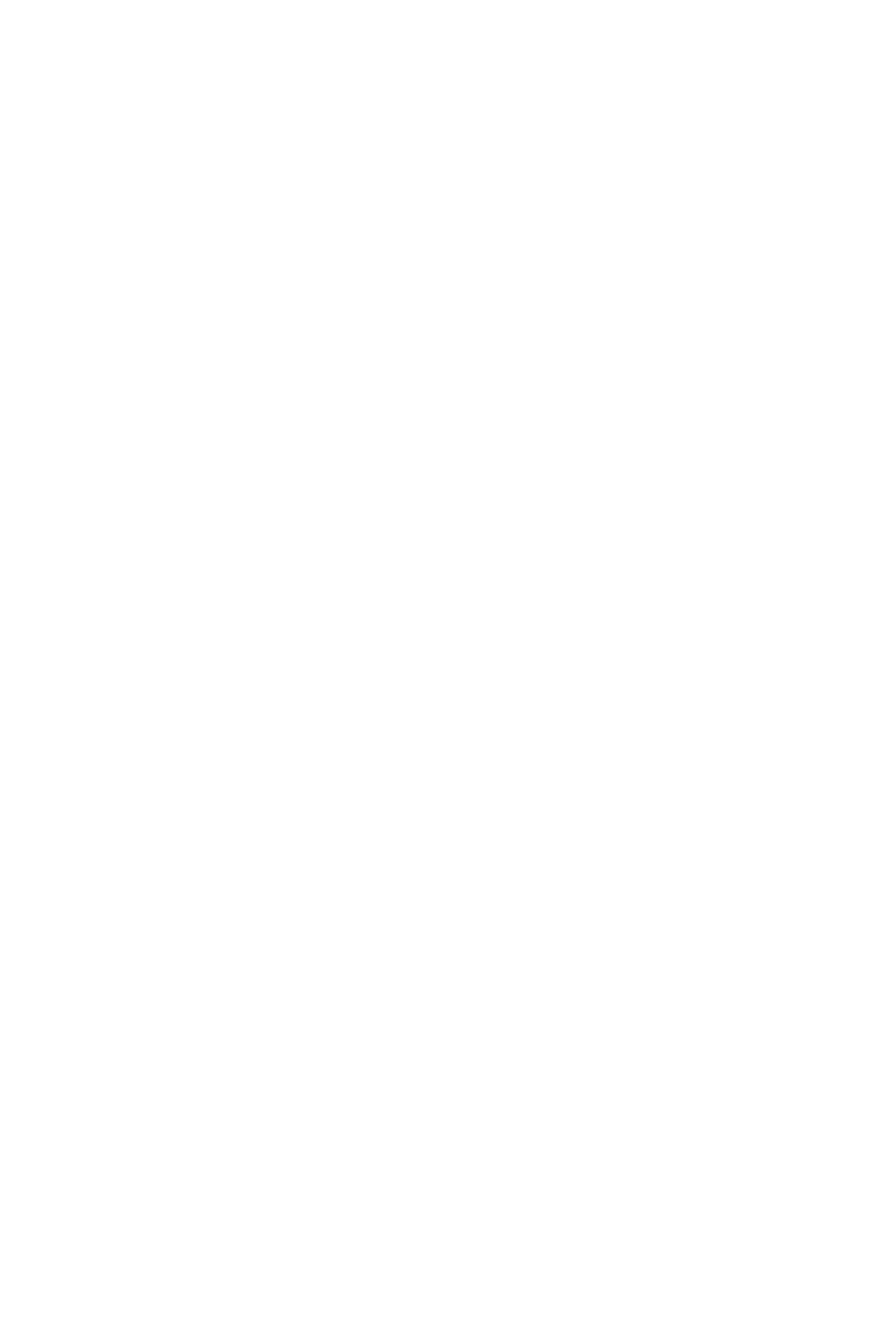## **CONTENTS**

|--|--|--|

#### GHETTO LOTTERY | 7

| Common Misunderstandings: Religion, Science, |  |
|----------------------------------------------|--|
| and the Evolution of White Supremacy  18     |  |

#### BLACK-ON-BLACK CRIME | 25

| Common Misunderstandings:                     |  |
|-----------------------------------------------|--|
| How We View the World and How It Views Us  41 |  |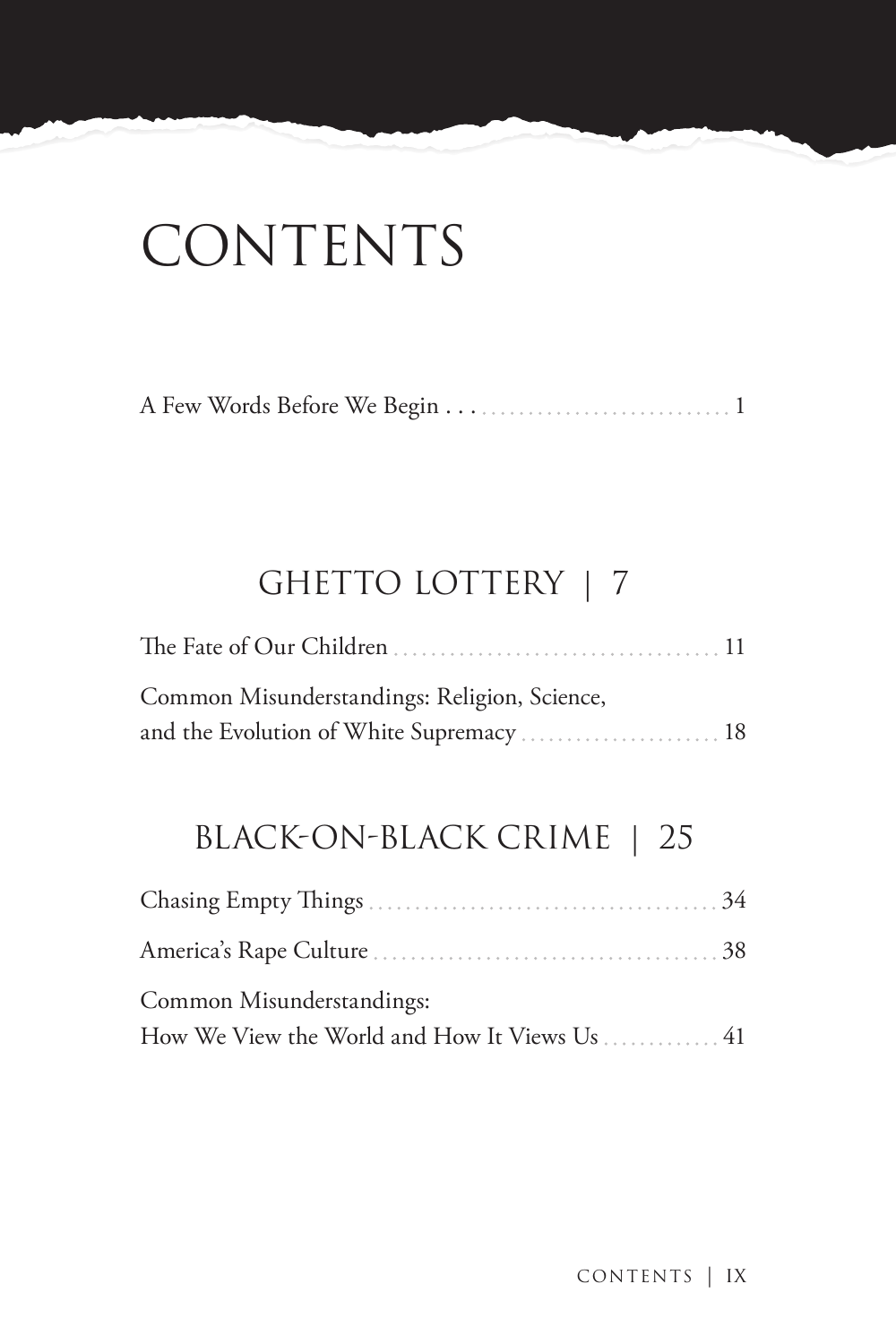### WILDLINGS OF THE SERENGHETTO | 46

| Making Healthier Choices for Us and the Planet  53 |  |
|----------------------------------------------------|--|
| Common Misunderstandings:                          |  |
|                                                    |  |

#### UNJUSTIFIED | 64

| Common Misunderstandings: |  |
|---------------------------|--|
|                           |  |

### WHERE HAVE OUR BLACK LEADERS GONE | 93

|--|--|--|

|--|--|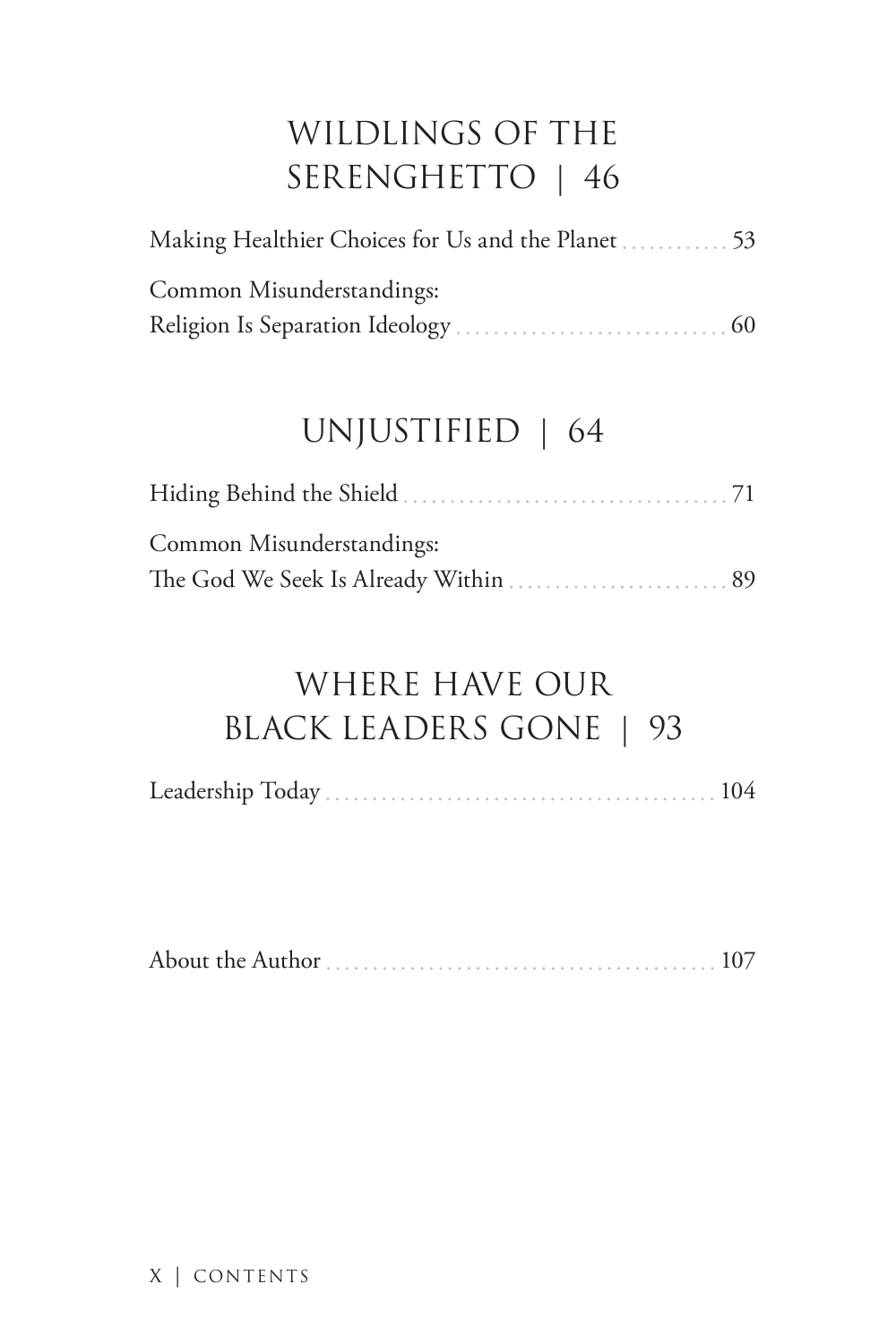## **A FEW WORDS BEFORE WE BEGIN . . .**

this is a conversation that will serve as a deep reflection<br>of self-inflicted wounds and systematically imposed<br>limitations that affect communities of color. To get to of self-inflicted wounds and systematically imposed limitations that affect communities of color. To get to that point, though, we must first deal with a major problem in America. Specifically, it is our tendency to have the wrong conversations—or at least *inaccurate* ones—which allow an issue to be talked *around* but never directly addressed. These issues often grow to be major contributors to keeping us at odds with each other. So much of our discourse comes down to *In your argument, you are right. In my argument, I am right.* Yet the needle of progress does not move forward, or if it does, only begrudgingly. We need to have proper and accurate conversations—the *right* conversations—to provide the solutions to our problems.

Recognizing the truth of this matter, *we must come to the understanding that disagreements, misinformation, and disinformation must not stop the rest of us from reaching out to each other.* We don't have to agree with each other all the time. Yet we can still stand together for a greater humanity. Not everyone is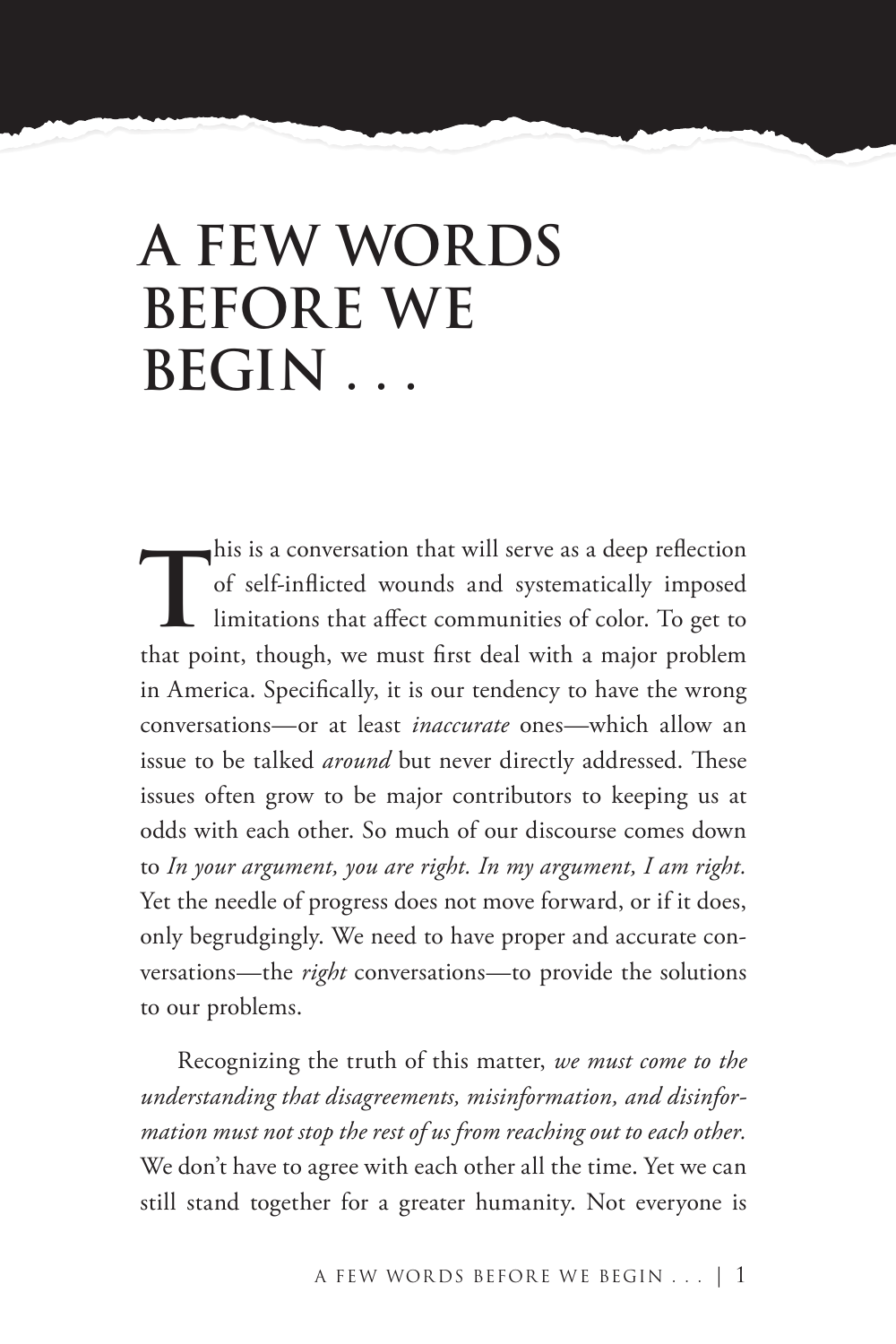the problem. Those of like minds and like hearts need to find each other and strengthen our bonds. We absolutely have the ability to shine a brighter light, be a louder voice, and stand as a beacon for those who want ourselves, our country, and our planet to be better.

One of the primary contentions to be understood is that there are no "races." We are *one people*. And we stand with or against the intentional discrimination of others. Race is the primary divider that we have been taught since we were children, and it is simply untrue. It is one of those things that live in the *ether* of society; its constructs, its textbooks, and its lies.

There are many other lies, besides race, that have shaped how this country was founded. Quite a few continue to affect us in our current position. Today, we continue to define ourselves through the lies of European expansion/history and their descendants. We have allowed these lies to define who we are, our place in society, and our inability to do much of anything about it. As a result, our communities continue to be alienated.

Adding insult to injury, we have adopted certain mindsets that help to keep us in a constant state of struggle and confusion. Ultimately, we, the black and brown community, have adopted the lies, and we need to hold ourselves and others accountable for that. First thing to be done is to stop repeating the lies. There are many. One of the more sinister ones goes, "One nation, indivisible, with liberty and justice for all." As uncomfortable as calling that statement a lie may be for some, the truth is that it has fallen woefully short of being accurate for us. It's a fine ideal, but it's also been a lie in the context of this country's history.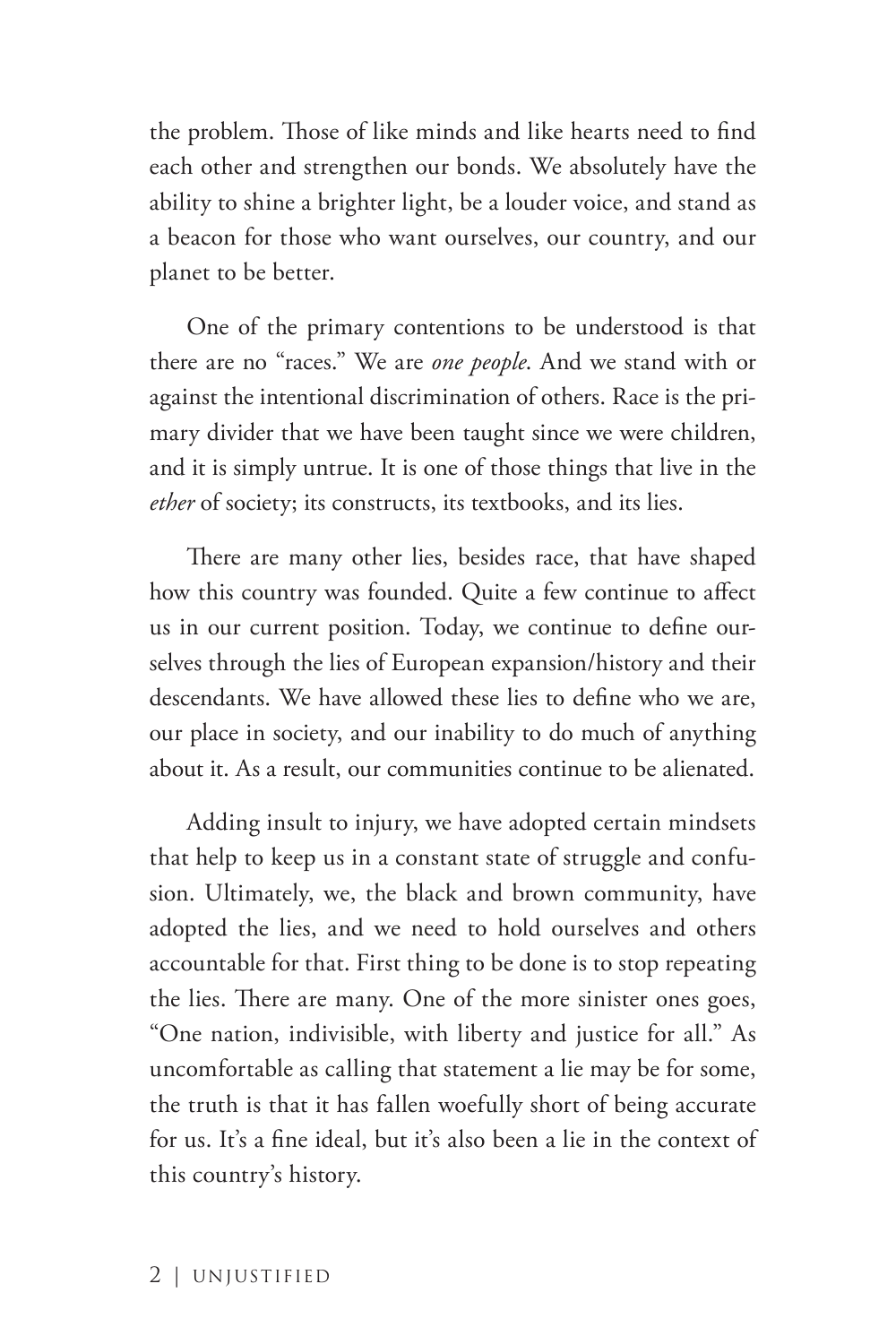Throughout this conversation, we will reference some of the instigators that spread and enforce some of the most egregious of these false narratives. Religion and science, by far, are the biggest culprits. This is not a stance against science. In general, science is pretty awesome. But race-based pseudoscience? Not so much.

I will not say the same for religion. Religion has caused some of the greatest pain and suffering in the history of humanity. We will dive into this in greater depth throughout this conversation. Here, religion is discussed as the pageantry that one surrounds themselves with as they form their relationship with their God. In that sense, I recommend that you disregard the pageantry of your religion and move forward without those lines of separation that are keeping you apart from one another. Keep the best language. Keep the best intention. That which creates a better global humanity will be the best path forward.

The intentional lies of science, religion's co-conspirator in these matters, are tied to the advancement of white separatist ideology. In this conversation, we will dive into science as it has pertained to the miseducation of race in our society.

Some of the lies of our racial history will be laid bare to help us understand how we are impacted today. In the realms of religion and science, there are some teachings that are better characterized as guesstimation and storytelling disguised as evidence and truth, and one often has to take theoretical leaps and bounds in order to keep with the official versions of some of their ever-changing stories. Ultimately, there are many issues and obstacles that we face in the United States. Many of them are societal and structural restrictions. These are the systemic limitations that affect us. These are not in our control. We do not decide if, when, or why they affect us. The key to dealing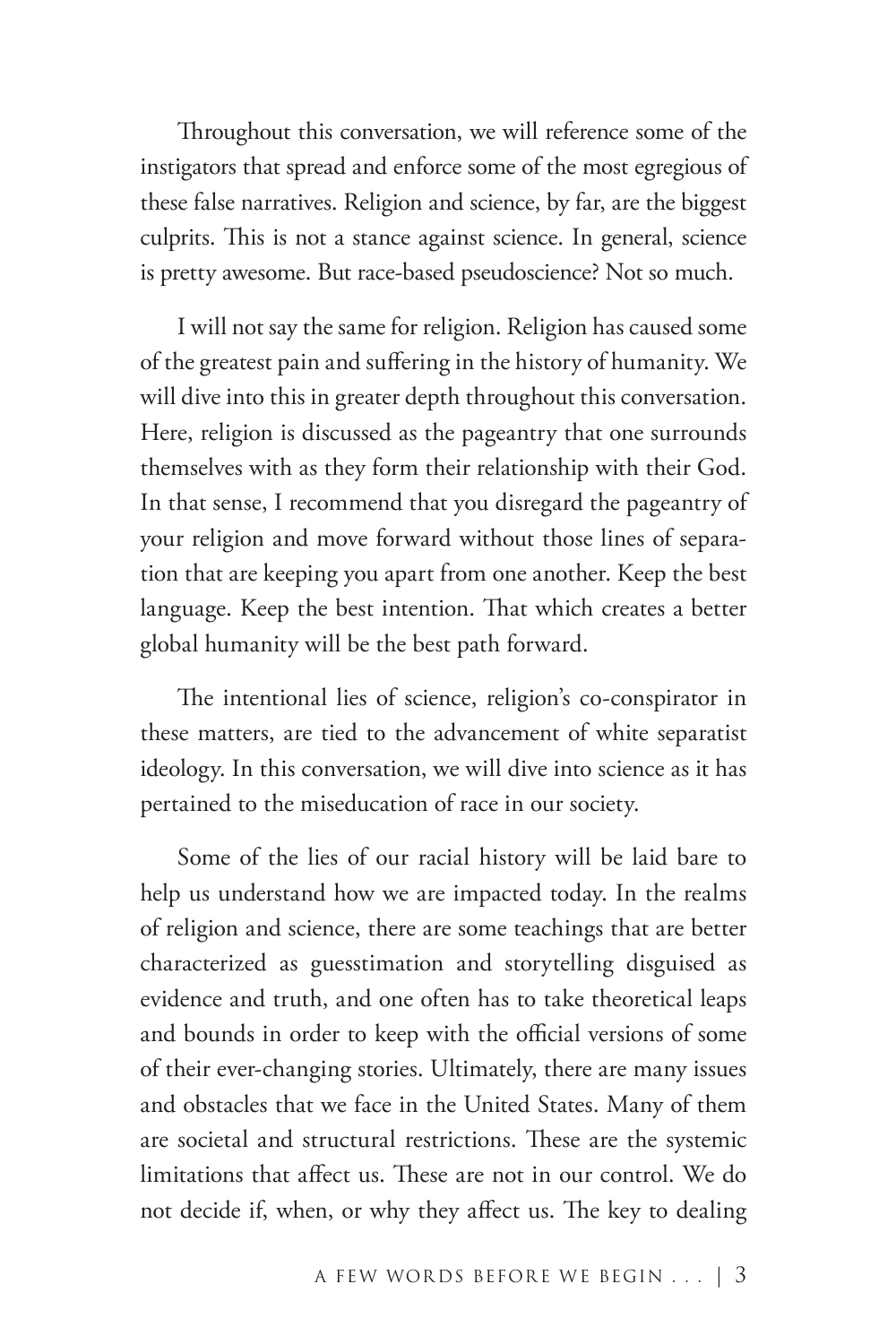with them is to recognize their existence. Then we can plan around these issues so that they have the least effect on us.

You do not need permission to do what is right. Become the cycle breaker in your family, your community, and your life. Stop waiting for someone to clean up the mess around you. Stop waiting for the police to end over-aggressive policing tactics. Stop waiting for the government to find resolution in your life and for your life. We will struggle because we are waiting for things to get better. We are waiting for those who offend us to make things right. That is not happening. Not in any meaningful way and not in any realistic time frame. We must stand up and create our own happiness, freedom, wealth, safety, equality, and peace. The social justice movements we are seeing today are exactly that. Hold those accountable who have been able to hide in a system meant to protect them. Find a way to claim your right to exist and to be treated fairly.

Honest introspection is the only way to become a better you. Recognizing and being completely honest and transparent about your shortcomings is crucial. Identify your weakness. Shore it up. Make it a strength or, at least, make it no longer a liability. Welcome this approach and teach it to the next generation. They will be stronger for it. They will reach higher because of it. Remove that which holds you back and implement that which moves you forward. *Stop asking for permission.* Stop waiting for someone else to do it. No more excuses.

We must strengthen our bonds within and across our communities. It is the only way to create lasting, positive change for our communities, now and in the future. Take better care of yourself—mind, body, and spirit. If any part of you is not well or is out of sorts, you will struggle. You will become your own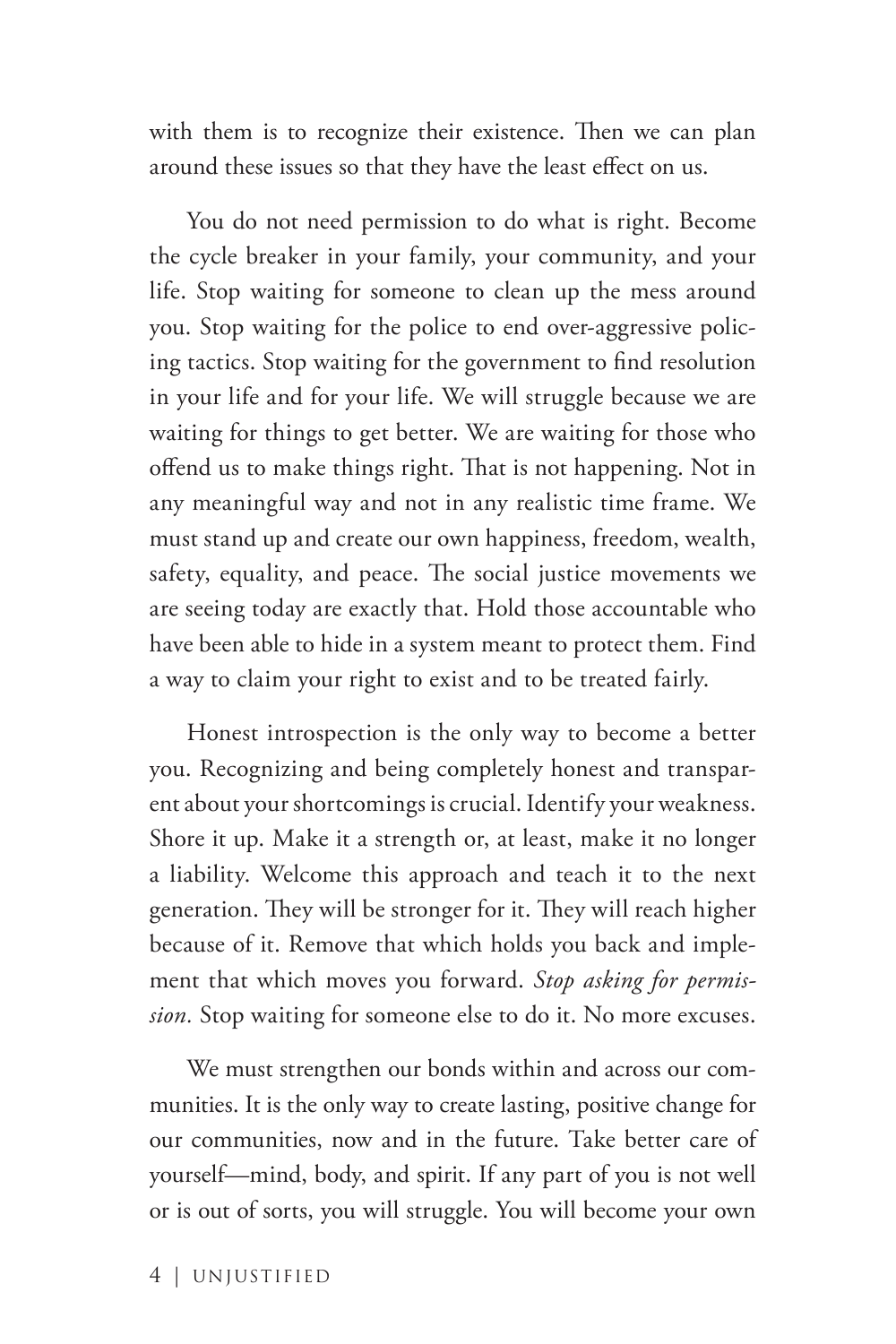impediment. In turn, you will become a burden to those around you. A clean and healthy mind, body, and spirit will keep you energized and allow for maximum growth. Stop talking about it. Start *doing it.*

*A better you for a better us.* Create peace where you are and then spread it from there. You have the ability to create generational change in you, your children, and their children. Do not be overwhelmed by the enormity of the problem. Do not attempt to change the whole world first. Instead, change your world and then share that positive effect.

We are moving toward an era of accountability. We can see this in the social unrest of the BLM and MeToo movements, the thinning segments of many religions (their numbers have been going down for quite some time), the recognition of instances of police brutality and misconduct, the increased conversations of white supremacy and white privilege, and the removal of racially charged monuments and remembrances. We can see this in the election of young black, indigenous, and people of color to Congress. They, especially, are a reflection of the desire and wish of the American people for young elected officials who will begin to replace the old vanguard and with it weed out those decrepit mindsets, policies, and structures.

This change does not just apply to political and social issues. This applies to us as well. *We cannot continue doing the same irresponsible things and hope that somehow things will get better.* We are just as responsible for the approach to our wellbeing as any external factor imposed upon us. The systemic limitations will always exist. The key is how we handle ourselves. How we respond and navigate that situation is the thing that matters the most.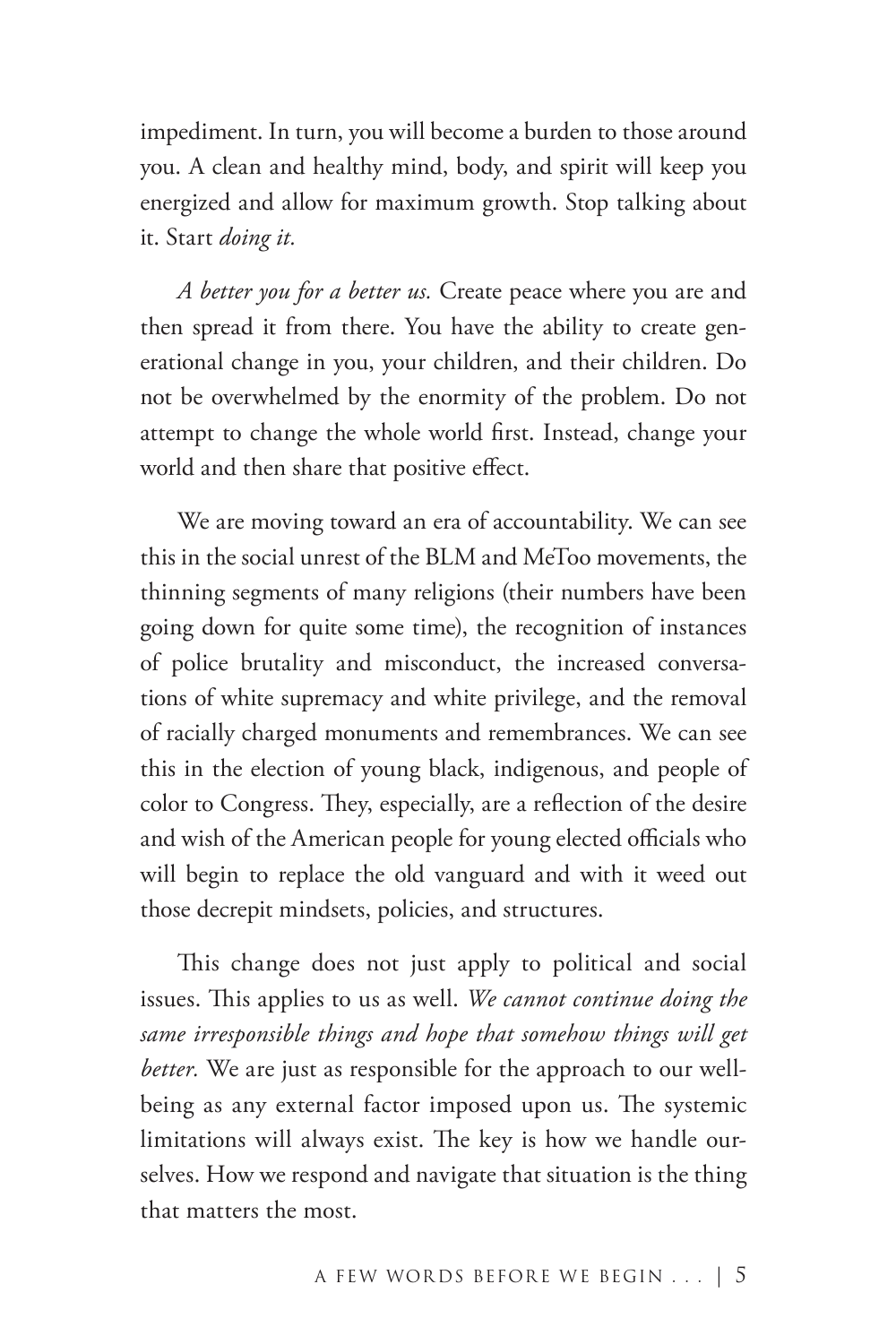If my words offend you, that may be the sign that you need to grow.

"Who the cap fit, let them wear it!"

—B. Marley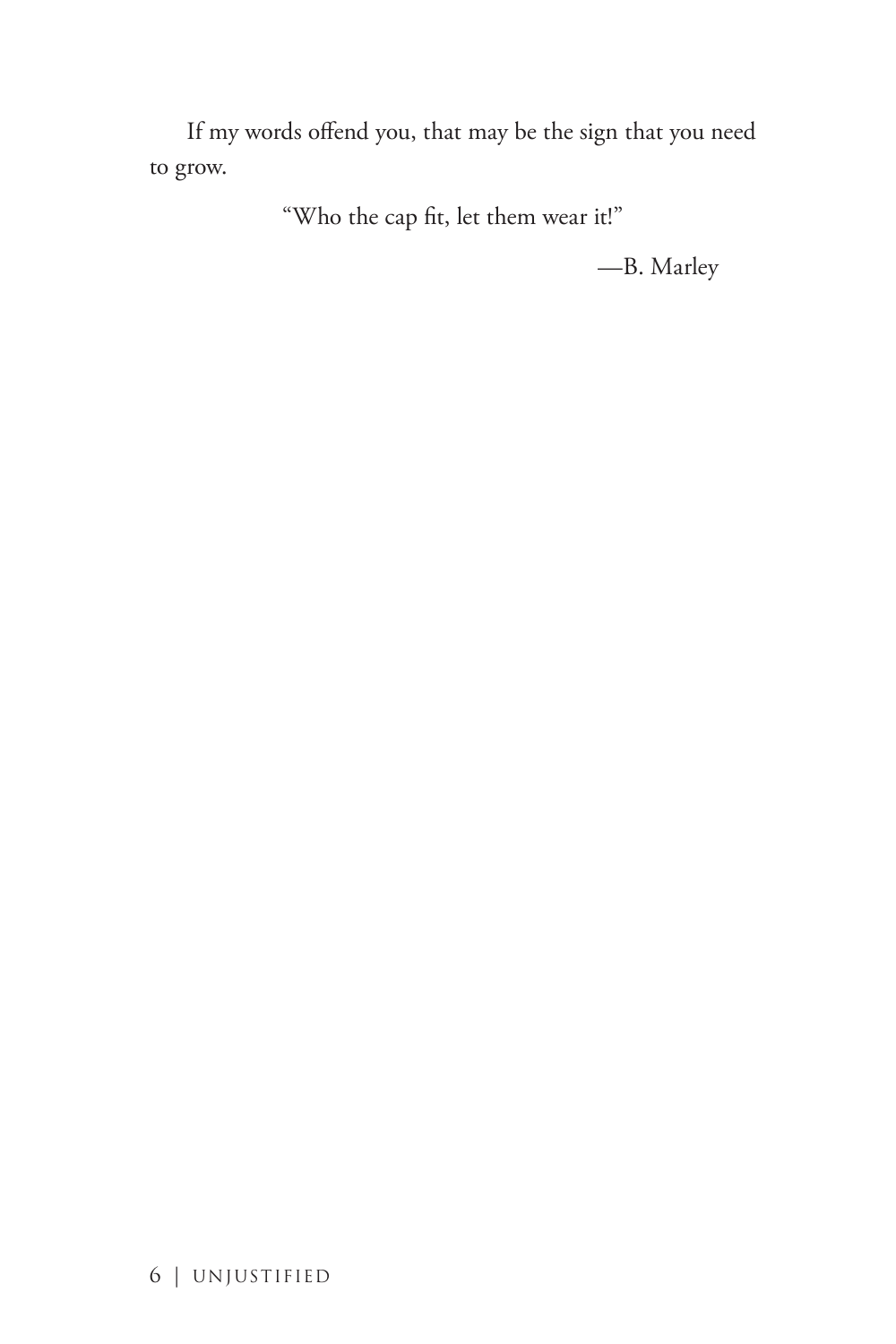## **GHETTO LOTTERY**

**t**he Ghetto Lottery is the concept of giving our children to entertainment and sport in hopes that they become rich, famous, and one of the "chosen few." This is something that exists in black and brown communities that want to better themselves and are hoping to find that winning ticket. It is a ticket that allows a person to leave the confines of their own "ghetto" and ascend above others, away from the poverty that they grew up in or near.

To play this game, however, one has to be willing to sacrifice their child to the Ghetto Lottery. Your child could be the golden ticket out of poverty—a poverty that has become a cycle which has claimed parents, grandparents, siblings, family, friends, and others. But remember, you have to be in it to win it, and just like the cash lottery, almost everyone loses except for a select few. Unfortunately, the opportunity to "get out" is so alluring that families are willing to resign their children to a life plagued by injuries and missed opportunities in search of a greater one that may not come.

There is an emphasis in our communities that tells children to pursue sports and entertainment as the preferred way out of their ghetto. It seems that every child wants to be a rapper, singer, or ball player. It is a consistent theme allowed to exist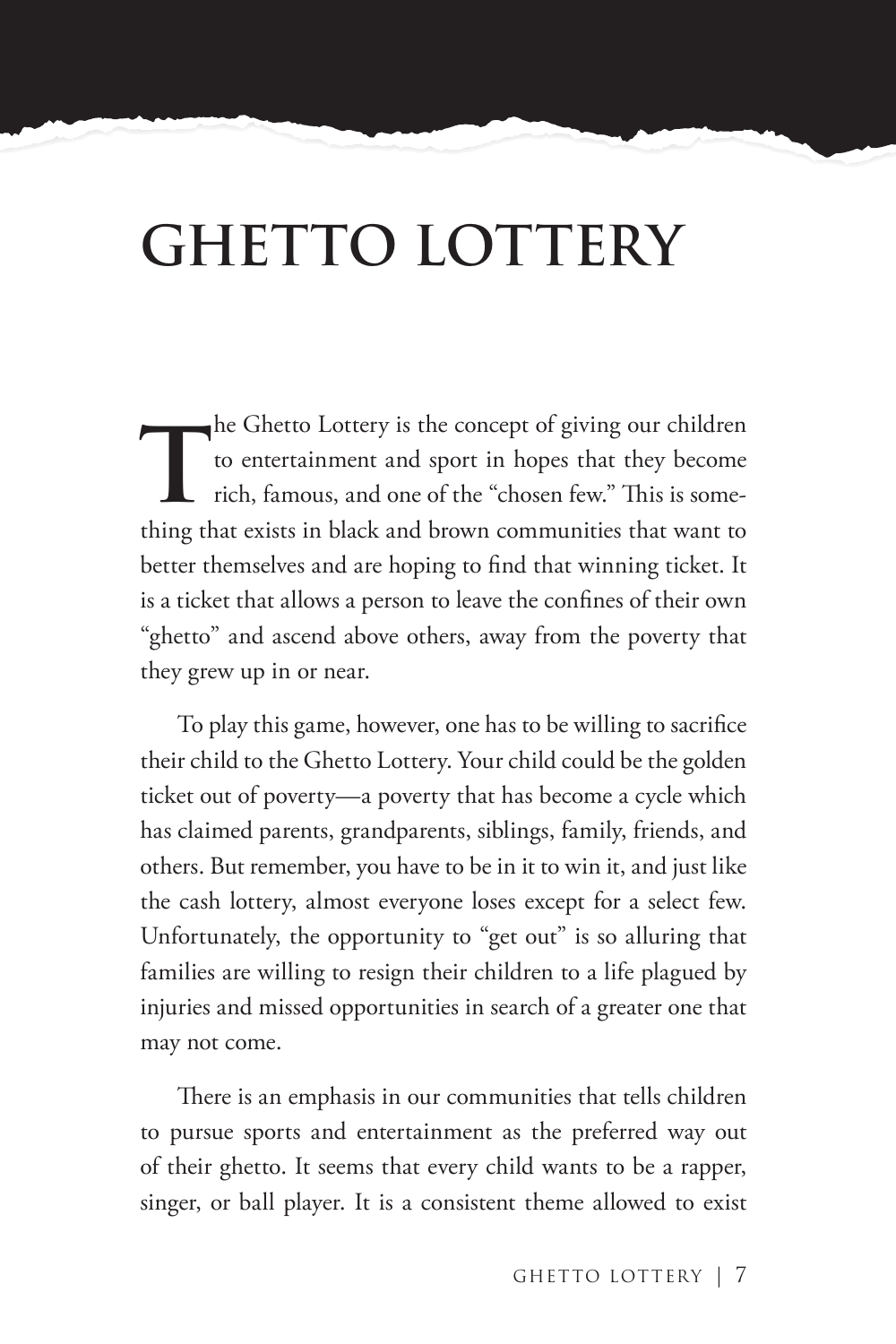because we are so desperate to remove ourselves from our financial challenges and social plight.

Your child has the ability to rise through the ranks and become one of those young superstars that get lauded and sought after and eventually find their way to college and possibly into the professional ranks. Some go into the limelight right away. That's the dream, isn't it? That is the golden ticket. And if you have one of those athletes or artists, that's exactly what is going to happen. They are going to turn pro or become a star and your life is going to change and it will be amazing.

The problem is that so many don't win this game. While there are many who have transitioned successfully from playing their sport and pursuing their dream, many more have not fared as well. We see a world of athletes and artists that are left behind and aren't equipped with the resources or capabilities to move on and retain a very productive life. They are being ushered through, used and abused in the name of sports and entertainment. Ultimately, there are so many who don't make it. They never acquired the necessary tools to navigate society and end up struggling with their own poverty and limitation. They are left battered and bruised as they go through this journey and experience. Ultimately, when they have children, they repeat the same steps and yield the same result.

*What drives this blood sport is a lack of resource*. Put simply, people do not have. They come from generations of not having. They are perennial middle- and lower-income families. That is not to say upper-income families don't do it as well, but they do it in lesser quantity and with a different outlook. The lack of resource, in most ghettos, will allow you to sign your child up for the potential to have. It's a worthy endeavor. What is not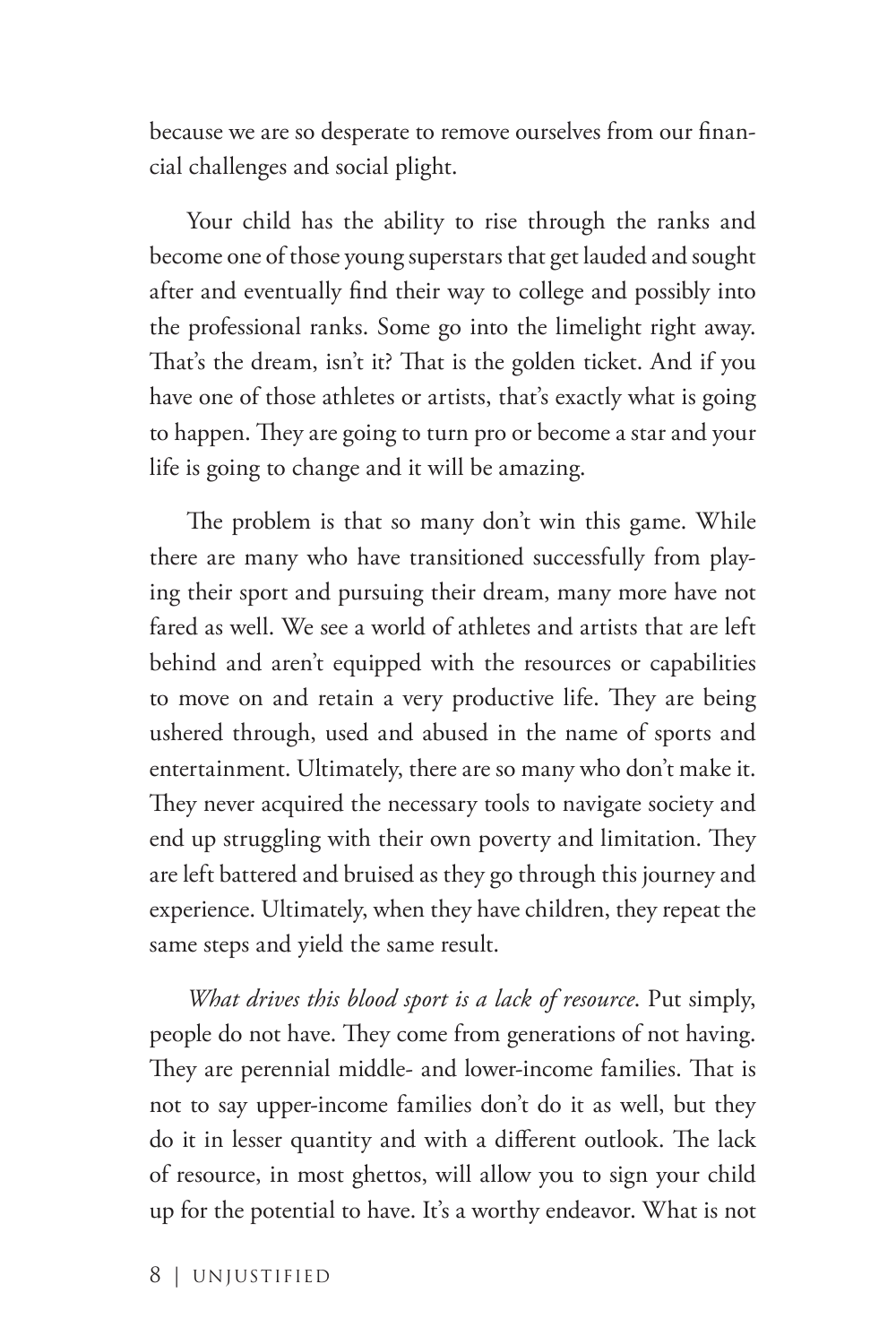considered, or more often is ignored, is the long-term negative effect on the individual through childhood and into their adulthood and then their resulting likelihood to rinse, wash, repeat the same mistakes with their own children.

This is seen more in middle- to lower-income communities. They are more likely to give their children to these industries in an attempt to become one of the best entertainers in the theatre or in the field of sport. The child's life becomes a series of never-ending trips to practice, games, recitals, and other venues in an attempt to become a star. During this insane and grueling schedule, often their bodies get worn down and begin to succumb to injuries that normally would not happen until they get older. This is due to the way sport has changed into year-round activities.

In entertainment, the odds are just so slim. There is nothing wrong with pursuing a dream but, long term, that time may have been better spent doing something that still brings you happiness but also allows for a living wage and a quality of life. Aside from the lottery chance of it all, there is the reality that in many cases, children are left to the underhanded business side of the industry and the predilections of the adults who are supposed to guide them. All too many times these children are taken advantage of—financially, contractually, emotionally, physically, and sexually.

Using a child to escape poverty through entertainment and sport is the easy way out. It lets the parents off the hook for raising their children properly. It is a long shot bet hoping to avoid the hard work. It absolves the parents from the responsibility of caring for and cultivating responsible human beings who will one day walk this earth and make decisions on behalf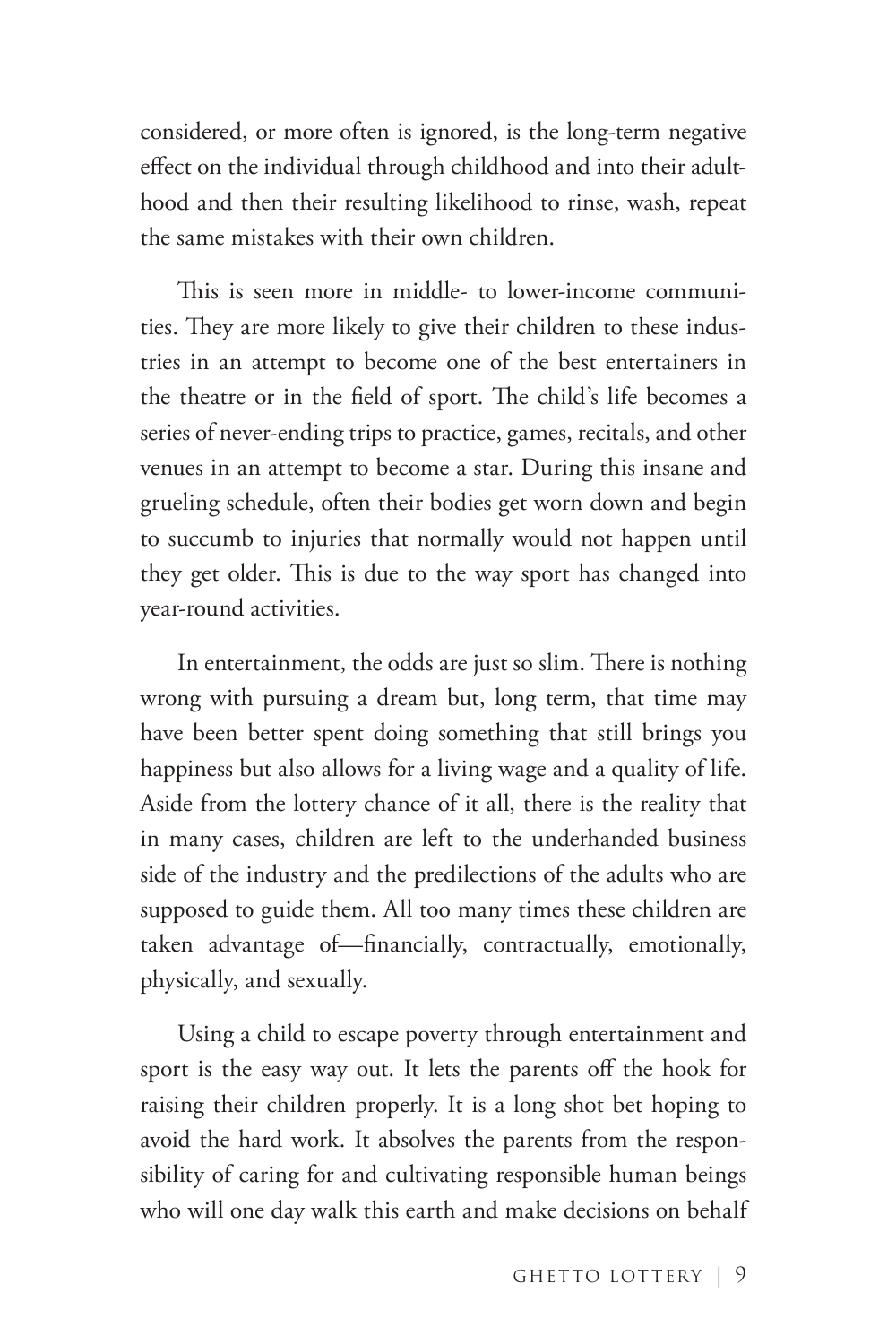of themselves and others. They will have to make decisions about their future and the future of this planet. Many will be ill equipped because a large portion of their time, too much of their time, was spent playing with a ball or dancing or singing or acting. Many of these children will have never learned valuable social and communal skills. They will have not attained the knowledge needed to navigate the harsh world in front and around them *without adding to the problem*.

The problem in the pursuit of fame and fortune is that so many have to be sacrificed for the few to make it. Whether through the collegiate route or by skipping it altogether, the path to stardom is littered with so many children who are left by the wayside and miss so many opportunities as a result of pursuing these things. If they do go through college, the impetus is to keep these young people playing sport and entertaining people. Some may attain a degree; some are merely given easy classes so that they can play ball and entertain the crowds. All of this is for entertainment. The truth is that many of these athletes skate through the system without obtaining a true education. They are faced with a stark downhill reality in terms of their ability to seek high-paying employment later on in life.

The child is encouraged to think about becoming a professional entertainer or athlete rather than a blue- or white-collar professional, an entrepreneur, an inventor, author, scientist, etc. When the child eventually gets to the point of realizing they will not be a star, it is often too late to make up for the lost time, wasted resources, and lack of etiquette and grooming in more suitable areas of expertise. These children are passed from class to class and grade to grade without ever becoming a very good student. Many of these students are placed in special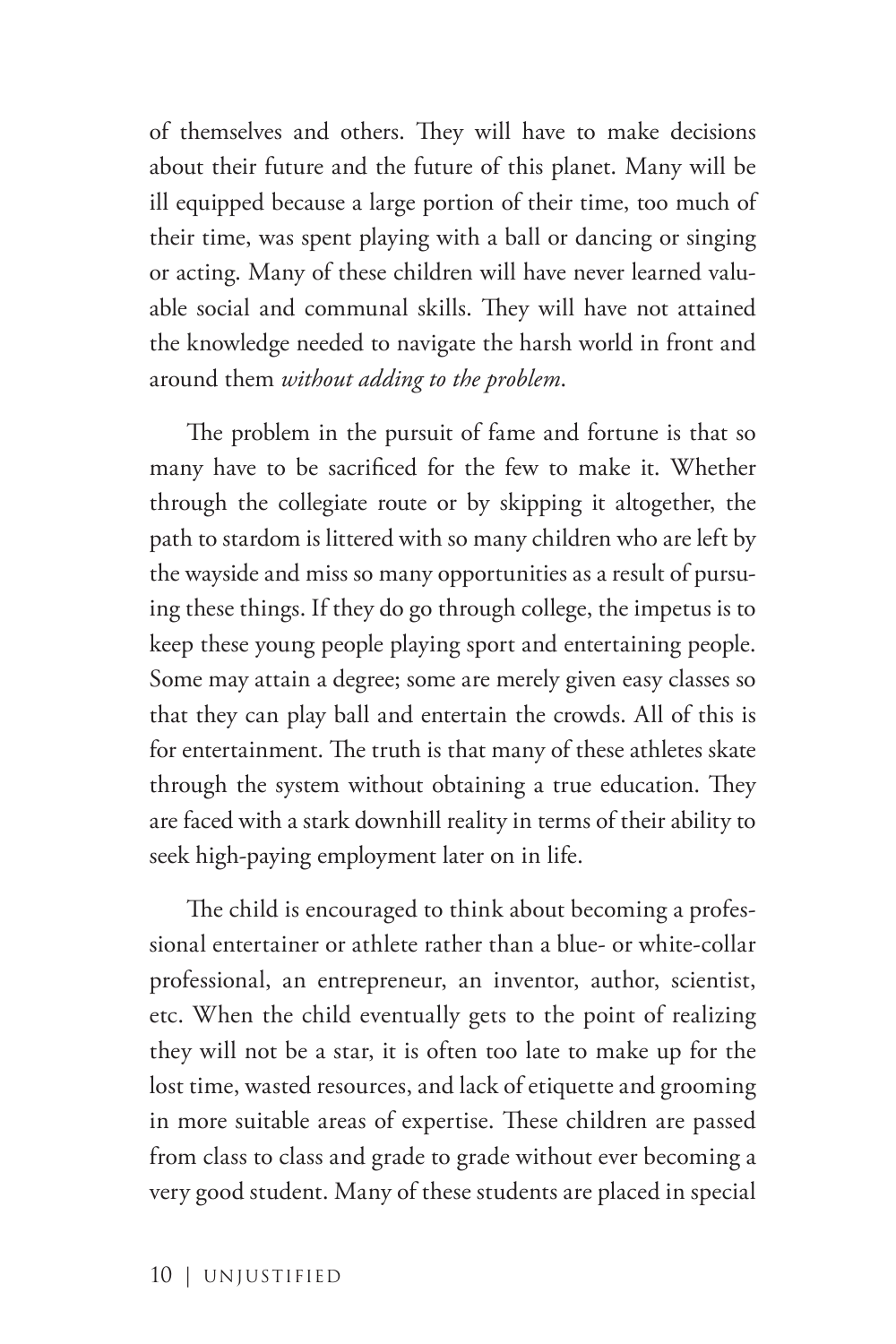education classes because it is easier for them to get through school without a strong education. This is obviously not just an issue that affects those who pursue sport or entertainment. Children from impoverished communities deal with this same reality, whether they are an athlete or artist and regardless of their color. The slow track that yields few results is made easy for so many.

Just like the cash lottery . . . You have to be in it to win it.

Just like the cash lottery . . . The odds are heavily against you.

Just like the cash lottery . . . You were never designed to win. You're just throwing away your money wishing to have what you most likely will never attain.

#### *And this, too, becomes the fate of your children.*

#### THE FATE OF OUR CHILDREN

These are the odds when playing with our children as a whole, within our communities across the United States. This is how we sacrifice our children in an attempt to get out of our ghettos. A major problem with this approach is all the missed opportunities and lost lessons incurred by playing the Ghetto Lottery. The child is taught to hold this one-way, very limited opportunity as the most important thing. These goals, their parents' dreams, are placed on a pedestal as a reminder of what the child should be dreaming of, thinking of, working toward, and practicing for. It is the epitome of what the child should be striving for.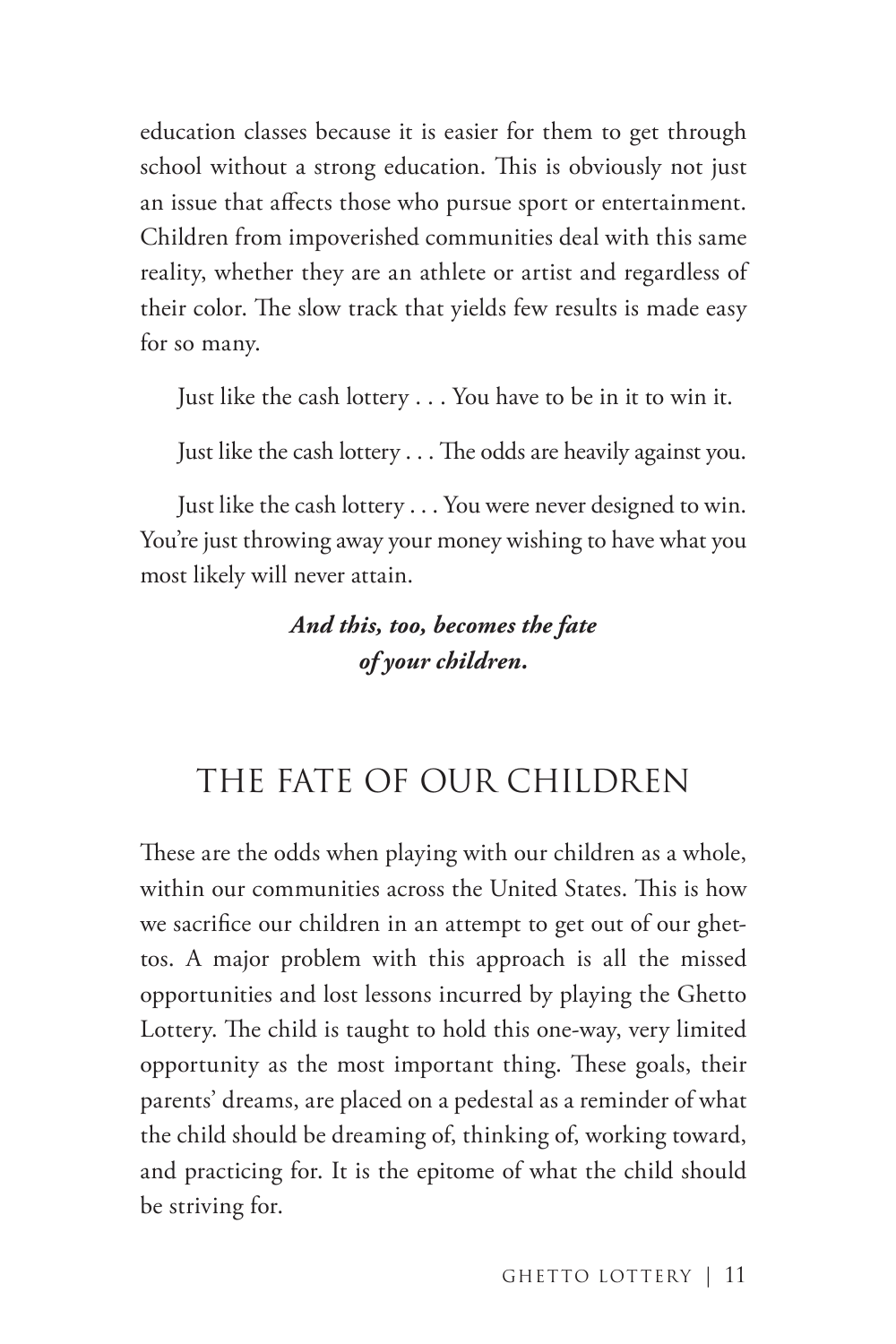That said, there are many valuable lessons learned from these pursuits. However, the lessons lost or missed are more important for so many children. Actual schoolwork is abandoned in the pursuit. Being able to use that time, energy, and resource to make a better person is lost. Spending more time with your family is lost. Helping others in life is lost. Learning empathy is lost. Thinking about life and your place in it is lost. Developing an understanding of the rules of engagement is lost or never attained. Realizing the many tips and tricks to become a better student is lost.

It is not a color-coded lottery either. This affects blacks and whites and all in between the same way. Communities who have very little are most susceptible. These communities are willing to take more of a gamble on their child's success through stardom than through hard work and continued development. They were products of the same dynamic, and many of them do not have the "know how" to teach their children to continue to build off of their own success in academics, athletics, and real-world skill sets. Communities who lack affluence often lack education and developmental understanding, which they are therefore not capable of passing on to their children. More so than racial distinction, economic class is the deciding factor for so many. And the landscape is littered with people of all colors and backgrounds.

At this point, I would like to clarify ghettos. This is not just a reference to black and brown communities. It affects all colors and many degrees of affluence. So when I say Ghetto Lottery, you don't necessarily have to live "in the ghetto." It refers to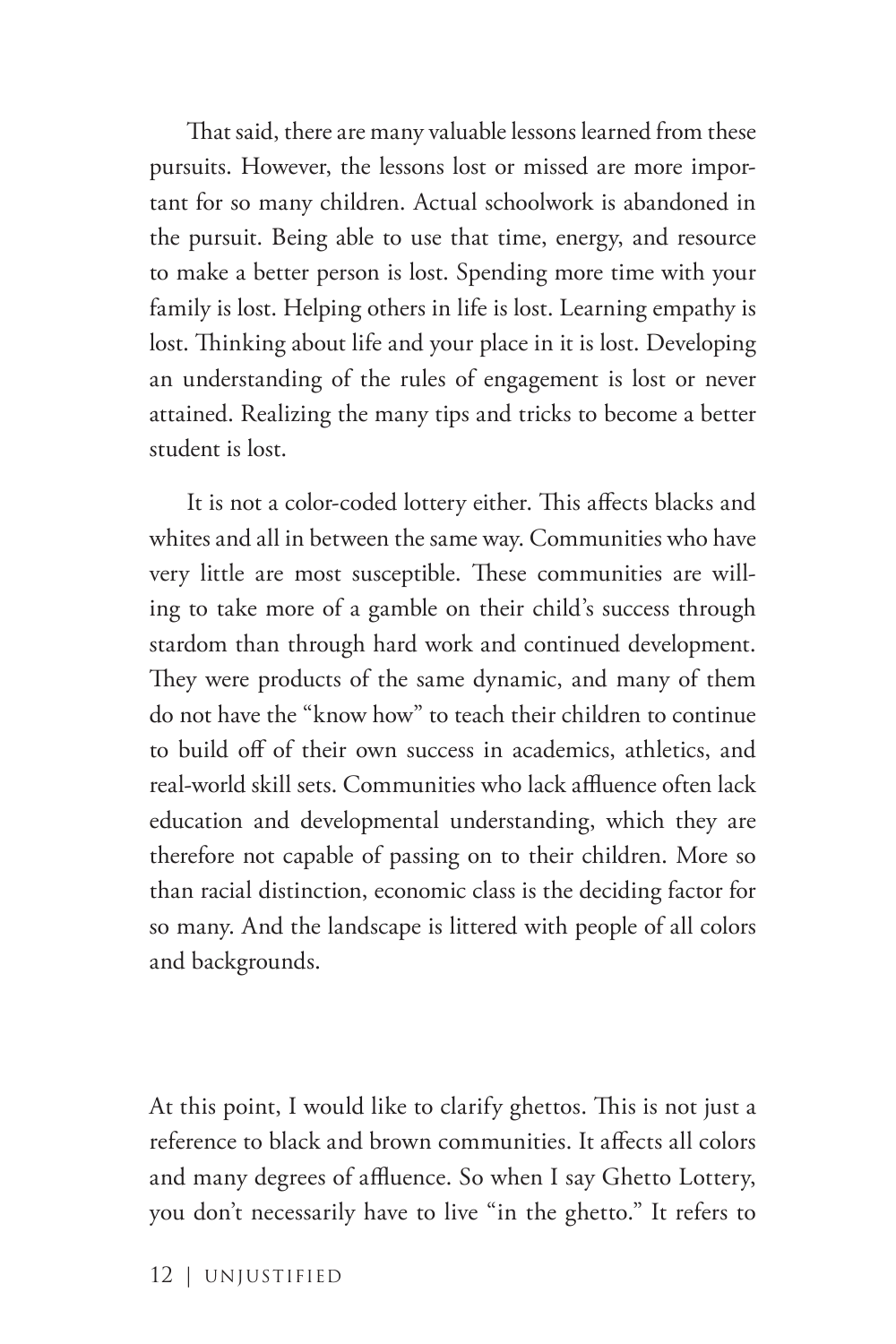any community that practices the behavior of giving their children up, hoping to strike it rich with their potential success. There are just as many white communities that engage in this behavior. Some may be more affluent but are not so well off that they do not hope for their lucky break as well. You can live in a nice suburban community, still trying to find your golden ticket out of the poverty you live in or the poverty that you live near.

These are the ghettos I speak of. Not divided by color but rather drawn together due to socioeconomic reasons. These communities, whether middle or low income, only live one or two financial calamities away from poverty themselves. They are blue- and white-collar families that live paycheck to paycheck and manage to get by. Some manage to save and afford themselves some protection, but the vast majority just gets by, enduring their poverty. They skip a pay period and they are struggling. They skip two pay periods and they are in real trouble. The widespread economic hardship of the 2020 COVID-19 pandemic has made this even more obvious and undeniably true.

That's the reality of a lot of people who are middle to lower income. They are able to live and able to survive as they are, without catastrophe, without calamity. Many of these people are getting priced out of being able to play sports. Others are spending all of their money and resources to pay for one or two children to be able to play at a high level because that might be their ticket out. Meanwhile they are struggling at home and in other areas of their life.

The prospect of having a "get out of the ghetto" card in a family is just too enticing. The child is encouraged and supported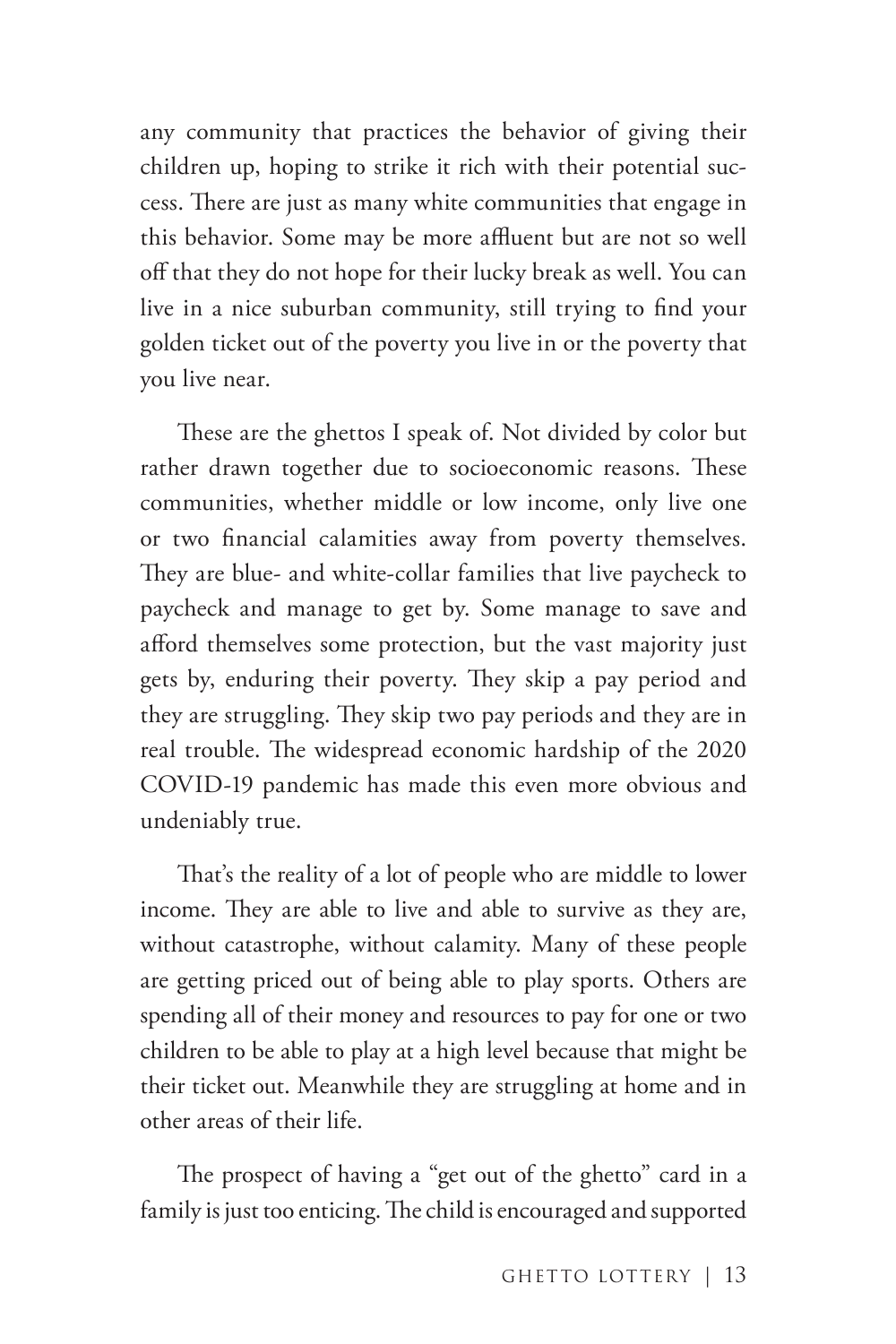mentally, physically, and financially during their athletic and entertainment careers. Often times, private trainers and competitive travel sports require a significant portion of the family's income. It is not uncommon for a family to spend money equivalent to college tuition or the very scholarship they were pursuing in the first place.

On top of not getting the education is the possibility of long-term chronic pain due to injury from the pursuit. This ultimately creates a growing segment of the population that moves into their middle and elder years severely damaged, banged up, and bruised with all kinds of knee, ankle, ligament, back, and neck injuries. These things are also totally avoidable. These activities often incur a lifetime of injury. For example, we can see this in the current debate about head trauma like CTE (chronic traumatic encephalopathy) and TBI (traumatic brain injury). Men, women, boys, girls, professionals, and amateurs suffer from this.

Chronic pain is what lies in store for these children as they become adults. Years later the athlete/artist suffers the pains of so many years of practice and play. Surgeries, arthritis, and inflammation are the gifts of playing sports like it matters more than living life.

Children and young adults don't have to be used and abused for sport and entertainment. Look at all those who have suffered and continue to suffer as a result. We do not have to sacrifice a few million people so that we can be entertained by a few thousand people. This does not negate the positive that comes from sport and stage. It's just a different conversation. When approached appropriately and expectations are set, sport and theatre are a great experience for everyone—for all young people,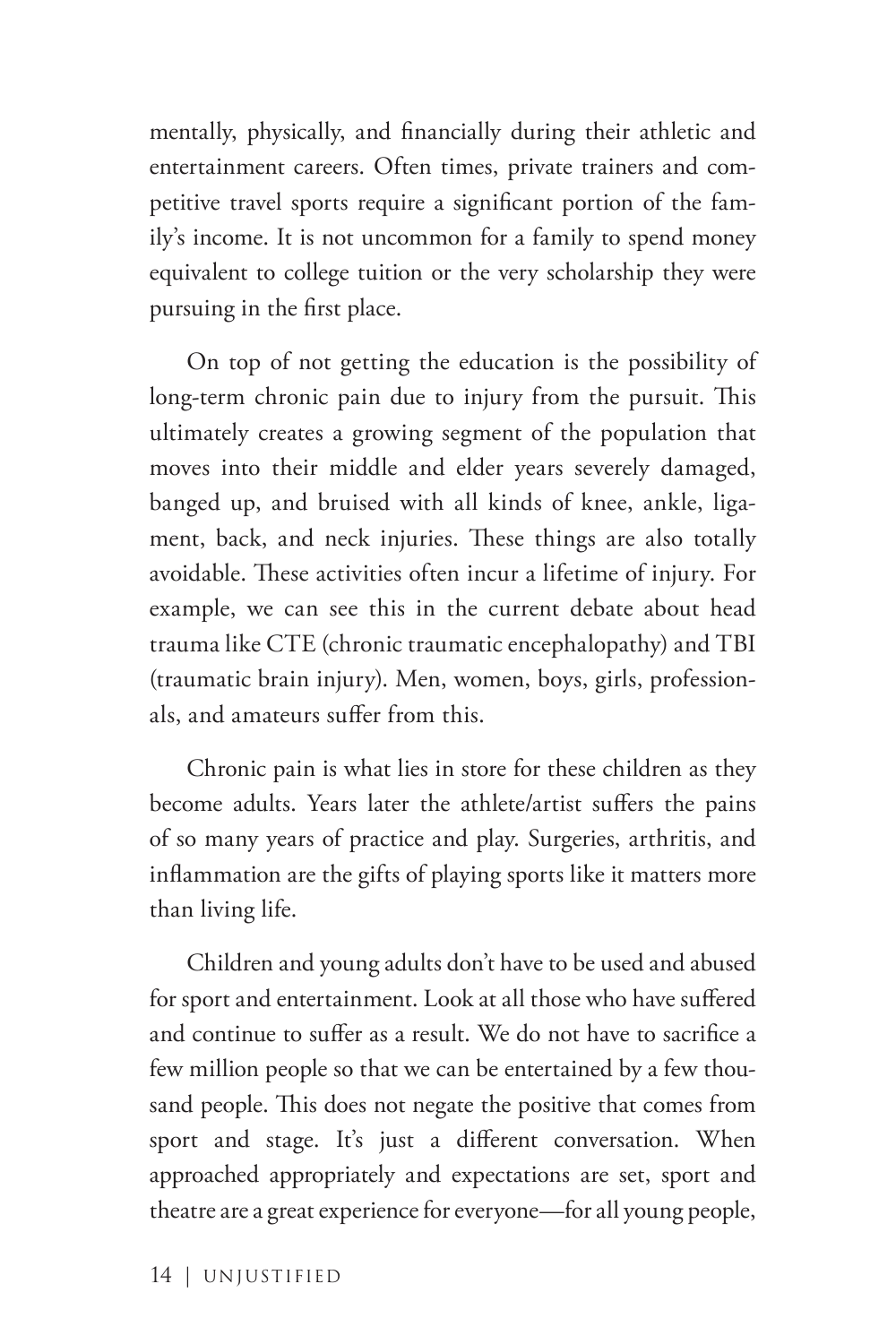not just a few. Not just those who can afford to pay and not just those who make it to the professional ranks. However, in our communities, there is more encouragement for our children to become athletes or entertainers than to become entrepreneurs or professionals in a strong industry and this is definitely part of what plagues our growth.

Today we see fewer numbers in youth sports. People are recognizing the risk and reward of it. Do I really want to risk the health of my child playing some of these sports? The budding conversation about the long-term brain development and damage incurred while playing sports has brought to life the reality of parents not wanting to put their children in harm's way. And it is not just brain injury. Do parents want to have their child suffer from knee

Football, baseball, softball, soccer, and basketball make the top 10 list of sports and activities that accrue the most head, joint, and ligament injuries. These are the same sports that most of our children play.

and ankle ligament damage for the rest of their life? Do parents want their child's shoulder or knee to click every time it is bent past or over a certain angle? Do parents want their child to have back pain that will only get worse as they enter the work force, because so many jobs are sedentary, which can cause or exacerbate existing injury? Do parents want their children to suffer a seemingly minor injury early in their lives that may require a major surgery later on? The answers to these questions are a resounding *no*. Yet parents continue to place their children in harm's way, making these examples a likely reality.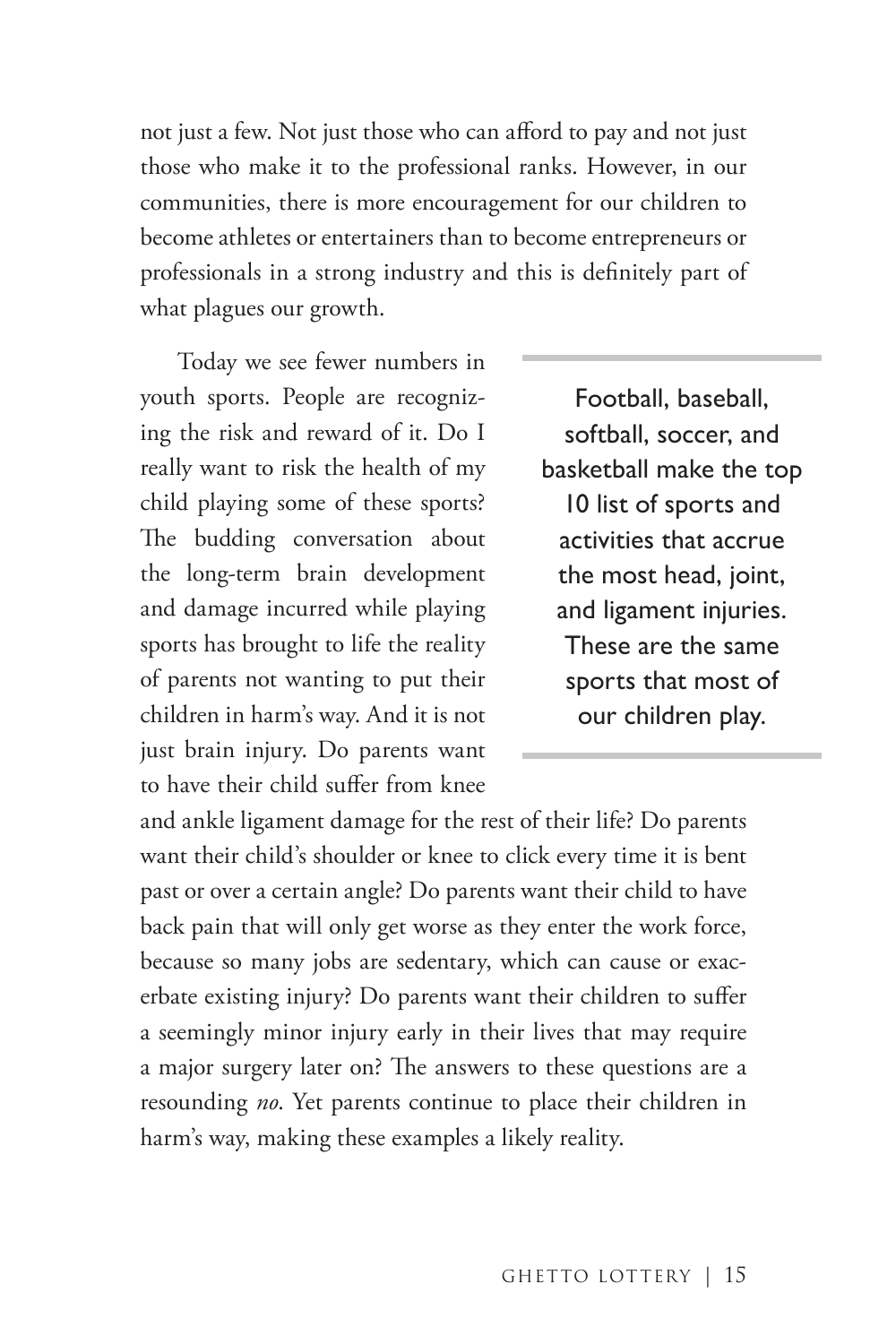These are real and serious problems. The long-term pain is a problem. The lack of education is a problem. The prioritizing skills of entertainment over life skills and education is a problem. The spending of much of your resource on a slim chance is a problem. These are terrible propositions, and I've only named a few. Instead of spending 20–30 hours a week learning hard and soft skill sets and educations and wisdoms and languages, our children are encouraged to *throw ball, kick ball, or catch ball*. They are learning to sing, dance, act, or perform. The expenditure of time pursuing these things seems harmless; however, take note of the disparity in wealth between BIPOC families and white families. Their children are focused on growing and maintaining generational wealth. Meanwhile, attempting to "strike it rich" with children has routinely yielded poor results for our communities. This does not negate the reality of those who have done well. But I am drawing attention to the other side of this conversation.

If we as a society started to redirect that focus to things that actually benefit us, we would be much better off. Is time not better spent encouraging the child to become a builder of society and generator of happiness and wealth? Introducing language, music, arts, and sciences and truly developing caring, sharing, and healthy individuals to go forth in this world is a much better expenditure of our resources.

We do not see this in our ghettos. Instead this is the model that the upper class employs (minus the caring and sharing and, sometimes, happiness). They encourage sport and theatre to engage and challenge their children, both physically and mentally. However, they recognize it as an activity to be enjoyed while lessons and leisure are to be gained. This is not an end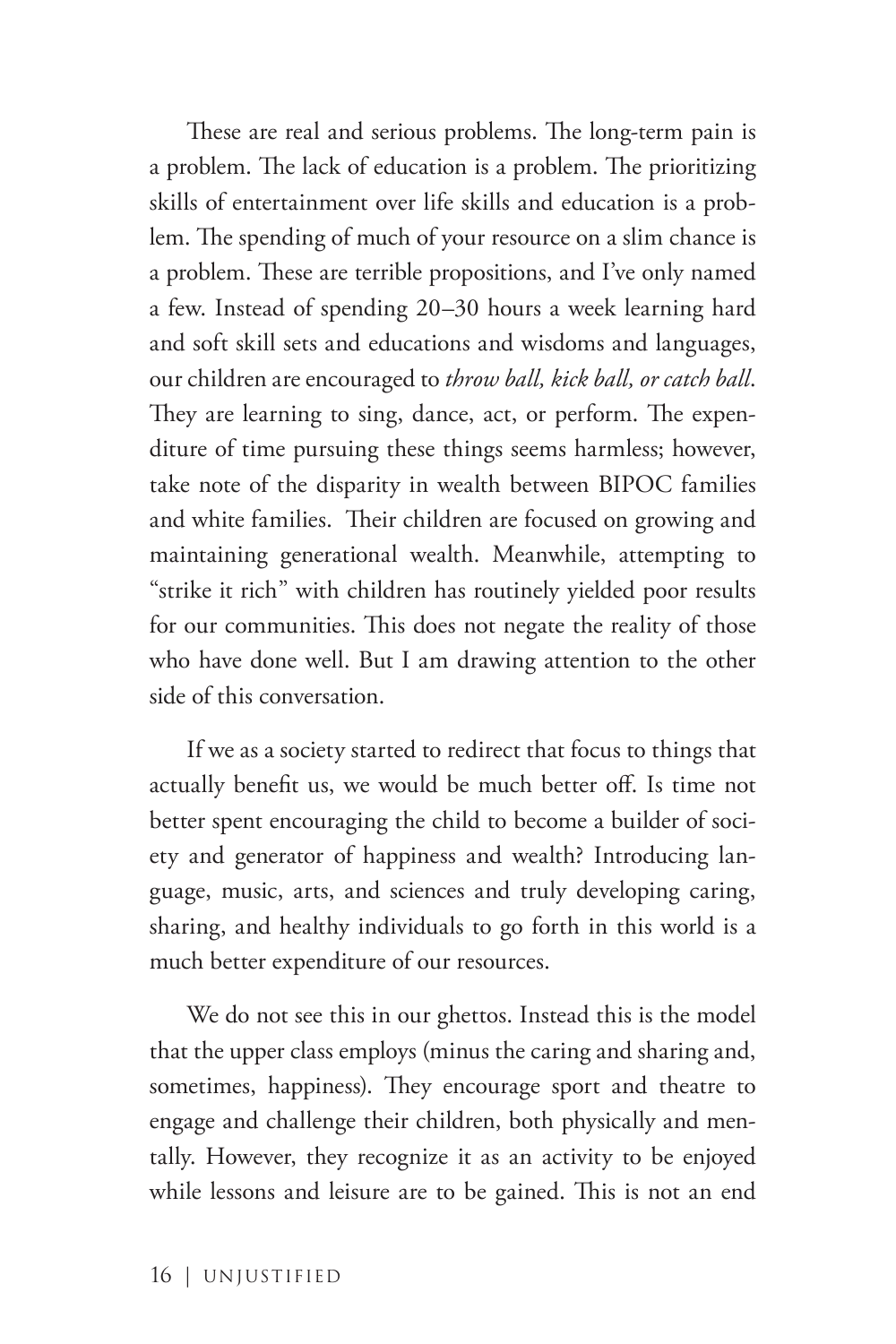game to be pursued by the vast majority of their children. They are taught to enjoy these activities but to always keep in mind their responsibility to generate and safeguard the wealth of family. Build and protect wealth. The primary function of white wealth is to be passed down through the generations. Those chil-

Encourage each seed to be as strong as possible. That strength will prove invaluable when we come together.

dren are taught to value that above all else. This is one of the greatest differences in our communities. This is not a racial division. It is an economic divide. Black, brown, and white suffer the same delusion of sacrificing their children in hopes of escaping their plight with poverty.

We have to stop giving our children to sport and entertainment. If you should happen to have a bright young star on your hands, then cherish it. Feed that child's athletic prowess or artistic desires and abilities and watch them grow and possibly succeed in breaking into those industries. However, be realistic and honest with yourselves as parents or guardians. Make that observation based upon true talent and potential and not your hopeful desires. Regardless, the vast majority should be pushed toward individual success that can be shared with the collective.

Our focus on that which is temporary and limited to so few has become the national standard. It is killing our children's ability to succeed in life, and most are assured to never win this lottery. Instead they will return to their "ghetto" or "ghetto of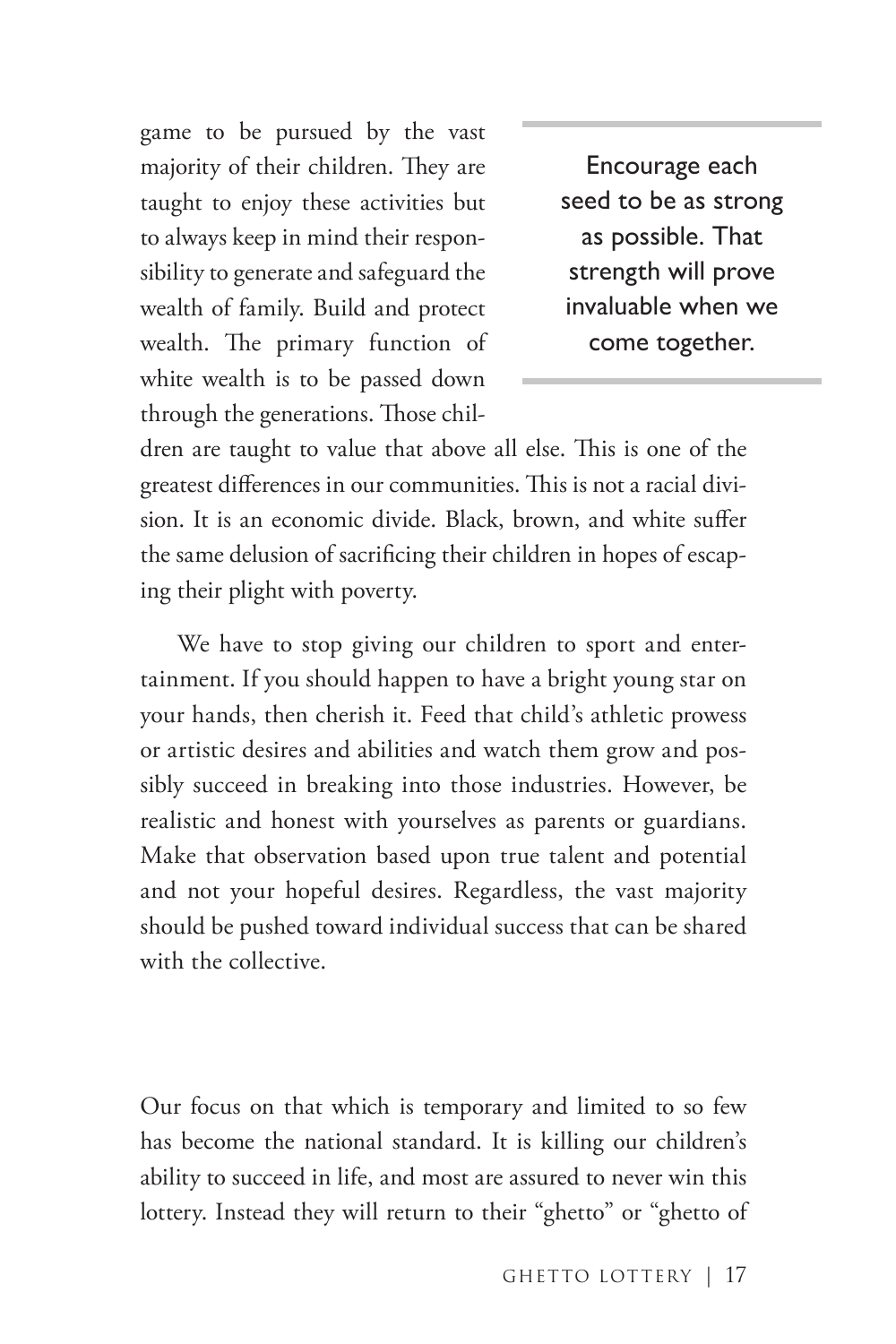choice" and continue the cycle of non-advancement or very slow advancement. People endure their poverty. This is the greatest of all shames. It is totally avoidable. Time and effort should be spent preparing our children to be successful in life. Resource and time should be given to them, to understand the world they live in and how to navigate it, so that success is the outcome regardless of the path they choose.

Question: When do people learn to stop sacrificing their children?

Answer: When their children are already resigned to failure. This way another generation can grow up to do so little with themselves.

#### COMMON MISUNDERSTANDINGS: RELIGION, SCIENCE, AND THE EVOLUTION OF WHITE SUPREMACY

At the root of most things in the United States is racism and yet, racism is a bogeyman. Remember the *ether* that we discussed earlier: construct, textbook, and lie? Racism has no genetic or scientific basis. It is totally made up and designed to define and separate people, creating a system of advantage for a select few. This is the space where it comes to life, but it is still untrue. I call it out, not to define it but to help you see through it.

We are one race, and that is the human race. And there is only one human race that exists on this planet. We come in varied sizes and shapes and colors, but we are still only one human. Racism cannot exist within a single "race." Instead it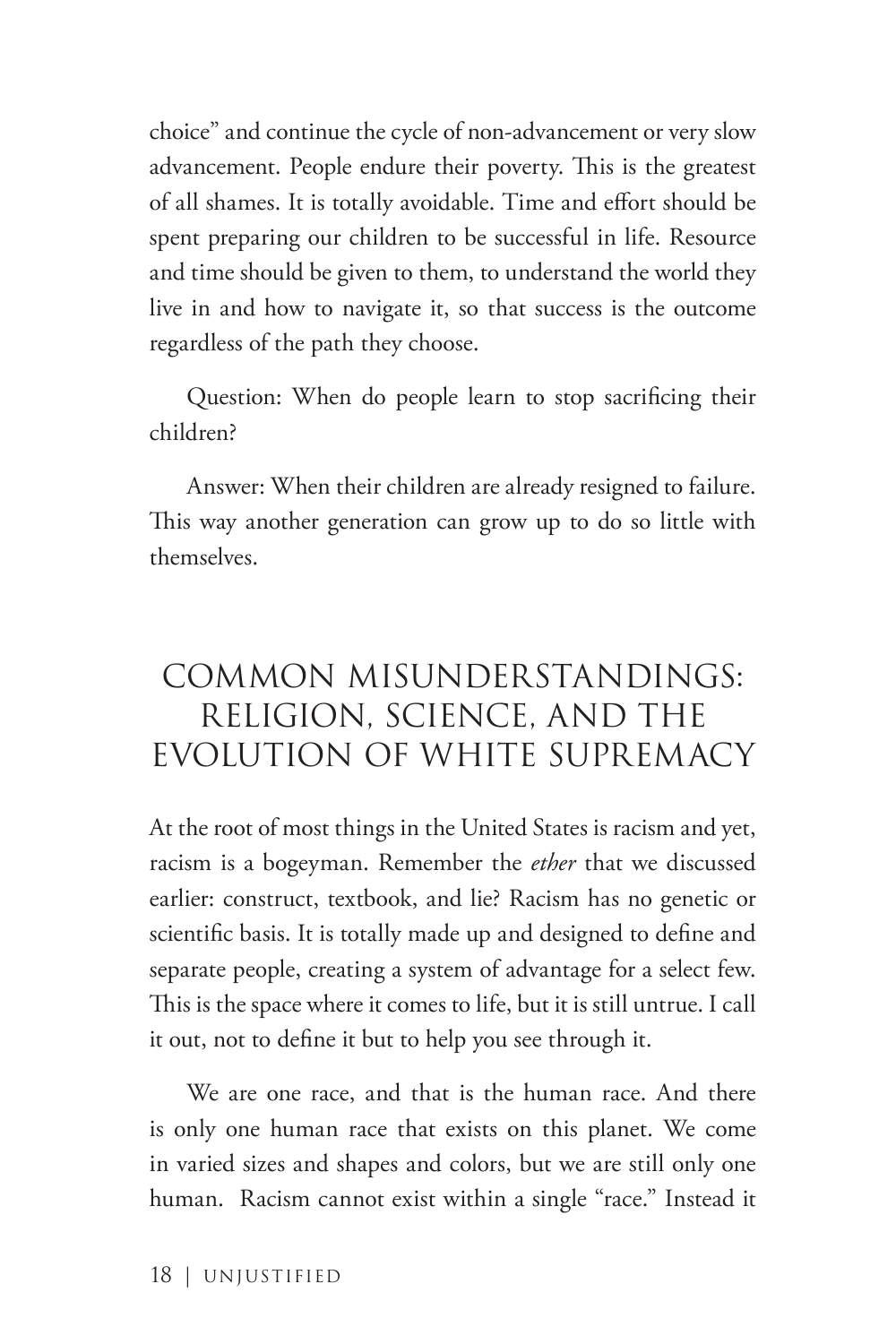has to be some type of bigotry or prejudice that is being exhibited by one group against another.

Racism, as we know it, is a problem that exists because of men—very sinister, and often times, very white men. It is a fantasy and outright lie for us to call ourselves different races, but it is very useful when leveraging that notion for personal advantage. "More for us, less for them," said the evil genius that devised this construct.

The idea that we are different races is part of humanity's social training. So we can commit, or give permission for, or be complicit in much worse acts against each other. Our training tells us to repeat and then defend the lie. This allows us to consider others as less than, so we can now treat them inferior. And if we intentionally hold the lie as so powerful it cannot be denied or approached, we create a space where we can hurt others unapologetically (this is a major American dilemma, but it is not unique to our country).

By accepting racism, we do not allow ourselves to be concerned with the welfare of others because we are accepting a difference. And because they are different, their problems are theirs and our problems are ours. It is in this space that we can begin to deny their existence or right to exist. It is an ageold problem, and it continues to plague us. It appears to have begun, coinciding with and leading up to European development and expansion.

Language is a major part of this problem. To be more exact, the misuse of language allows us to be confused about some of the truths that exist in our society. Racism is one of those misused words. Used incorrectly, it leads us to have the wrong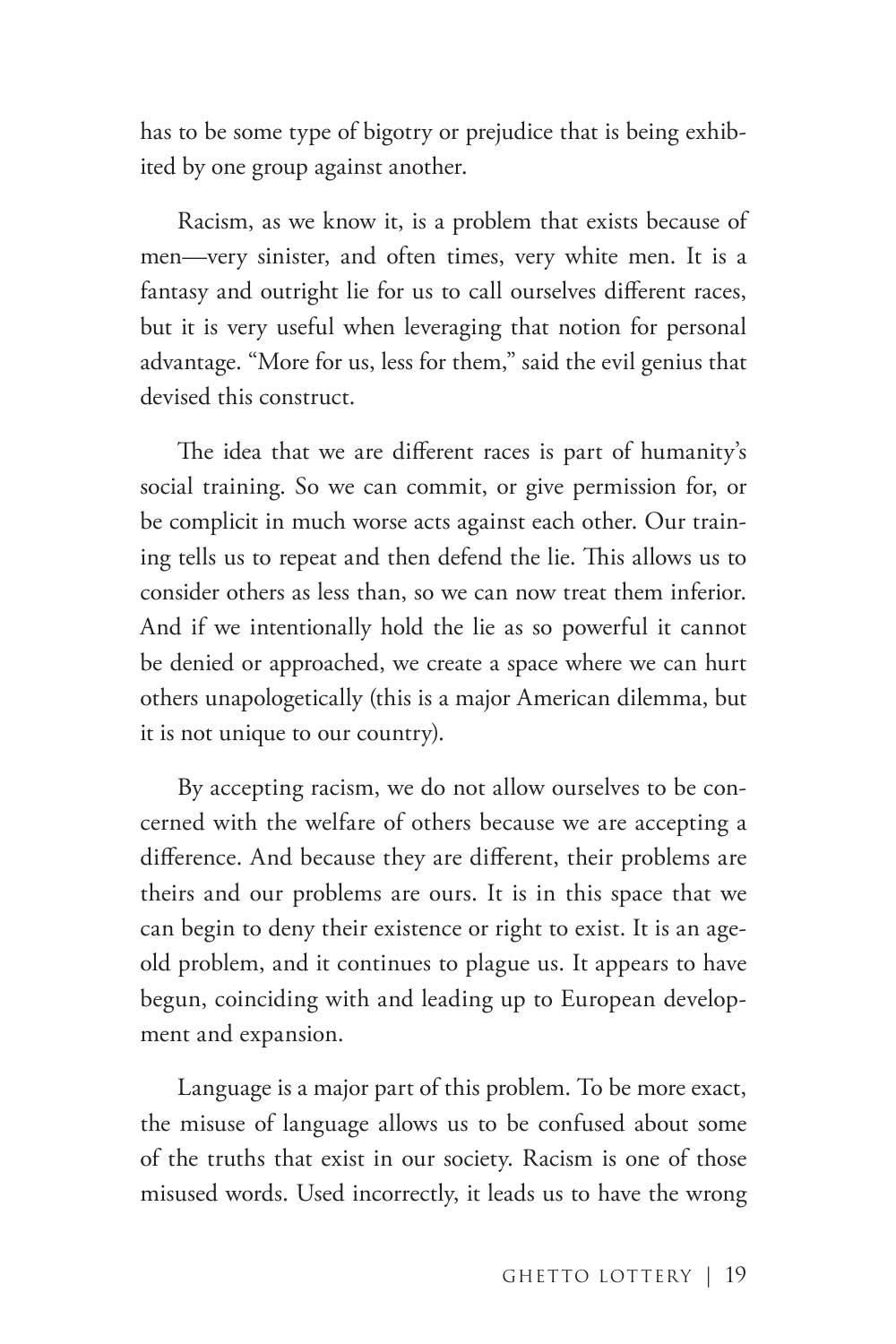conversations. We continue to define ourselves and use language inappropriately throughout our society and our ethnic culture. It allows us to intentionally not see or not recognize certain truths that exist about ourselves or others. There is an intentional inaccuracy of these conversations that allows chaos to exist in its midst. And it is in the chaos of confusion that power is usurped and wielded against one another.

There is a certain level of white supremacy and white ideology that creates, maintains, and agitates the dividing lines in these conversations.

Racism, as we know it, is a belief system created to keep in place the worldwide benefits of white advantage or white privilege. Neo-Nazi, nationalist, KKK, white nationalist (whatever they prefer to be called)—these are all groups that benefit from keeping racism alive. And when we stand in unison with any one of these groups, we stand in support of all of these groups as they collectively pool their influence to keep the system of racism in place (directly or indirectly).

*The evolution of white supremacy could not have happened without religion and science*. Many iterations have been seen throughout history in the United States and on the global stage. It started with kings and queens, clergy, pilgrims, cowboys, hooded clan costumes, which are now being trading in for judges' robes, doctors' coats, police uniforms, certain aspects of the online gaming community, etc. It is possible to follow the lineage of these benefactors of natural selection and manifest destiny right through their doctrine of discovery to their European roots. The landscape of white hate groups in the United States is littered with many factions. Each one has their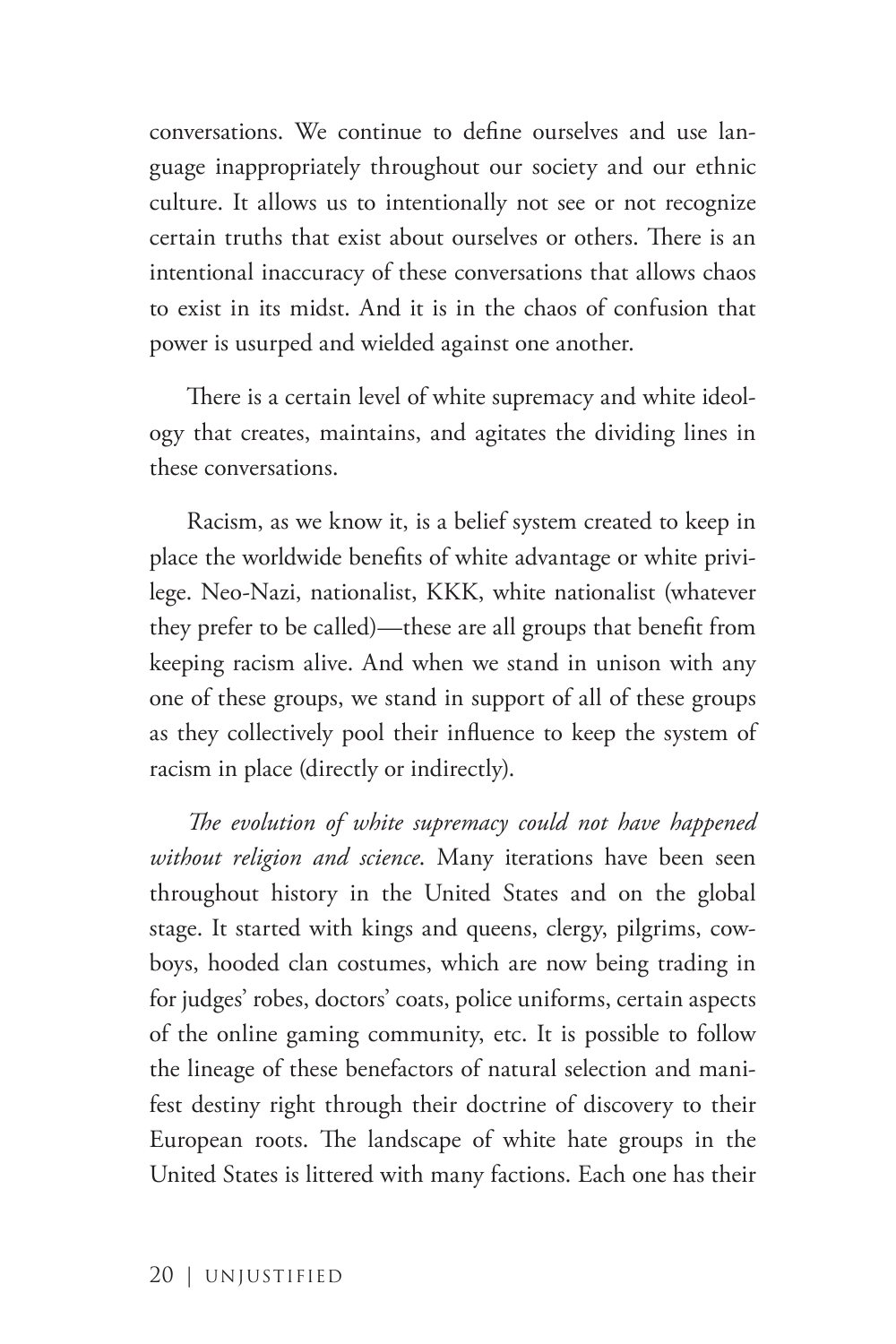own personal mandate, but all hold the fundamental understanding of "white is right."

Race science was thoroughly studied during the 1700–1800s to prove the superiority of whites and the inferiority of people of color. Scientifically, they divided humans into "races," a notion regarded as popular opinion in European crowds to differentiate and ultimately discriminate. European and American scientists—through confirmation bias, popular white opinion, and outright lies—created a body of work that would help to justify white supremacy and usher it into hundreds of years of existence. Some of which continues to exist into our lifetime. It was Darwin, however, who became the proverbial "cherry on top" of a very white frosted cake.

Racism is a false narrative. Every time we have it, it's akin to spinning our wheels in the mud. It brings us nowhere and there's no end to the conversation because there's no beginning . . . because the conversation doesn't actually exist—but we all end up a mess trying to have it. What these conversations end up doing is help defend the lie of racism by keeping it alive. Racism, more accurately, is a bigotry, bias, intolerance, and discrimination based on the belief that one's "race" is superior. Belief is, often times, the suspension of intelligence. It allows the individual to align him or herself with that which is untrue and, all too often, unfair and unjust. To this I say: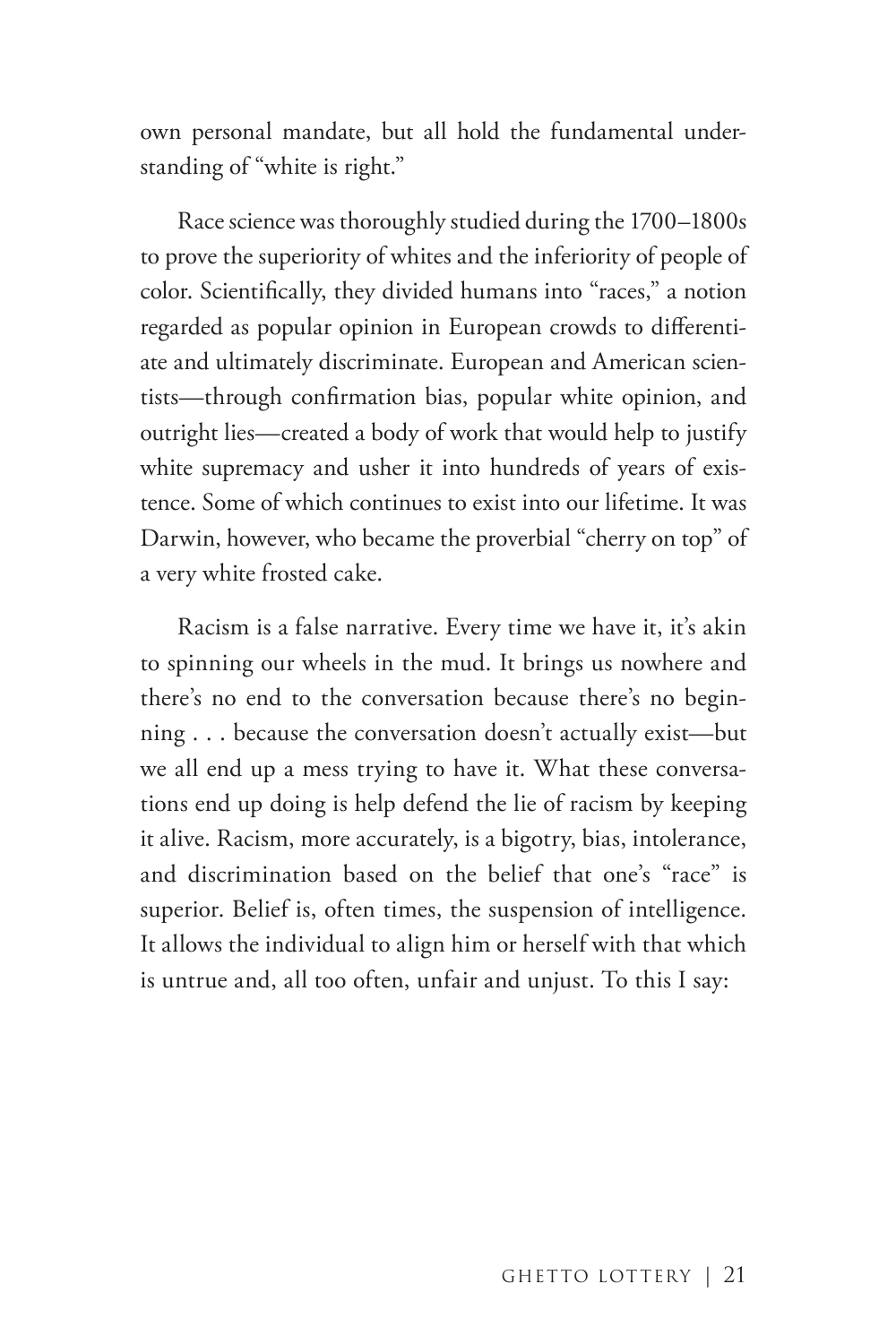#### ABANDON BELIEF. TRUST UNDERSTANDING.

Belief is what creates the problem. Belief is what keeps the problem in existence. It maintains the status quo. It is in the belief system that one can maintain an abstract thought in contrast to the reality in which they exist. Racism is a belief system. One must believe it in order for it to be real. And once it is in your head, it takes on a life of its own.

When we discuss it, the lie becomes real and something that we have to deal with. This is one of the fundamental flaws when language is misused. Prejudice and bigotry exist. They are very real. However, we're not saying those things. Instead, we use language like racism. We are keeping it alive. We have to start defining it differently and speaking about it differently.

One of the things about racism is that it is a pseudoscience. It is a wolf in sheep's clothing. It is brought to us as if it is factual and scientific. However, history shows us that the idea of racism was created in socioeconomic, political, and religious realms. Ultimately, it was just an excuse for slavery, servitude, and genocide of those deemed inferior to obtain what was rightfully theirs. Eventually, it was implemented into larger segments of society, in particular education. This is where the legs of racism started doing squats, and we all know what happens when you don't miss leg day!

The acceptance of race defined in Charles Darwin's *On the Origin of Species* is the catalyst that allowed racism to move from religion, through science, and into education. Although many argue that Darwin's words are misconstrued by others who would use them to incite hatred, his next book, *The Descent*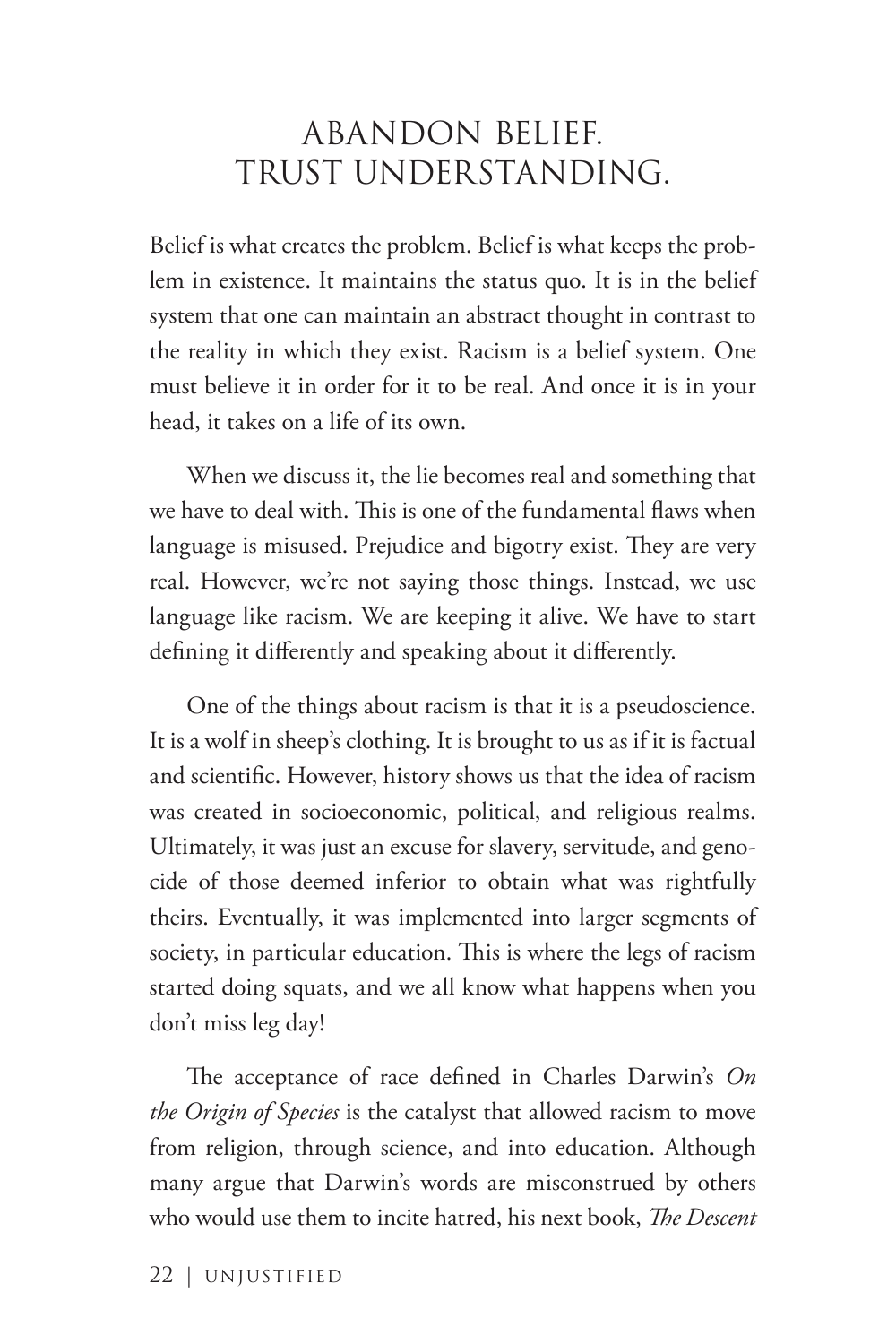*of Man*, leaves nothing of the sort to the imagination. Here he explains his racial bias stating the "civilized races" (white) of man will exterminate and replace the "savage races" (BIPOC) throughout the world. Allowing Darwin's theory to continue to narrate the conversations of the evolution of man without correcting the obvious lies continues to perpetuate the inaccuracies of his theory. Scientific racism continues to disrupt accurate and honest conversations and movements that would help us to grow closer to one another, as opposed to the separated and divided society we live in.

To understand racism is to acknowledge that it is simply a separation ideology. It is one of the more powerful ways that we stay disconnected. There are certain forces built into the word, and its understanding, that keep us disconnected. Racism is an abstract understanding of the few, imposed on the many. As much as it is not a real thing, it has been defined in a certain fashion, and it lives within our society. It exists to create difference and separation amongst ourselves. Separation where there is no separation. Where there *should be* no separation.

Once we start to recognize it as a separation ideology, we can start to walk away from it. We have the ability to say, "Wait a minute, I

The history of racism in science is long. Some of the more notable persons and practices include Samuel George Morton, Karl Vogt, Francis Galton, Benjamin Rush, Thomas Jefferson, Carl Linnaeus, eugenics, selective breeding and sterilization, vaccines (yup, they managed to sneak it into that too), apartheid, scientific medicine, and the list goes on . . .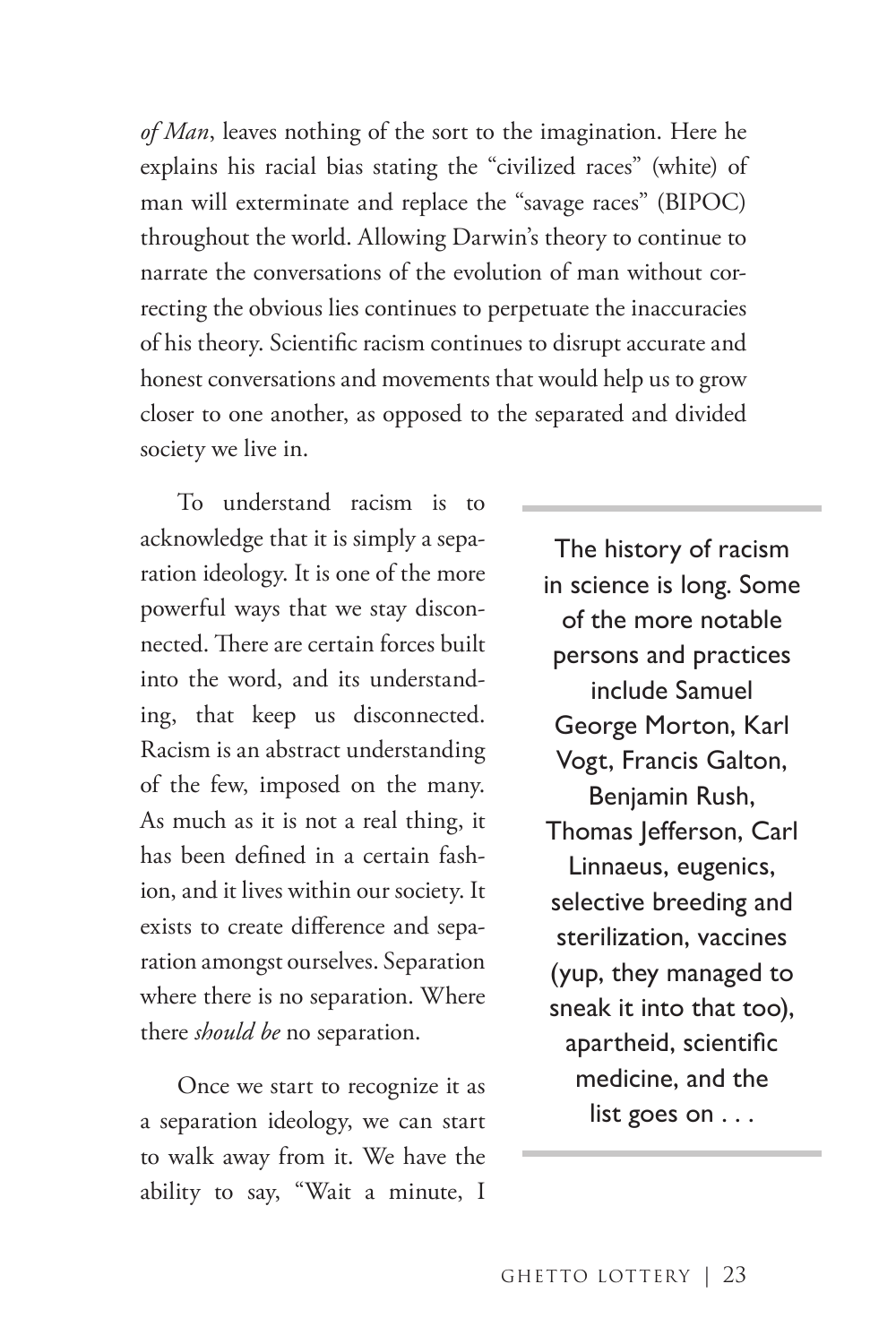don't want or need to be apart from people because they are different. I do not agree with that premise. All people are my people because we are all human. I wish each one of them well, as I hope they wish me well." Refusing to take part in the lie of racism is the first step to dismantling it.

We should be driving ourselves together, not apart. Racism is one of those things that attempt to divide us. Religion is another one of those separation ideologies. We will discuss that later. It is all separation ideology, and it all comes from the same lie. And that lie is most effective when putting men in power and allowing them to put a chokehold on the larger portions of society. It is imperative to recognize that racism and religion are created to separate us. They are not designed to bring us together. And recognizing the problem is crucial to seeing the solution.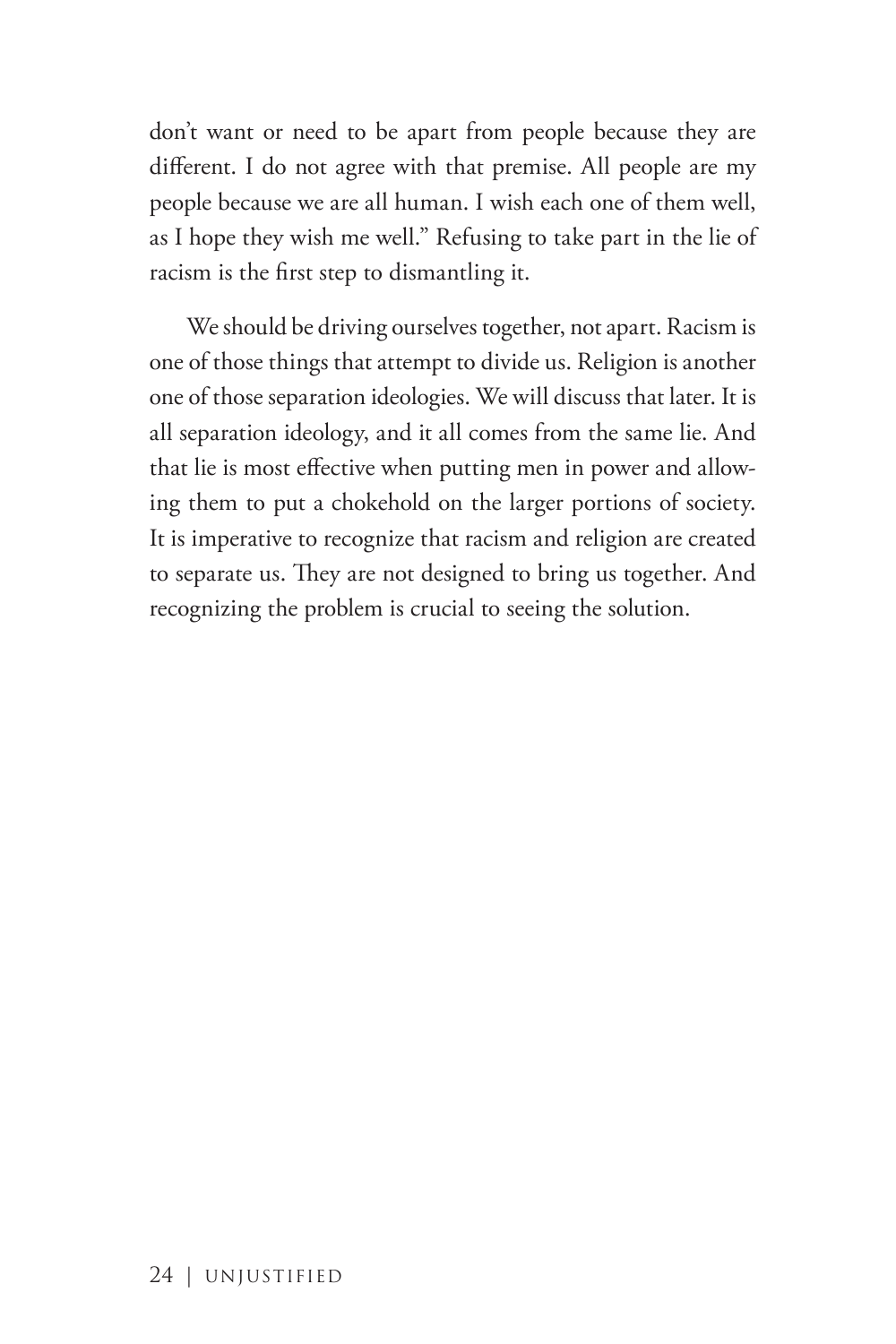## **BLACK-ON-BLACK CRIME**

real black-on-black crime is that of influencing generations<br>of youth to subscribe to what will ultimately hurt them<br>in the long run. It encourages them to adopt destructive<br>behaviors that are fueled by innergange. They ar of youth to subscribe to what will ultimately hurt them in the long run. It encourages them to adopt destructive behaviors that are fueled by ignorance. They are the aspects of ourselves that we keep alive and use to poison ourselves. They are generational wrongs that we keep in place. It continues to plague our communities, maintaining levels of self-inflicted pain, and is a consistent burden in our constant struggle.

Many things can fill this list, so I will only lay out a few of the more sinister examples. These also apply to *all* communities of color:

#### TOXIC MASCULINITY

- Men today exhibit a cultural behavior that can easily be classified as dismissive, intolerant, and/or hostile to women, children, and other men.
- It leaves emotional and physical scars. This is where most of the damage is done.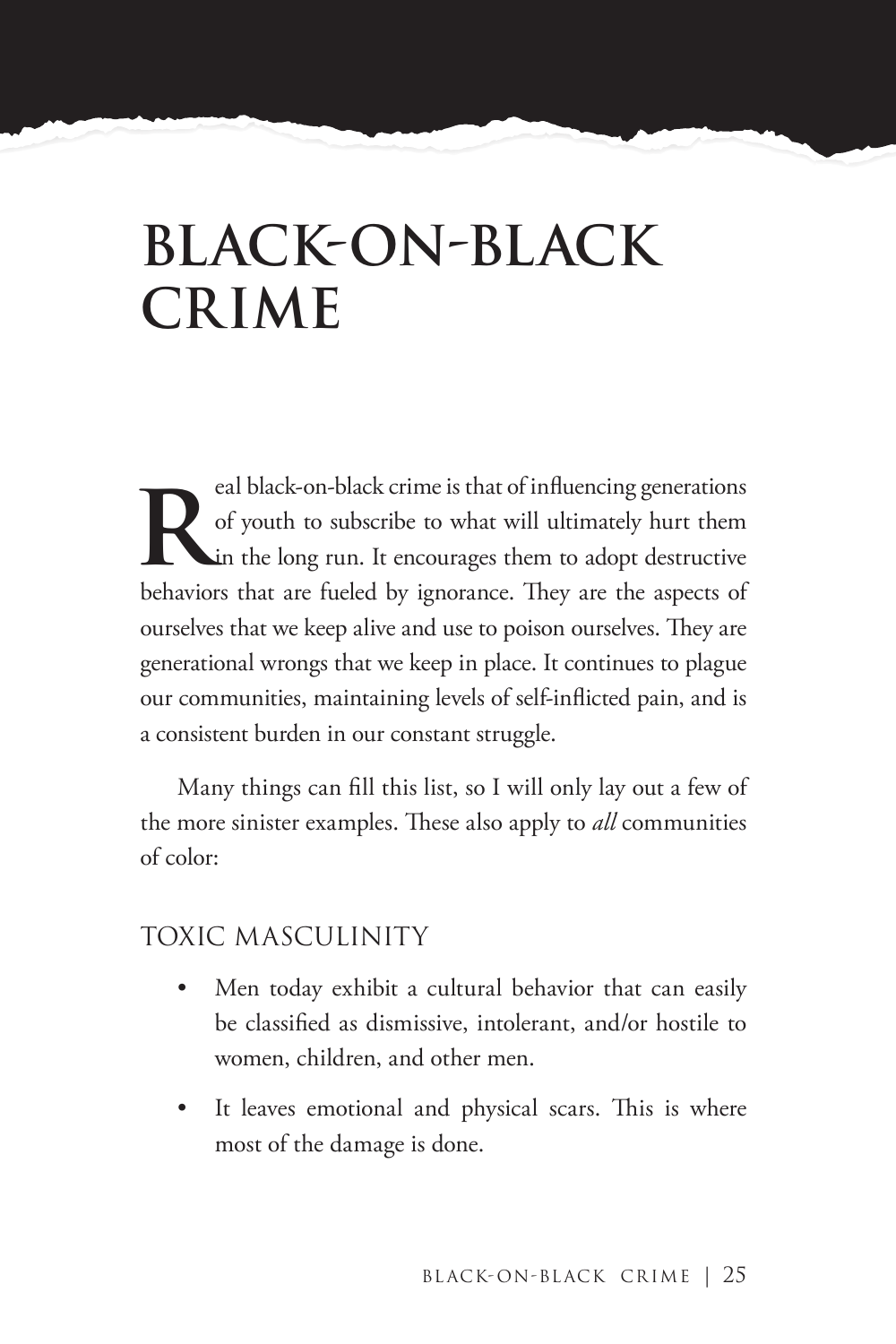- Gang culture, violence, and prison intersect several aspects of toxic masculinity.
- Here we find the elusive search for *respect*. It still remains something to be desired, have bestowed upon, or taken. But quite to the contrary, respect is something like human rights, dignity, and love. It already exists within. One only has to realize that potential within oneself, and they will never find themselves without it. Certainly, they will never feel the need to fight or kill another to gain it.
- This continues to be a rite of passage and a badge of honor in communities of color. Many of these activities lead to prison, which is also still glorified in black and brown communities.
- It helps to enforce and embolden our rape culture.

Make no mistake; the vast majority of offense is from men directed toward women. Toxic masculinity helps to maintain the status quo surrounding and holding up misogynistic social systems, unconscious bias, and cultural norms. It serves as a guard of the patriarch.

Toxic masculinity entices our youth to engage girls and women with little regard or respect. It allows them to devalue others and tells them that *his* sexual development may occur at the expense of *hers*. It helps normalize the abundance of fatherless households, the tragic loss of life due to violence, and, all too often, the inescapable poverty in our communities. It fosters an environment where women and children are not safe from abuse and sexual violence. Toxic masculinity helps to keep in place a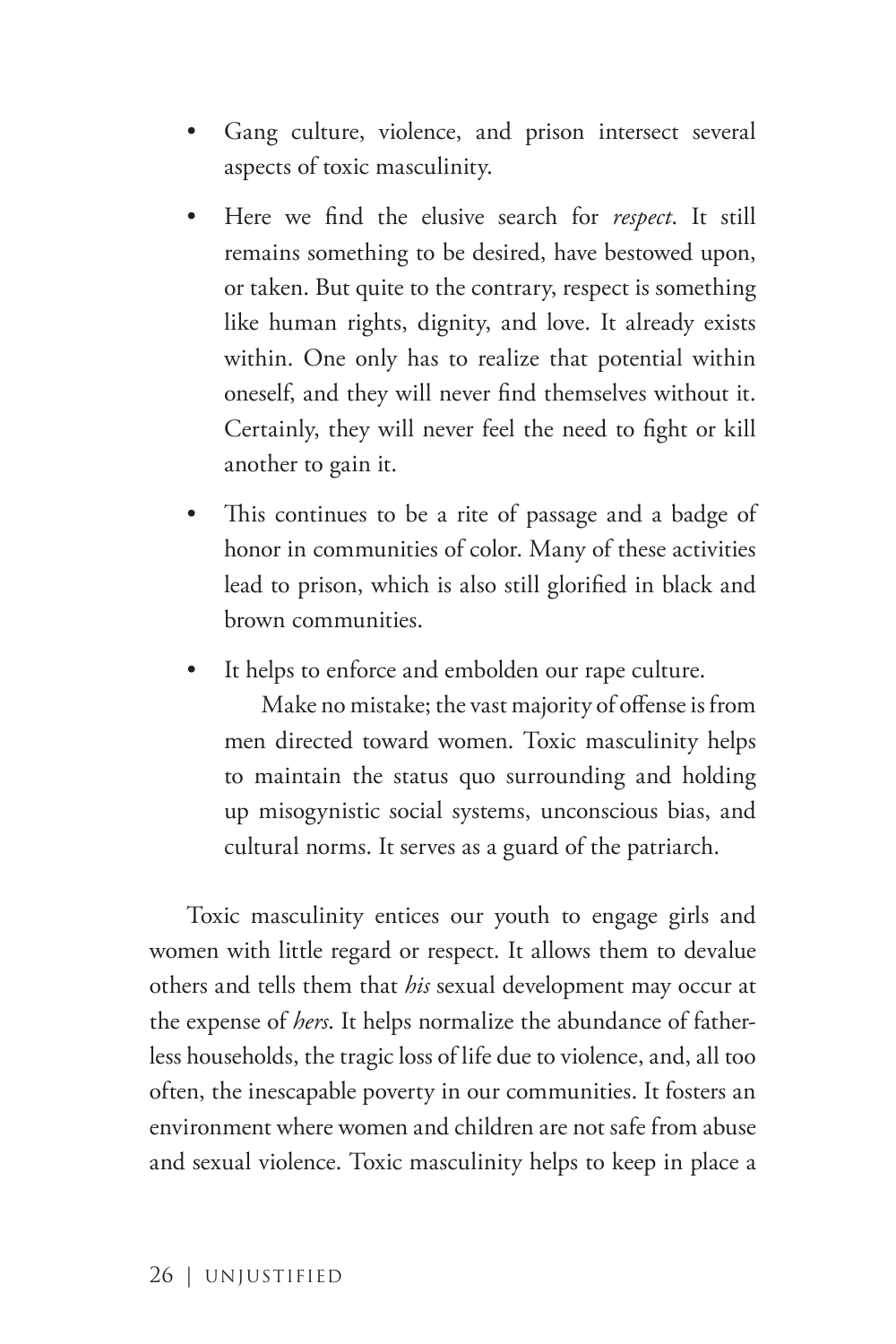rape culture that can be seen in moments when the curtains are pulled back.

## IGNORANCE OF WEALTH GENERATION AND GENERATIONAL WEALTH

- Lessons of money management, savings, and credit are still an uncommon knowledge in our households and communities.
- We have terrible spending habits and make poor financial decisions. This is especially true when noticing how much money is worn around the wrists and necks, as well as in the mouths and ears. It is a cultural acceptance of ill-advised expenditures.
- Black and brown families and communities lack entrepreneurial education and opportunity.
- BIPOC often experience the same lack of education about buying power (consumer power). They do not know how to cultivate it, maintain it, or exercise it effectively. Individually and especially collectively, there are many missed opportunities to create power as consumers.
- There is a lack of fundamental investment knowledge a *financial illiteracy*. Not knowing how to combine resource laterally and vertically within one's family is the greatest detriment.
- So many are living paycheck to paycheck with no plan to grow. They have little or no vision of retirement.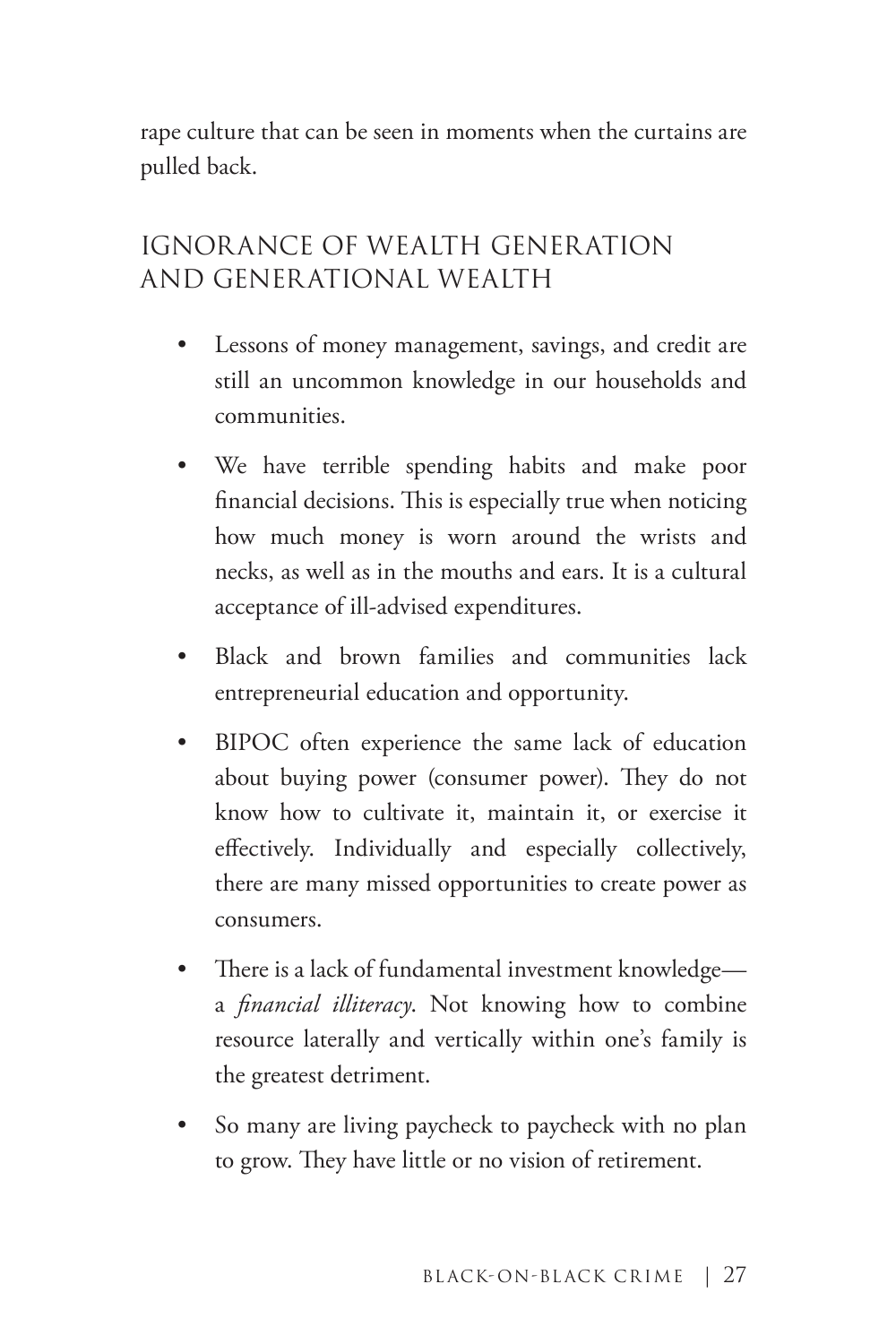Someone has to become the cycle breaker to bring the family out of poverty, violence, incarceration, single parenthood, and other generational issues.

## HYPERSEXUALIZING OUR WOMEN AND CHILDREN

- "One has to be viewed differently, so they can be treated differently." The act of devaluing someone is the step that precedes the actual abuse. This concept is routinely displayed through societal and media influence. Cultural acceptance and applied behavior keep it in place.
- Women and children are used to satiate the needs and wants of men in a very unhealthy way, often times criminal.
- This is easily seen when observing displays of power over "objects" supposed to be passive.

This is embedded in our culture and institutions. Inundated through media outlets, one of the more aggressive tools, it is practiced almost subconsciously. Women and children are expected to do what they are told. Speak when spoken to. Wait until they are addressed. Society and religion are the worst offenders of keeping this dynamic in place.

- Men and boys are encouraged to behave this way. This creates the environment that enables predatory monsters to grow in our society and ascend to the highest ranks of power.
- Being mindful of the media we consume and some of our "toxic" behavior (boys will be boys) will help to curb this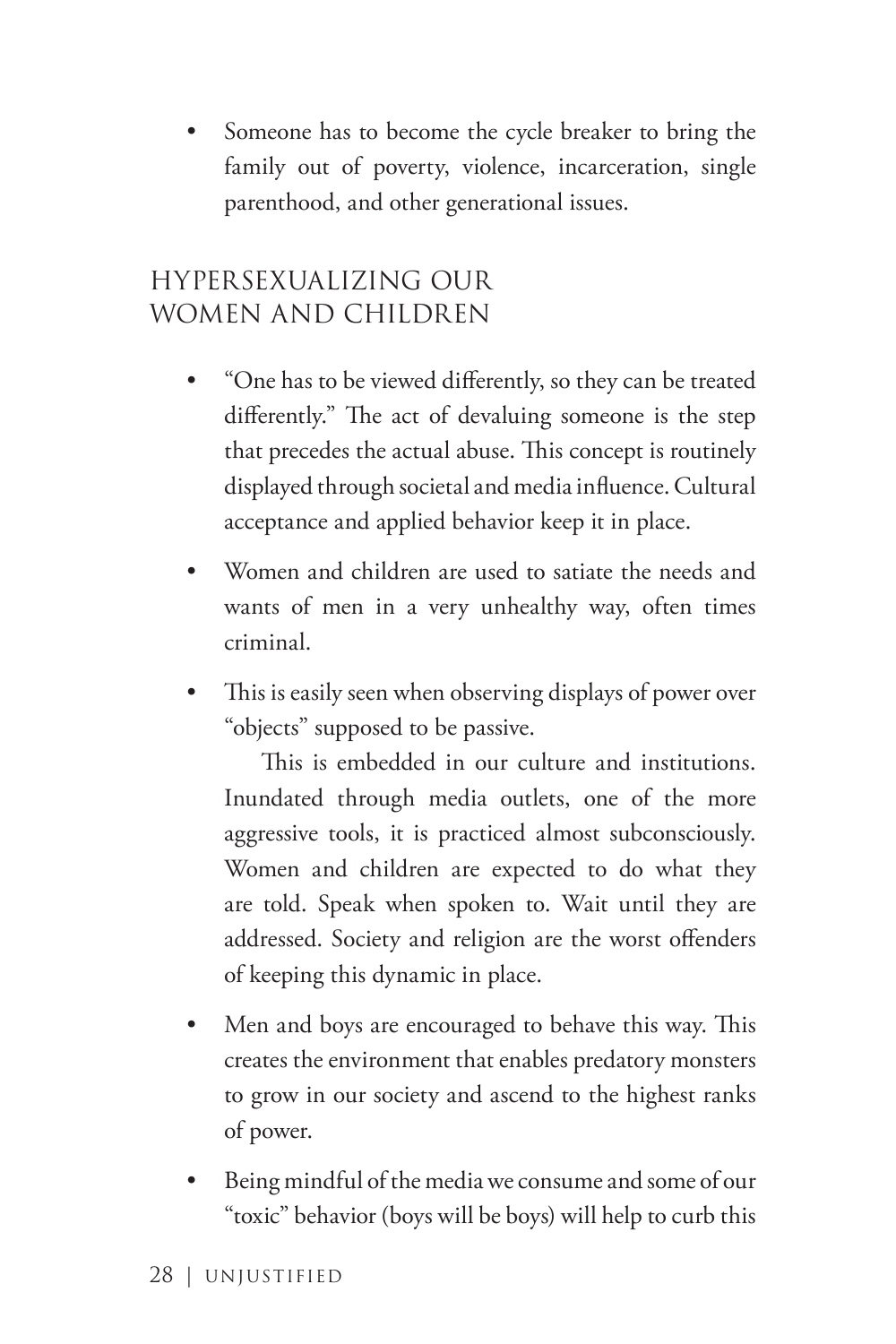mistreatment of women and children. Relinquishing the idea of power and control of others and eliminating the second- and third-class status that women and children are relegated is a necessary first step.

#### PASSING ON THE ABUSED CHILD SYNDROME

Beating of children–belt, cord, switch, hand, etc. *We do what we know; we know what we are taught.* 

This is a general reflection of one's own upbringing. Here we must recognize that what we suffered does not have to be repeated. Punishment through discipline is an American preference. We are encouraged to do it to others as it was done to us. It is viewed as a rite of passage, much like hazing. We must stop this cycle.

Fatherless households and multiple babies by different men.

They both have a similar negative effect on the dysfunctional relationships and psyches between parent and child. This will ultimately have a negative effect on the relationship between child and the world. This also imposes a tremendous economic burden on the household.

• Sexual abuse of our children *must stop.*

Abused children become abusive adults. Only you have the ability to change you. Recognize the hardships of your life and vow never to make others suffer the same way you have. Find ways to heal. Find those who will help you. This is not something you can do alone.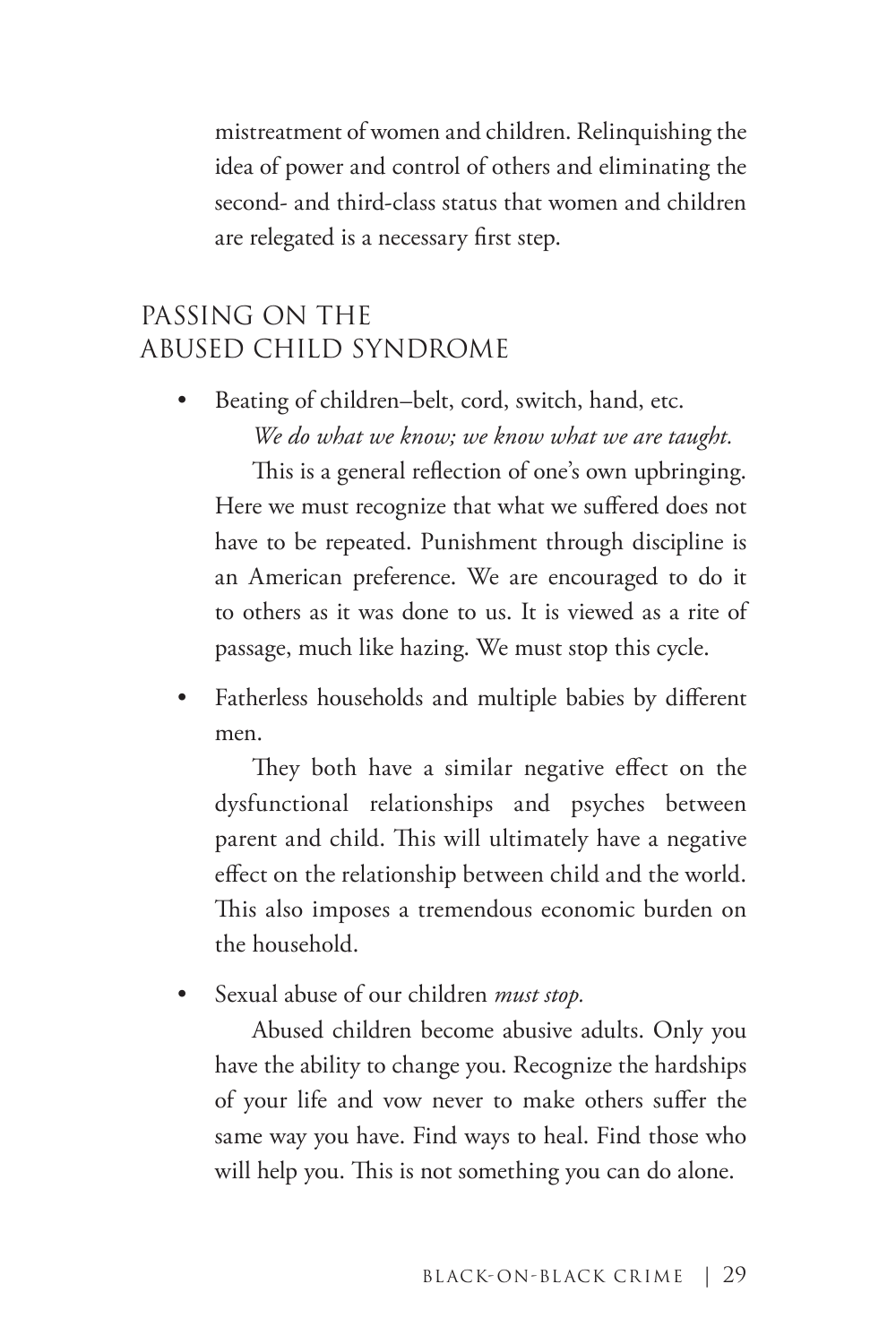## TREATING OTHERS WITH THE SAME BIAS THAT THEY HAVE EXPERIENCED

We can point to displays of bias and prejudice toward other "not accepted" people, similar to that which black people have suffered.

LGBTQs, Muslims, and immigrants—these are the latest examples of people who are treated as the "new ni\*\*ers on the block." I have seen bias and bigotry on display in some of the same ways that black and brown people have been treated. At times, black and brown people will discriminate against others with the same contempt that they are met with.

- Committing acts of violence toward ourselves. Inflicting pain within the community only compounds the pain that has been and continues to be imposed upon the community.
- Sexual assault of *anyone* should cease to exist.
- Recognize the wrong done to you and vow to never foster it through repetition. Do not behave like those who have harmed you. Some seek pleasure in treating others poorly in order to make themselves feel better. This is an American tenet that we must dissolve from our own behaviors and actions. Making dividing lines even deeper is not in our best interest.

### HOMOPHOBIA, TRANSPHOBIA, GENDER PHOBIA

• Get over it. Live and let live.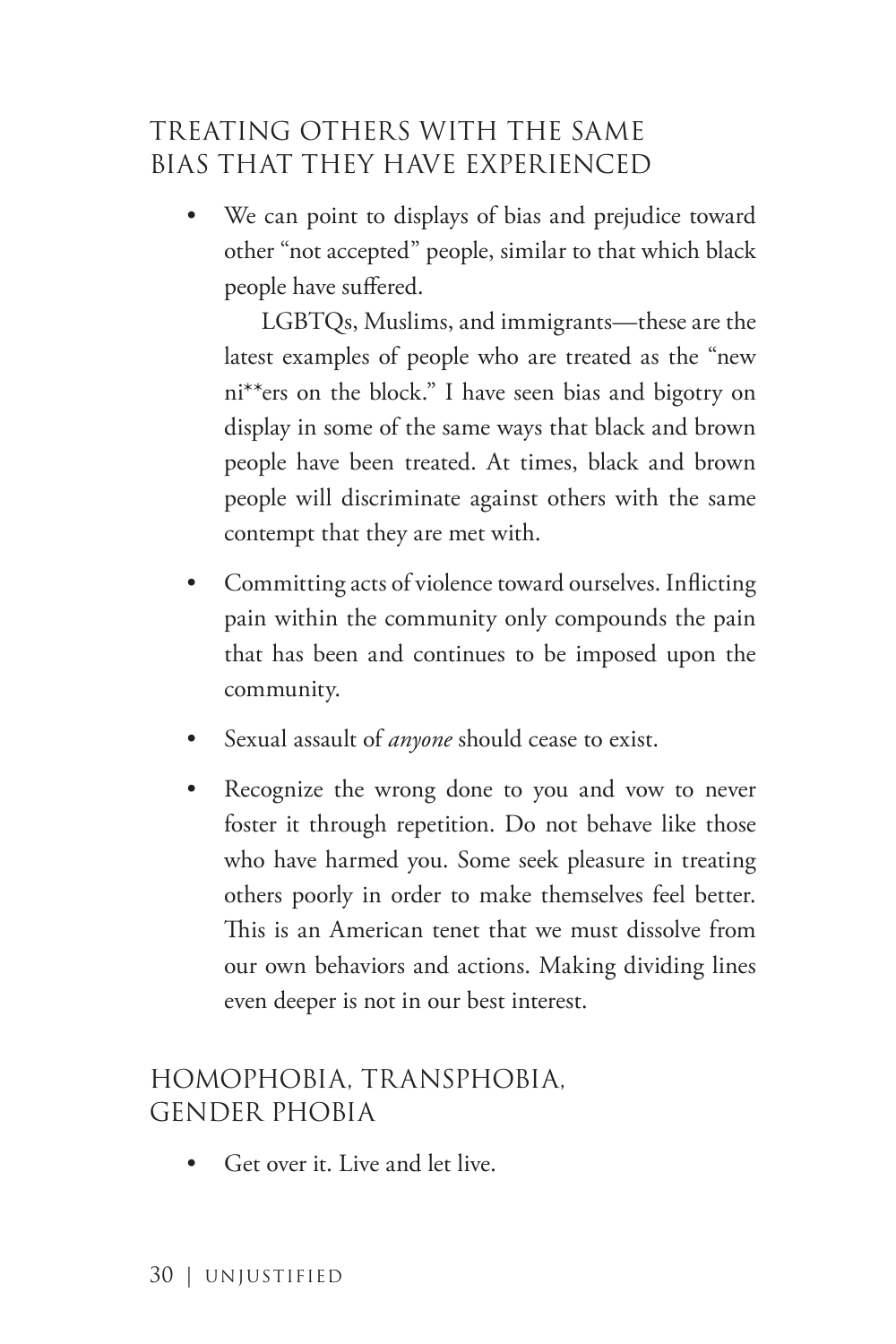- Everyone deserves the right to live their own life without discrimination. This applies to all LGBTQ individuals.
- Today we can see a tremendous movement of acceptance toward and from the LGBTQ community. We all share in the responsibility to make sure this community is able to enjoy the equal rights that all people deserve.

We certainly have been the source of our own pain in these regards. However, we must realize that each of these factors is also a systemic problem throughout the country we live in and its societal norms. Even if we are to clean it up amongst ourselves, which is the goal, it will continue to exist nationally and globally. One area that we have more control over is the next category.

#### ATHLETES AND ARTISTS

- The exposure effect: People develop a preference to things they are repeatedly exposed to. Those who have made it should be more conscious of the negative influences they are projecting onto their audiences.
- Stardom does not imply intelligence or sincerity.

The idea of an "unintelligent" athlete or artist does exist. Thrust upon the world stage due to skill and ability, they do not always have the acumen to understand topics or share appropriate opinion on matters of importance. Often, they are a "living stereotype," a poor example for our children to follow.

• From all of the examples of self-inflicted pain, this is one aspect that we absolutely have the ability to control more of. We can shape the narrative in a positive direction.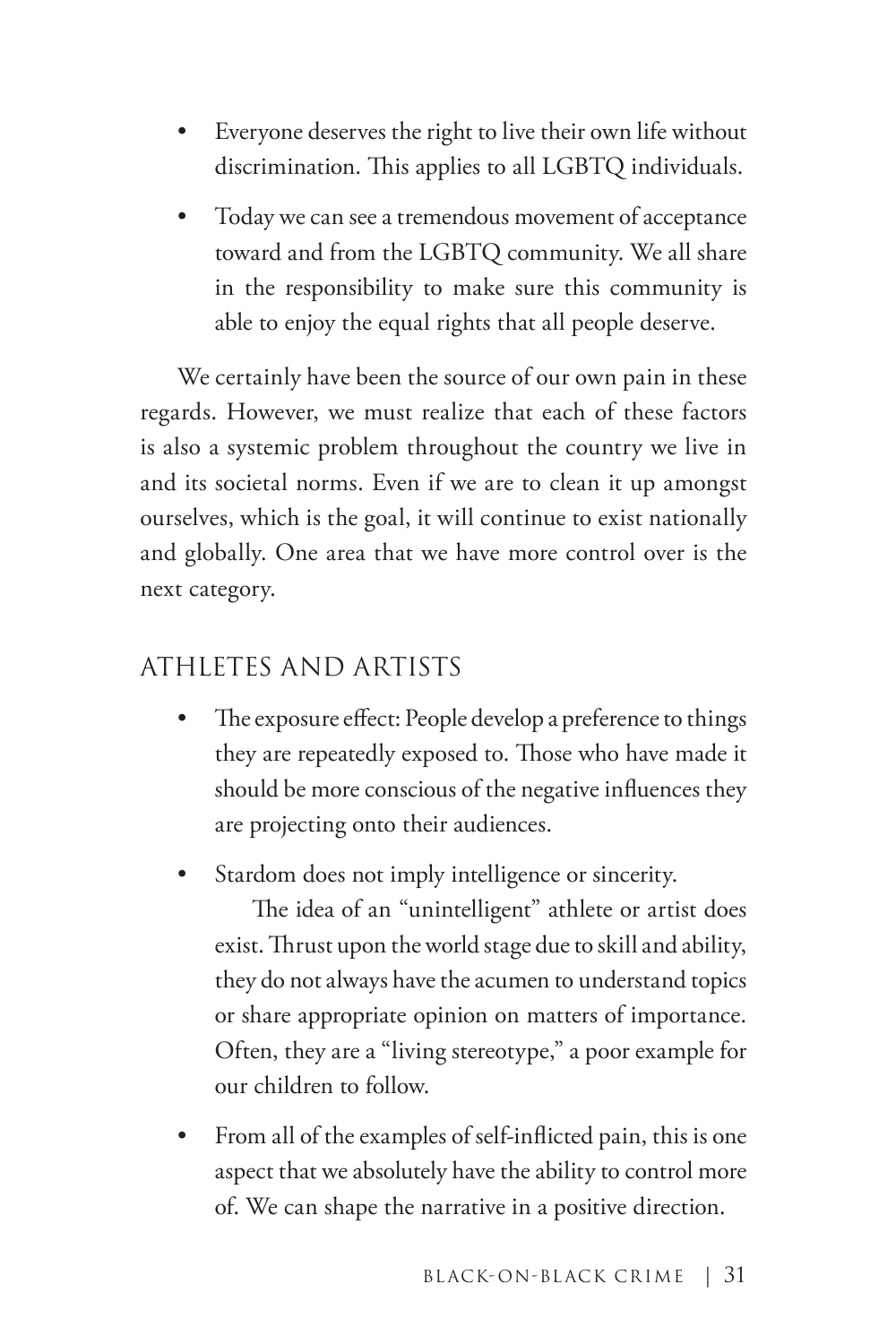Athletes and artists are by far the easiest recognizable black and brown people who actually make it onto a local, national, or global stage. They're seen and followed by so many. People will mimic what they say, do, wear, and like. This helps strengthen one of the more vicious cycles of black-on-black crime that exist in our culture, specifically when these stars disregard their influence and role-model implications as they pertain to our younger and older communities. Watching others has a lasting effect on an impressionable mind.

## WHEN ATHLETES AND ARTISTS GET TO THE TOP

The show of all shows! Lots of fancy cars, clothes, late nights, bright lights, shiny things, while pursuing the lifestyle of the rich and famous. This is what they share with their fan base and world community, which are mostly children growing up looking to follow one of their favorite stars (although there are more than enough *adult-children* looking to follow as well). They see the inflated fantasy and want everything they see. They emulate these stars and see the obvious attachment to shiny things, so they, too, want shiny things. They see the party lifestyle and they, too, want the party lifestyle. These stars hook millions of children into wanting things they do not need and tempt them into chasing things that they will most likely never attain. The vast majority become underachieving children who become wasteful adults that fantasize about living outside of their means. Then they grow older and do exactly that. They live beyond their ability to afford that which they have and want. Some will spend their lifetime trying to attain these things. Many will pass on this ill-pursuit to their children.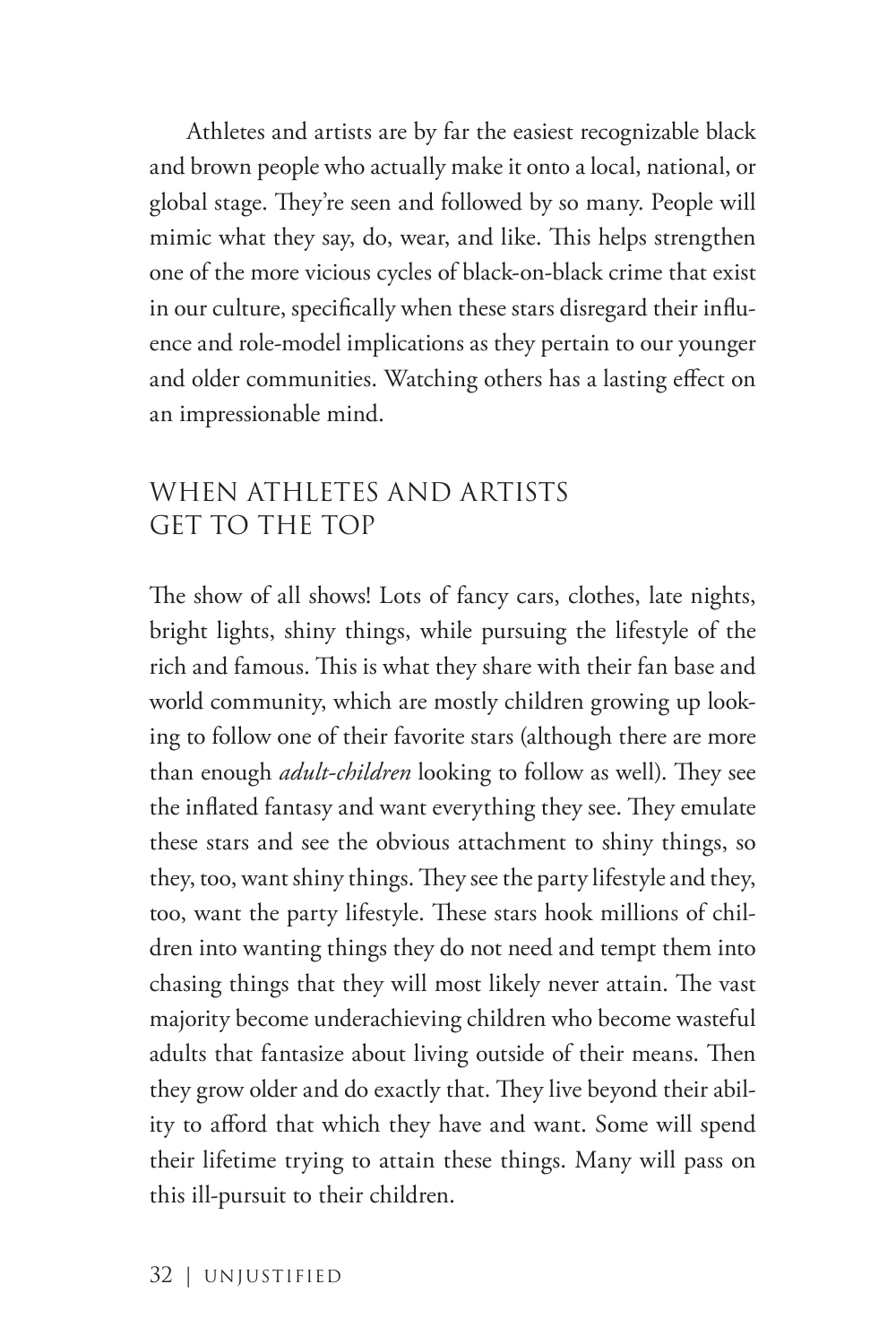The reality is that most people do not attain these things. They "mortgage themselves" to the hilt. Many are spending money on these things while the rest of their life is in disarray. Some are able to comfortably manage, but they are not able to get ahead. They certainly cannot help others. This is where the irresponsible star allows that cycle to persist. Many of these athletes and artists, when it's their turn and they get to the top, help push that wheel to keep that cycle going. And these are the things we want to address because we want our athletes and artists to stop that. We want them to do better for us and not just themselves.

**\*\*Disclaimer\*\*** Athletes and artists certainly do not have to be a positive role model, but if they are, we will see a positive reflection in the actions, behaviors, and choices of those who follow them. By all means, they can be as toxic or negative as they want. It is always their choice. We should implore them to do better.

These stars encourage a non-sustainable lifestyle (oftentimes more than even *they* can handle) and kids want to follow. There should be a modicum of decency and responsibility when promoting such things. Even alcohol commercials tell you to drink responsibly. As much fault as that industry has in creating dysfunctional adults and families, even they give warning. Young children are lured into these fantasies and think becoming an athlete or artist is the preferred way out.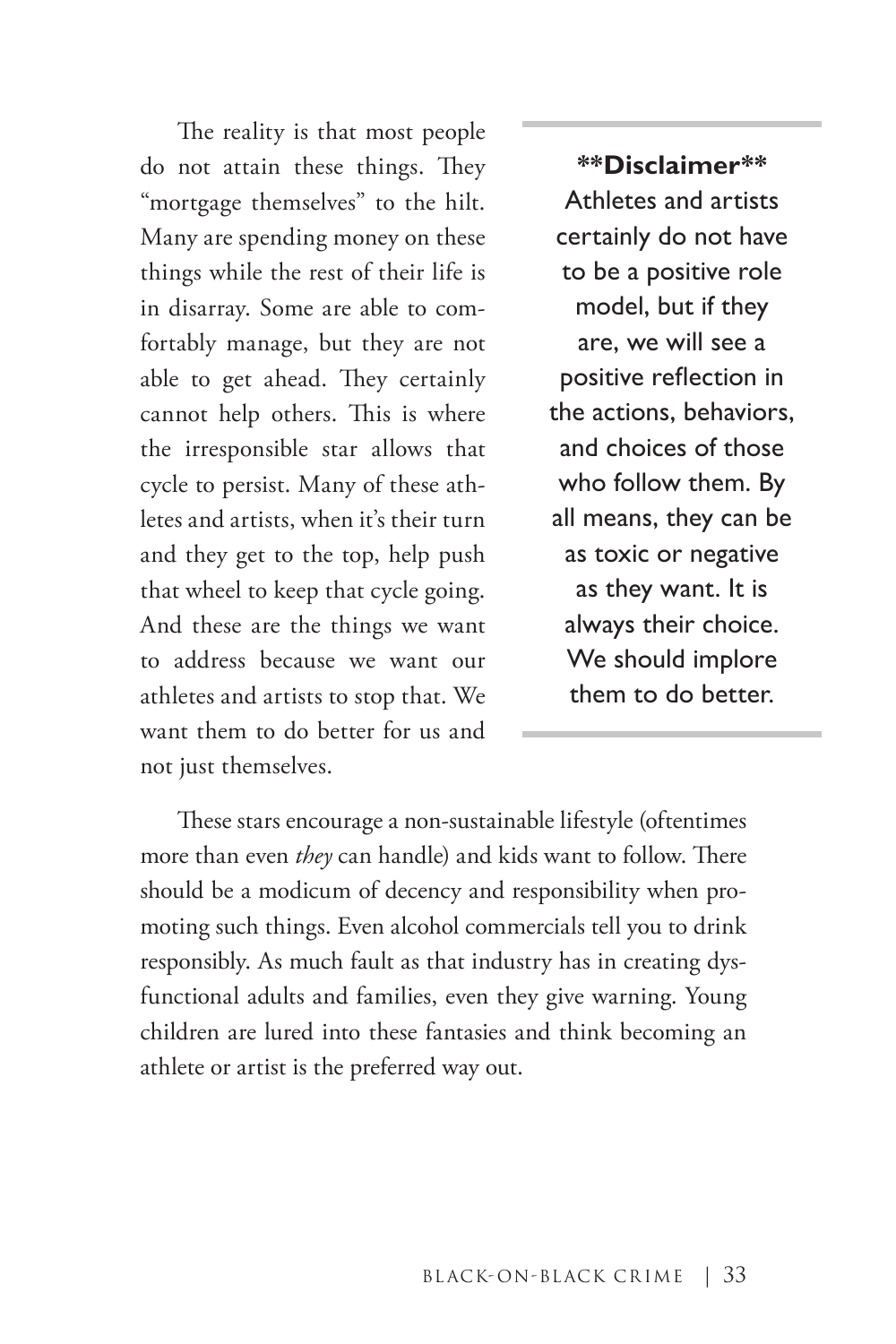#### DREAM A DREAM OF WHITE

It is what we do. When we envision success, it is exactly what a wealthy white person is or has: jets, yachts, late-night partying, tropical getaways, big houses, fancy cars, accumulating

We dream about living their dreams. and burning through money like it doesn't matter, using drugs to escape or enhance reality, living a life free of responsibility and full of privilege, splurging on endless vacations, and so many more examples could

be used. We want the same things. We look to these things as validation of having "made it." We define our success by attaining these things and behaving in the same ways, even when it does not serve our purpose, individually or as a community.

# CHASING EMPTY THINGS

Purpose is the key word. Accumulation without purpose is the model we want for ourselves as a result of wanting what others have. The catch here is the hollow feeling that will always remain when chasing empty things. Even when we attain them, they just don't fill us up. We are most valuable when we are able to serve the best interest of ourselves and others. That is, after all, when we are most fulfilled—when we feel we are valued and are creating value for others. Understanding that wealth accumulation does not automatically equate to happiness or satisfaction helps us to avoid some of the pitfalls.

All too often, when athletes and artists get to the top, they are guilty of contributing to the problem. They live a life that is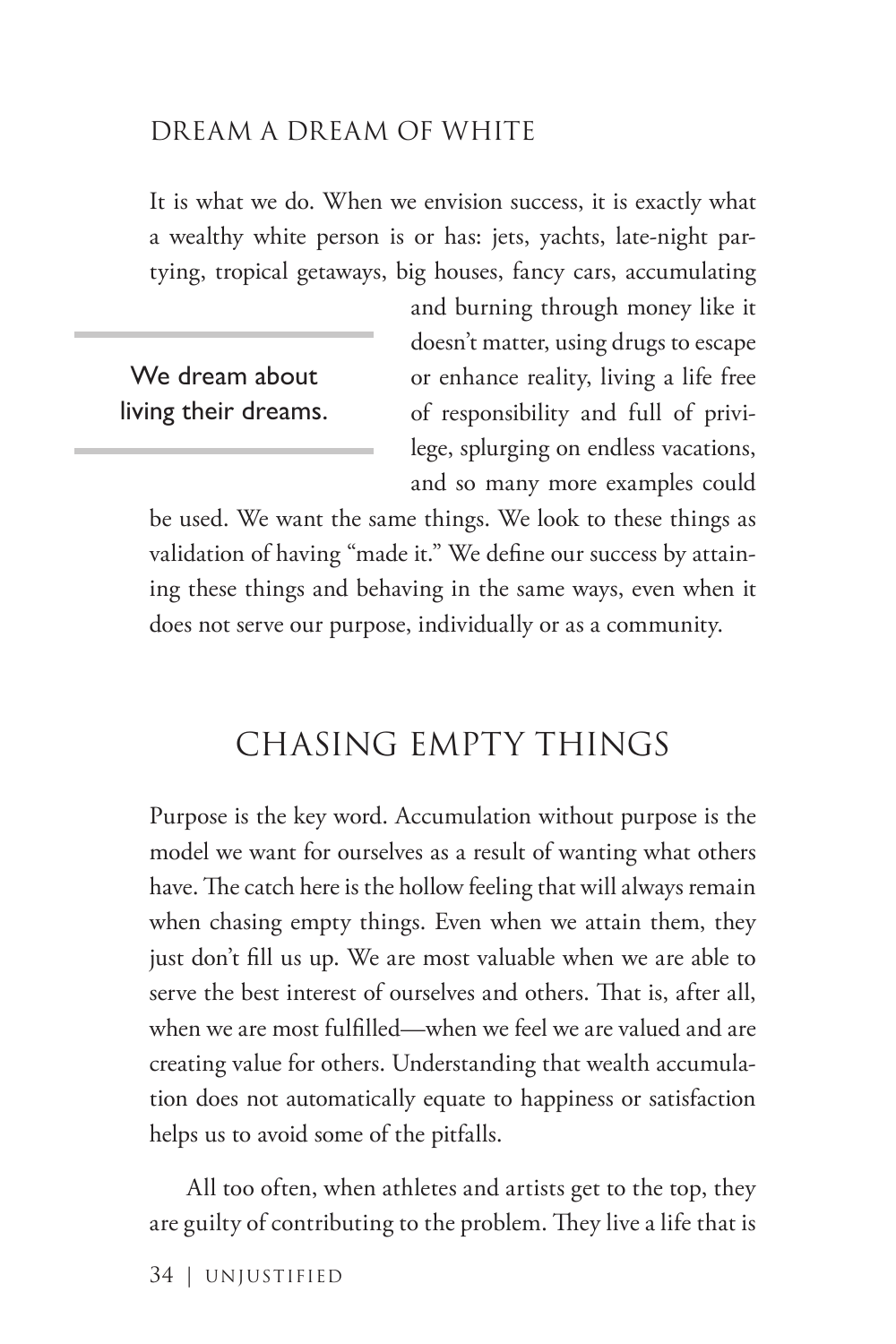totally over the top, unnecessary, and irresponsible. Their fans want to mimic them. So they, too, begin to define their success as having the same "things" that others have instead of what they may truly need and want. This dynamic is intentionally encouraged by the owners, moguls, executives, teams, and the money machine that creates and surrounds these artists and athletes. Successive generations will see it, like it, and want it. They will then pursue that which they, most likely, will never attain. And another cycle continues, one that disproportionately has a negative effect on lower-income and black and brown communities.

These are the harsh realities of so many of us held down, held back, or just not allowed to move forward. There is often an "almost unseen force" that interferes with the ability of us to get ahead. It is very difficult to see but not quite invisible. Just like science has shown us, when it is difficult to define an entity, we observe and study the fields around the entity to help us understand it better.

One only has to focus on the results of our society, which is plagued by discrimination, to help better understand the problems that exist. They can be seen in the campaign that keeps us within the confines of our own poverty. They can be seen in the policy and procedure that routinely keeps schools and children's programs underfunded. They can be seen in the curriculum that ensures students gradually become less aware of themselves and their history.

They can be seen in the dumbing down of our children. They can be seen in the housing covenants that quietly, discreetly prevent people of color from living anywhere they may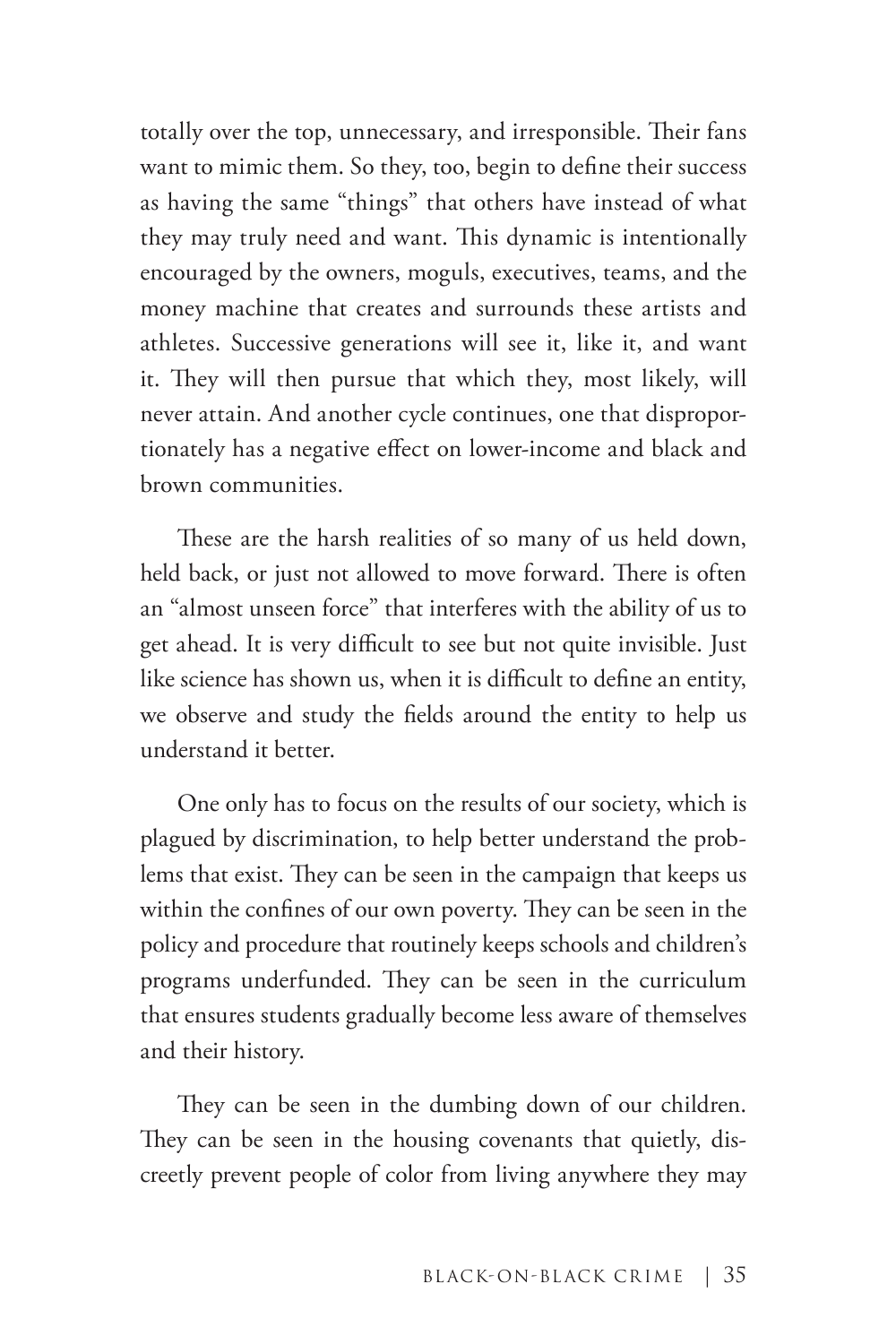want to. This "influence" also guides pro athletes and artists to live outside of any normal means (even by their own definition).

This dynamic creates the environment where people will go to extreme efforts to have the things their favorite star has, just so they can claim that same success as their own. The reality is that most of these people don't achieve this but become poor trying to. They remain poor trying to. The lessons of chasing empty things are passed down to the younger generations and *the cycle of poverty continues*.

Athletes and artists contribute to this because many of them do not live through their divine self (their heart and their conscientious mind). Remember, they, too, were young and were influenced by those before them in the cycle. It is a cycle sustained by our Ghetto Lottery. We must care enough about our children and successive generations so that we may be strong enough to stop these vicious cycles from continuing.

#### IS IT WORTH THE INVESTMENT?

Becoming a professional athlete or artist is the dream come true for so many who have become fortunate enough to "make it." It is a pinnacle that few get to see from the top. Life transforms and with it comes your own personal transformation. You and your life will become someone and something very different. It is truly an amazing experience to be cherished and taken advantage of, in the best ways possible, for the individual and their tribe. However, in doing so, those reaching this level should be mindful of the influence they have on others.

Unlike those who did not make it. What happened to them? They spent the same countless hours dedicated to practice,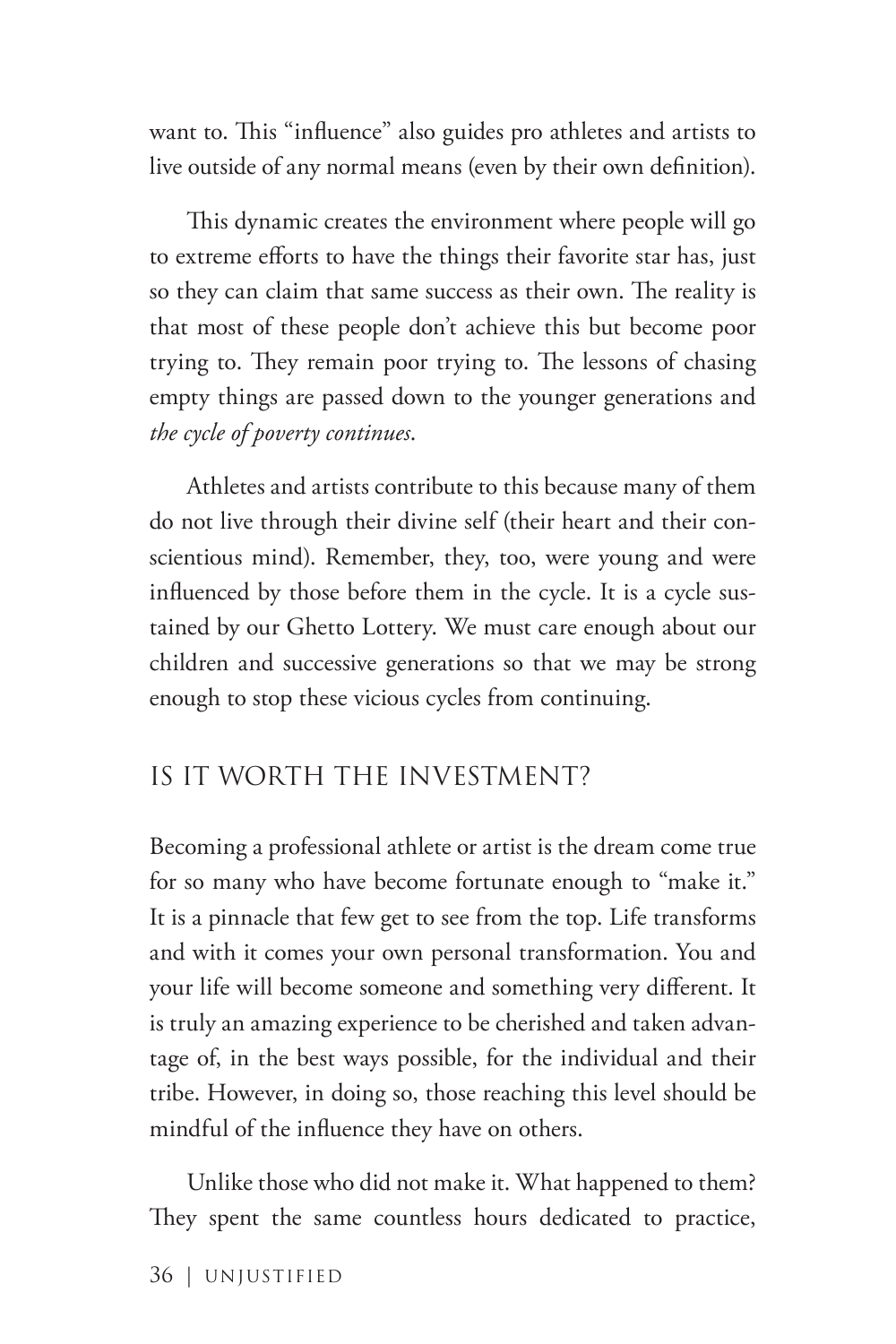always pushing past their limits to become better every day. They, too, spent so much resource in their pursuit of the same things. All of that money, time, and energy spent on something that will (for the most part) never be used again and cannot generate any income or meaningful value.

Years dedicated to the field or stage that could have been spent getting ahead in class and life. Years planning for a future that most likely won't happen, and eventually doesn't happen, that could have been spent planning on a successful education and financial future. All of the money spent on sport and theatre that did not yield in return (or very little) that could have been resources used to advance their own current position (economically, socially, etc.). Much of that resource could have been spent on individual awareness and personal growth—areas of substantial drought in our society.

Why shouldn't we want our children to follow this dream? Because it is usually a dead end! Often times, those roads are so narrow and long, by the time the child realizes it is a dead end, they are stuck on that path. They don't see the return route back to prosperity and success using their own ability and choice. And if and when they do, they are years or decades past when they should have realized it. It's never too late but those wasted years are gone. Yet another unfulfilled opportunity in one's lifetime.

They continue to mimic those who they see, in an attempt to capture that which continues to elude them. Children should realize that there are other paths with just as much ability and possibility to succeed as the narrow paths that leave them by the roadside. Teach children not to be wasteful in their actions, disciplines, and thoughts.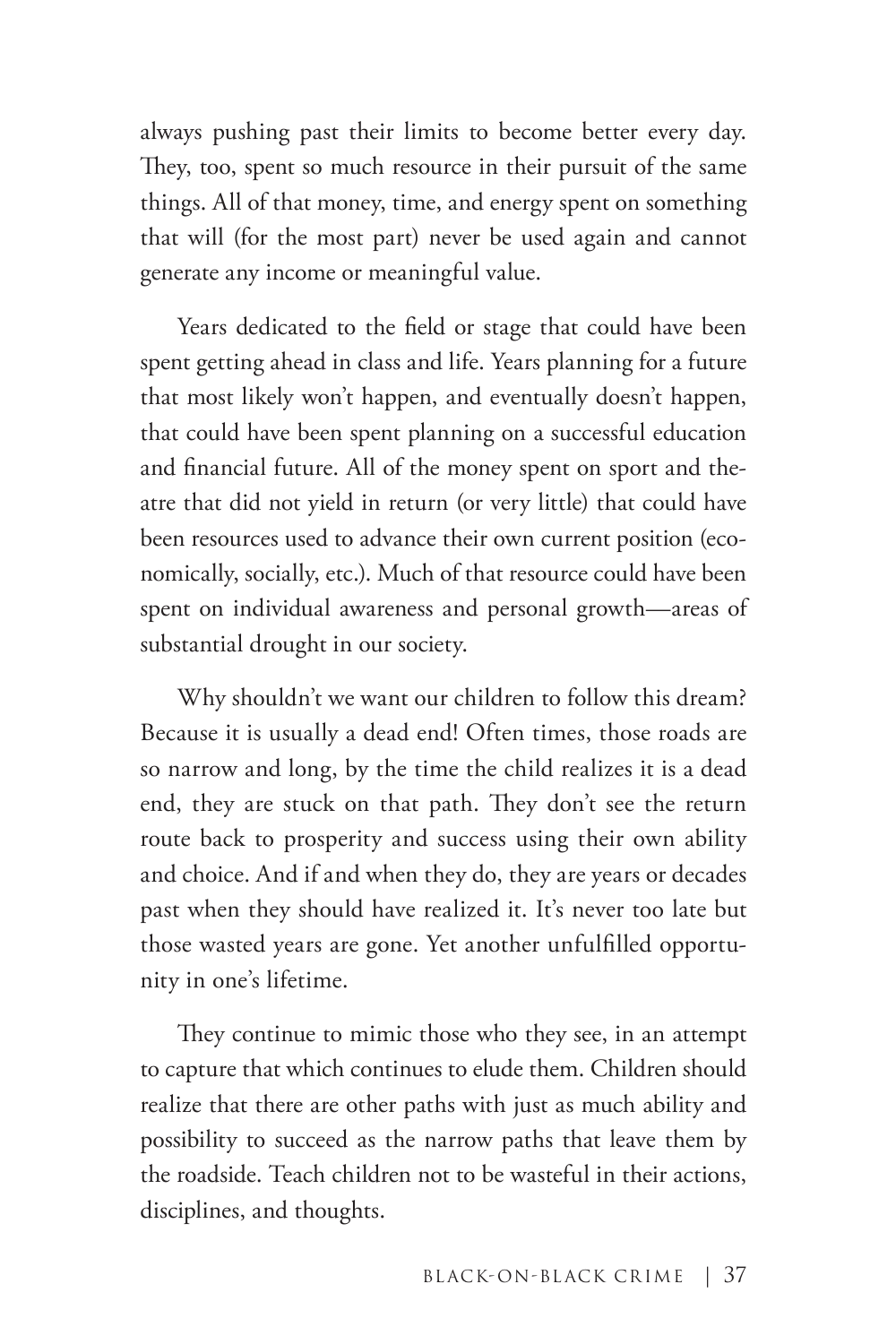# AMERICA'S RAPE CULTURE

Now we will discuss a topic in which we prefer to see our communities, as well as our athletes and artists, provide a better example and a more helpful approach. Here is where the conversation becomes a little more uncomfortable. Let's be crystal clear about a problem that exists in this country. America has a rape culture. It is attributed to many things, and its existence is undeniable. It is a cultural phenomenon that finds itself in most, if not all, male-controlled societies and industries on this planet. It is a learned behavior. It is passed on, both subtly and obviously through generations.

Most would say they do not support rape or sexual assault, and yet they do not take measures to make sure these things move closer to eradication in their lifetime. Just as it is learned, so too can it be unlearned. People who work in industries that are notorious for allowing this rape culture to exist should do more to shine the light and keep it firmly affixed on those who could and should do better.

Our favorite stars should be mindful of when their actions, behaviors, comments, and actual work and performances help promote and keep in place a misogynistic view of females in the world we live in. With that said, clearly, this is not only a sports and entertainment issue. Everyone should make it their business to eliminate this from our culture. You can file this one under: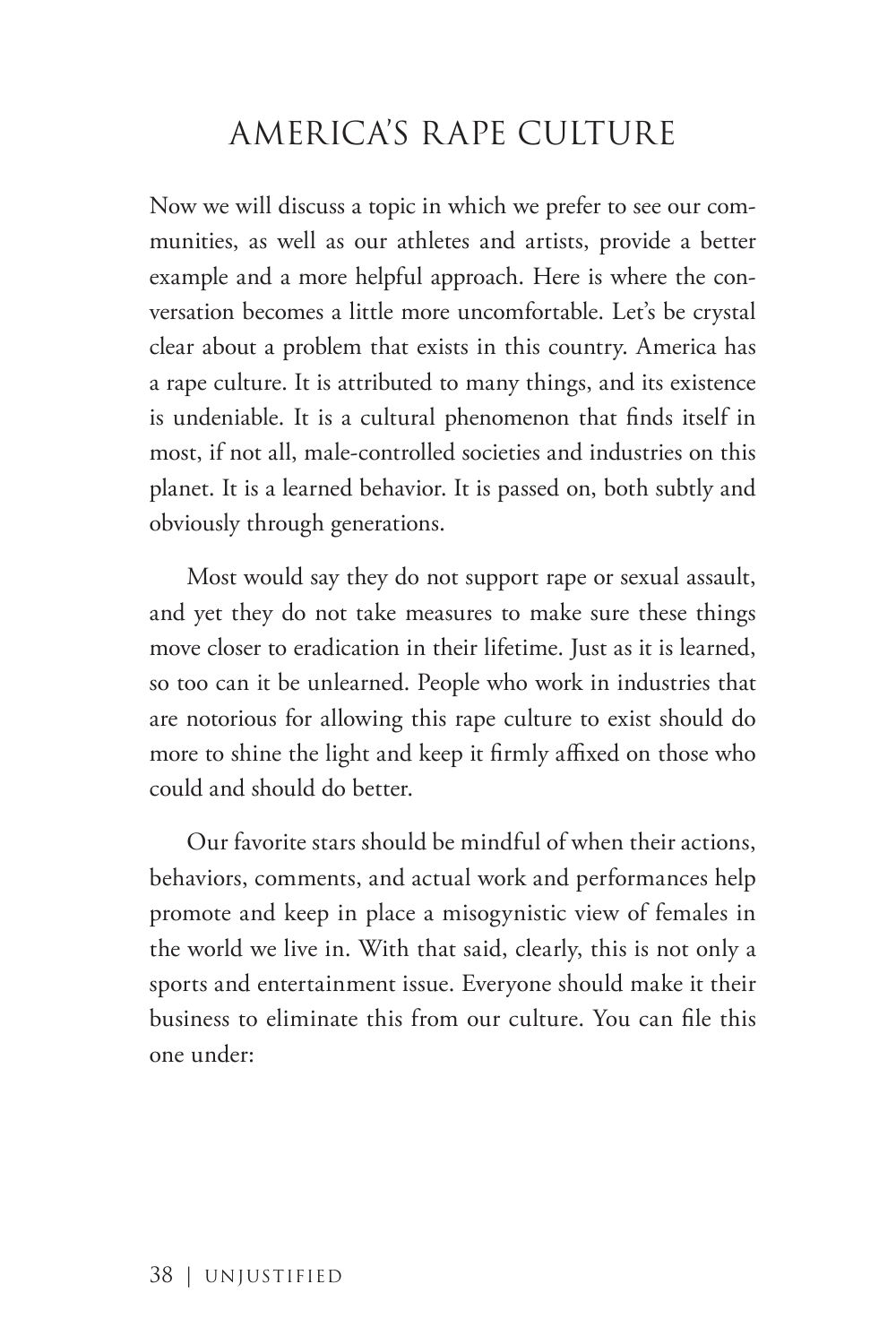## HOW NOT TO RAISE A RAPIST OR SEXUAL PREDATOR

- 1. Teach him to love himself and others. Equally.
- 2. Teach him to respect others, always. Everyone has the right to live free of discrimination and violence.
- 3. Educate him. Explain to him what rape culture is. Give him examples of what it looks like in our culture. It is not only characterized by physical acts of violence against women and children. It is woven into stories of male superiority over others. Teach him to identify the subtle conversations and language (locker-room talk) that promote rape or sexual assault. Tell him it is not OK to rape or assault anyone, ever, for any reason. Tell him to conduct himself in this manner and to not condone this behavior, language, or imagery in his presence. Make sure he understands that a woman or child has the right to their body and self at all times. Never trespass on that fundamental right and help protect their space, if needed.
- 4. "Boys will be boys" is a justification for unconscionable behavior. Do not let them believe this saying, because it allows for that environment to exist and persist.

Just as important is what we teach girls and women about rape and sexual predation.

1. Teach her to not stand down or remain quiet if or when she experiences these behaviors, actions, or attitudes in her life. Teach her how to respond and rebut unwanted advances toward herself or others.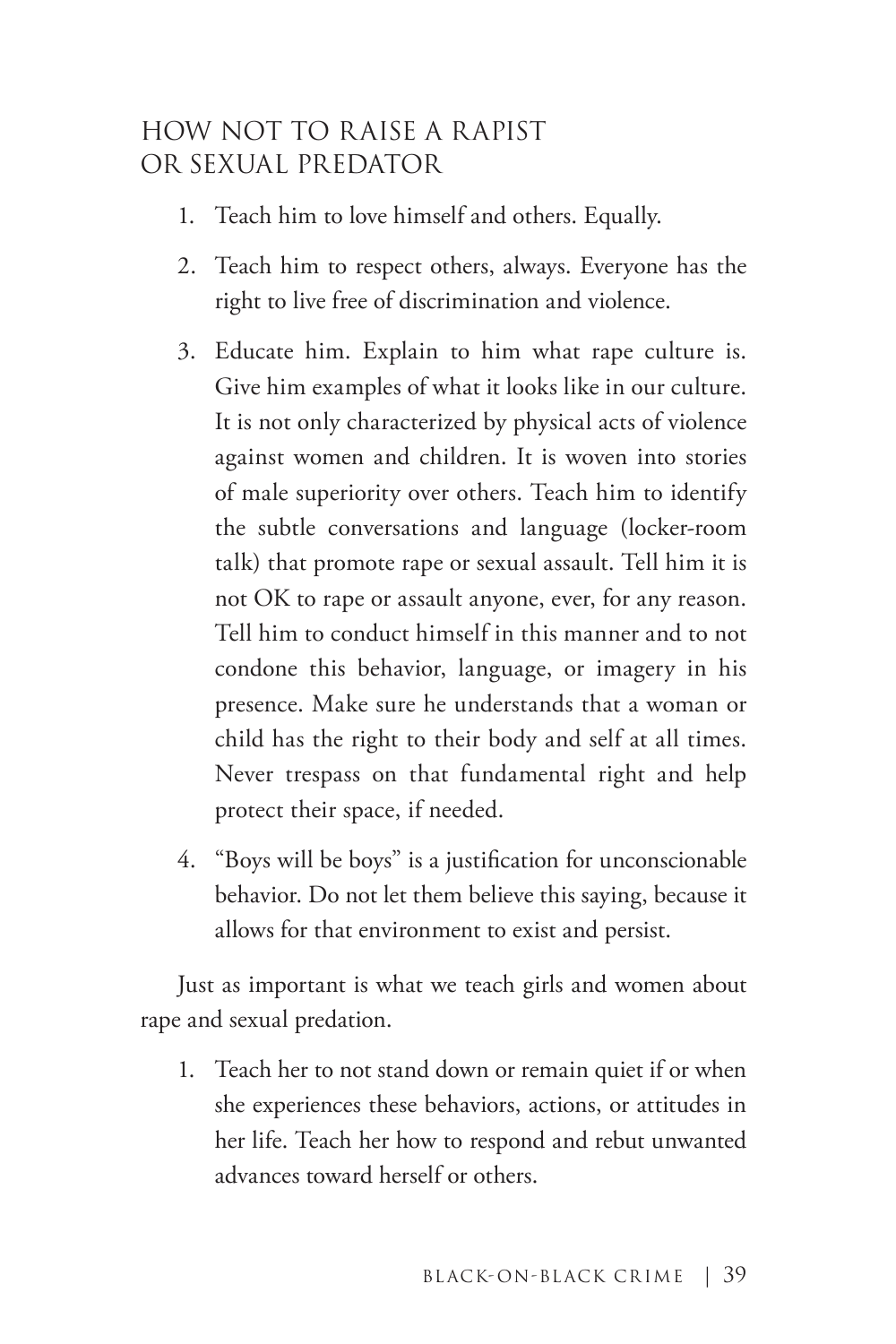- 2. Teach her to fight back, physically and mentally. She must know how to defend herself as she, one day, may be her own last line of defense.
- 3. Teach her to become intolerant and no longer acquiesce. It is not her responsibility to absorb the pressures of an unjust society or their archaic, sexist, violent views or actions.
- 4. Teach her that she can be the difference. She must be aware at all times. As unfair as it may be, she has the responsibility to protect herself by being mindful of where she is, who is surrounding her, and most important, what she is wearing, drinking, and drugging. Yes, it is completely unfair to levy the responsibility of other people's actions on her, but society is not fair or just. Because of this, she must learn how to mitigate danger. She must be capable of recognizing when she is in harm's way, even if she is not the cause of the harm. Deploying tactics of self-protection and preservation are invaluable tools for her.

If all young boys and girls are taught this from their beginning years and through their childhood, we will see a dramatic reduction in these horrible instances and customs. Eventually, we will also see this all but vanish in the world we share. These things are not difficult to teach or understand. There only has to be a willingness to adopt a stance that acknowledges that *everyone has the right to exist free of discrimination and bias and harm.* Most people can understand that this approach has the ability to solve more than just our rape problem.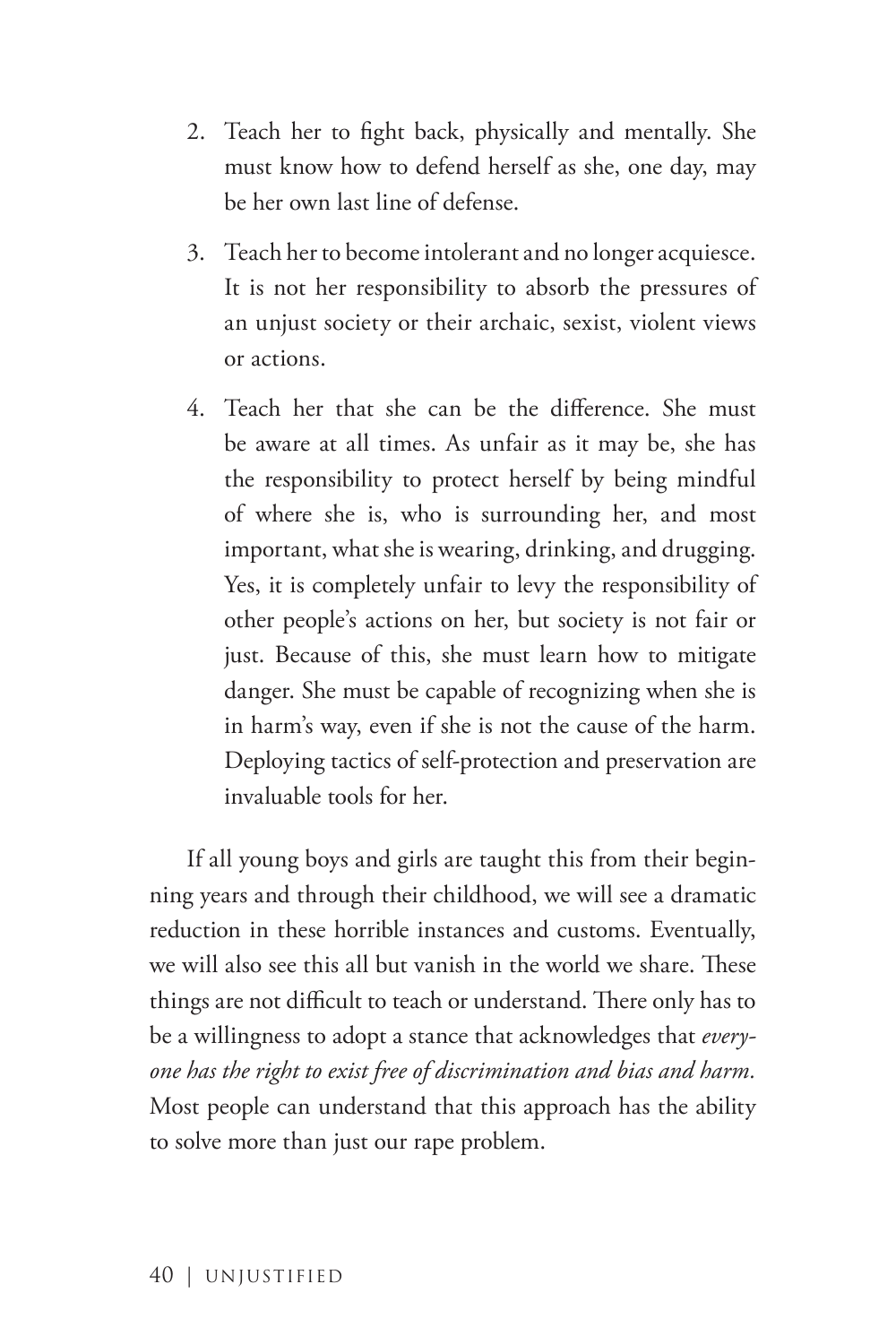# COMMON MISUNDERSTANDINGS: HOW WE VIEW THE WORLD AND HOW IT VIEWS US

The high prevalence of black-on-black crime, as it pertains to the law, is a bogeyman much like the idea of racism. We are told that black-on-black crime is the most violent and most occurring. Yet statistics from various law enforcement agencies that compile this data routinely tell us otherwise. Black-on-black crime is just as likely as white-on-white crime. In fact, some studies show that white-on-white crime numbers are slightly higher. Those same studies will also show that white-on-white crime is more violent.

To be fair and honest, you are able to find studies that say the exact opposite. This conversation is often times designed to "muddy the waters." All too often we spend so much time on meaningless debate. It intentionally diverts our attention and energy from discussing and solving real problems. A true conversation is to say that crime is an issue. Who commits a crime against another is a matter of proximity. Most victims of crime know their perpetrators regardless of color. We need to see through the intentionally biased or irrelevant conversation that has become the standard approach to the topic.

Why do we hurt ourselves? Why do we hate ourselves? It is mostly because we continue defining ourselves by the definition of others. We wish ill upon each other. We desire that which we do not have and simultaneously wish others would not attain these things before we do. Why are our communities described as "crabs in a bucket"? Why do we hate each other with such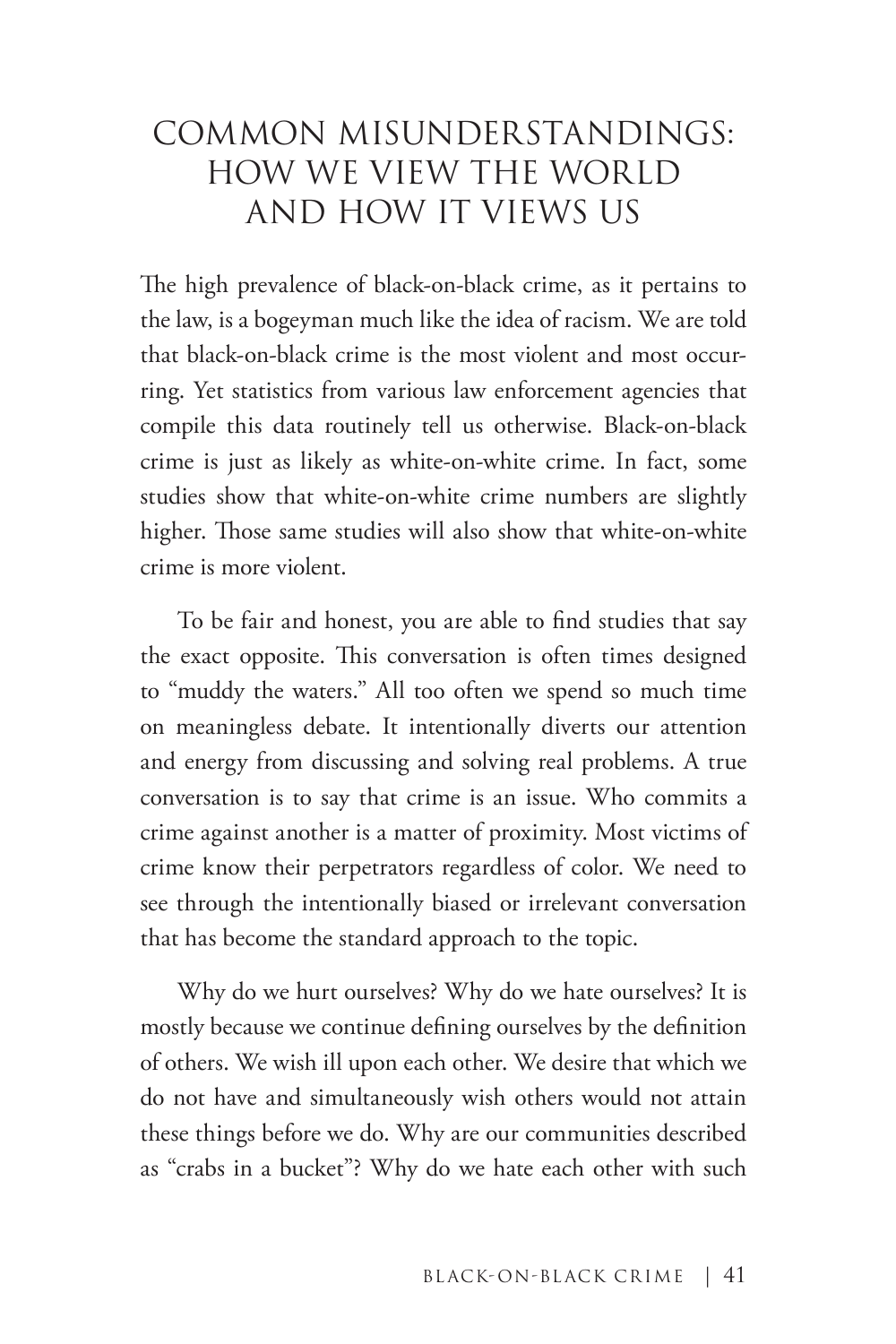disregard and intentionally hold each other back? It saddens me to see us in this state.

We are confused, not knowing who we are, where we come from, what our purpose is, where we are going, and how to get there. Much of what we have accomplished in history has been stolen, destroyed, misappropriated, hidden, or altered. Our cultural information is always just out of reach, while so much has been rewritten and intentionally misrepresented. Today, much of it is no longer taught and is actively discouraged.

We are discouraged from seeking the truth or understanding our true place in the world we live in. We are encouraged to remain uneducated and poverty stricken. Systems and strategies are put in place to keep us there. We can see this worldwide.

Part of the difficulty is because we are using language and ideas that are totally offensive and demeaning to us. It is how the world describes us and how we describe ourselves to each other and our children. When we have been described historically, this is some of the language used:

Lazy. Violent. Dishonest. Inferior. Stupid. Smells funny. Too dark. Scary. Scarier when they are together. Physical specimens. Athletic. Savages. Big lips. Bad hair. Poor. Curvy. Promiscuous. Too many kids. Welfare. Dirty. Ugly. Undeserving. Uncultured. Illegal. Poverty stricken. Criminal. Dangerous. Less sensitive to pain.

These are some of the many ways the world hates us and how we hate ourselves. They are a characterization and demonization that have been applied to us by racist, sexist bigots. These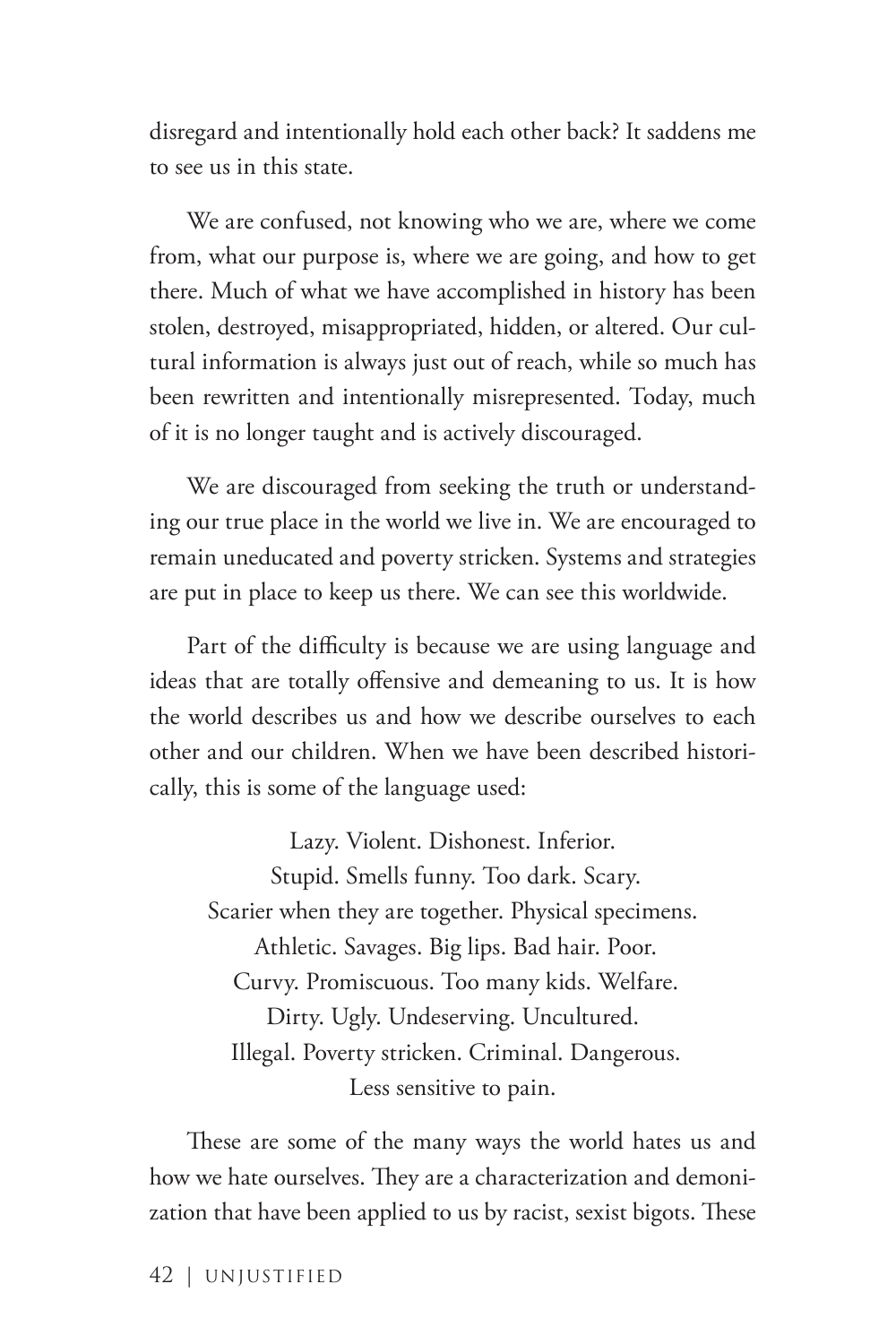are terms created by colonists who washed upon the shores of the world during the European expansion, always carrying out violence as their natural language.

The cruelty of colonists can be identified throughout their history of interactions with others who did not look like them. Many have suffered at the hands of these people that visited our lands and raped, murdered, and pillaged their way to power and control. While doing so, a system of white advantage and control was implemented.

Although this system is not always easy to recognize, it is visible when studying the fields and waves that surround it. It is best seen when observing its effect on others. Remember, just as science has taught us, when an entity may be difficult to be seen by itself, study how it reacts and its behavior with other things to get a better look at it.

We must stop defining ourselves by their language and their standards—those which have been placed upon us and those that we strive to attain and continue to use. Things that they desire for themselves are not necessarily the best things for us. We can see multiple examples of how some of those things are detrimental to their own communities; the pursuit of money above all things, synthetic drug use, getting into that frat house or sorority, going to college for the experience and not getting a degree that translates to high-earning careers and instead burdens them with that "infamous" college debt, western beauty ideals like straightened hair, lightened skin, and the unnecessary and often over-done cosmetic surgery. We have been defining ourselves with the language and ideas of a people who continually show contempt for our existence and continued pursuit of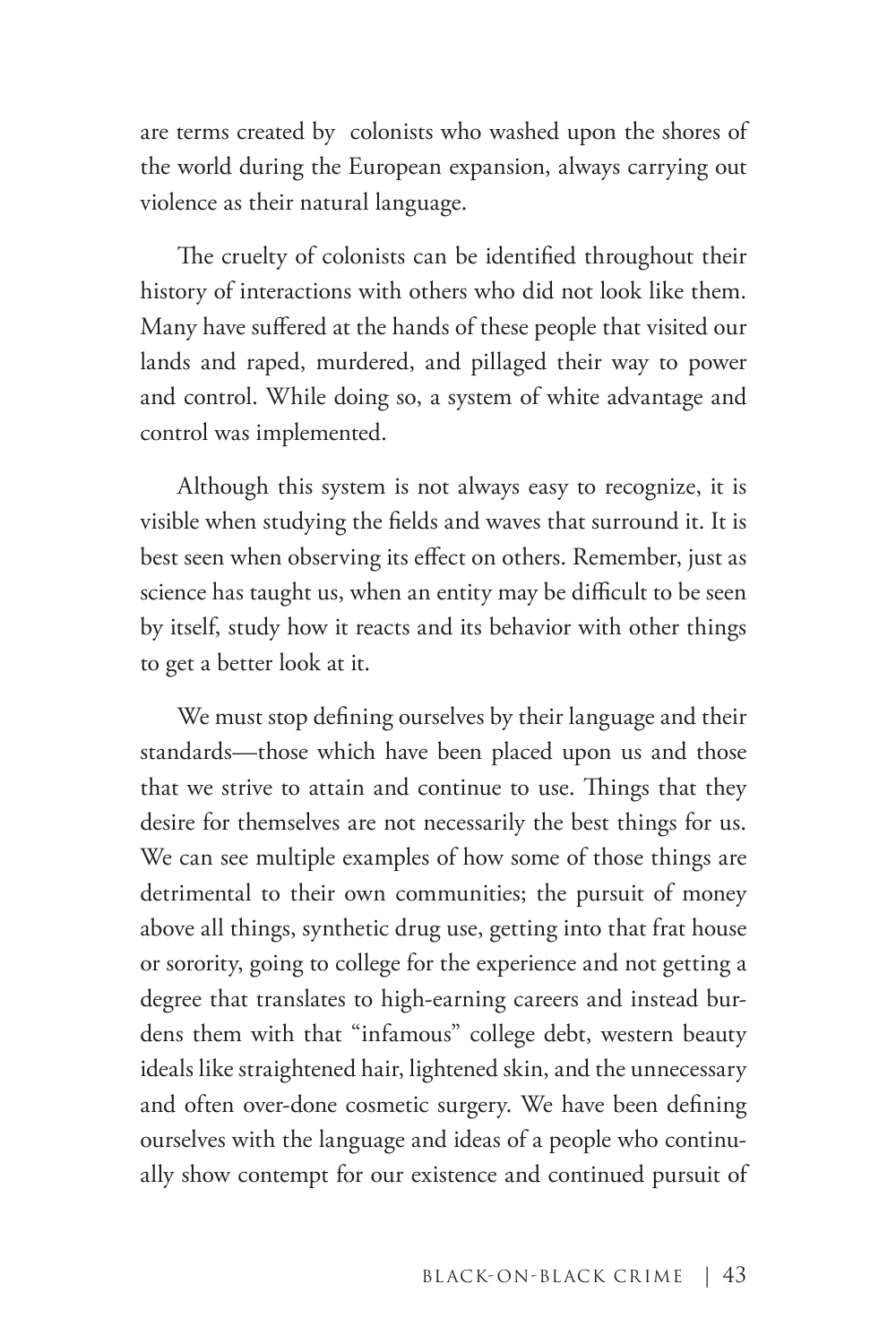equality, fairness, and justice. The obvious dilemma has become the contempt that we have grown toward each other.

Understanding the world we live in, how we are viewed in this world, and how we interpret that information is critical knowledge. There are many aspects that help to explain this. I will cover some of the more important points here, and they are not color bound.

- **Implicit Bias**—The unconscious stereotype, attitude, and attribution of particular qualities toward a certain social group. It is created by how we are taught at home and through society.
- **Confirmation Bias**—The tendency to find evidence that supports what we already believe. We search for information that reinforces what we believe, even if it isn't true.
- **Cognitive Dissonance**—Inconsistent thoughts, beliefs, or attitudes in relation to the reality in which a person exists. This occurs when we recognize information and evidence that contradicts our existing beliefs.
- **Dunning-Kruger Effect**—When people believe they are smarter and more capable than they are. It is rooted in the illusion of superiority and authority. This affects those who are not capable of recognizing their own inability or incompetence.

These are some of the more critical ways in which we misunderstand ourselves and society. They are all cognitive approaches that shape the way we see the world and those in it. Compounding these things are two vital components: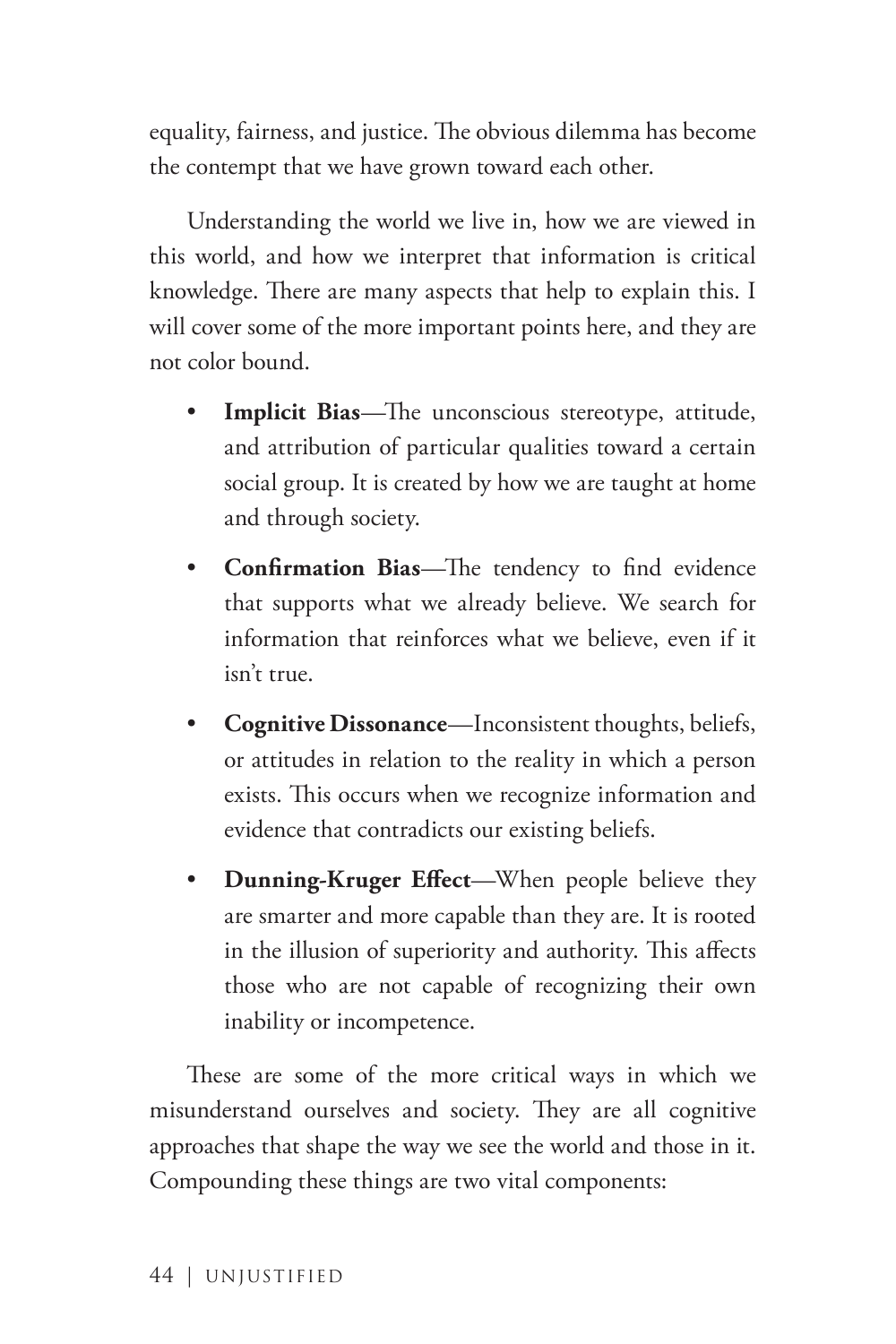- 1. **Illiteracy**—This is a lack of knowledge in a particular subject; ignorance. It is characterized by an inability or lack of reading, writing, critical thinking, and problemsolving skills.
- 2. **Misinformation**—False or inaccurate information that is deliberately intended to deceive. The media we digest intentionally clouds the conversation, making the truth harder to see.

Combined, these things create our inability to understand the many problems we face in our society. It shields us from seeing our culpability in creating these problems. To this I say:

#### **Trust understanding. Abandon belief.**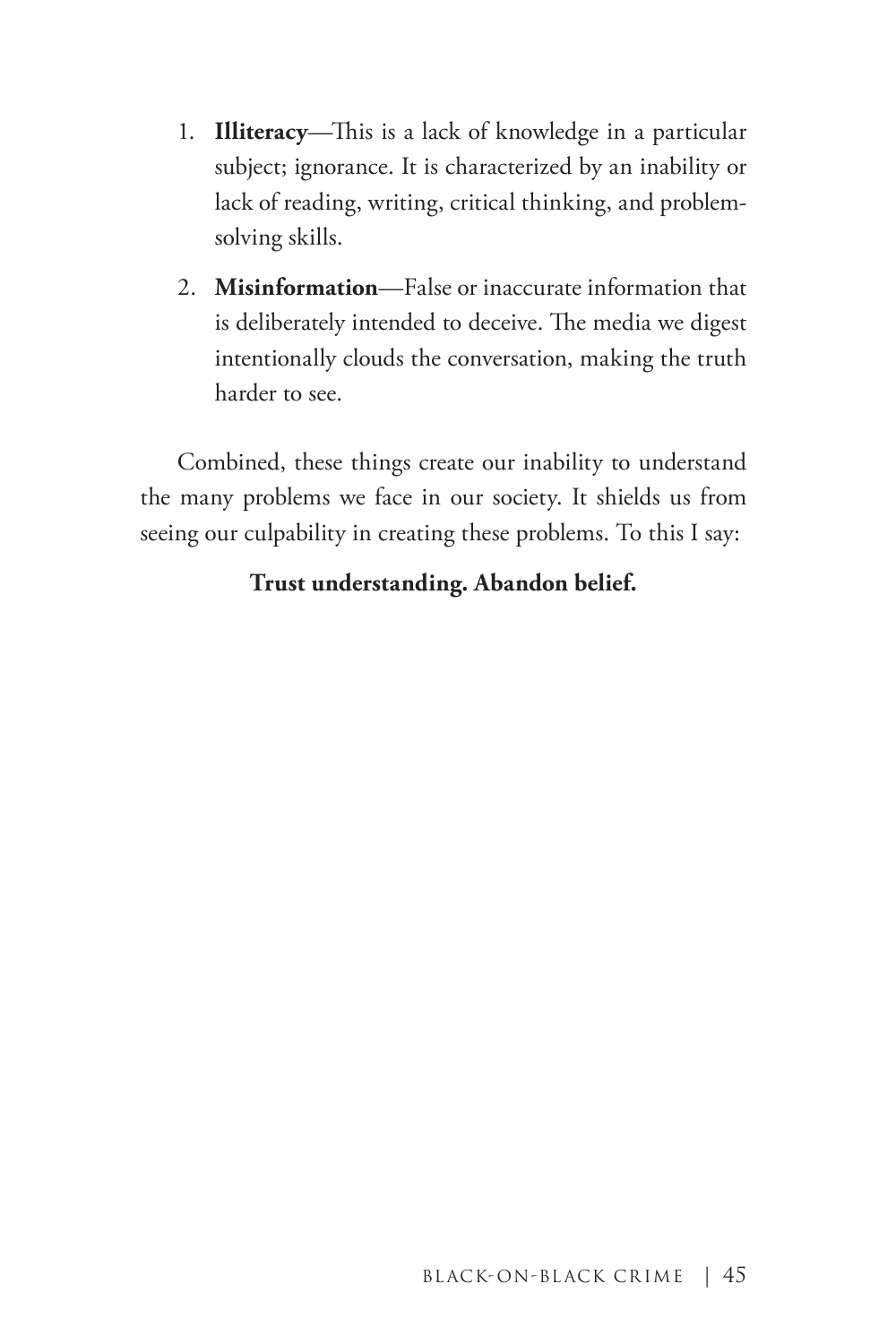# **WILDLINGS OF THE SERENGHETTO**

hese wildlings are our children—all of them, but espe-<br>cially those who are not raised properly and are allowed<br>to behave with complete disregard for public norms<br>of decay we know these words objection because would cially those who are not raised properly and are allowed to behave with complete disregard for public norms of decency. Eventually, these unruly children become unruly adults. It can be described as antisocial behavior. It looks like blaxploitation, as a culturally approved and accepted representation of who they are. Often times, it is marked by a disdain for authority and for a history of discrimination, which can still be felt. They take on identities like

| Violence            | Belligerence                |
|---------------------|-----------------------------|
| Ignorance           | Loud and Obnoxious          |
| Misogyny            | Misandry                    |
| Criminality         | <b>Angry Colored Person</b> |
| Disrespect          | Poor Behavior               |
| Profanity           | Illiteracy                  |
| <b>Gang Culture</b> | Lack of Culture             |
| Homophobia(s)       | Selfishness                 |

Unfiltered and uncut, they are public displays of stupidity and criminality, poor conduct, lack of manner, and poor speech. They are the parts of the community that terrorize those within the community. They commit acts of random violence,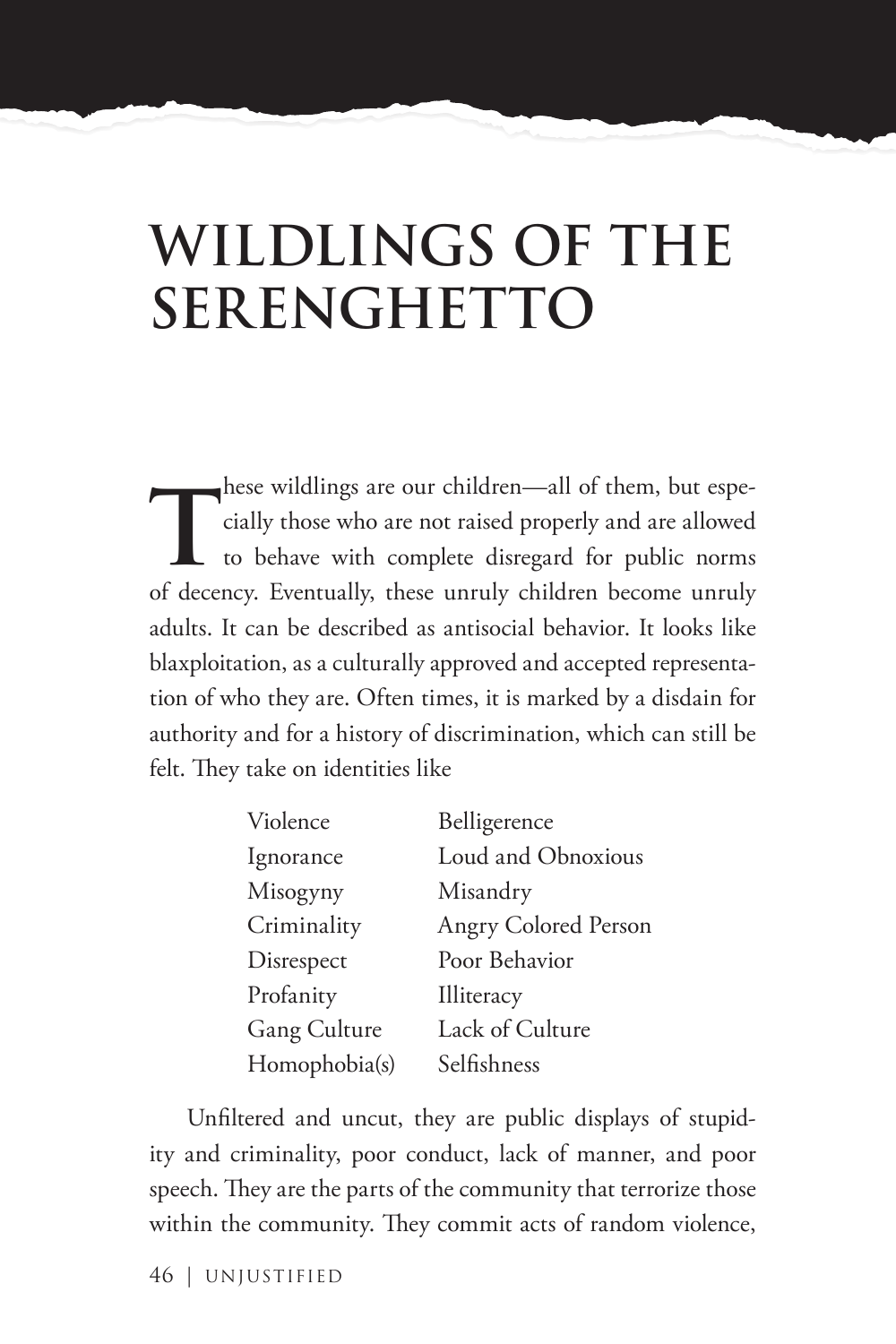murder, sexual assault, petty crime, robberies, and unprovoked assaults of defenseless people. They are also guilty of acts that simply abandon cultural civility and basic decency. These are people from a community that have chosen to create hardship for their community.

They define themselves through destructive behaviors when they interact with the world around them. They are often the result of a poor upbringing and terrible example. Children do what they know and know what they are taught. If one is to look *upstream* from the wildling, they would see the parents and the socioeconomic condition that created this particular misfit. Coupled with this individual is the unfairness of society, the constant drum of bias and prejudice, and the pains of the ghetto. They breathe life into the wildling. Poor choices and continued negative cultural cycles keep them there. Remember, children mimic what they have seen. If they have witnessed countless negative reinforcements over time, they will eventually adopt those same negative behaviors and practices. Problematic children will become problematic adults.

Harrowing as it may seem, it is something easily dealt with. The answer is to *raise children better.* Teach them to not tolerate such behavior or actions. Tell them to never participate in these things and explain how it only serves to weaken one's family and community. They must be taught that certain behaviors and actions are simply not acceptable. Children will grow up and become the expectations that are set for them. They require constant work and effort.

It is one of the single greatest responsibilities a person can take on. Some people are just not capable. Do not become a parent if you are not ready to take care of someone for the next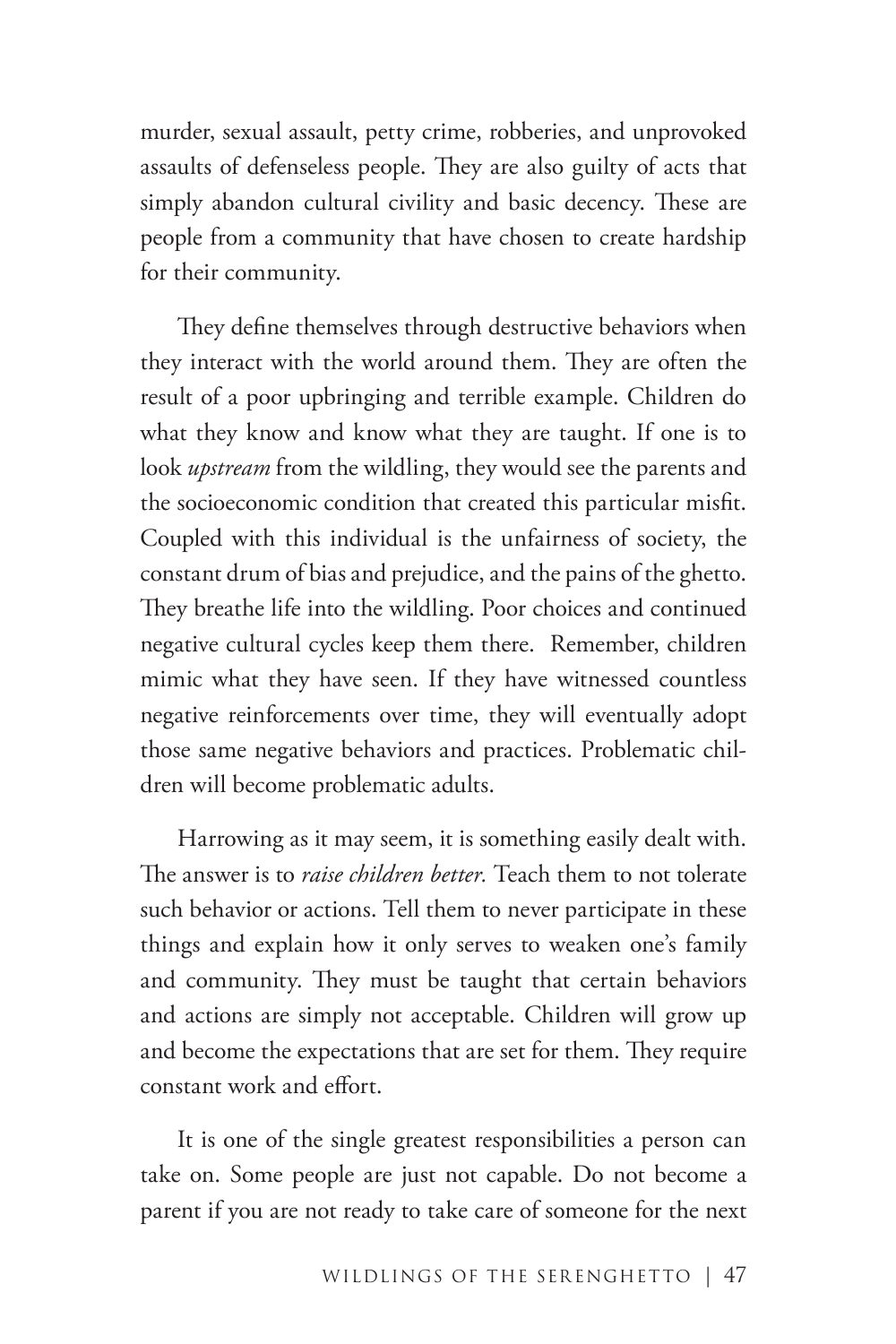twenty-plus years. This is not to say that the child is not a responsible adult in their later years, but to identify the needed help into one's young adulthood to ensure the better result endures. We need a stronger effort by parents to better themselves, their children, and their communities.

Let children know that investment into self is of utmost importance. Love, protect, heal, and educate yourself. Then learn how to share that with your community. These are tenets by which children are taught to do right, as opposed to becoming the type of person who terrorizes their own people. No one wants that.

Wildlings need to move past and no longer participate in activities and behaviors that are destructive or have long-term negative effects on their communities. They need to be more cognizant of who they are, how they affect their communities, and how they participate in keeping certain cycles in place. Being a child of color comes with a different rule book. It's best that children are taught these truths and understandings early, so as to navigate through life easier and more protected. As of late, "the Talk" is popular among parents and their children of color in reference to engagement with law enforcement. The reality is that there are many conversations that need to be addressed with our children. We are covering multiple throughout this discussion.

These conversations need to be had regularly with children. They are to be reinforced over time. The child who grows from these will nurture herself and the community. Honesty and a mature approach to these subjects at a young age is in the best interest of the child. If a parent is not ready or capable to have these conversations, then they should seek help from those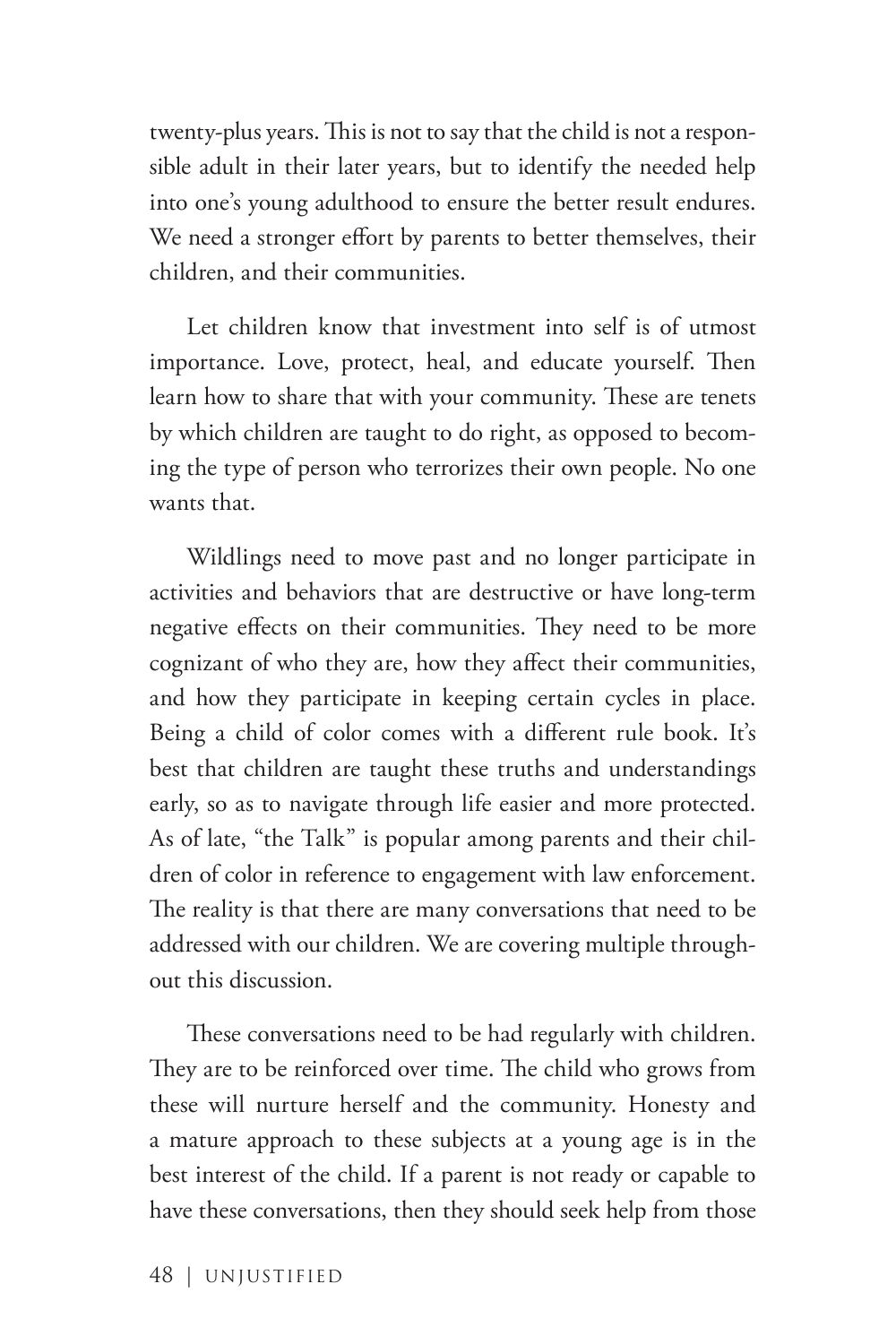who are. Discussing these things with those who may be better versed will help us have these conversations with our children.

To the wildlings who are past school age . . . get your act together or don't. There comes a point in everyone's life where they take charge and responsibility for their life and choices. Those who do not want to do better and be better, I understand. There is nothing to be done with them. Allow them to age out. It only takes the course of one to two generations to remove that particular "disease" from a people as a whole. You don't want to change? No problem. I wish you well. Continue to live your life and do your thing. This reading is for those who do want change and are willing to put in the work. This is for those who want to create a better life for all of us over the course of the next few generations.

We will start to see a totally different type of child coming up in our communities—no longer ghettos because we are going to redefine that. Remember, we are going to stop defining ourselves by the definitions of others. We are going to see young black and brown children getting along and successfully navigating the world they live in. Remember, we do not own the world we live in. We are simply borrowing it and caring for it until we have to pass it along to younger generations. With a concentrated effort, by the time we turn it over, we will have filled it with a wonderful bunch of young people who will be capable of caring for themselves and the world we live in.

We share in the responsibility for creating the wildlings of our Serenghettos, and we have to change some of the current outcomes. Why do we hurt ourselves? Why do we hate ourselves? It is because we have been *taught* to hate ourselves and others who look like us. These are things that we acquired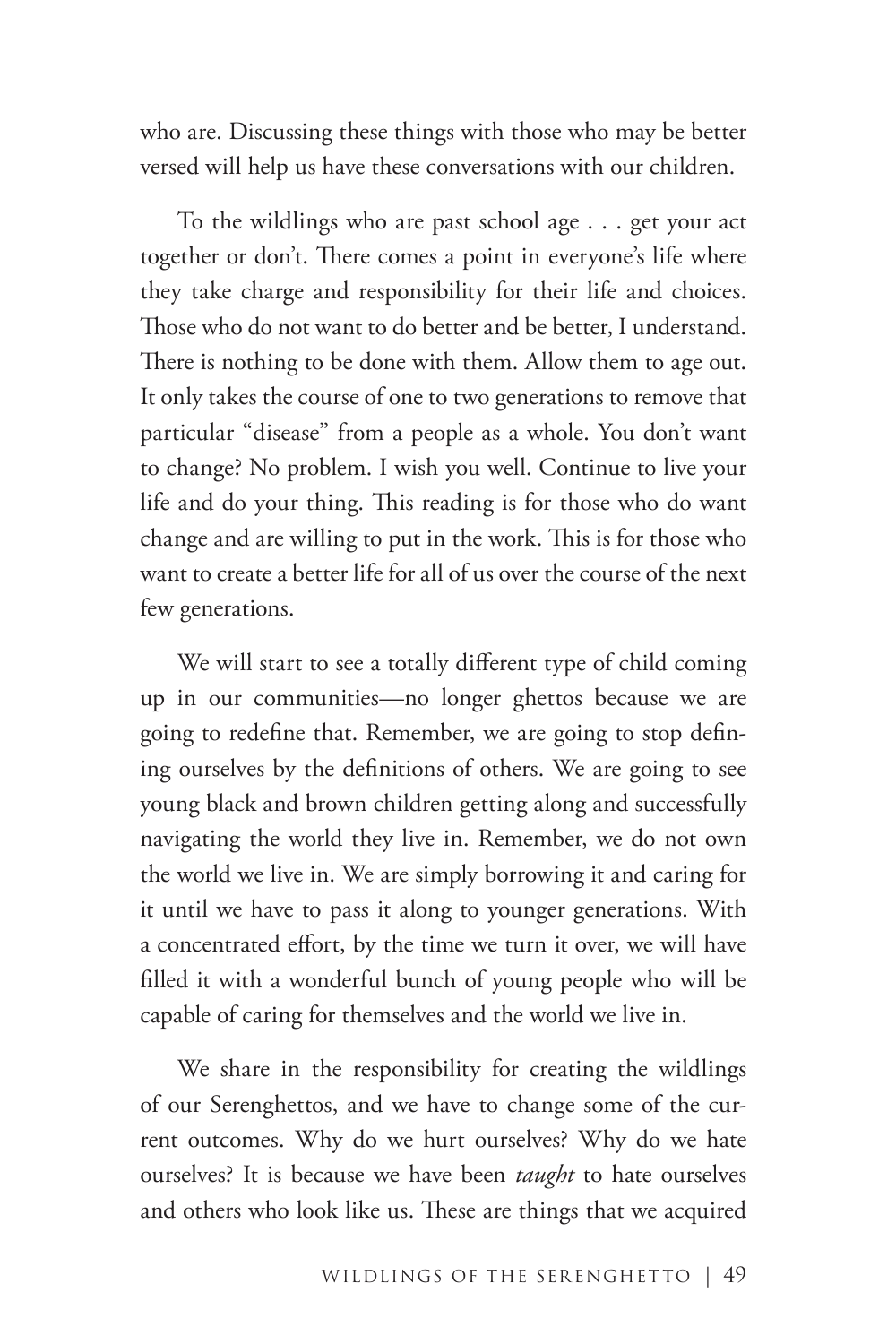through social training. And just like we are taught, so too can the opposite can be taught. We need to stop being a source of our own enemy. Our real enemy is enough all by itself.

We do not have to aid and abet that which is already against us. A better educated and prepared child would create an immediate reduction in the falling apart of our communities. Communities would strengthen as two sides converge—fewer children engaging in these types of negative behaviors and more children becoming better human beings from a younger age.

Self-inflicted wounds can be remedied with a concentrated effort by the offending party. Systemic injury, however, is not so easily dealt with. Black and brown children face a significantly different existence and they should be aware. They have to navigate policy and procedures that are put in place and kept in place by antiquated laws, rules, and mindsets. One of the more sinister aspects is the criminalization of black youth. This also extends itself to many children of color.

Law enforcement views BIPOC children older than they really are (adultification). This allows for children to be manhandled and processed the same way an adult might be. Often this is overlooked as no big deal, easily dismissed or not even addressed. But for the child this is undeniably traumatic. This experience shapes their understanding of the world and their position in it.

An innocence is taken in these moments. There exists a culture of bias and prejudice against communities of color in many police departments. Ultimately, the overpolicing and aggressive tactics used in communities of color target children and lead to an early introduction to the criminal justice system. Often,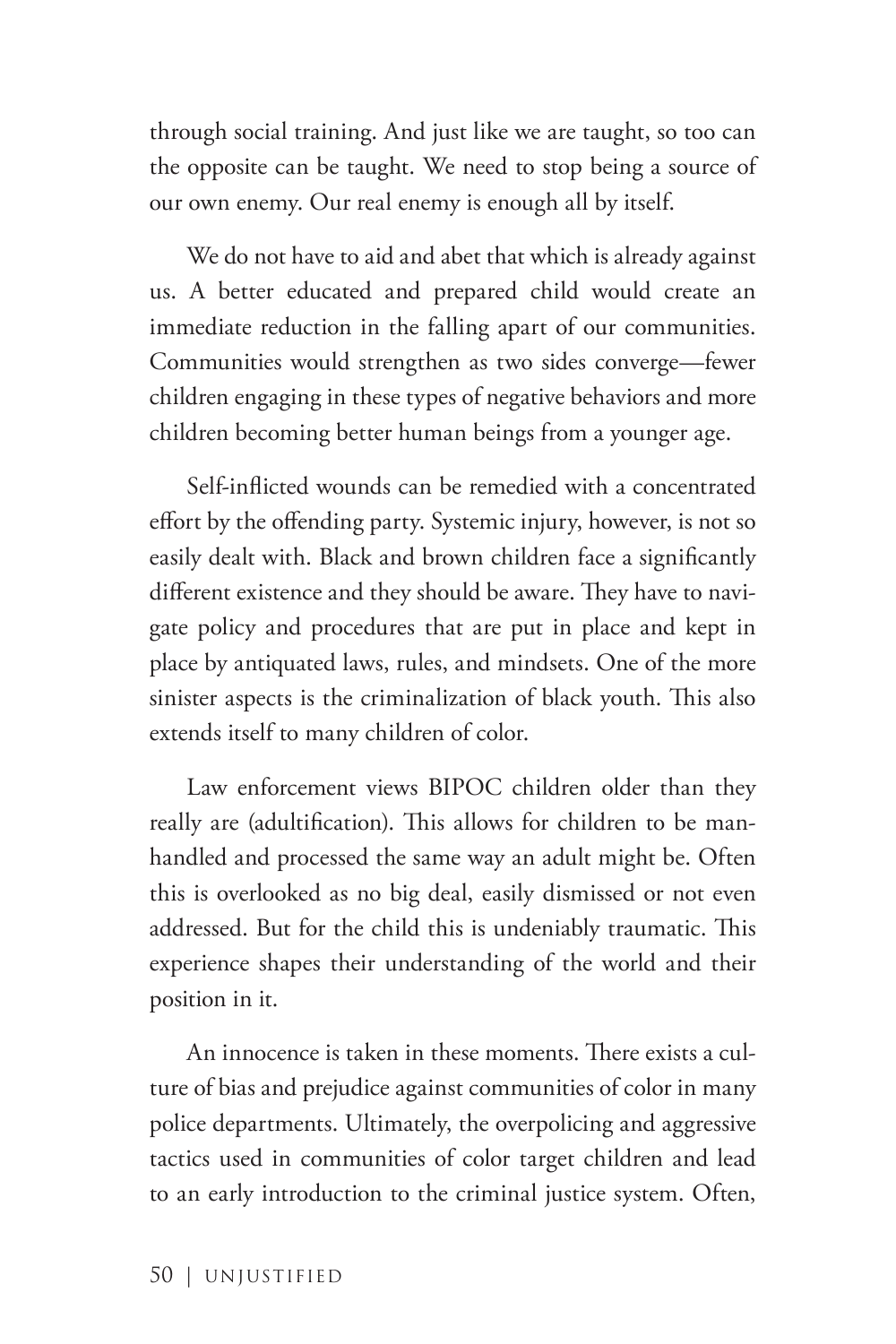incidents that occur during adolescence in black and brown communities are heavily prosecuted at the outset. Meanwhile, these same acts of "youthful indiscretion" are being leniently and mercifully adjudicated in white communities. There is an overwhelming abundance of these inequities.

Schools have also proven themselves to *not* be a protective space for children of color. In fact, quite the opposite exists. The disparity in discipline is easily seen and has been long discussed and documented. Black and brown children go to school and fall victim to overaggressive disciplinary practices and biased educators and faculty.

Discipline, suspension, expulsion, and dropout rates are higher in schools that serve communities of color and for BIPOC children going to school in white districts. Recent incidents and reports show that the targeting of black and brown girls, for disciplinary action, is on the rise, perhaps more than any other group in elementary, secondary, and tertiary education. They are suspended at rates six times greater than their white peers for the same behaviors. Black and brown girls are now arrested at the age of six for throwing tantrums in school, being

strip-searched in elementary school while giggling uncontrollably, and arrested in college while napping in common areas. This is not a matter of false pretense or accusation; it is simply a matter of being black or brown, which is a crime unto itself in this country. Couple this with the rise in sexual assaults of young girls

Girls of color are among the fastest growing numbers in the juvenile corrections system over the last 20 years.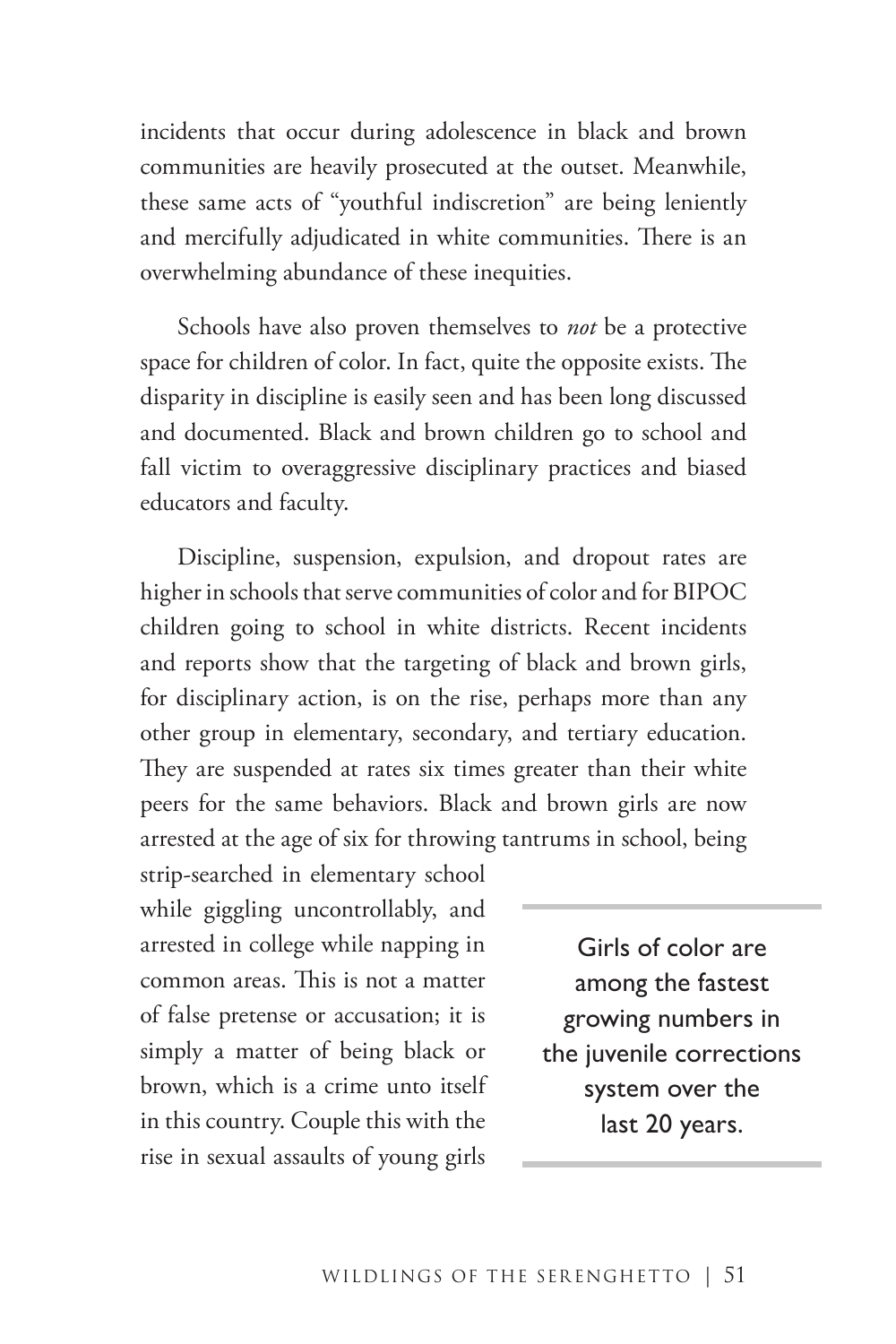of color, and you can easily see a group that is in desperate need of our protection.

Young girls of color are victimized by those who feel they can get away with it because the physical or sexual violence being committed is against a group that most people don't believe, if and when accusations are made. They are also victimized by the criminal justice system, as many of these young girls (minors) are tried as adults in the court of law.

#### HERE ARE SOME THINGS WE KNOW:

- Early contact with law enforcement leads to a likelihood of repeated contact later in life.
- Juvenile incarceration creates a likelihood of adult incarceration.
- Schools are using law enforcement on their campuses more abundantly.
- Schools are deferring to law enforcement to discipline children.
- The criminalization of black youth now occurs in school and the community. This leaves very little safe space for children of color.
- The school-to-prison pipeline is created due to these circumstances. For-profit prison structures and alliances are among the greatest benefactors of this dynamic. America is in the business of incarcerating people of color. And business is very, very good.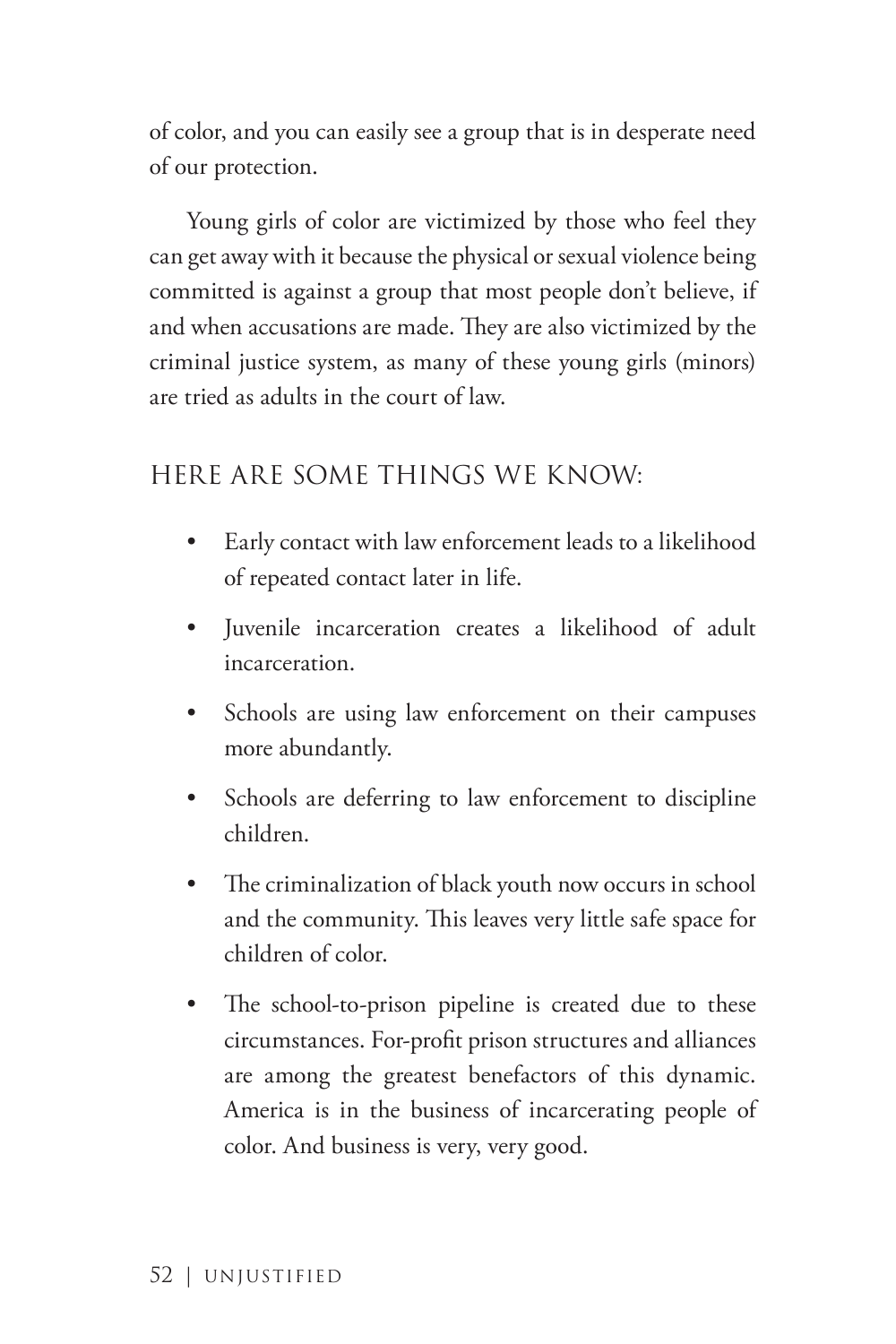- BIPOC adopt policies that are initially offered as positive ways to make their communities safer. However, these policies often result in punishing, in excess, members of their own community, ultimately having a negative effect. Supporting the war on drugs led to harsher sentencing for communities of color. Supporting zerotolerance policies has led to the higher discipline rates for children of color. Supporting the placement of student resource officers (SROs) in schools has led to an increase in black and brown children being over-disciplined and a greater likelihood of contact with law enforcement.
- Punishment is America's preference. However, rarely does it *solve* the problem. When we stand in agreement with this approach, we sometimes find ourselves as part of the problem instead of the solution.

Young people must be aware that they will have to navigate many obstacles. Pressures that are imposed upon them have to be endured. Pressures that are imposed by them should be reassessed and a different approach taken. If you have the ability to better your life by alleviating a self-inflicted obstacle, you should do so. Do not be the cause of your own pain and suffering. This is most obvious when observing that which you consume: your Food and Drink.

# MAKING HEALTHIER CHOICES FOR US AND THE PLANET

Health and behavior are very much a function of what we consume and how we take care of ourselves. Looking at the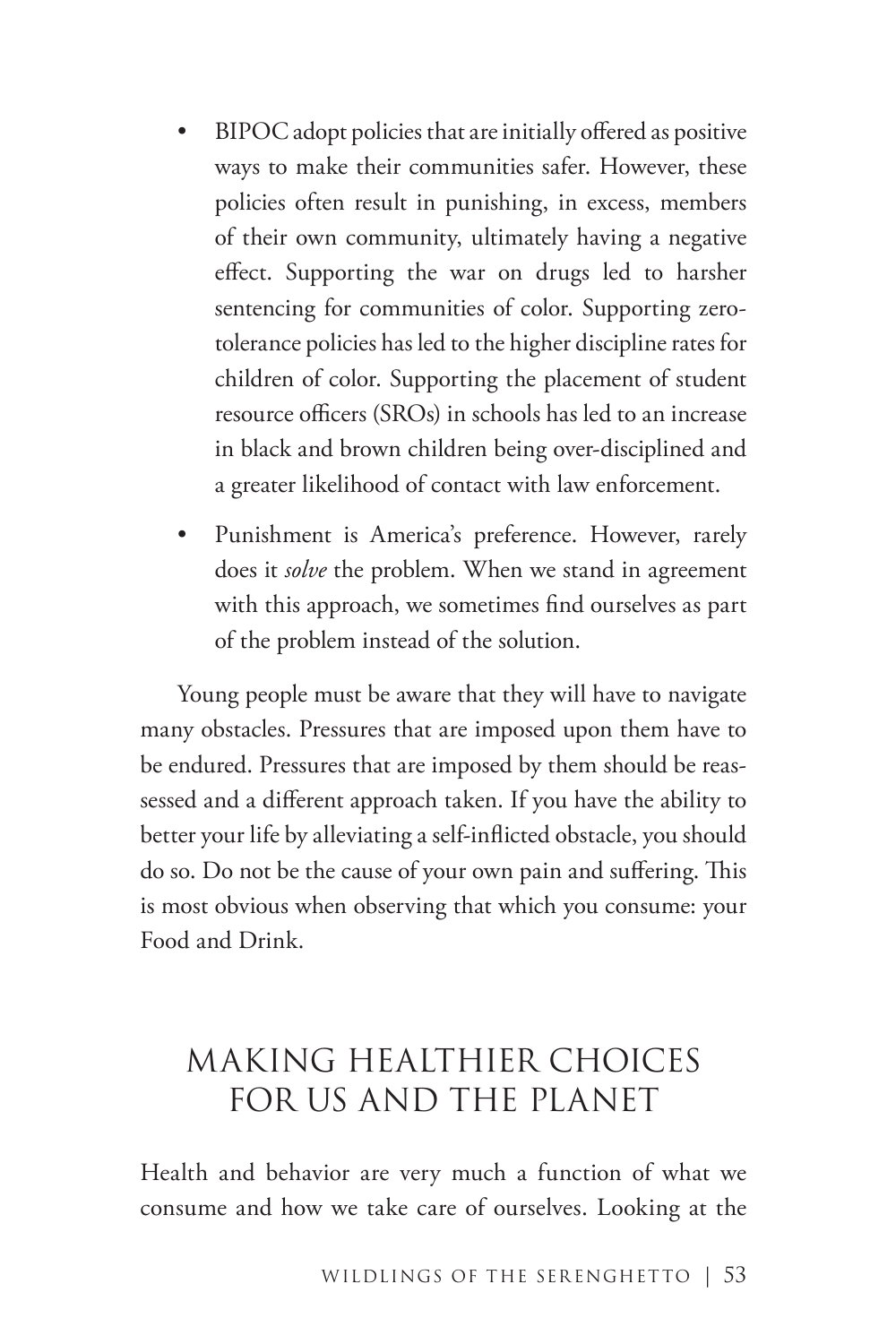history of where that fails us across our communities, we can identify some of the areas that let us know that we are in distress. Things like heart disease, stroke, diabetes, and obesity are some of the symptoms related to the serious problem of poor nutrition and poor eating behaviors in our communities. This is so often coupled with a lack of exercise. Today, we can add heredity to those problems, but not in conventional terms. More so than genes, the heredity of bad eating and lifestyle habits is what plagues so many.

At astonishing rates, younger people are being diagnosed with disease and disorder that, not so long ago, would generally affect one's health in older age. It is seen more often because of the heavily salted and sugared food and beverage and a serious lack of education of proper consumption habits that are shared with children.

Ultimately, much of what they consume are look-alike and feel-alike products. Heavily processed, these are things that are advertised as food and beverage, but really are a molested version of the real thing. Many processed food and drink fit into this category. They are often bad for the body and bad for the mind.

The chronic disease and disorders we see today are overwhelmingly attributed to poor lifestyle and eating habits. Even when a genetic disposition is present, it is well understood that one has the potential to overcome that by eating healthier, getting enough sleep, exercising, expressing a positive outlook on life, and surrounding yourself with a strong support network this is best understood through the study of epigenetics.

The environment we are surrounded by and the one we create have the ability to alter our gene expression. It is a direct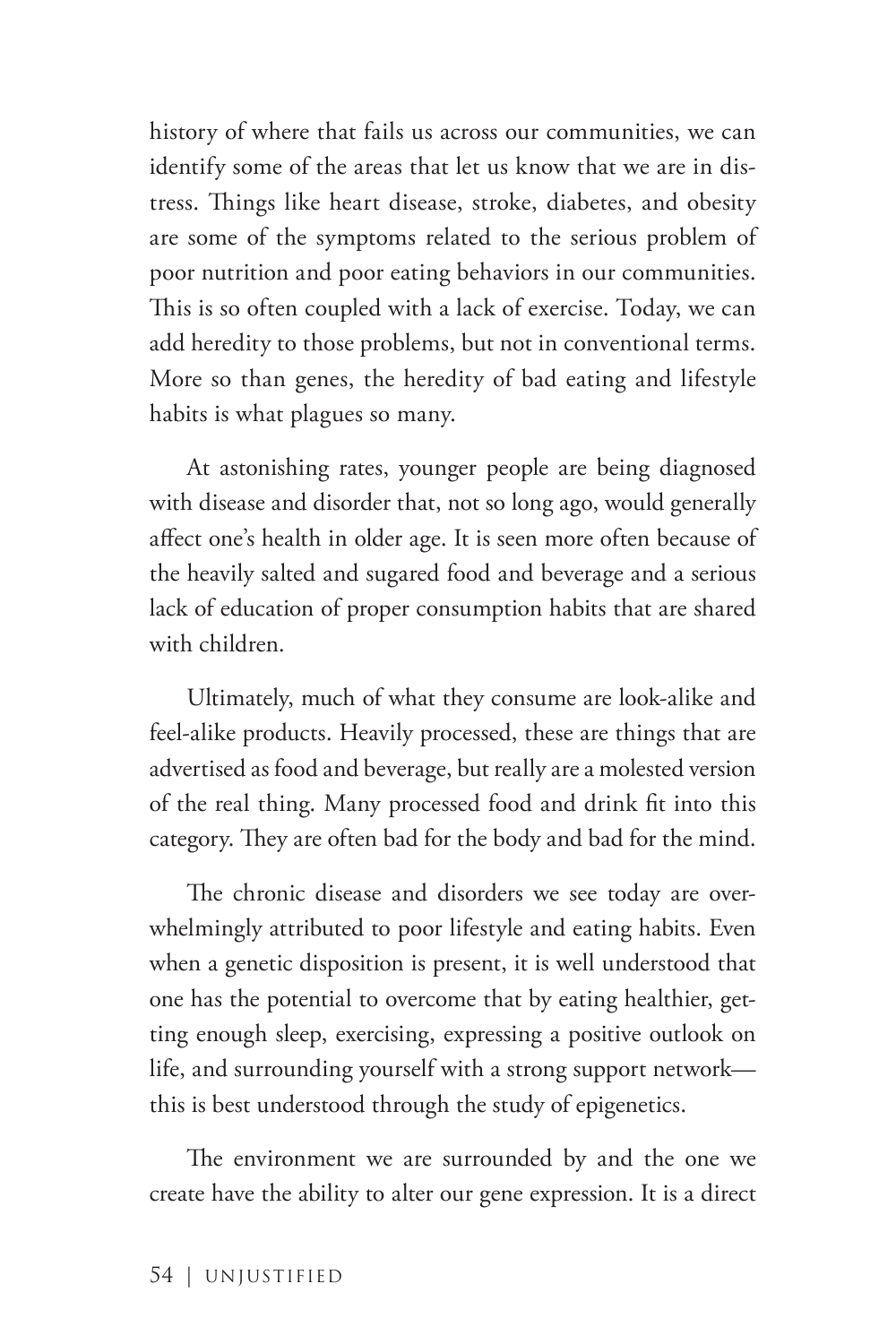result of our actions and behaviors as to whether that expression is positive or negative.

We should be eating healthy and living happy. These things are not at odds with each other. There is nothing wrong with eating well—just don't overindulge. Gluttony is America's inheritance. How we eat is just as important as what we eat. Smaller and healthier portions are actually a good thing. Embrace it. We are responsible to better ourselves with the more knowledge that we acquire. *The problem of knowing is the problem of doing.* And that is a good problem to have. Caring for the health of ourselves and our community is always a good thing. Doing this responsibly, we can better ourselves and have a positive impact on the world stage.

We are already in the midst of one of the next great revolutions—plant-based living, vegetarianism, and veganism. The growing support for alternatives to meat culture can already be seen in the United States and on the global level. It will help evolve the world to a more sustainable model that no longer chooses to eat living beings while allowing fellow human beings to live with food scarcity.

This movement will help to heal the pain of animals sacrificed for human consumption. It will help to heal the effects of deforestation across our planet, done to create pasture and housing for these animals. It will help to reduce the unbelievably wasteful practice of

Conservative examples tell us that 1800 gallons of water and 10 pounds of grain are required to produce 1 pound of beef in the United States. This is the unsustainable truth.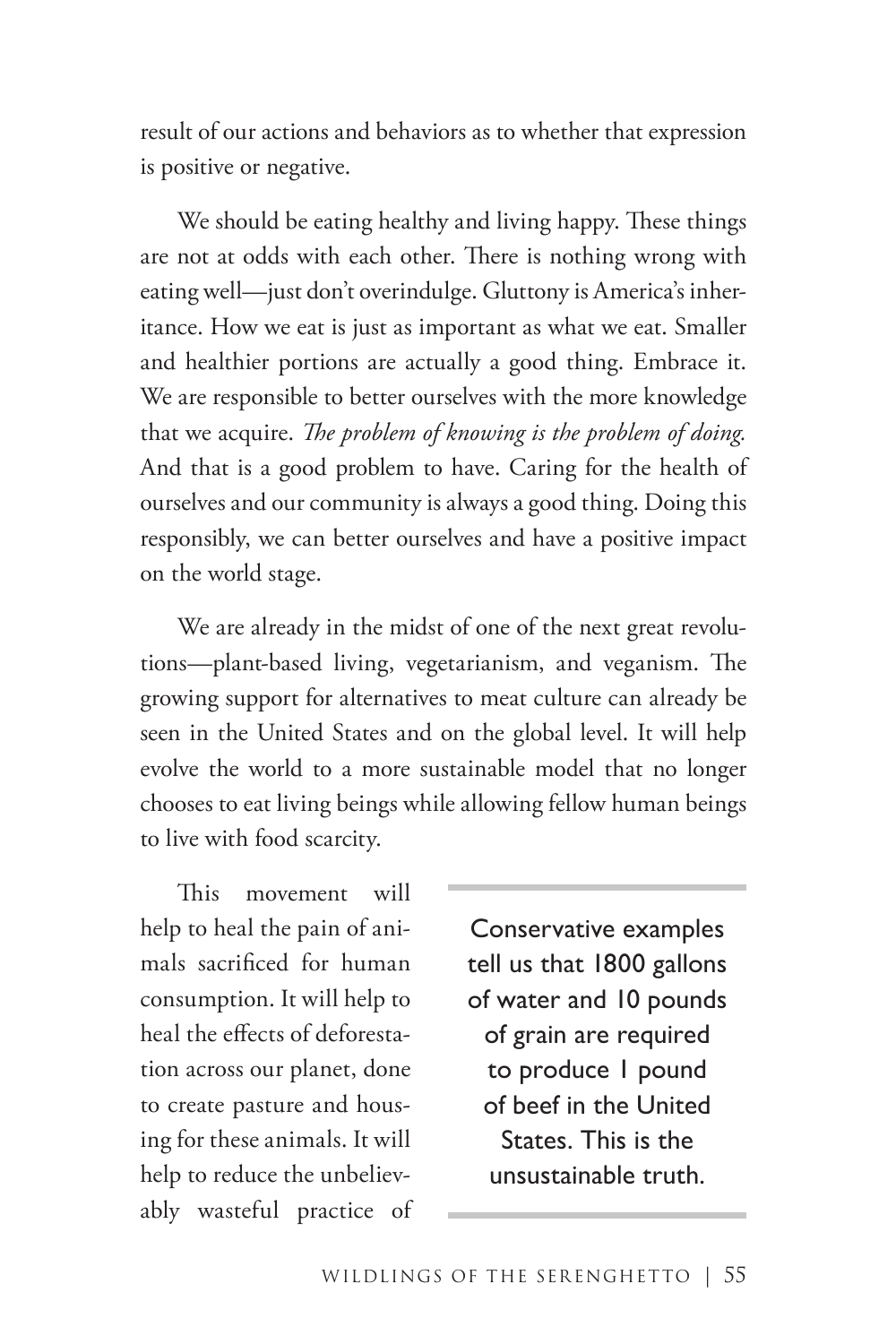using the very large amounts of water and food required to feed the animals that are feeding the humans. Movement toward veganism and vegetarianism will reduce greenhouse gas created by the animal agriculture industry, which is greater than the greenhouse gas created from the transportation industry, globally. Animal agriculture is among the largest contributors to human-made air, land, and water pollution, all of which tie onto our next problem.

Climate change—another inaccurate conversation (climate pollution is more accurate)—cannot be solved by electric vehicles, renewable energy, and reusable water bottles alone. Oneoff actions are not enough to reduce the impact on a polluted planet. Each one of us has the ability to reduce our environmental footprint. Each one of us has the responsibility to leave this earth healthier for future generations. That responsibility relies on our choices of how we consume and conserve energy, water, and food. Nothing says, "I want change and am willing to create it" more than adopting a vegan or vegetarian lifestyle.

The fastest way to address climate pollution is to reduce meat and dairy consumption because of its effect on the animal agriculture industry. This lifestyle change is the single most effective way to reduce your impact on the earth (aside from deciding to not have children, but that is a conversation for a different time). That includes greenhouse gases, global eutrophication, acidification (land, water, and air),  $\mathrm{CO}_\mathrm{2}$  footprint, land use, water use, and so many other ways that manmade pollution and extremely wasteful practices continue to have a negative effect on the planet. Reducing all of these things will help address the climate crisis that we continue to discuss incorrectly.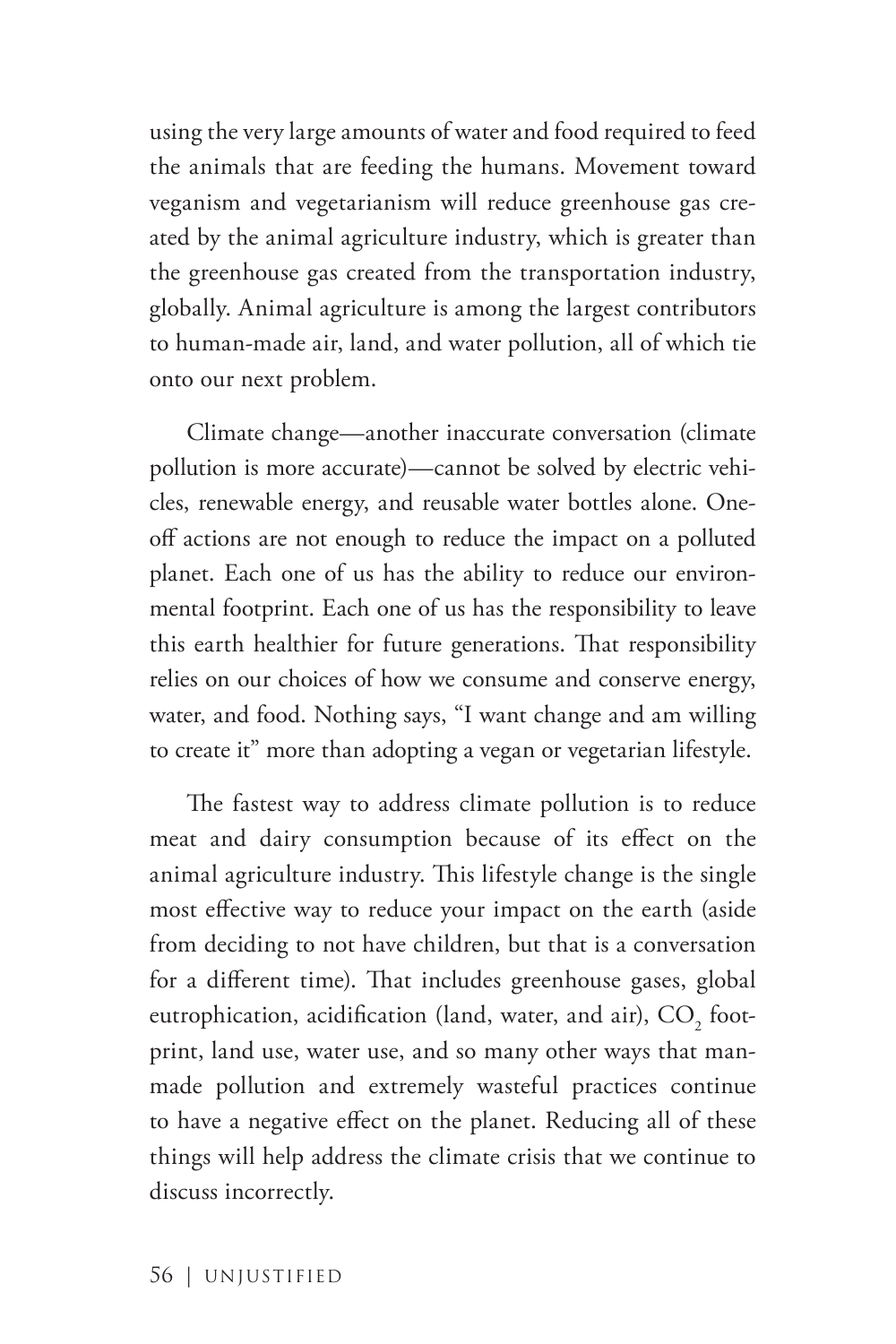Ultimately, a healthy, plant-based diet will help to reduce the risks associated with heart disease, diabetes, obesity, stroke, cancer, and so many other chronic diseases and disorders that negatively impact human life. These movements are a tremendous win for the environment and our health. The planet will heal as we see the convergence of two sides: creating healthier human beings and contributing less to the pollution that is causing our climate crisis.

A plant-based economy is evolving and with it an existence where animals are no longer required for food, clothing, or entertainment. It is a movement of caring. It is caring for the health and well-being of ourselves, our animal neighbors, and the planet. It is through movements like this, that people will find their connection back to the natural world. Currently, we behave as if we own it. That is, until the natural world becomes irritated enough and flares up in the form of a hurricane, drought, tsunami, flood, wildfire, or some other natural disaster that is *egged on* by our indifference or intentional behavior. This commitment of caring is something that must be taught. Wildlings must be taught better. They should understand that their well-being should not come at the expense of others.

Many have been failed by their parents and the adults who surround them. They have been allowed to grow up following poor examples, surrounded by conditions of austerity and poverty of varying degrees. This leads to the wildling not being able to grow out of the conditions they are born into. Let's address wealth as one of the problems facing wildlings. Wealth is not determined by what you do or how hard you work. Wealth is about the position you are born into. So many families have not been able to secure wealth for themselves. As a result, their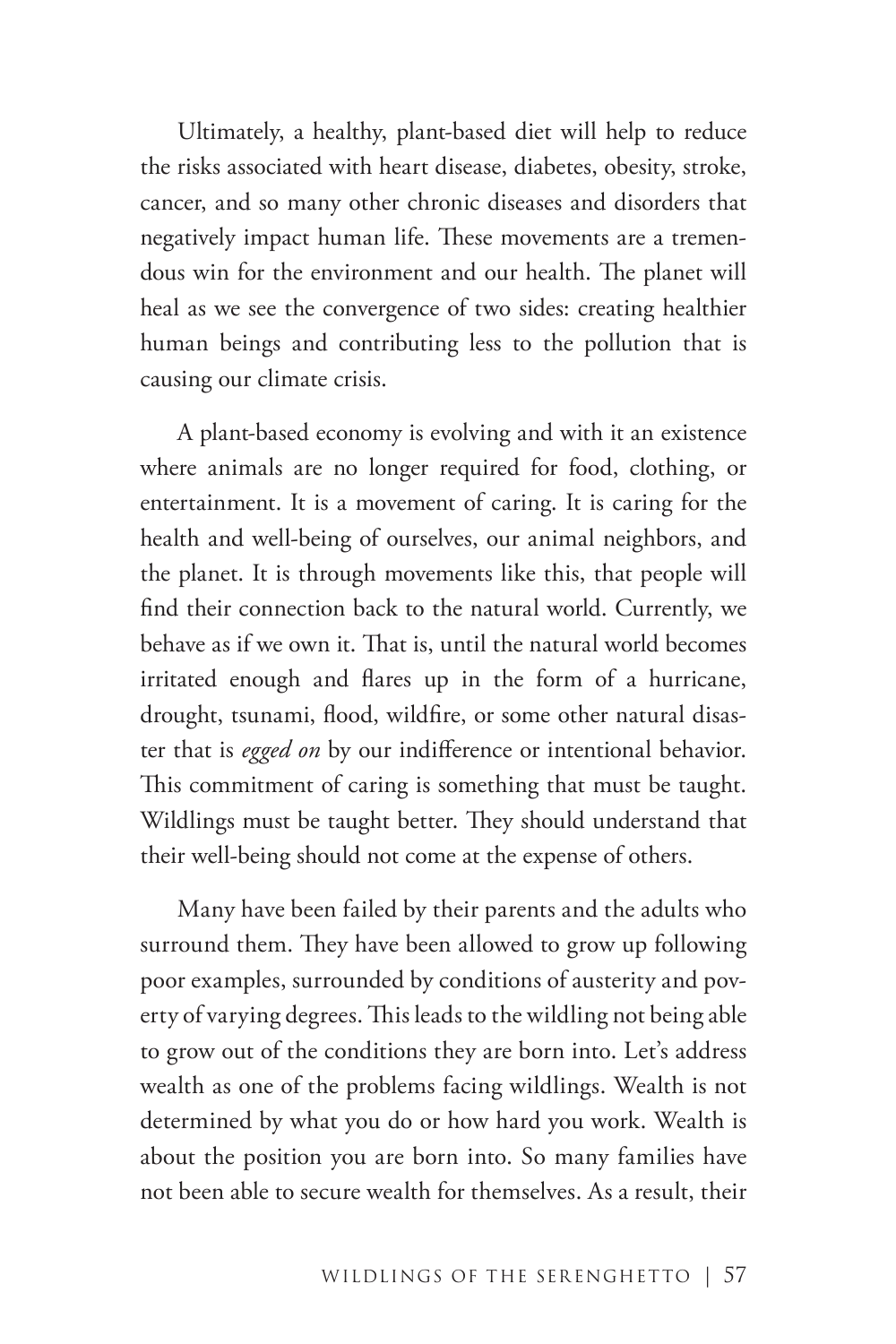children are born into impoverished or less-affluent conditions. These families do not know how to achieve certain levels of success and, like so many often-inheritable diseases and disorders, they pass this defect down to their children.

Wealth is an indicator of economic security and well-being. It allows for the ability to

- Cover daily expenses without worry or delay.
- Finance education.
- Access capital to start a business or investment.
- Finance better medical coverage and treatment.
- Purchase better homes in better neighborhoods.
- Contribute to making your neighborhood or community better.
- Exert political influence.
- Attain better legal counsel.
- Withstand financial hardship due to emergency.

Wealth is just one example of what is lacking in BIPOC communities. Lack of wealth has profound impact that will affect the wildling in a negative manner.

This in no way dismisses the fact that systemic obstacles remain in place that make advancement and growth difficult. This also does not align with the false narrative of "poor choices" creating the inequalities that remain in place. The results of inequality and bigotry should never be used as reason to continue to keep inequality and bigotry in place. America's default choice of "racist white man" ensures systemic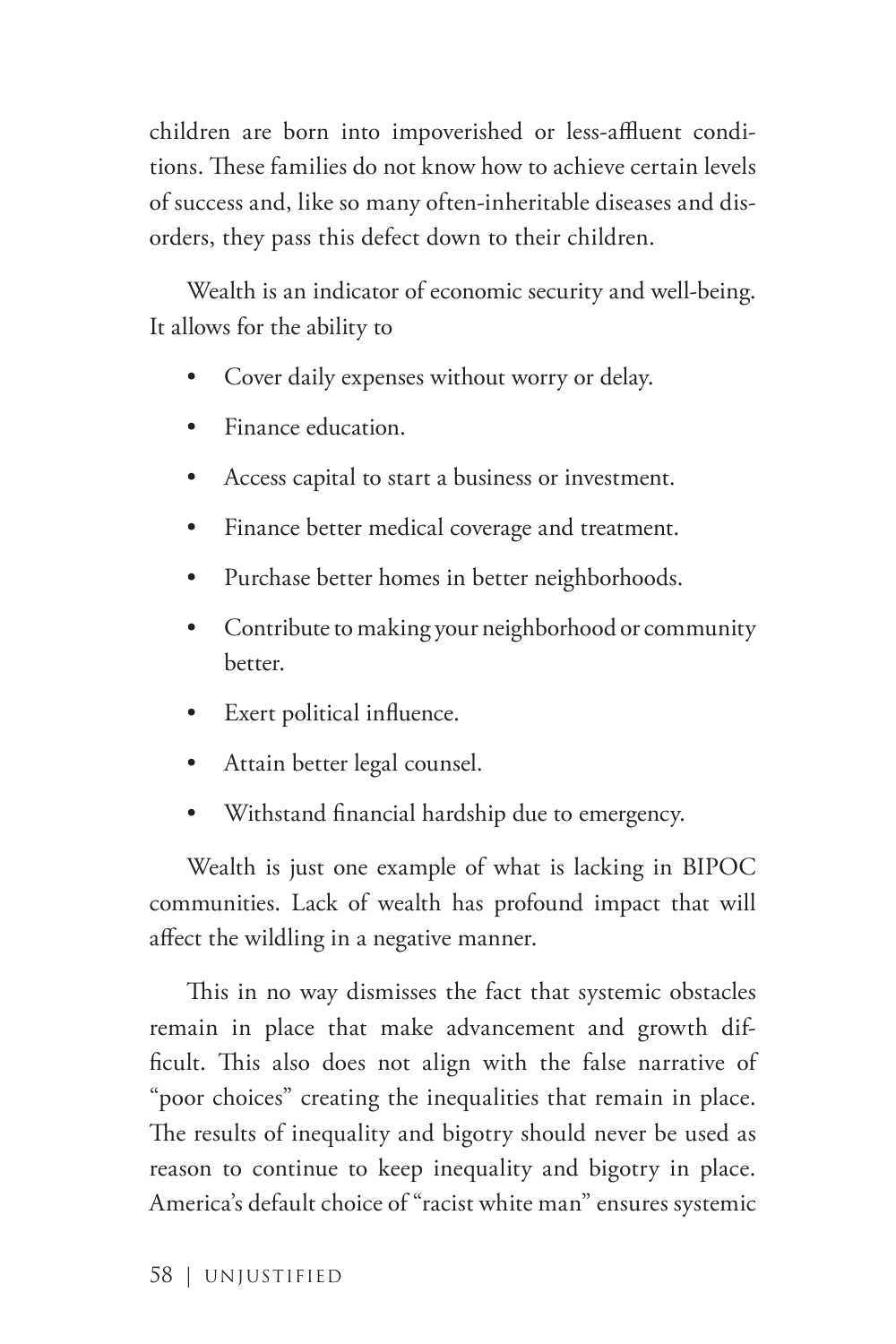obstacles endure. Poor choices committed by people of color just make it easier for us to stay in the same place or make incremental advancement.

Today, however, there exists a sentiment of refusal amongst our young people. They recognize many of the things that have a negative effect on them and the world around them. They are angry and want it to stop. They protest at colleges and high schools. They have taken to social media to announce to the world that they are against these things. They are walking out of schools and protesting in the street demanding accountability for the environment. They are engaging the larger public about issues like gun control and police brutality. They are angry and want to be heard. To these young people I say, you are seen, and you will not be ignored. You are angry and your anger is justified.

Grass roots protests at the college and high school level are vital to create the change you so desire. Remember that you are the next great voting mass. Stay connected and aligned with your current positions. For many of you, they are based on an honest and unbiased understanding of what is right, just, and equal. Remain vigilant to not adopt the stances that align with selective advantage. As you decide the fate of those who you would cast vote upon, remember to get rid of those who do not align with your interests. Get rid of those who prefer to maintain the imbalances which exist in our society.

Find ways to support those who support you. Do not support those who routinely keep in place the pain and suffering that so many are affected by. Any and all of our next Great Revolutions require you to move forward. We are in a time where the old vanguard is dying out. Some changes can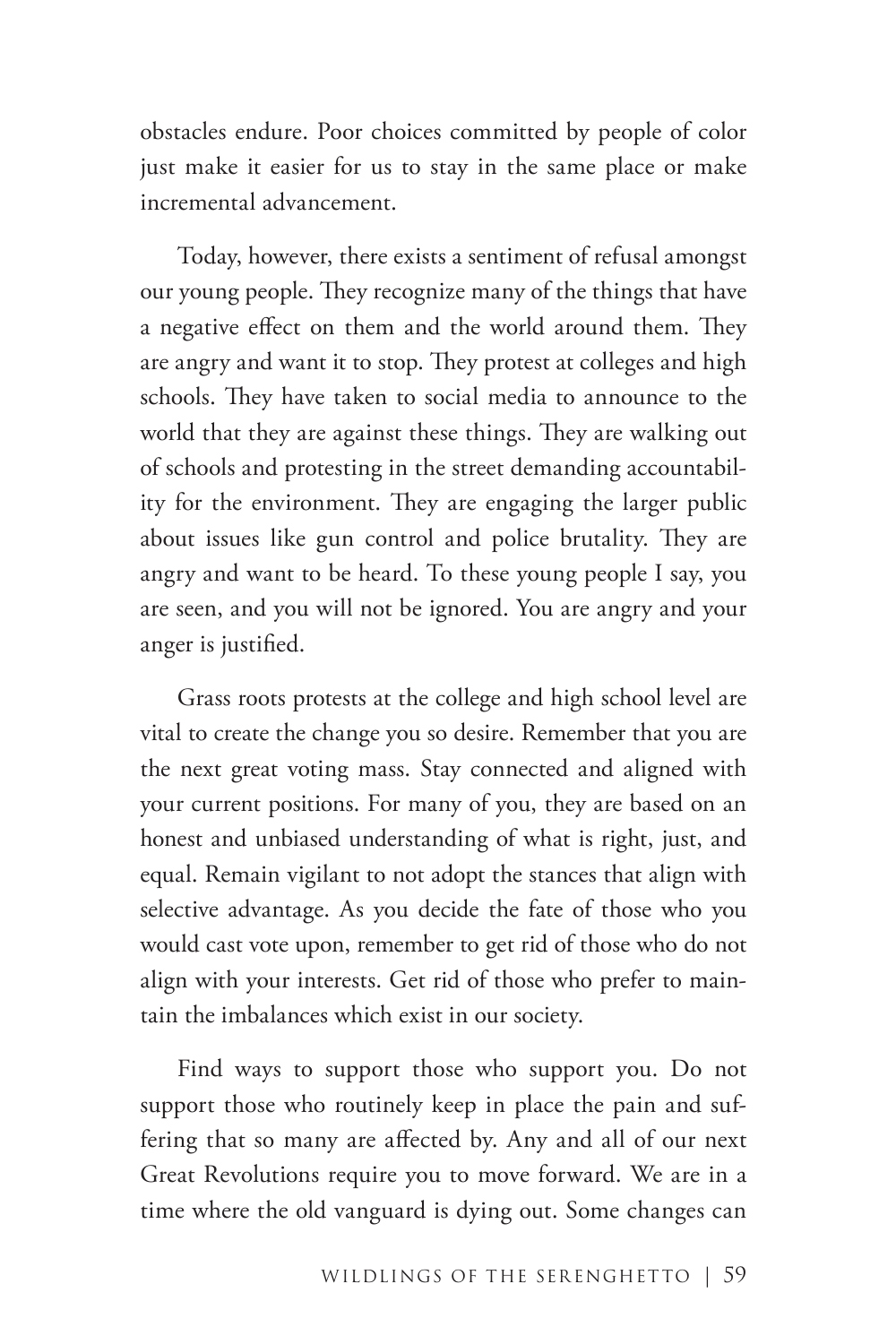already be seen and felt, like the election of young BIPOC to congress, movements of accountability, and erasing the lines of racism. You are not alone. The elders who came before you are a wealth of information and guidance. Look to them to help steer you in the right directions and help avoid some of the pitfalls. Our wildlings are not just rage. They need focus and direction. They need to know they are supported. They are a tremendous force that will help to right the many wrongs of our past and present.

# COMMON MISUNDERSTANDINGS: RELIGION IS SEPARATION IDEOLOGY

In keeping with diseases that affect us and plague us within our communities, there is a sickness of the mind which we also have to discuss. It is the ideology of religion. Specifically, the dividing lines of religion. Religion is a problem because it is the manmade separation of one group of people from another. Historically, it is very easy to see religion as a form of power consumption. While that is very useful for a few, it is catastrophic for the many. Your spirituality and your understanding of your emotional connection are a beautiful thing. Keep them close and grow from them. Your religion, however, should be kept at arm's length.

Religion can be a very incestuous thing. This one begat that one, and yet all are cut from the same cloth. Of the majors, each one of the religions is related closely. Christianity is the bastard stepchild of Judaism. Islam is the disowned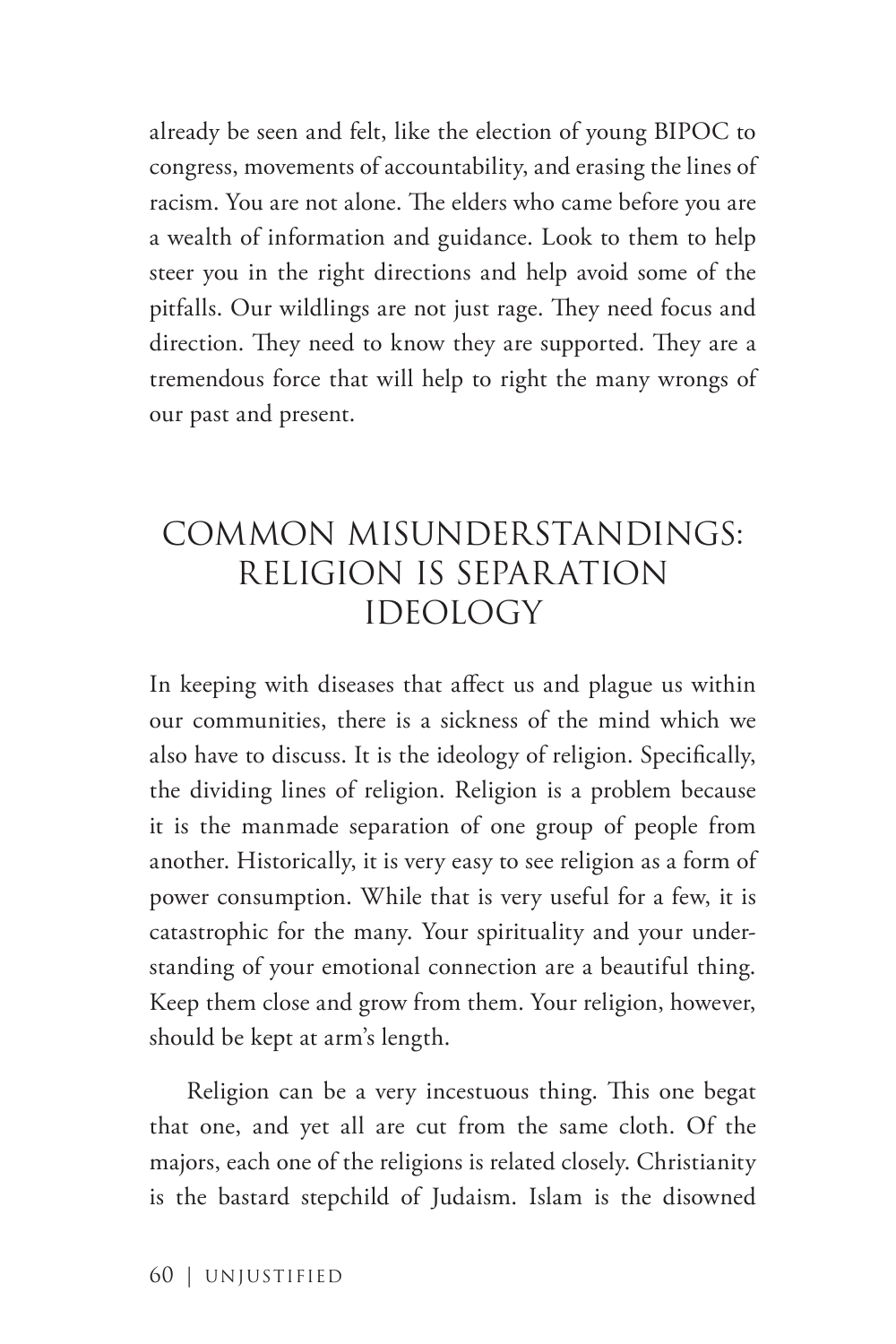step-brother of Christianity. Collaboratively, they all come from each other and use many of the same texts and stories to define their individual religions. Their tailored scripts and defining practices create division and categorizes people by the millions and billions. Religion separates people and aims to keep the divide growing.

Over the course of time, religions have amassed huge numbers. Throughout their history, they have pitted one side against the other. It has often resulted in war and bloodshed. Other times it can be a simple acknowledgement that we are here together, but we are not the same. In reality, they are opposite sides of the same conversation. *Religion is the greatest civil war humanity has ever seen.*

The question or assertion that "my God" is more important and powerful than "your God" is absurd at best. It is intentionally deceiving at worst. This is one of the stronger reasons there is a unity problem. People can never be as close as they should be if they allow religion to fill their minds. I say "minds" because religion is an ideology. Why should I want to separate myself from any of my brothers and sisters? We are born to this world exactly the same: vulnerable, needing the love of others to help nurture us so we can grow. Maintaining this understanding serves the best interests of everyone. Unfortunately, at some point we are indoctrinated into some form of religion or discipline that can be summed up as ideologies of separation. From there we grow apart.

If you need religion to be a better person, then you may want to reconsider your approach to religion. A deeper look inside of yourself will eventually reveal an awesome power and ability. You would eventually recognize your connection to everything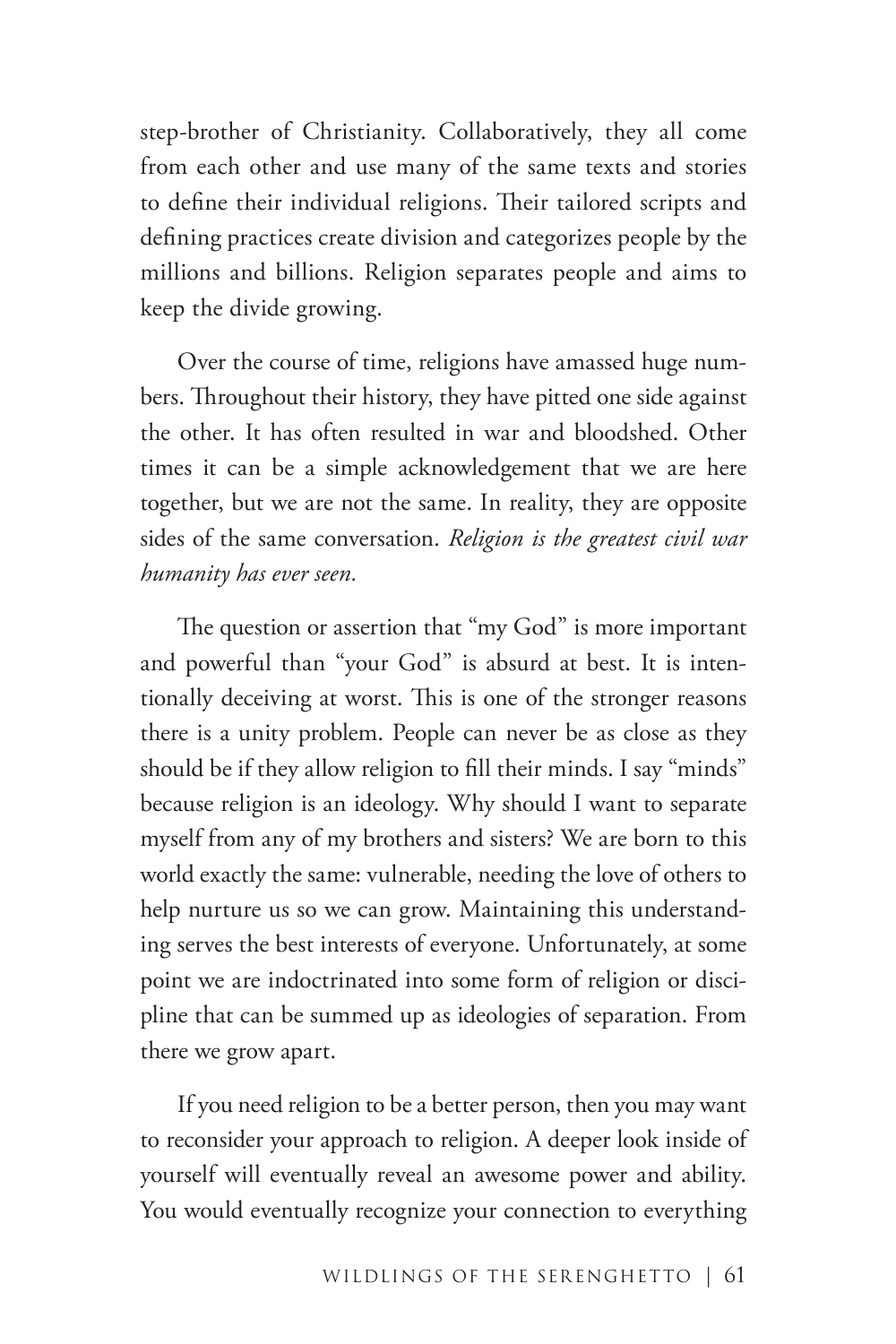and everyone around you. And you would be overcome with appreciation and respect for all things. You certainly do not need religion to come to these understandings.

> Going to church doesn't make you a good person. Just like not going to church doesn't make you a bad person either.

However, I would never come between a person and their religion because I understand that it may be part of the very foundation of some people. To unsettle or disturb the foundation of anything can be dangerous. It can prove even more dangerous for the individual. Their world may collapse with their falling ideology as religion is a defining characteristic for many. Much care and patience should be given to those who are the most influenced—the devout believers.

Ultimately, there really is no need for religion. It is something that could or should be abandoned. However, your spirituality and your understanding of the world you live in and what you are connected to, as well as knowing and practicing what is right instead of what is wrong, are highly recommended. Your relationship to the earth, which has given birth to all the living beings on it, is something to be nurtured and cultivated and respected. As human beings we have the ability to recognize that, where religion doesn't necessarily care about it. Religion cares about identifying its own faith, its own history, and jacking up the numbers. Religion as a whole has had a very negative effect on human history. I'm talking about in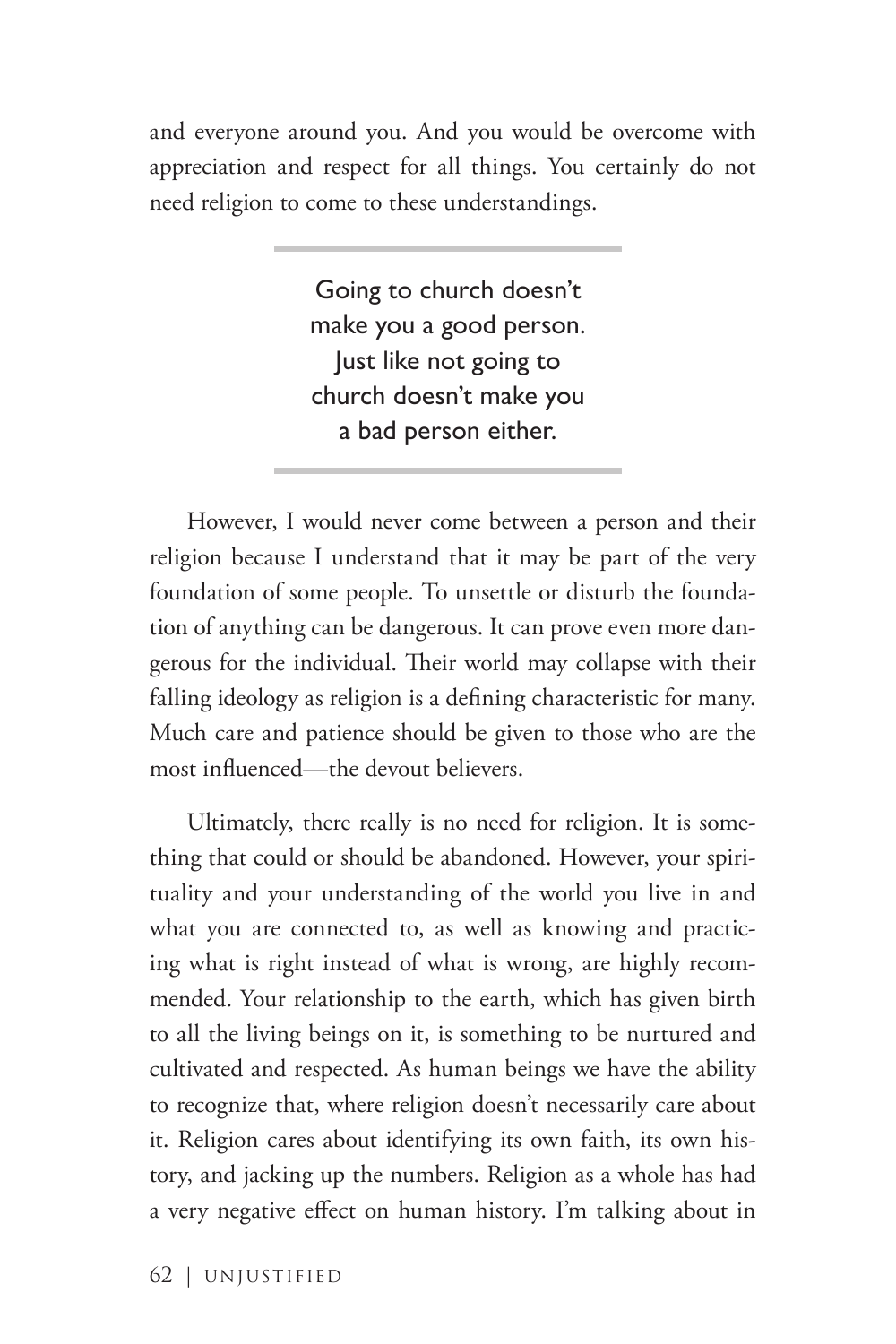terms of violence and death, slavery, war, and the mistreatment of women and children. Look at religion across the world and observe how much violence and death has been committed in its name, its creation, and in its continuation. We still see that happening today.

Individually, we all want peace and equality. Individually, we all want the world to be a better place. When peace and equality are in contradiction to that which your religion wants, then maybe religion is not a good thing and you shouldn't want it. Religion is a problem. Religion isn't looking to bind everyone. It's just looking to bind those who follow a particular doctrine.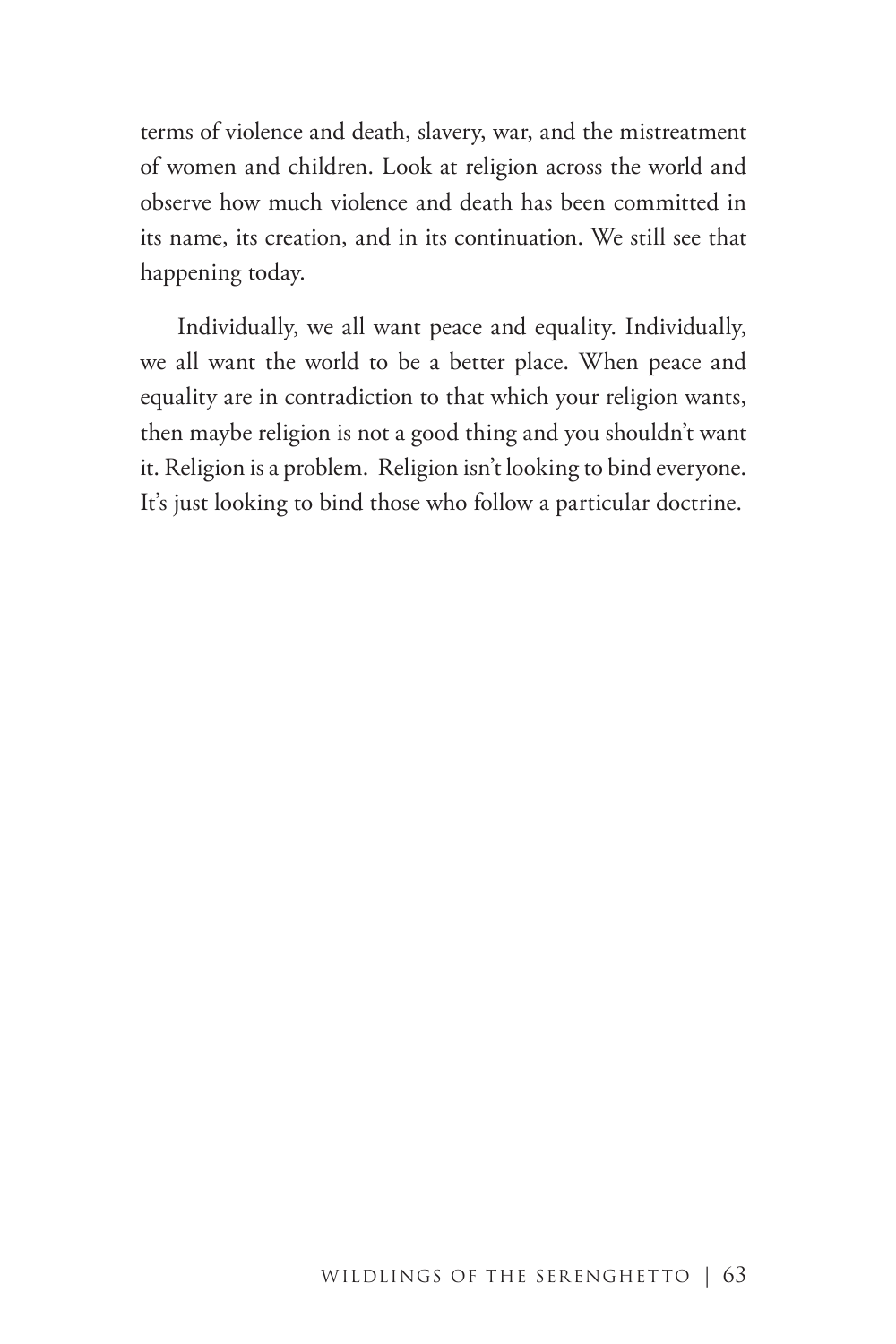# **UNJUSTIFIED**

his one word can easily describe the treatment of black<br>and brown people in the United States. The list of things<br>biased and prejudiced is long and wide: schools (par-<br>timbularly in matters of discipline and back of resour and brown people in the United States. The list of things biased and prejudiced is long and wide: schools (particularly in matters of discipline and lack of resources), housing, politics, overpolicing, unfair treatment and use of lethal force by law enforcement, racial bias and discrimination, health, bank lending bias, employment, environmental discrimination, incarceration, and more. We could spend hours talking about the many ways colored existence and their poor treatment is unjustified.

That is our experience here, as a culture, across the board. Being a person of color in the United States is reason enough for most probable cause. Even class and wealth distinction will not provide 100 percent immunity from the pain of discrimination. Those who have and those who do not have are viewed through the same racist lens that views all of society. White nationalism, white supremacy, and the structures in place to ensure white privilege are at the heart of the matter. There is very little safe space for black, indigenous, and people of color where they are not inhibited by this plague. And just like all other plagues brought to this country by European expansion, it only requires cleaning up (mental hygiene) by the offending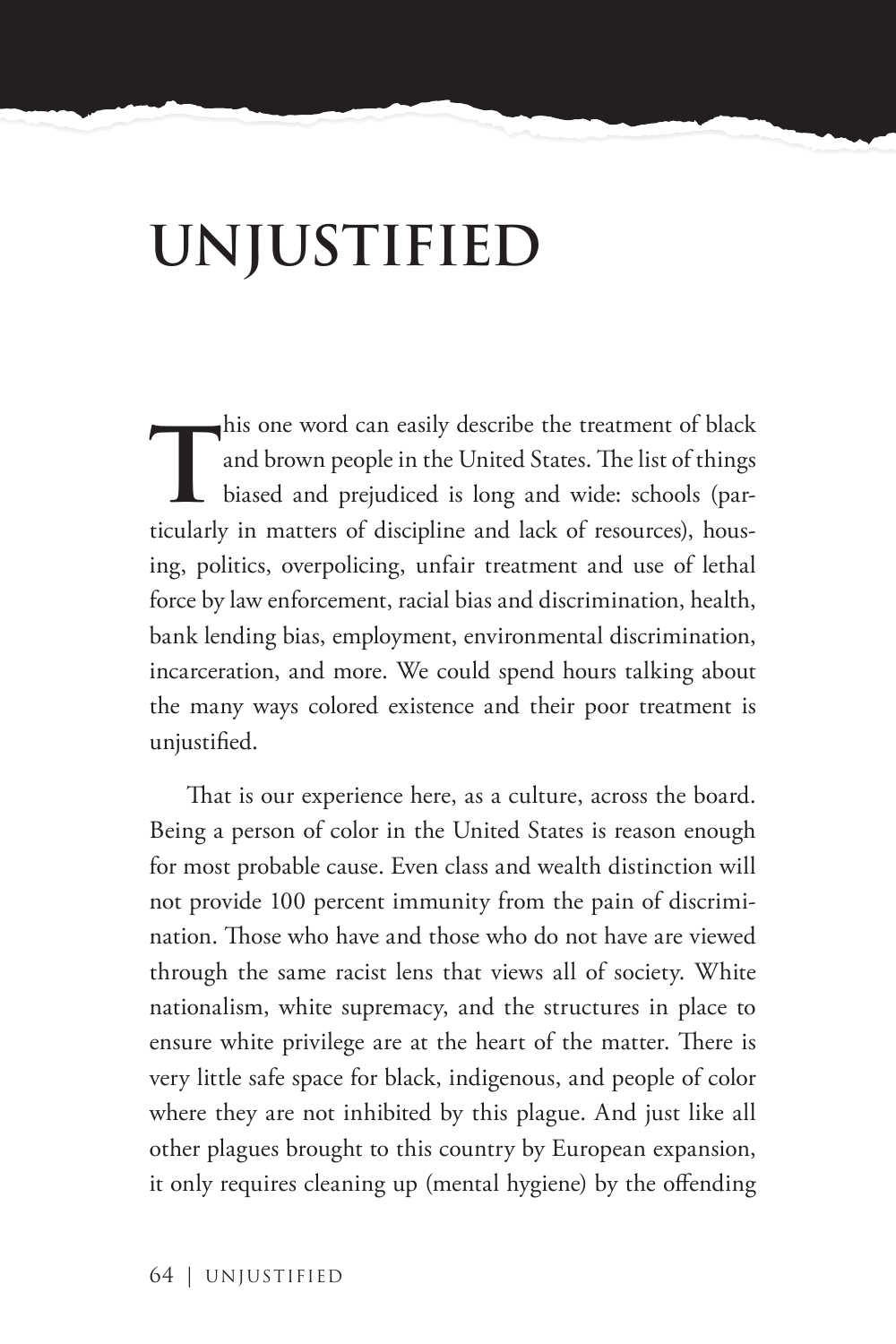party to eliminate the problem. Just clean yourselves up. After all, it is your disease.

We are baited, charged, abused, jailed, and killed on a regular basis throughout the history of the United States. This is

not just "old news," as these incidents can still be seen. Violence and discrimination are part of a long, historic thread that has remained intact and is easily visible today across many areas. That sentiment is just as true throughout the world. It is often dressed in different garb and goes by many names, but the true nature of bigotry and prejudice continue to exist throughout history and our society. In recent years, "far right" and "right wing" have become synonymous with regimes and groups that lean toward bias and prejudice, which allows an environment where violence against others can take place. These countries, whose body politic and sup-

The Global Terrorism Database reports that there were 350 white extremist terrorist attacks in Europe, North America, and Australia between 2011 and 2017.

In the United States, these incidents started to climb with the election of Barack Obama and surged during the ensuing presidency.

porting groups identify as such, are realizing an uptick in hostility toward groups historically deemed non-desirable—mainly women and people of color.

That level of pressure, violence, unkindness, and unfairness is completely unjustified. Yet that is our experience from the beginning of this country, throughout its growth, and into our current existence. This is not to say progress has not been made.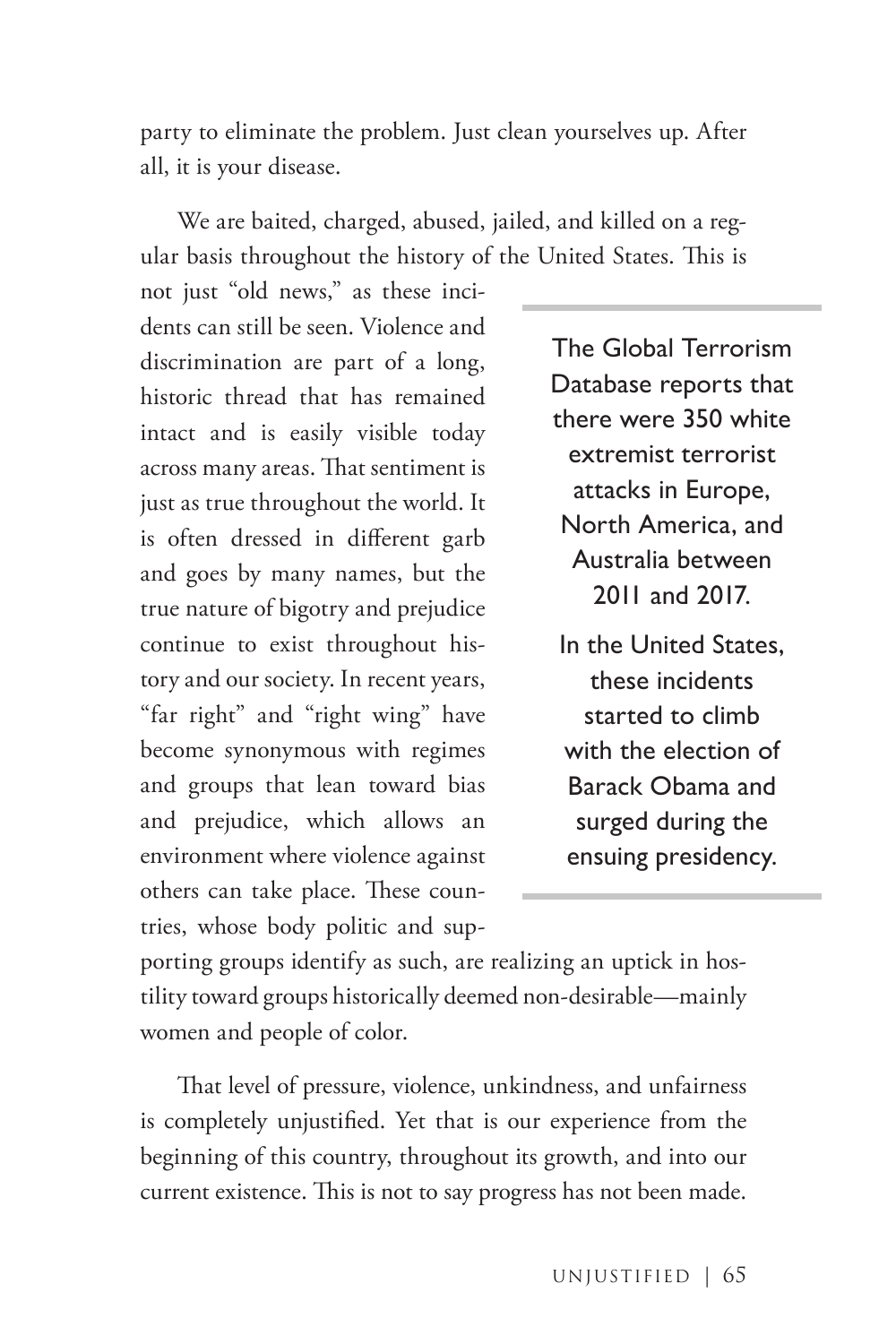However, after more than five hundred years on this land and in this country, white America still cannot put aside their bias and fear to live in harmony with those whom they have attempted to genocide, enslave, and imprison.

After five hundred years, white America remains divided among itself. There are those who recognize the truth of their immigrant story and the overwhelming cruelness of their racism and bigotry as a cornerstone of their historic advantage. Many of them are on board with making amends for creating a longstanding history of disadvantage for others. Then there are those who recognize that same history and yet prefer that disadvantage to remain. Their benefit is more important. This divide is killing us and to white America, I say, "You are the only ones who can do something about it. *Only you have the ability to clean up your own house*." The ideology of racism and a well-designed system to enforce it are as American as apple pie, misappropriation, theft, and attempted eradication (literal, social, economic, mass incarceration).

Lately, it is the spate of racially charged murders perpetrated by law enforcement against people of color. It is the increasing calls to 911 because people of color are in public, in areas that Americans feel should be "whites only"—you know, like back when "America was Great Again." That campaign slogan has always rung strange to me since I first heard it. Please point to a time in America's history when it was "Great Again," and I will then redirect your heartfelt, reminiscent stare to the ongoing atrocities and the exploitation of that specific time for black and brown people, which allowed white Americans to feel great about themselves.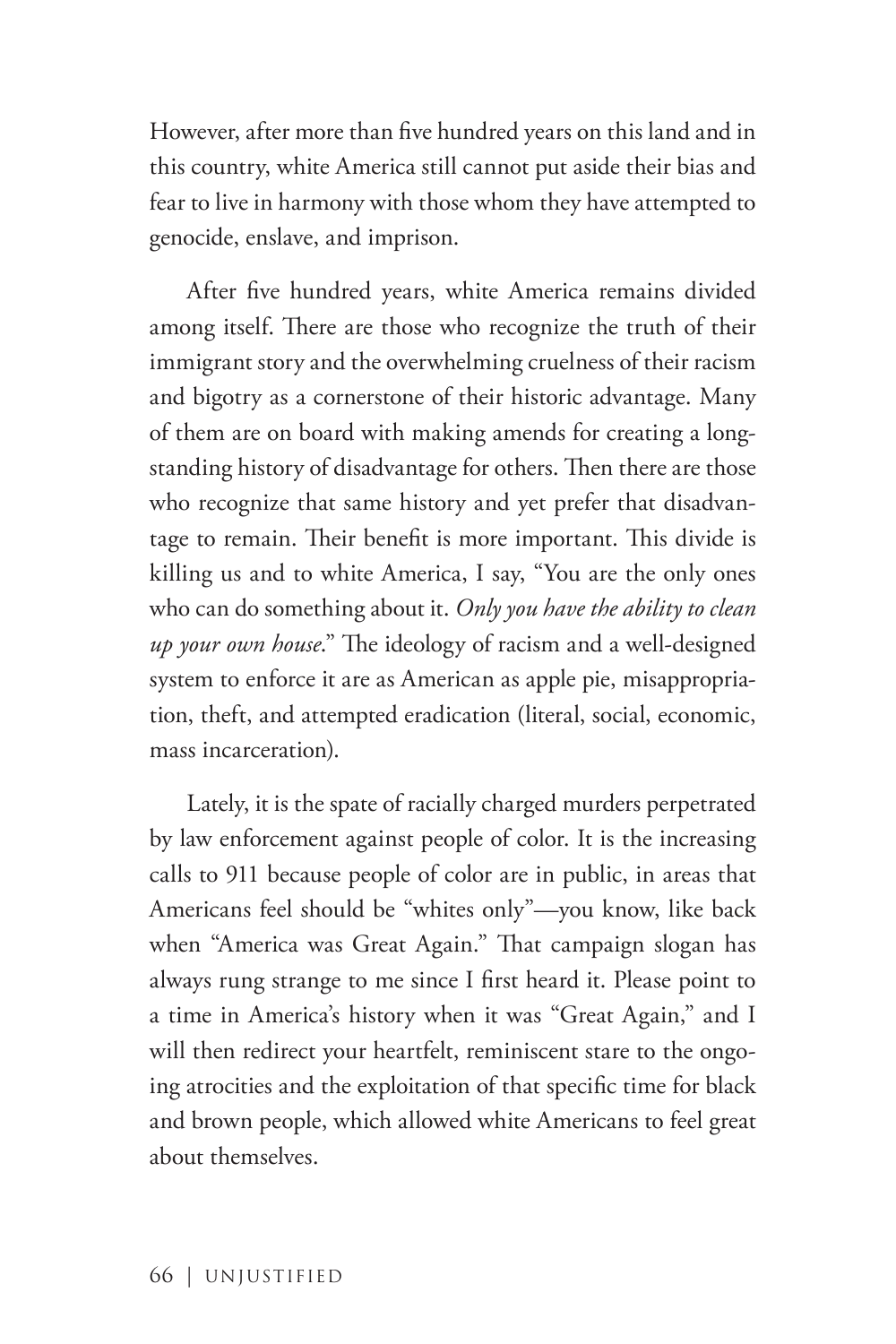Certain Americans want to go back to a time when America felt like it was a giant on top of the world, without realizing or addressing the tremendous level of unfairness that existed for it to feel that way. They felt so high above others because they were standing on the hopes, dreams, happiness, and the bodies of those they deemed inferior and unworthy.

What is the source of this continued and consistent mistreatment? *White fear*. There is a dirty, little, secret fear that exists in the mind of White America:

#### *"As we grow equal, I grow less."*

Now, of course this does not pervade the minds of all white people. It's really a concept for those who prefer the politics of separation. They use the fear of being outnumbered or overpowered to strengthen and converse with like minds. There is a fear of losing one's position in the America their forefathers built. And this fear is legitimate.

America will be a non-white majority within many of their lifetimes and this scares them. Texas will have a nonwhite majority in just a few years. With that comes a flood of emotional fears and responses. Here is where it is so critical to remember that the responses we see are rooted in insecurity and fear. Intimidation, assault, and mass shootings are the language of these weak-minded cowards who call themselves patriots and nationalists. They are willing to kill or maim citizens of their own country during acts that, they claim, stem from the love of their country. It is during these insane gestures that we get a glimpse of the mental disease called racism.

How does one protect white losses? Make whiteness a zerosum game—us or them. Gains for people of color are losses for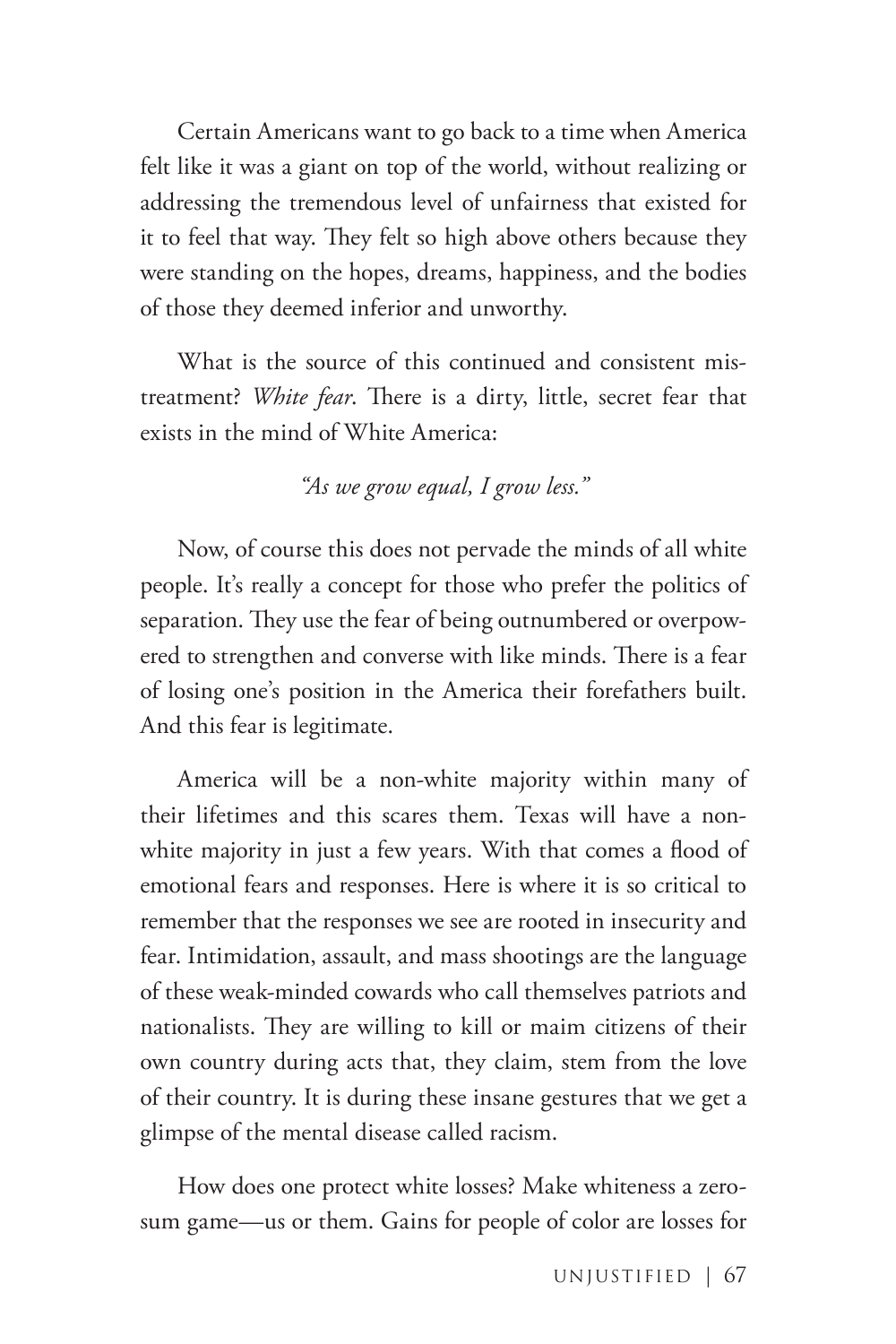whites. It is with this mindset one can create the need to protect oneself or what one deems as belonging to them. It is in this environment that groups like the KKK were born—defenders of white America. Looking through the history of the United States, one can easily see the incremental growth of the Klan over the years to the exponential growth of more "sophisticated" hate groups that currently litter the American landscape.

We can see the use of racial and religious bigotry as a common ideological foundation in any time period. Today's groups seem to focus on a renewed white identity and purpose. However, it is their newfound international brotherhood and kinship that is proving to be most dangerous. Acts of domestic and international terrorism linked to white extremism, white nationalist, white supremacist, or white international groups are on the rise again . . . sounds oddly familiar. Unfortunately, in America we are not able to hold them truly accountable and call them for what they are: domestic terrorists. Domestic terrorism is not even on the books as a crime to be charged. The American government, judicial system, and law enforcement entities are responsible for that travesty of justice.

It is fear that causes them to be more savage and violent than most groups in the history of mankind. Their fear is what causes their violence and greed. Fear of not having. Fear of being poor or disenfranchised. Fear of retribution for past atrocities and present maintenance of discriminatory environments. Fear of *becoming extinct*. Fears are what drive them. They are a fearbased people. They ratchet up their own fear and then place punishment on others to help settle it.

Historically, they were met with kindness at many of the shores they landed upon and yet still managed to massacre most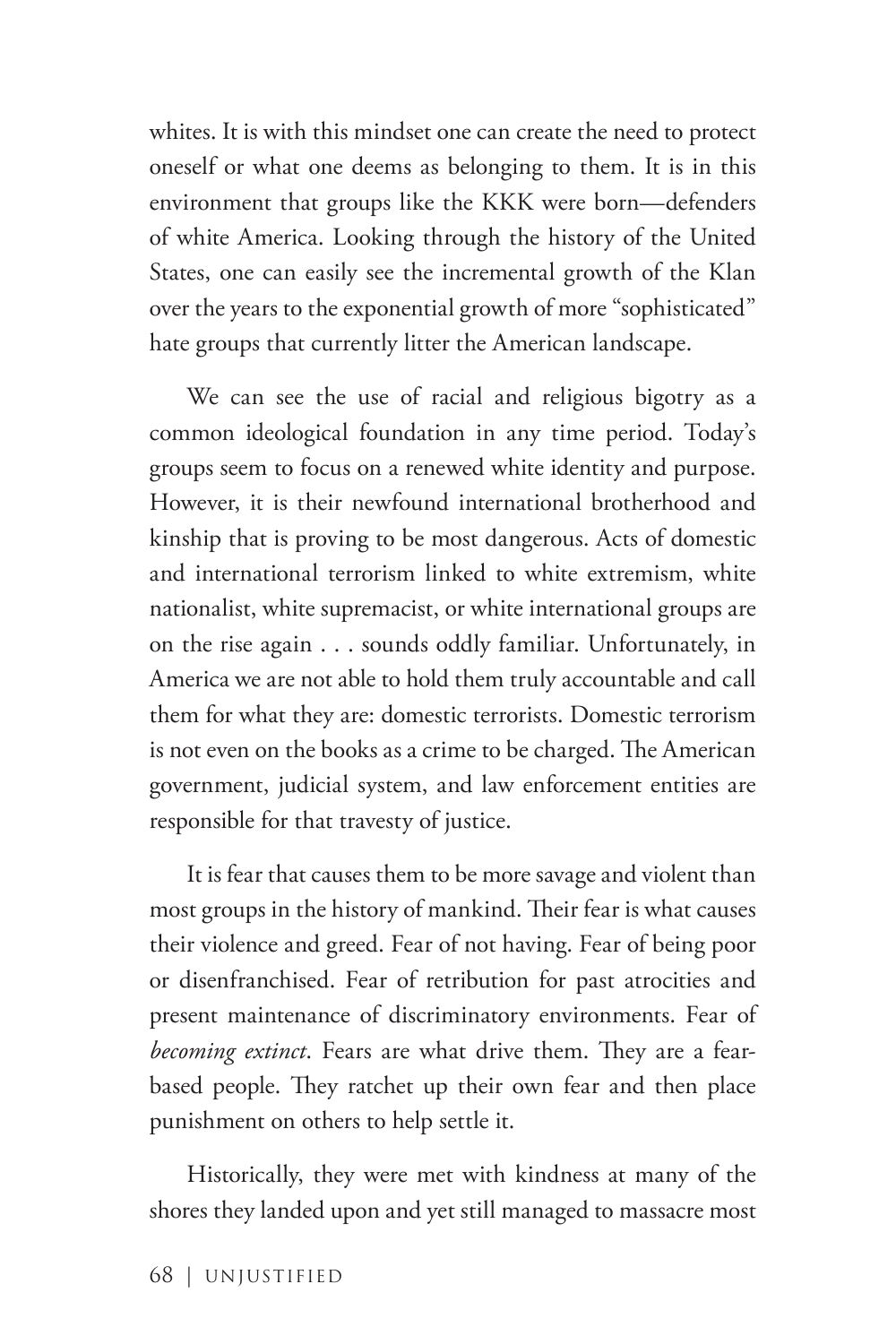people they encountered. What drives this type of fear? Hate and a misguided sense of self-preservation. White hate is the tool used to help harness that tremendous negative energy and direct it into movements of support or opposition for their favor.

Here in America, their favor is better known through their construct of racism, which is kept in place by white privilege. The whole point of it all, is the system of advantage that allows white America to feel Great Again, or, at the very least, better than those around them. If we are to look at some of the more stressing issues in the United States, we would find housing, wealth, health, education, employment, and mass incarceration to be highly segregated. This is not just "old news," but a reality of the country today. *When America is left alone, it reverts back to its automatic default: racist white man.*

This is the viewpoint and source of direction for America when left to its own devices. It is one of the reasons that the country has once again moved toward segregation and in many instances never left it. To understand this is to understand why programs like affirmative action were put in place to begin with. It is a measure that white America had to put in place to police itself. Today we can see they are tired of holding themselves accountable, which is why we see attempts to walk these measures back. Discrimination and power over others are their preference.

We do not only see this in terms of racial discrimination. We also see this same dynamic playing out in regard to women's rights and equality. Today, specifically, we see that same discrimination against a woman's right to her body and America's attempts to undo Roe v. Wade. Here, again we see the continued assault against women. How dare she want to control her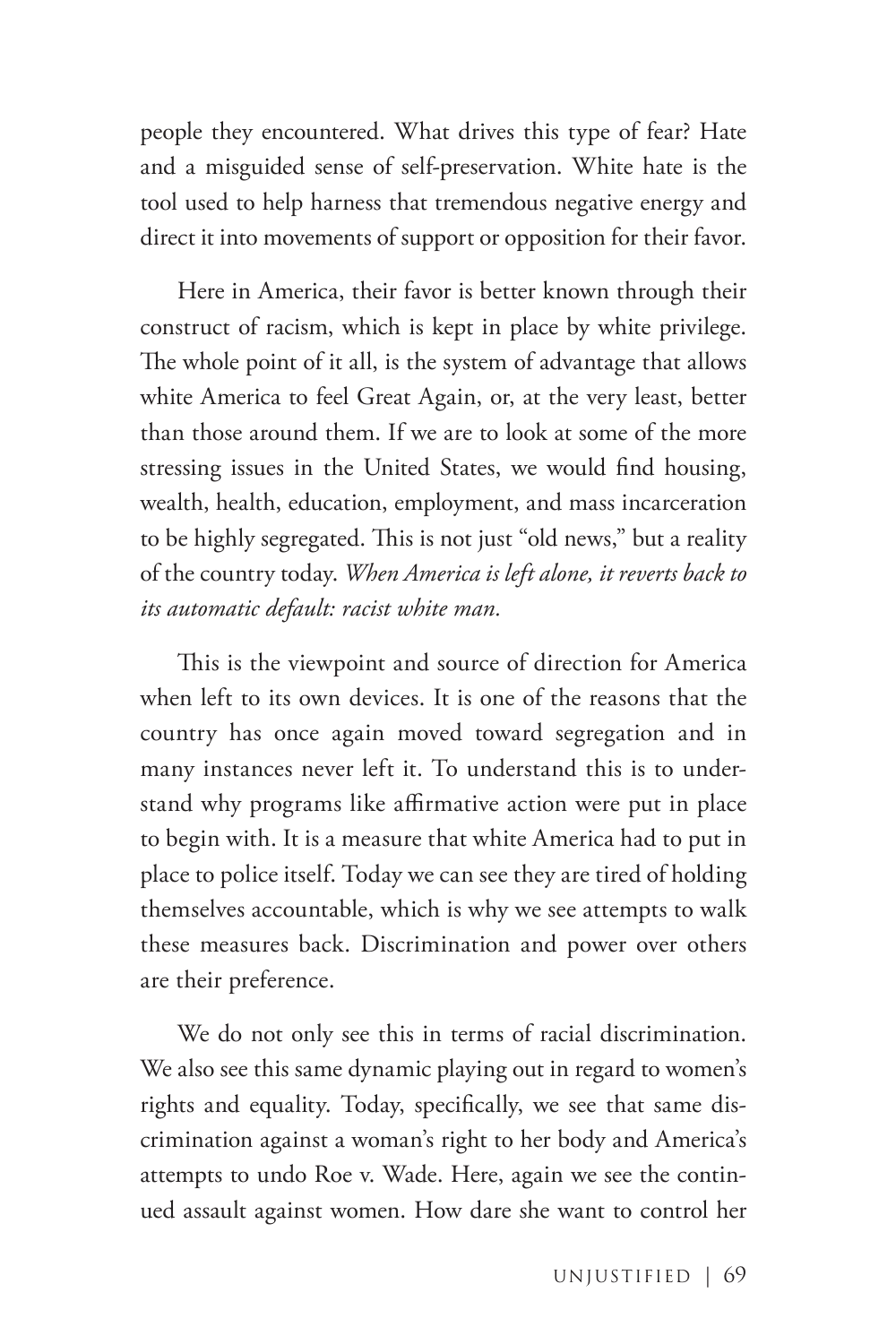own life and body. No one has the ability to tell a woman what to do better than white men. And to be more specific, no one has more authority than religious men when making these decisions. After all, when they speak, they are doing "God's work" to heal this country and make it a better place. As with most cases of discrimination and bias, we can identify two consistent factors: men and religion.

#### MASS INCARCERATION

We now live in a time where POCs are being mass incarcerated at unbelievable rates. For-profit prisons and detention centers have guaranteed the alignment of the prison industrial complex and their mandate to fill beds with the federal, state, and local law

Since 2000, the for-profit prison population has grown five times faster than the total prison population.

Private immigration facilities rose by over 400 percent.

enforcement and judicial resources. Mandates for these private correctional facilities and detention centers acknowledge that crime rates and sentencing patterns are vital to their growth. As such, their lobby impedes decriminalization and leniency in convictions and parole standards. Our governments, state and federal, work to ensure these facilities keep their occupancy full. This is where police, prosecutors, judges, and politicians all get on the same

page. In most legal jurisdictions, this would be considered gang assault. As the systems of racism, white privilege, and white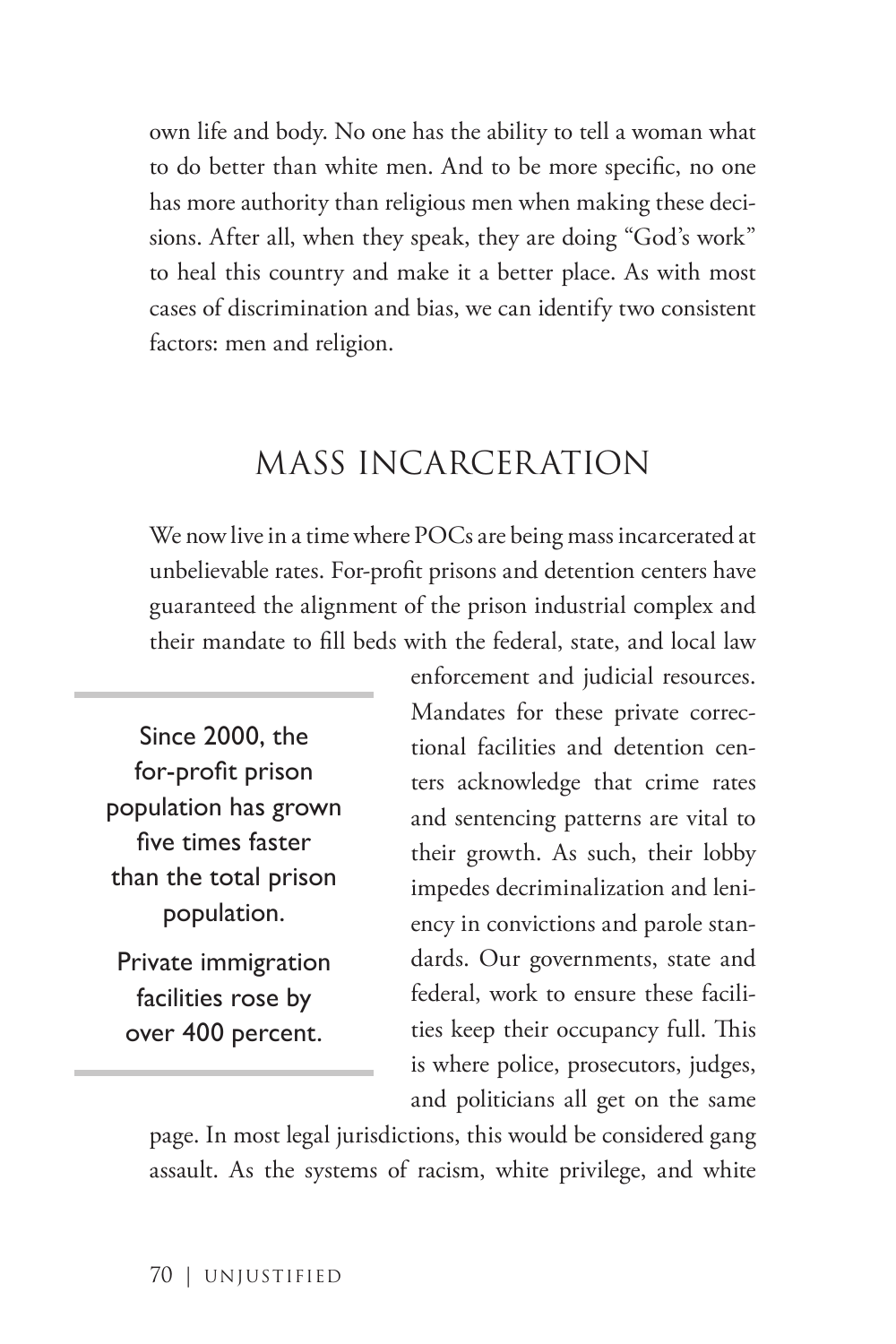advantage are kept in place, they also create and maintain the system of chronic disadvantage for POCs.

Remember, you cannot have advantage for some without disadvantage for others. This can be seen most easily and accurately when observing the policies, procedures, and results of activity between law enforcement and communities of color.

#### HIDING BEHIND THE SHIELD

- There is a culture of racism in blue; it is a long-standing culture of bias and bigotry in law enforcement.
- Policing was shaped by slavery, segregation, and Jim Crow, and that influence can still be seen today.
- There is a consistent and aggressive approach overpolicing BIPOC communities. Police use a very different approach to policing white communities.
- The blue wall of silence protects those who are guilty of a crime or misconduct. There are bad cops who commit the crimes, but what do you call those who remain complicit with their silence? Are they the good ones?
- There is a culture of retaliation against police officers who have spoken out against members of law enforcement who are guilty of crime or misconduct. This is well documented, and any officer who has spoken up can attest to this reality.
- Current approach: If you do not do as I say, then you are a threat.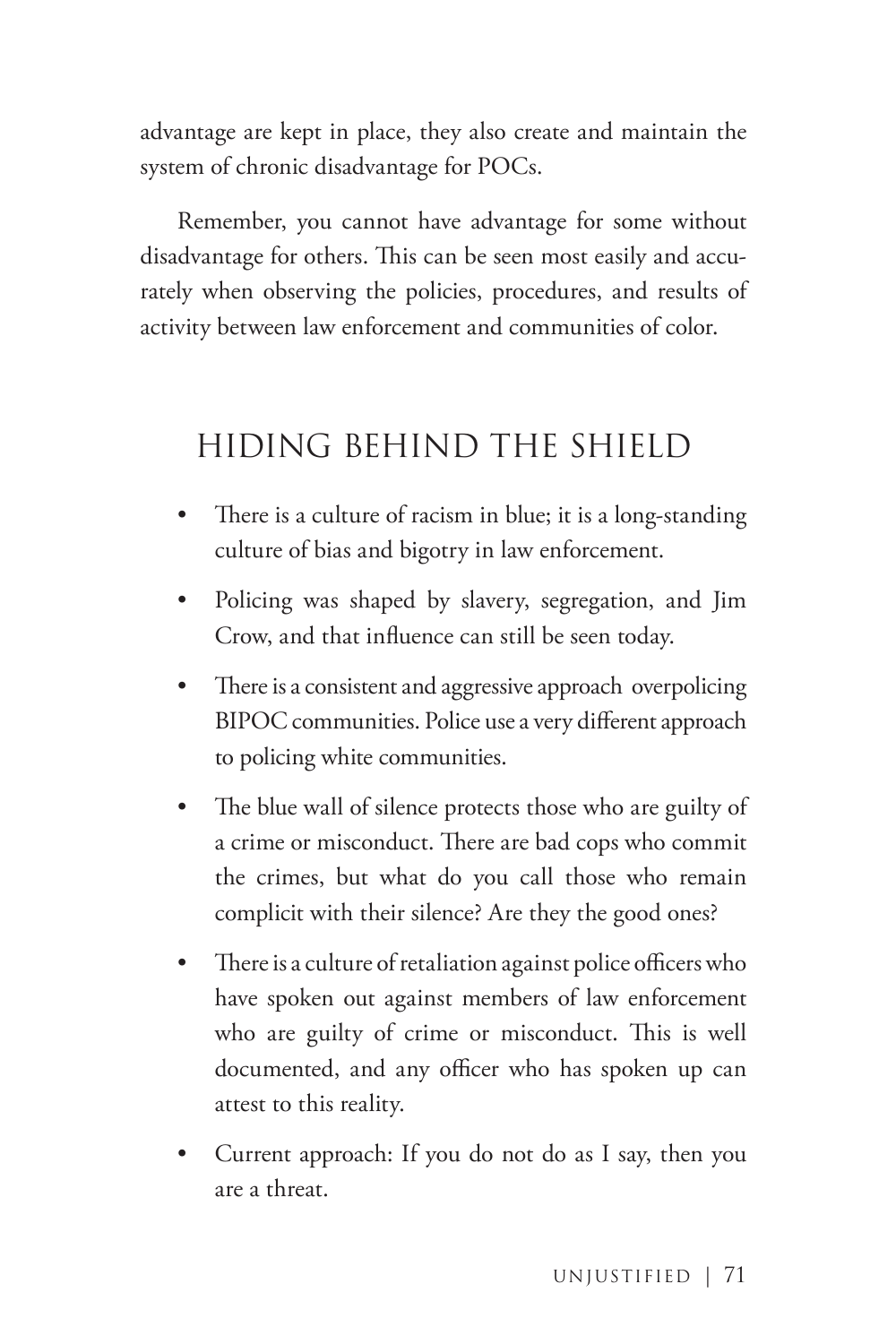- Current approach: I am here to enforce and lock people up.
- Current approach: Police them and protect us.
- During 1960–1980s, federal money was funneled into local law enforcement to create police practices that would yield positive results for expanding the prison industrial complex by targeting black people and other POC in urban communities. This approach has led to the mass incarceration we are witnessing in our lifetime. These policies are still in effect.
- Over a billion dollars have been paid out as a result of civil payouts related to bad policing—paid for by tax payers. The public should not have to pay for the bias and bigotry of law enforcement officials.
- Innocent people are arrested and jailed far too often. Black and brown communities carry the brunt of this burden. Various innocence projects shine a light on this reality. Law enforcement does this because they can, and only when the curtain is pulled back can we see that no one is holding them accountable.

Some of the earliest police groups in America were slave-catching units. That is not a far cry from what they are doing today.

There is a strained relationship between communities of color and law enforcement. A real mistrust is at the center of the rift. The structural racism that exists in so many areas of this country can also be seen firmly rooted in America's police departments. It is this underlying theme that helps to influence the ways in which police engage the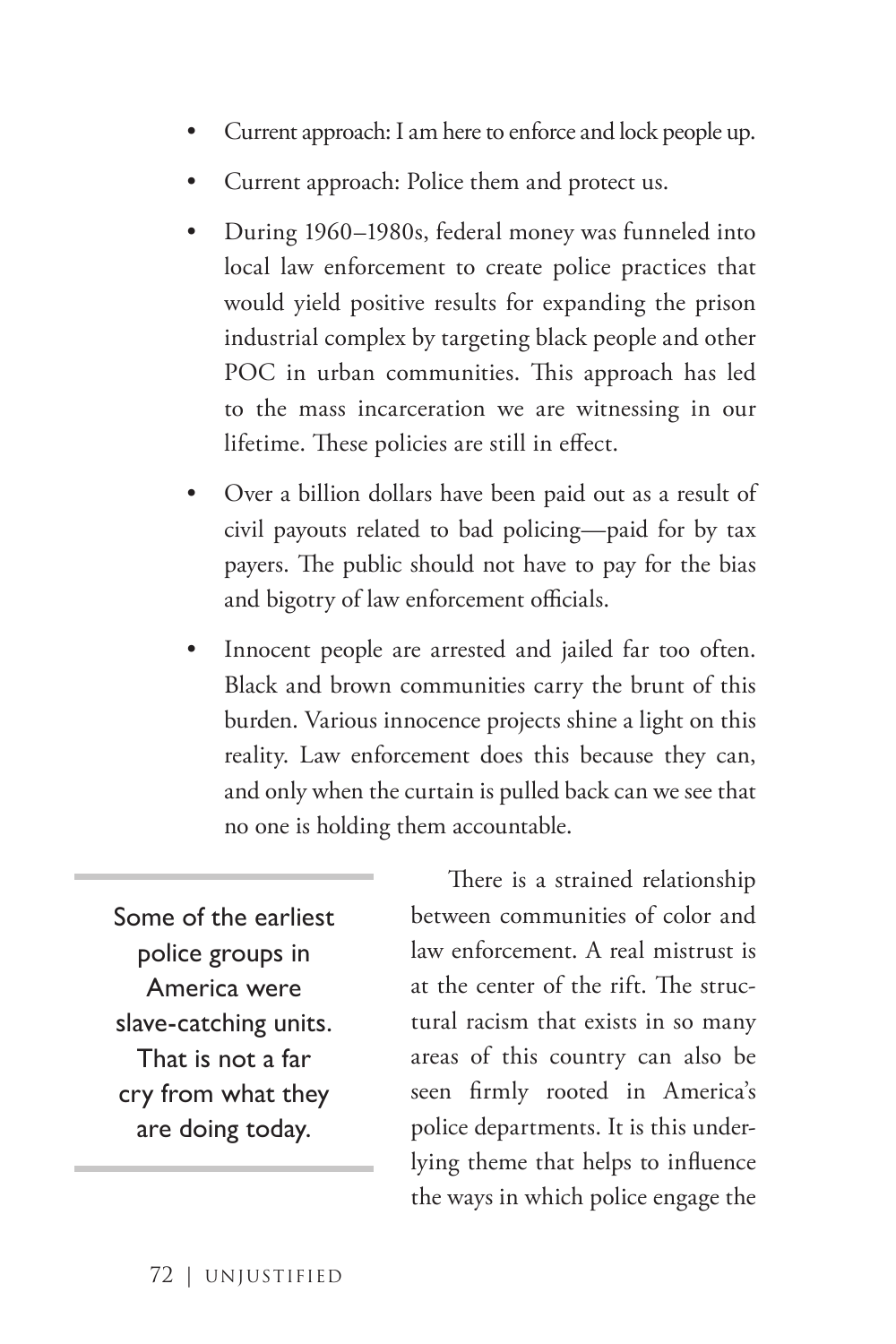communities that they work in. Combine that official approach with the implicit bias that individuals adopt over their lifetime, and one can see how easy it is for an officer to initiate and escalate police contact with black and brown people. Add racially segregated neighborhoods to that, and the likelihood of unarmed shootings of black and brown people, use of force incidents, and unnecessary interactions increase.

The conversation about "rogue cops" and "bad apples" is a deceitful one. Even though it is true that there are individual "bad players," the real problem is the many other officers who do not say anything about the existence of bias and prejudice that they themselves do not agree with. They stand alongside their guilty partners and fellow officers and allow their silence to agree with that which remains so unfair. All too often, an officer finds him/herself in the spotlight of overaggressive policing. Meanwhile, the surrounding officers are ushered away from absorbing the responsibility of having allowed the unlawful, illegal, or discriminatory act to take place in their presence. On rare occasion the offending officer is charged and sometimes convicted. However, their partner and other observing officers who stood by and didn't stop or curtail the action of the offending officer are rarely ever held accountable. And when they are, it usually results in a slap on the wrist and empty words about sensitivity training.

When known offenders are allowed to remain within police ranks, it is easy to see how that individual and their behavior become more commonplace and accepted by those around them. This is the culture of many police departments across the country. The only way to fix this problem is from within and top-down. The policies, procedures, and attitudes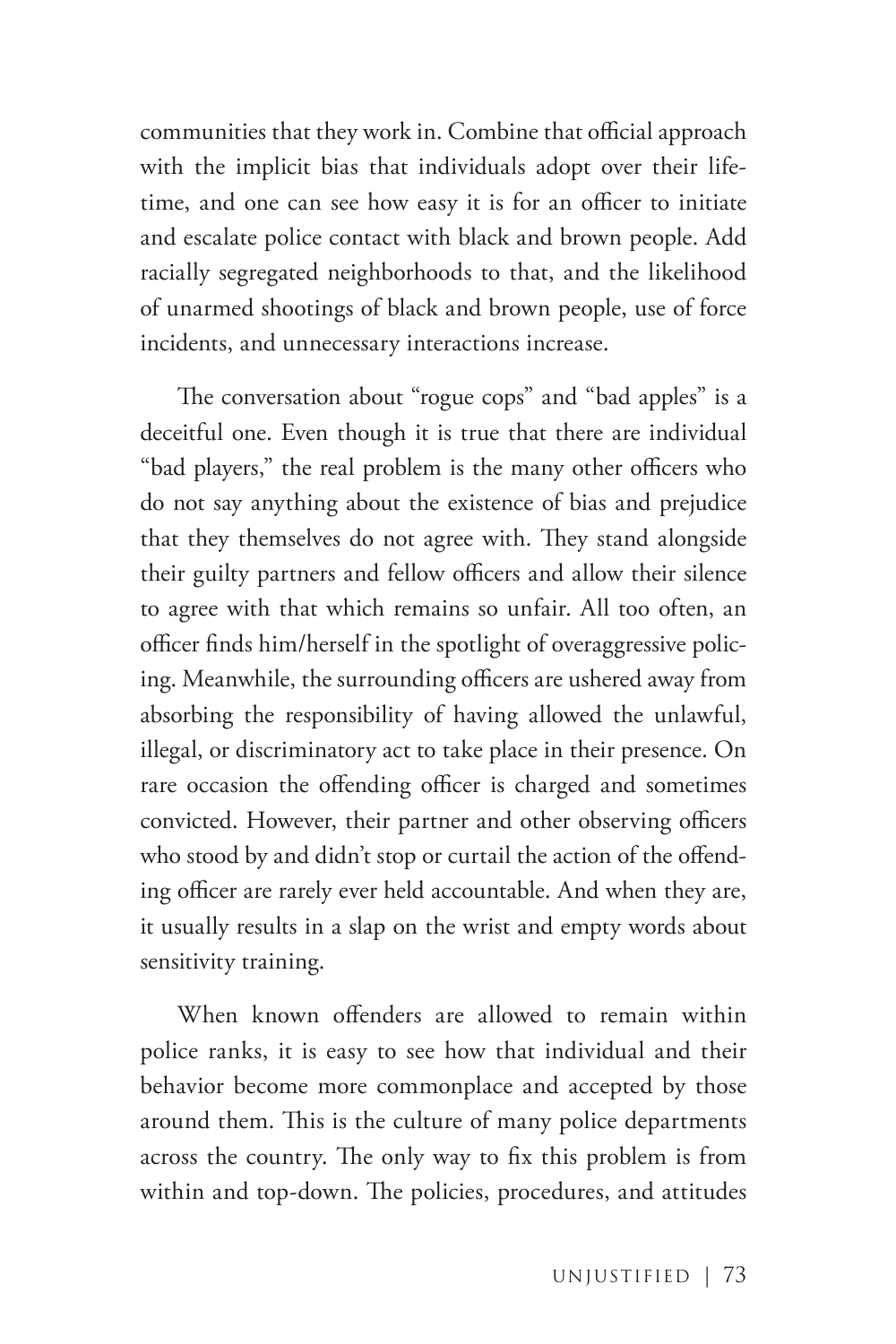stem from the highest-ranking officials in charge. They have the ability to eliminate these problems, and yet each and every one of them has failed to do so. So after more than one hundred years of service to our communities, the problems they continue to have with POC communities are the problems they want to have. We suffer because they refuse to get over their bigotry and bias. Overwhelmingly, there are two types of law enforcement officers: those who are the problem (the bad ones) and those who are willing to look the other way (the other bad ones).

This brings us to the very much needed *video revolution*. Already underway, we know and understand the imperative to record all encounters with law enforcement. All too often, the account of law enforcement is found to be inaccurate or even a complete fabrication when placed upon the backdrop of bystander video. Accusations of misconduct are usually she/he said versus what the police said. The criminal justice system will side with a version from law enforcement ten out of ten times unless there is evidence to contradict the stance. And even then, they still might defer to the police narrative.

Citizen/bystander videos have revealed that members of law enforcement have lied and attempted to cover up misconduct or criminal actions while performing their duties. Videos have shown attempts by law enforcement to wrongfully arrest, injure, and murder black, indigenous, and people of color because they thought their version of what happened would be uncontested. It is through these videos that justice can actually be attained, even when misconduct, intimidation, or collusion by police, prosecutors, and judges are being implemented. Please remember, your video may save the life of someone or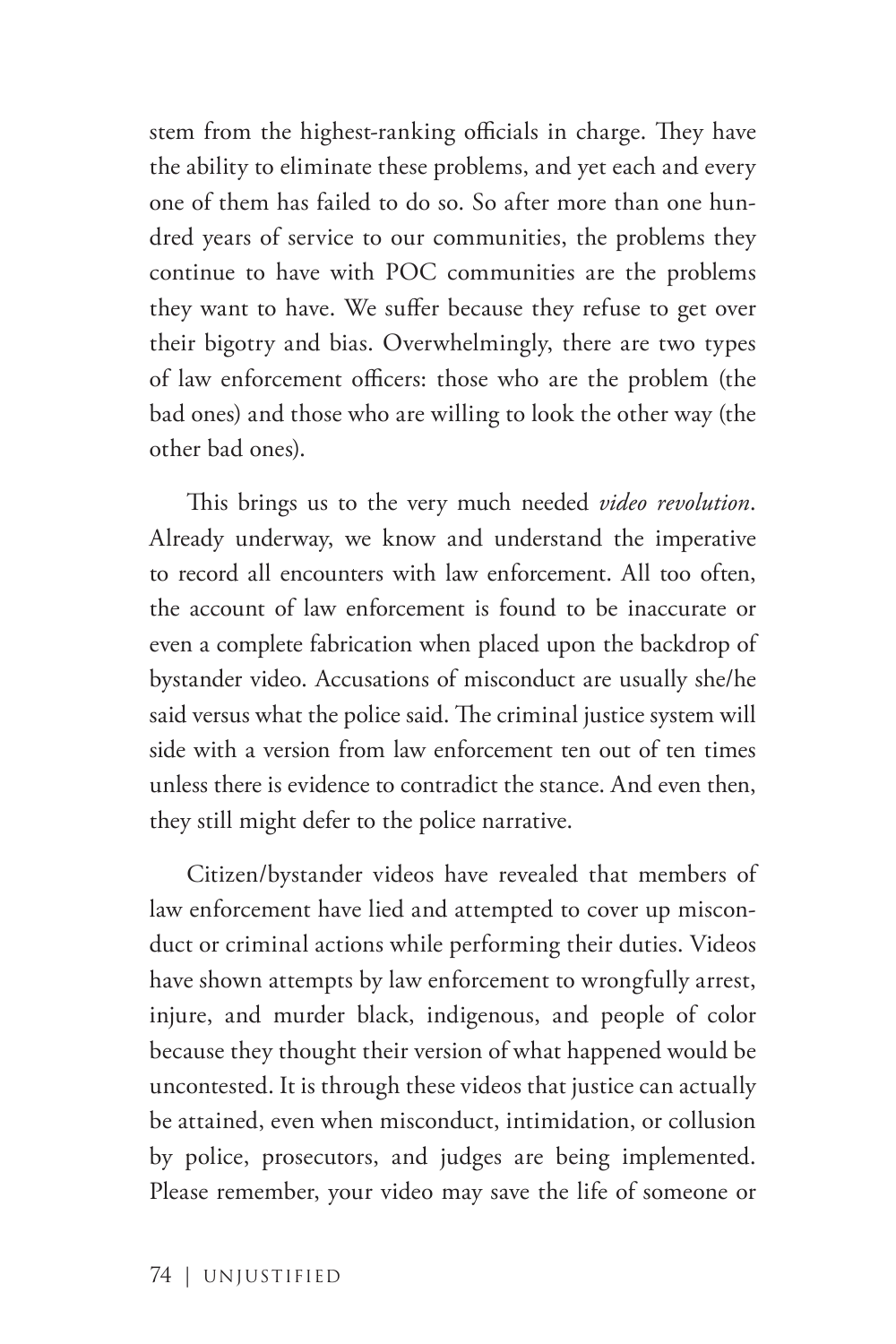prevent a crime from being hidden. Your video can contradict obvious false statements made by law enforcement officials.

Although police are employing dash cams and body cams at higher rates across the country, that information can be manipulated, interpreted, and disclosed at the convenience and advantage of law enforcement and the criminal justice system. The reality is that even though more officers are being outfitted, not all police departments have cameras for all of their personnel, and not all departments are enforcing the absolute need to use them. Citizen footage can make all the difference when law enforcement conspires to protect themselves.

An added benefit to the video revolution is that people are more likely to be on their best behavior when they know cameras are rolling—the police and members of the community alike. We know that use-of-force incidents are on the decline since dash cams, body cams, and citizen footage are on the rise. When people know they are being watched, they tend to not break the law or commit misconduct. The other lesson to recognize is that the inverse relationship existed before law enforcement was forced to be more transparent. If these incidents are on the decline now that they are reported via technology, then they must have taken place at a higher occurrence when there was no threat of being held accountable. This only acknowledges what so many of us know already: the relationship between law enforcement and communities of color has always been contentious, and a different handbook is applied to how we are treated. It is no longer her/his word versus the police word anymore. There is also the unbiased evidence of the bystander video that will help maintain justice. With that said, video evidence will not always help provide justice against an unjust system, but it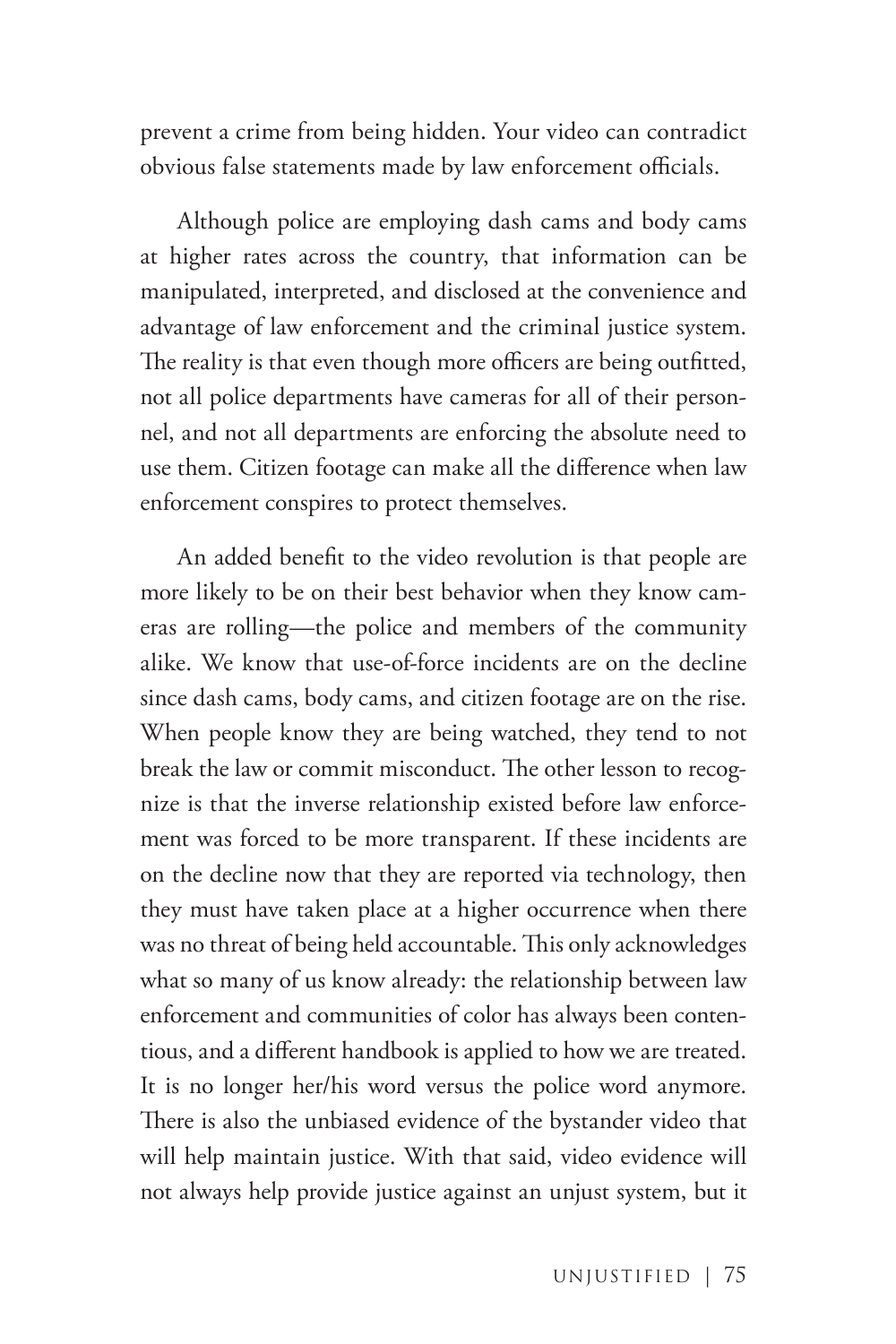will always remain a record of the growing disparity between the official police version and the truth of certain matters.

Citizen video will often capture official misconduct and the willful acceptance of that misconduct by other observing members of law enforcement on site. Remember, the "bad apple" is not just the one committing the act. Those who stand by and watch are also guilty of creating and allowing that unaccountable and unacceptable environment to exist where their team member would commit misconduct or a crime. We have seen countless times where bystander video is the only evidence of police misconduct and the ensuing effort to cover it up.

How many times do you have to catch a liar before you stop giving them the benefit of the doubt? We continue to observe law enforcement operate with a reckless disregard for the rights and well-being of BIPOC communities. They should not and cannot be trusted to discipline themselves or be completely honest with the public. This is why we remain vigilant. This is why we must continue to protect ourselves and each other.

To be clear, video of all police encounters is a win/win situation. They also protect officers from false accusations and protect the public from police misconduct, criminality, or cover up. Most video evidence has gone on to acquit members of law enforcement of incorrect accusations, disproving misconduct, excessive force, or criminality.

As the video revolution continues, it is important to recognize certain measures of protection that should be implemented should you decide to record law enforcement, as with most things that may put you in danger: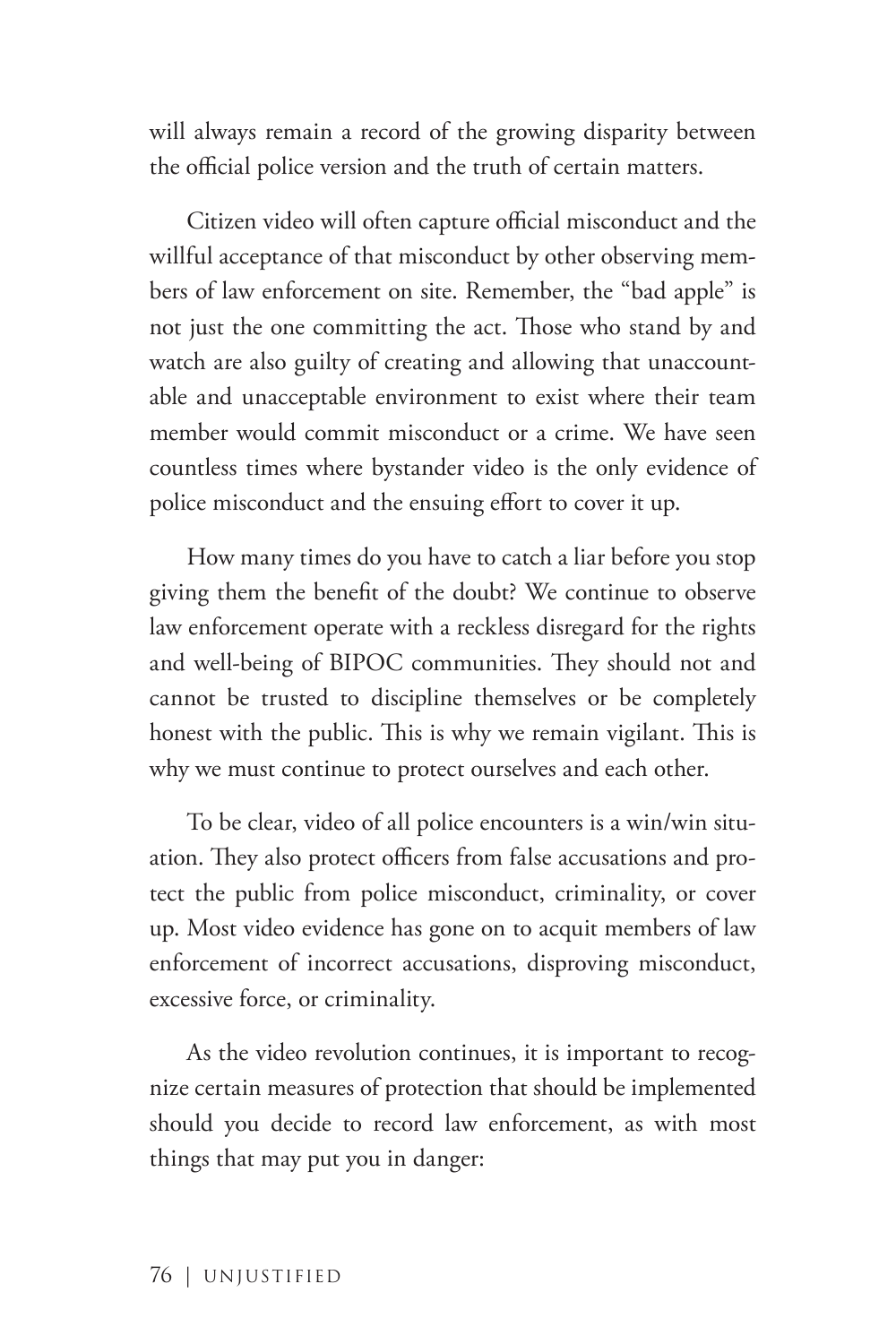- *Know your rights*. The First Amendment allows you to record while you and others are in public. But be aware that not all states have the same rules governing the recording of law enforcement while they are on duty. Do your research for the state you are in.
- Always have your phone locked with a password or code. Never share that password/code information with law enforcement.
- Use an app that allows for immediate video streaming, sharing, and/or saving offsite. Police have been known to damage or destroy devices that have evidence that may refute their official version of a story.
- Record all encounters in an obvious manner. Don't try to hide it. Be ready to turn off your phone if they attempt to confiscate it. With your password/code enabled, they are not able to access the evidence.
- Do not share the video with law enforcement. Do not willingly give them access to your phone under any circumstances.
- Be prepared to be arrested. Civic duty and civil disobedience are required when attempting to correct or hold accountable the unjust. Keep calm. State that you will comply but will do so under protest. *Do not physically resist.* You have the right to remain silent and to an attorney. You should always exercise these rights if being arrested or detained for recording police in public. Remember, many police do not know the laws they are charged to enforce. Many of them are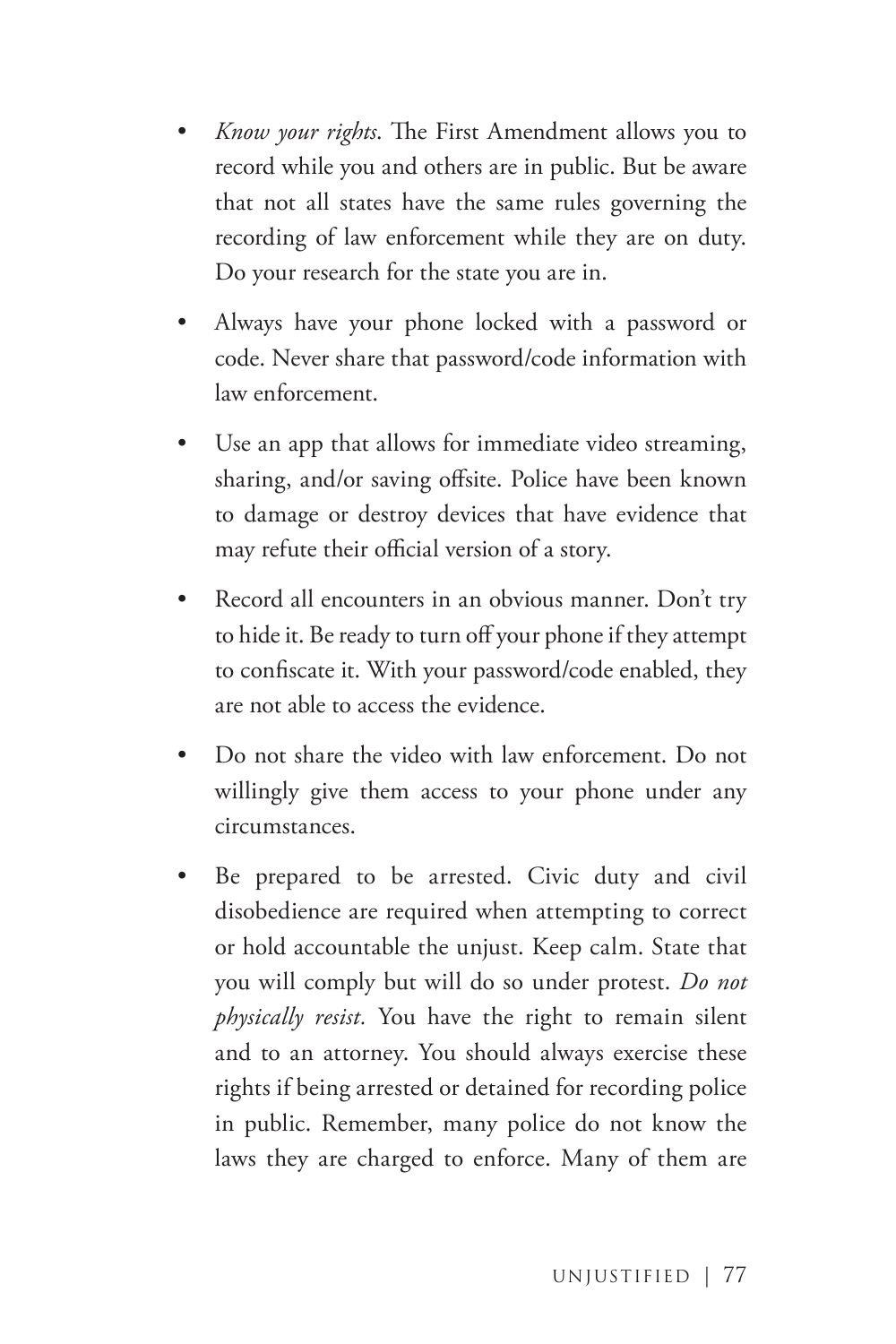only doing what their supervisor or training officer has instructed them to do.

- *Do not get in the way of them performing their job*. Record incidents from a safe distance. Do not interfere. Do not engage law enforcement. Allow them to do their job. Do not create a threatening situation by menacing them.
- Contact legal representation if recording law enforcement escalates into arrest, detention, or appearance ticket. If you have become part of the incident you were recording, do not upload the video to public space without first consulting legal advice. It could have implications on the ability of the video to be used to protect yourself or someone else in the court of law.

With that said, do not allow this to create a space where all police officers are branded as bad. Instead, use this to help identify the real solution. Reminders from outsiders are always nice and helpful, but *one can only clean their house from within.* Problems that exist within law enforcement must be addressed and resolved by law enforcement, the criminal justice system, and any mechanism set in place to provide oversight. Outside observation and complaint via mechanisms like a citizen review board are absolutely necessary but can only help to recognize the problem or provide insight to possible resolution. The actual work of fixing and resolving the issue(s) must come from within.

Blue culture needs to extract the undesirable racial elements that exist within its own rank and file. Do not allow it to exist. *If an officer breaks their oath, then they should no longer be an officer.* That part is pretty simple, and yet so many of those "bad apples" are allowed to remain. If you do not fix that which is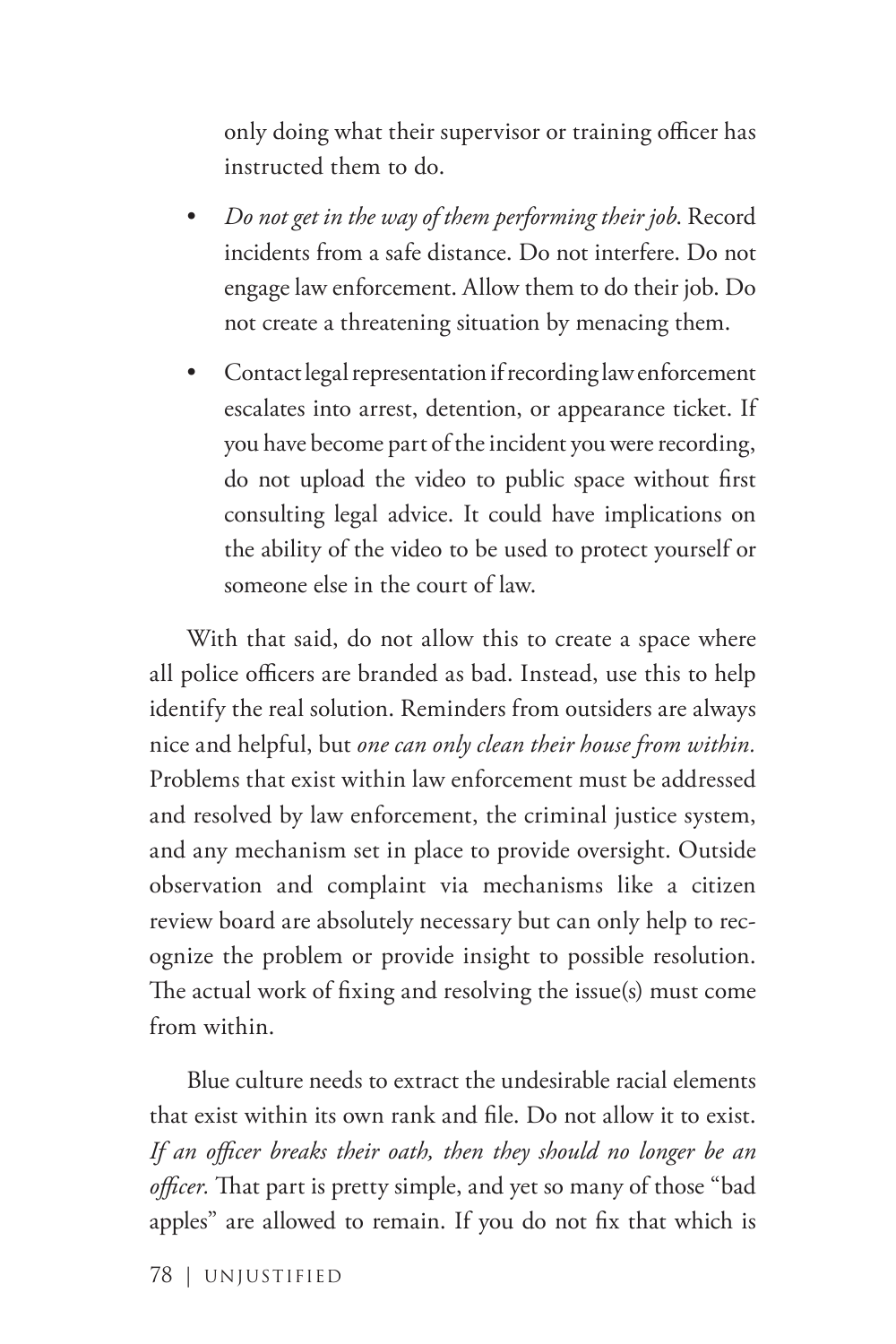broken in your own house, then those of us who are watching can determine that you do not care enough or do not have the will to create that change. I am not interested in what you say. I only care about what you do.

Interactions between communities of color and law enforcement should be healthy and supportive of one another. We are not far from that now, some places more than others, and it is something that can be attained to a greater degree everywhere. This relationship should be used to strengthen and help make beautiful and make safe neighborhoods across America; safe for those policing and, more importantly, for those living in these communities.

There exists a sentiment where the lives of officers are held in a higher regard than the communities they work in. I would like to remind you, an officer is an "oath taker." Law enforcement is not just some job, like a cashier or custodian. Their duty is performed for the benefit of others. This is not to say that blue lives do not matter. It is to clarify that blue lives are to be given up for the betterment and safety of others, if need be. Blue safety is not paramount to civilian safety.

If this is offensive to you, then do not become a police officer. Remember, police officers sign a social contract that states they may not come home from duty. No citizen of any community has ever had to sign such a document. As such, their right to go home supersedes that of the oath taker. This is similar to the oath taken by military personnel. In the same way, if you are not ready, willing, or able to possibly lay down your life for your country (or for law enforcement, for your community), do not enlist.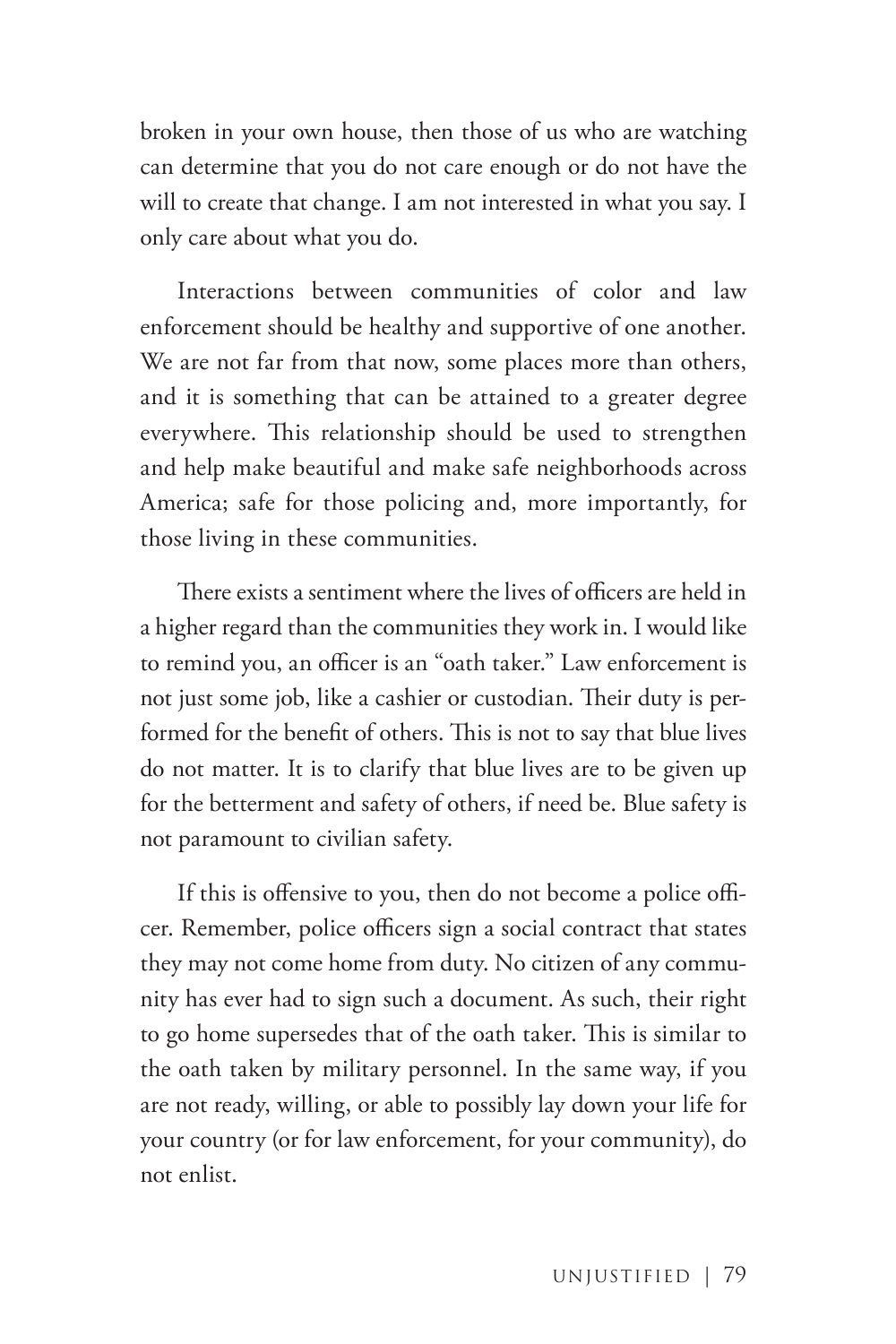We live in a world where truth has taken a back seat to alternative facts and fake news. Information is intentionally ambiguous, misleading, or false. Alternative facts and fake news are the collection of misinformation, disinformation, and propagandized information on any particular subject. A fact is a truth something known or proven to be true. The alternate of a fact is a lie—a falsehood or derivation thereof. For the purposes of this reading, alternative facts are used in dog-whistle politics, tropes, and other coded language that allows for a perverted white understanding of people of color as well as their own "perceived" place in the world. Their rhetoric tends to downplay acts of domestic terrorism, racism, bias, and bigotry. They play on themes like "Things are not as bad as they seem," or "Slavery is a thing of the past."

At face value, these statements have some truth. But pressed up against the backdrop of America's history through its present racial bias and continued resentment are still very much alive. White America would hope that these things could stay in the past, but until resolved, they will continue to rear their head and to be a source of pain for this country. We must have a real and honest conversation, followed up by acts of remediation to help reconcile the pain and suffering of old and those that continue to exist today. Reparations are only a part of that solution—a very necessary part of it.

Alternative facts and fake news have led to conflicting ideas to exist in the mind. A cognitive dissonance that says things are OK and getting better, while simultaneously recognizing acts of harassment are becoming the norm and racism is not a thing of the past. White America is enriched by its strong immigrant history, yet it does not want to continue that history if it means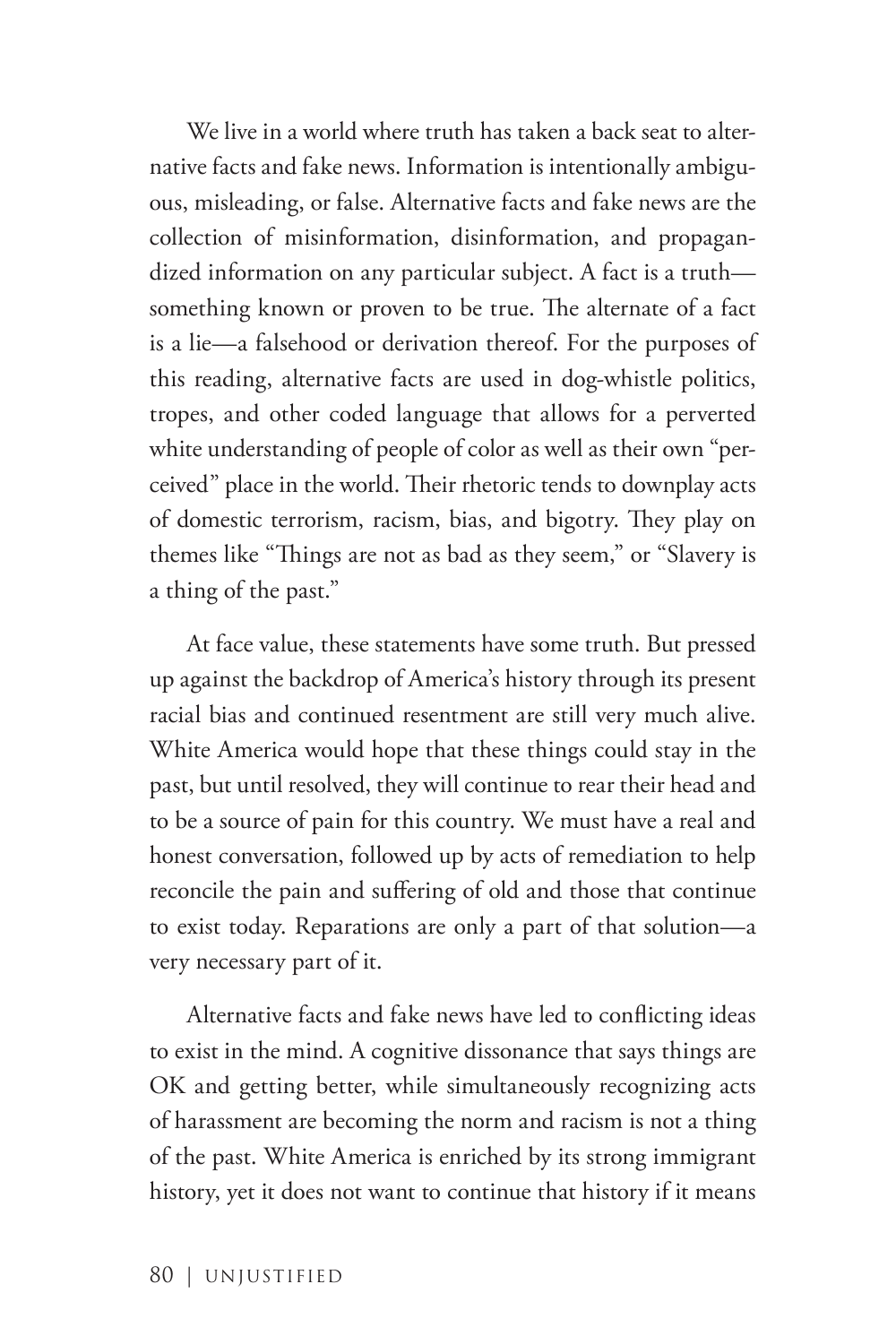that immigrant POC will benefit too. White America needs better healthcare and unobstructed access to it, but not if that means people of color will also get it. Remember, whiteness is zero sum. In their minds, when losses are perceived, it can lead to the manifestation of physical and mental ailments.

Here is where the emotional and physical toll of whiteness becomes visible. American medicine professionals are witnessing an increased number of white Americans who are showing signs that diseases and disorders are getting worse due to the stress of maintaining social structures they want to keep in place. *Dying of Whiteness*, by Jonathan Metzl, describes how certain segments of white America feel the tension as it builds up from the need to protect oneself physically and to protect one's place in a social hierarchy.

The role of safeguarding white privilege and advantage takes its toll over time. So many suffer in silence as the pressure of ensuring this advantage for future generations leads them to discover or, more likely, admit that the broken American dream is central to so many who feel hopeless. The embarrassment of not being able to succeed in a system that was designed for you and maintained by you is often too much.

If you can't make it here, then perhaps you don't deserve to make it anywhere. Hard work and determination should be enough to rise to the top of a country meant for you. But it's not that easy, and instead the "easy way out" (although we all know that it is never the easy way out, especially for those left behind) is just too alluring. The mental anguish that builds up in these moments are enough to drive some to alcohol and drugs as a coping mechanism. But we all know that alcohol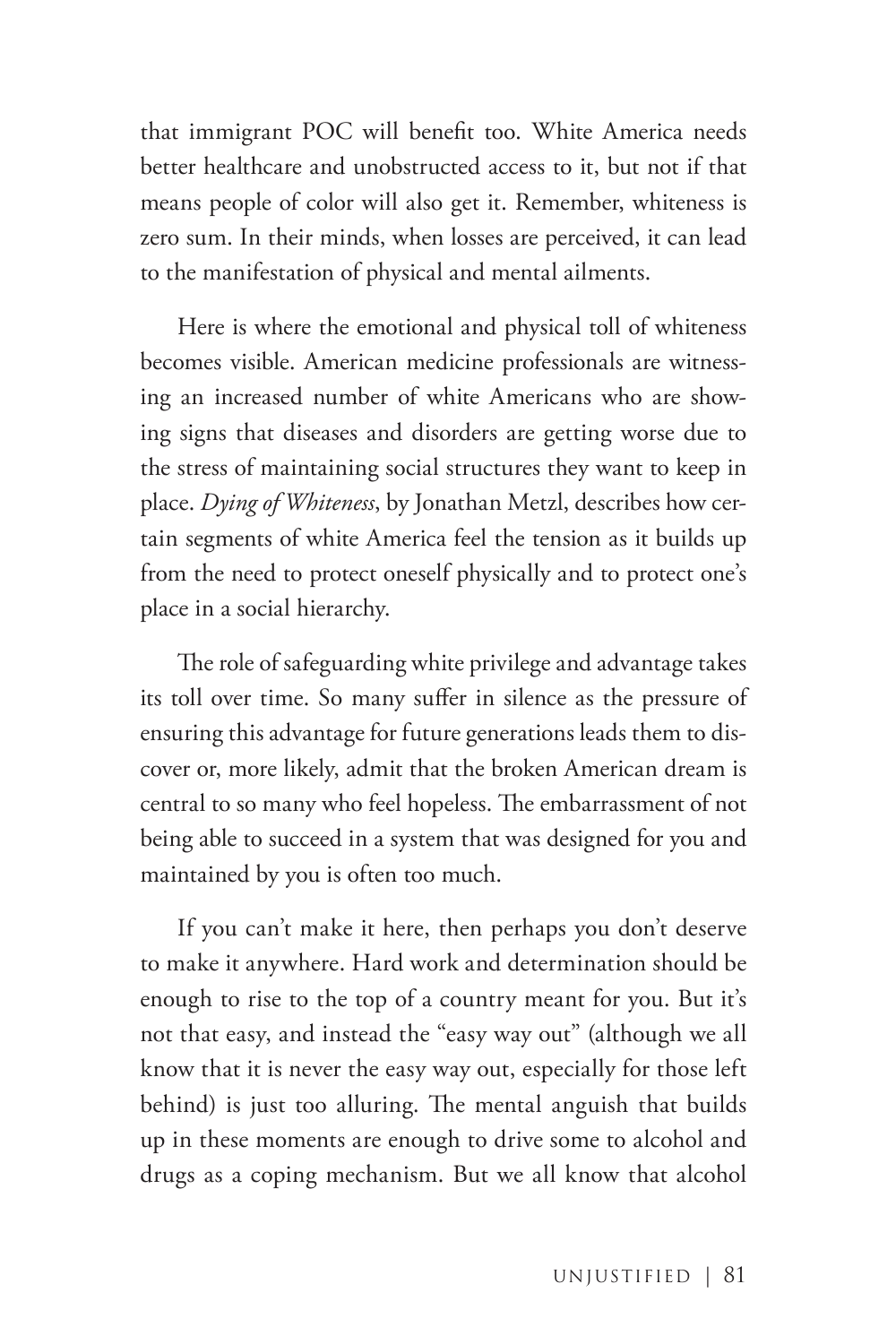and drugs are never the answer. Unfortunately, they are usually the catalyst.

According to the American Foundation for Suicide Prevention, suicide in America is the tenth leading cause of death. Almost fifty thousand people committed suicide in 2018. Almost 70 percent were white males between the ages of forty-five and sixty-four. A firearm was used in almost 50 percent of those deaths. The past two decades have shown that suicide by gun has become quite the epidemic among white men. Perhaps they recognize the pressure of performing within and maintaining such an unfair system is, at times, more than they can handle.

Perhaps this is just the old vanguard dying out. Maybe the pressure of maintaining such a poisoned system has finally caught up to those who feel most responsible for keeping it in place. Some may just be seeing through the lies of America. Losing privilege. Becoming a minority. Maybe it's all too much. Treating people inhumanely has a way of affecting the tormentor as much as the tormented. It is a psychological pressure that manifests itself physically. Extreme stress, substance abuse, and suicidal thoughts are just a few of their daily struggles.

That tension builds the level of stress, fatigue, and inflammation on already sensitive organs in the body. That same tension has caused white America to vote to repeal the healthcare insurance for themselves and millions of others just to make sure POCs can't have it either.

White America is killing itself. It is worried that the gains of POCs means active losses for them. They only have to understand that resource and opportunity are more than abundant for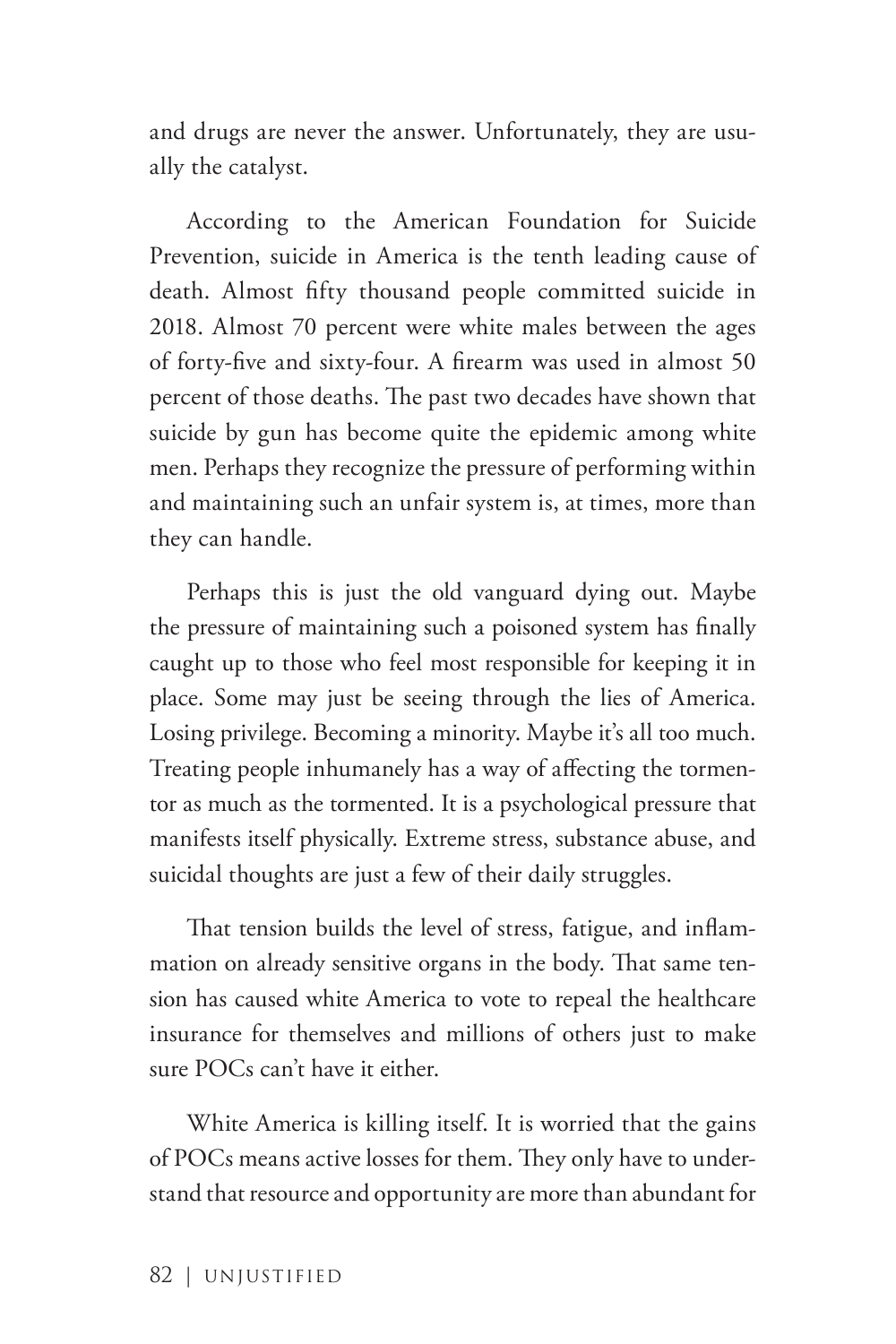everyone. However, in the minds of certain segments of white America, when a POC baby takes its first breath, an old White person simultaneously dies . . . zero sum. (Yes. This seems comical in nature but the mind infected by racism is often childlike and foolish in their reasoning). In turn they prefer to keep policies and politics of separation in place. Their cognitive dissonance tells them that the American dream says that the road to success is wide, long, and possible for anyone . . . but whites are first in line, and whatever is left over, POC can divide among themselves. White Privilege is a poison that they hope we suffer from but only they are drinking. It is killing them just like it is killing us.

*We must no longer tolerate the pressures of an unjust society that exploits the many for the benefit of a few.* When we start to recognize and hear the lies that they chant, trying to protect what they say or do, we need to call them out. When we see agencies and corporations that are applying pressures to our communities unjustly, we need to call them out. We have to make sure that we root them out and let people know that certain things are no longer tolerated. When it is necessary to confront individuals or groups, we must do so with intelligence, wisdom, and compassion.

We have begun to see justifications created in the form of lies, creatively being called alternative facts, other truths, fake news, or whatever kind of language they are using for it. A lie is a lie is a lie. It does not matter how you want to cover it or rationalize it. We must charge ourselves to be better and no longer tolerate it. Do not allow it to exist in the space you occupy. Challenge these assertions every time they are made.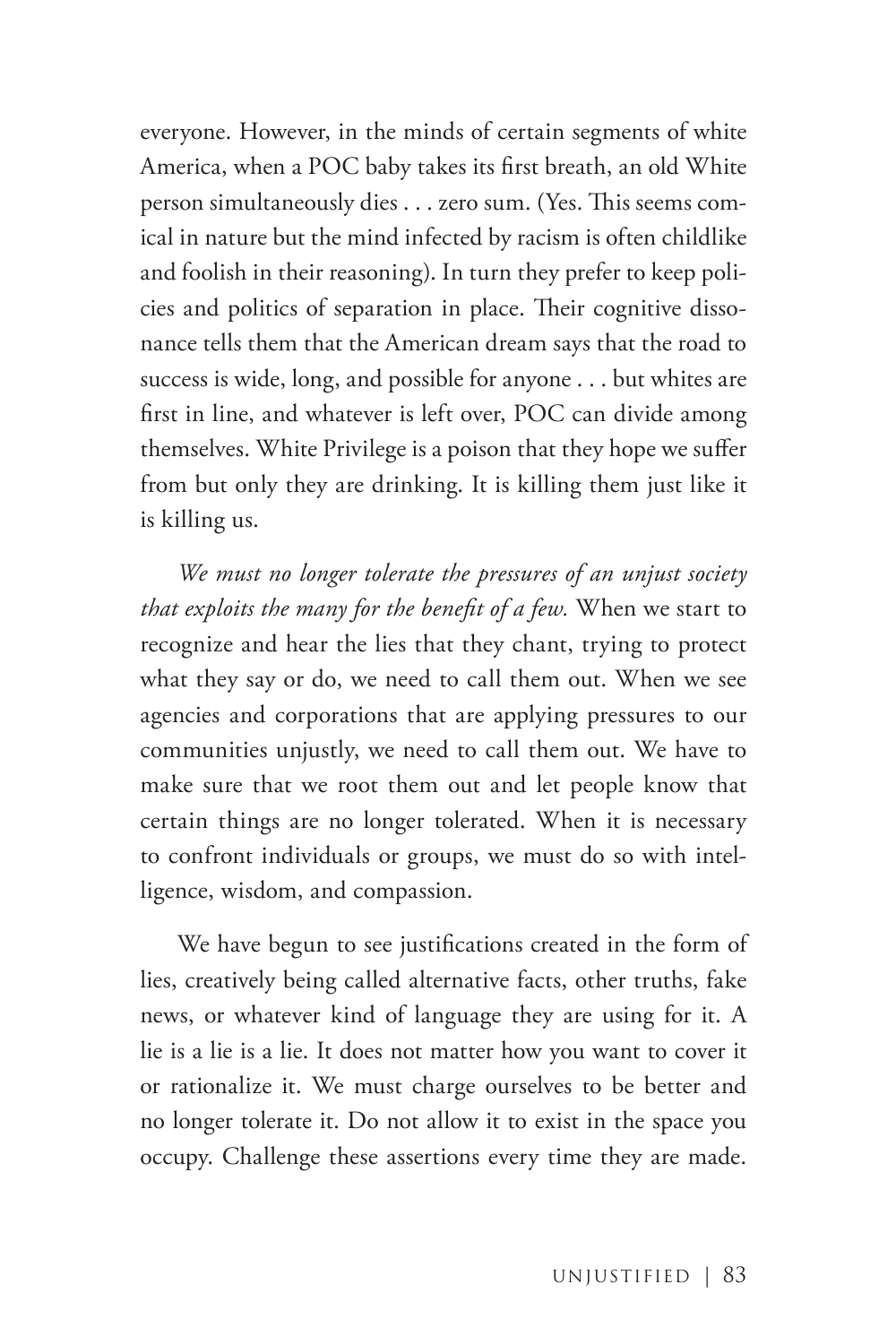Do not allow people to be comfortable speaking falsehoods in your presence.

Keeping with the theme of not tolerating an unjust society, let us now introduce the "lethargic white whale." These are the people who "believe" they are "not racist," even though their participation in society continues to produce racist outcomes and segregated lives. They often have a difficulty understanding racial undertones and overtones in society. Many of them claim to "not see color." I would imagine this must be a tremendous hardship when approaching traffic lights.

They have trouble following the racist thread from slavery, through reconstruction, into Jim Crow, during the civil rights movement, throughout the war on drugs (black and brown people), into our current paradigm of mass incarceration, and the sudden infatuation with the shooting of unarmed black men and women. They have difficulty in understanding the historic and systemic economic penalties and burdens for people of color, while they benefit from America's economic growth, throughout the history of the United States, including our present.

They are a complacent class. This obviously does not apply to all white people. However, it is here, where we can see there exists a great white divide in this country. Many understand these differences and privileges and prefer them. Others prefer these things did not exist but do not necessarily know what to do about it. All the while, they allow these things to not just exist in society but in their own lives as well.

They are overwhelmed by this racist belief system that they have difficulty rooting out. They do not demand that justice and equality become the natural law of the land. They do not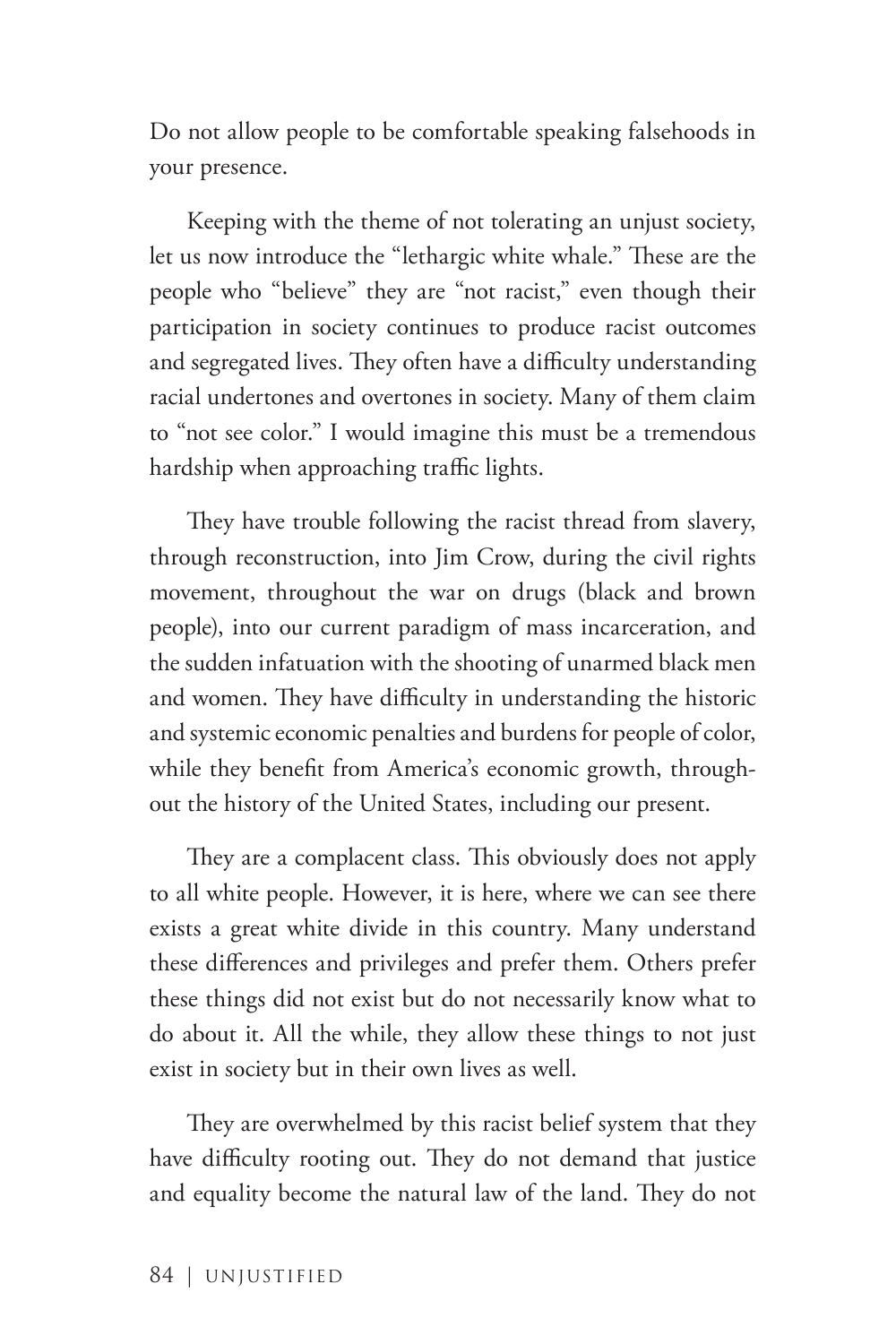agree with racism, but yet they allow certain discriminations and bigotries to exist within their own families, communities, house of worship, places of employment, playgrounds, schools, government, and institutions. This group will say no to racism and yet side with groups or policies or politicians that prefer to keep many of these things in place. The latest presidential election has thrown a spotlight on this issue. President 45—a. k. a., Agent Orange—has fueled the division and strengthened the ties of the most divergent among us. These people can be defined in two ways: those violent, extremist, racists who are a problem and those who are willing to stand beside them for their own personal benefit. (This is an opportunity to see the same dynamic play out as discussed earlier with the two types of law enforcement officer.)

When *this* group stands up and fights alongside of those who no longer tolerate the unfairness in society, we begin to see massive movement and course correction, similar to what we have seen in the history of the United States when real change was made. Abolition, voting rights, civil rights, and any success we have seen in this country was always aided by white people who would stand alongside equality and justice. There are those who actively stamp out bigotry in their daily lives. They are allies that are indispensable. They have helped to mend the gaps that exist. Remember, racism and all the baggage that goes with it can only be cleaned up by those living with it in their homes. Racism is a mental disease that affects the white community. It is only when they treat their own mental shortcomings that racism, and its many legacies, can be dealt with so we can move on as a country.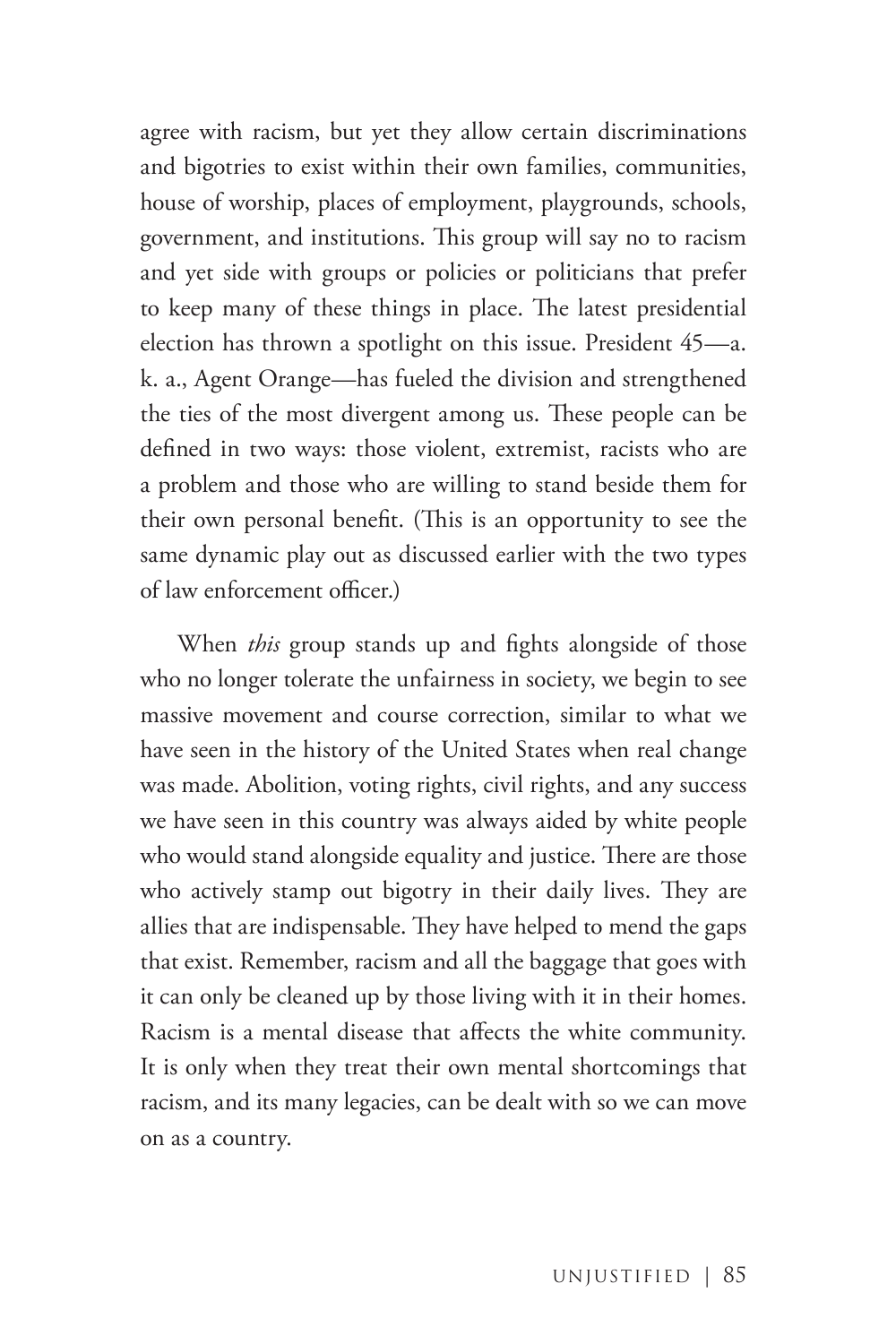Let's dismantle another argument. Racism is a one-way street. When experienced in the opposite direction, it is simply bias and/or discrimination. Without the power behind the action to affect the lives of millions of people over the course of generations, it's just not the same thing as your good oldfashioned American racism with European roots. You know, like comparing American/European slavery to any other form of servitude that existed before it. Nothing else can compare or exist on the same level as it.

Unity. Communities of color must become stronger and unified if we are ever to have a chance. We are divided by many different things. At times, we are at odds with each other. We must learn to see through these things because they are illusions. They were created to make false lines of separation among us. They were created to find the insecurity and weakness within us and make us feel strongly about it. This fear and bias will separate us and cause us to want to be grouped alone. We will want each plight to be acknowledged separately from the other. However, black does not suffer alone. Brown does not suffer alone. Red does not suffer alone. Yellow does not suffer alone. In fact, they suffer many of the same pains of discrimination. When commonalities are identified, they can be used to draw closer, seemingly, different groups.

Strength is in numbers. We are so much stronger when we rely on one another. Individually, we may not be able to accomplish everything. Together we can accomplish anything. There was a time when we were more united as a people. Individuals in a community could rely on one another to get through their trials and tribulations together, to raise their children, to find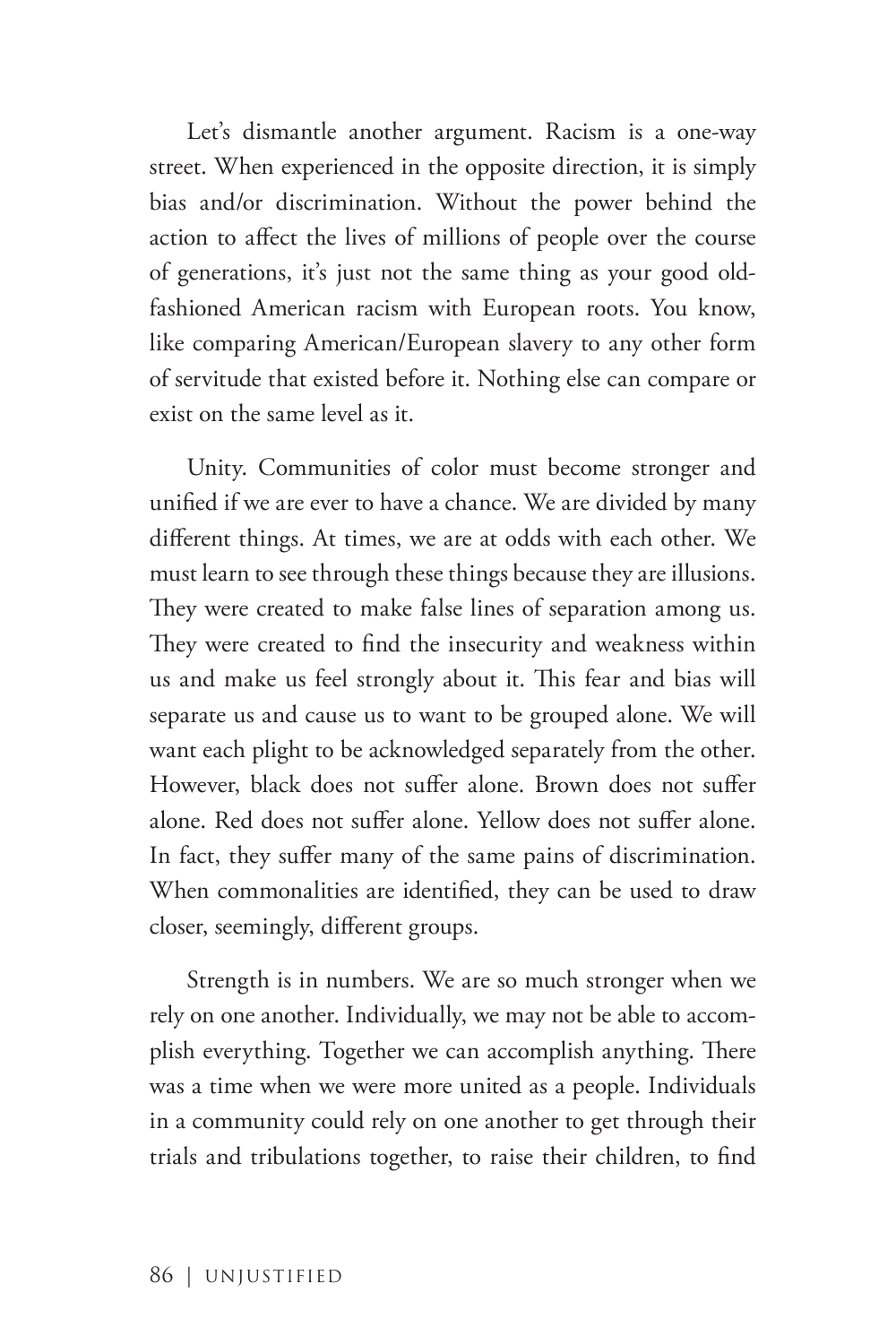happiness and strengthen their relationships with each other and their loved ones.

 We have to set aside the differences that we have been told to have and find our way back to each other. The bias is not real. It has no strength or value except to keep us divided, where we are truly our most vulnerable. Whether the bias is black toward brown, brown toward black, or yellow toward both, they must be overcome with honesty, understanding, and compassion.

We have been led to believe by the internet, TV, religion, and politics that sides of an argument are who and what we are. All of this is done to confuse us. None of it is true. We come together by dropping those titles and beliefs that have been imposed upon us. We should greet each other with love and affection. *I wish you well in whatever it is that you choose to do.* This is the sentiment we need to have with each other.

People ought to affect the change they want to see. Giving time and resource to a community is contagious. Doing so will garner public attention and the resource of others who want to do the same. Not helping from a distance but up close and personal is where it counts. This is the most effective way to create change. Remember, children do not do what they are told, they mimic what they see. When a child learns to give back to their community, a potential lifeline is formed that may have the ability to rescue or aid a community, as that child grows.

For those who have the ability to give larger amounts of resource, please consider where it is that you donate your money. A very small percentage of philanthropic dollars make their way to communities of color. Give directly to community organizations, agencies, and institutions that have a strong track record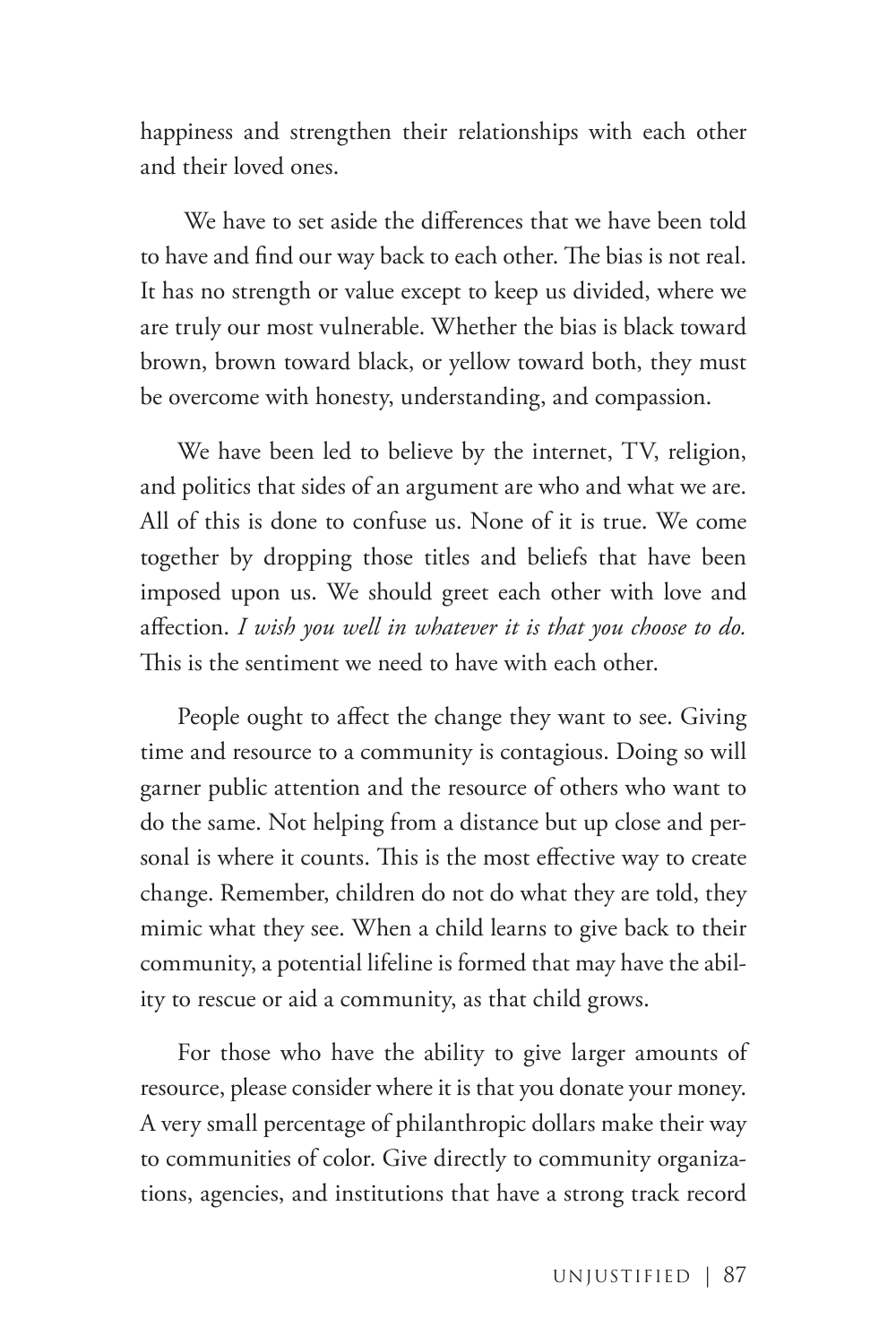of filtering as much aid as possible to the front lines. Avoid those groups that tend to spend most charity dollars on administrative affairs and salaries.

We all struggle the same, just in different places. We have to begin to separate our lives from the struggle that we face. *We are not our circumstance.* Our spirit and energy can still be high even though we are facing challenges in our lives. We need to maintain a positive approach and outlook even when we are staring down medical, financial, or other types of calamity. Our current or ongoing situation does not define us. We must be able to separate those conflicting ideas. We are bigger and stronger than any circumstance we may face.

We have to put value back into ourselves. One of the most important lessons to learn is to know that *what we think of ourselves affects who we become and how the world sees us.* To create pride and value within oneself is the moment that a power is born that can never be snuffed out. Your value does not come from what you own or what you wear. It comes from what you say and what you do. It can be seen in your humanity. The cascading effect of good deeds and positive thoughts will lead to the happiness and value that you will use to quantify your life.

### COMMON MISUNDERSTANDINGS: THE GOD WE SEEK IS ALREADY WITHIN

Today we rise. We need to recognize the trauma that we face routinely. We must resist the physical, emotional, and environmental stressors that attempt to block our ability to restore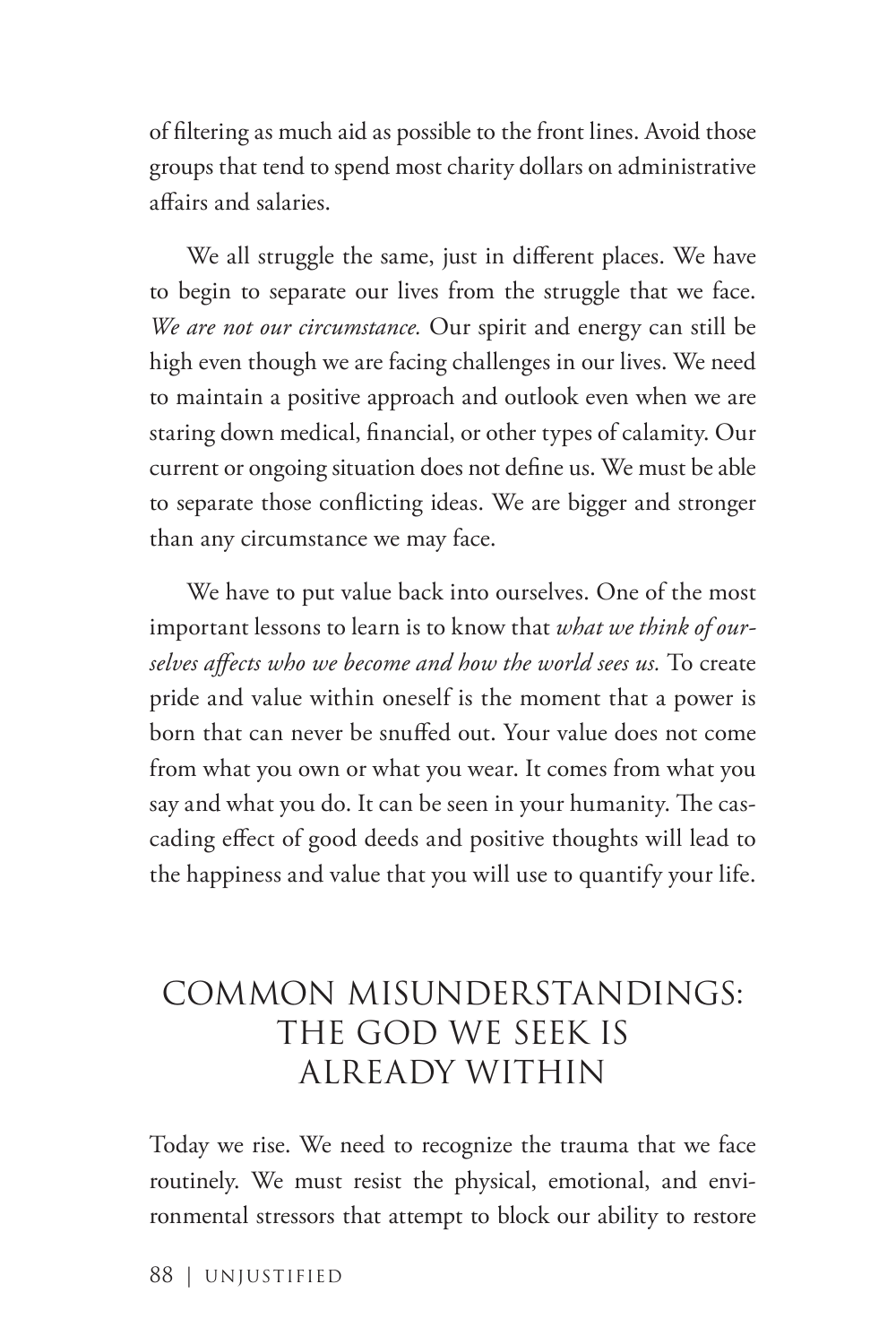balance within ourselves and our community. We have to recognize the epigenetic factors that make us more susceptible to physical and mental health problems. We know the effects of chronic stress on the human body and mind. We know that a sustained PTSD is a very accurate description of the lives of black and brown people in the United States—from the beginning until now.

We are born with the stress of an unfair society that is placed squarely on our shoulders and backs. We learn to live with the force of those stressors upon us. We pass on the results to our children, as they develop in a womb consistently under attack from higher levels of stress hormones. Our children are born into a world that hates them, tolerates them, and accepts them, all with the same smile and handshake. It is not always easy to differentiate.

Understanding everything against you is paramount to overcoming those same things. We are a resilient people, able to adapt in the face of adversity time and time again. Our mental endurance is a blessing. Overcoming depression and hopelessness is a reality for historically impoverished and discriminated groups in America. We deal better in these areas because we have so much experience in these areas. We are better because of our inner fortitude that is always on high-alert and ready for the next assault.

Our relationship with church and religion has much to do with our ability to endure. We have relied on faith and hope that one day things will move into a state of equality and justice for all. We are a far cry from that reality. When church was our only means of communicating and one of the only safe spaces that existed, it made sense to cling to it and make it useful for us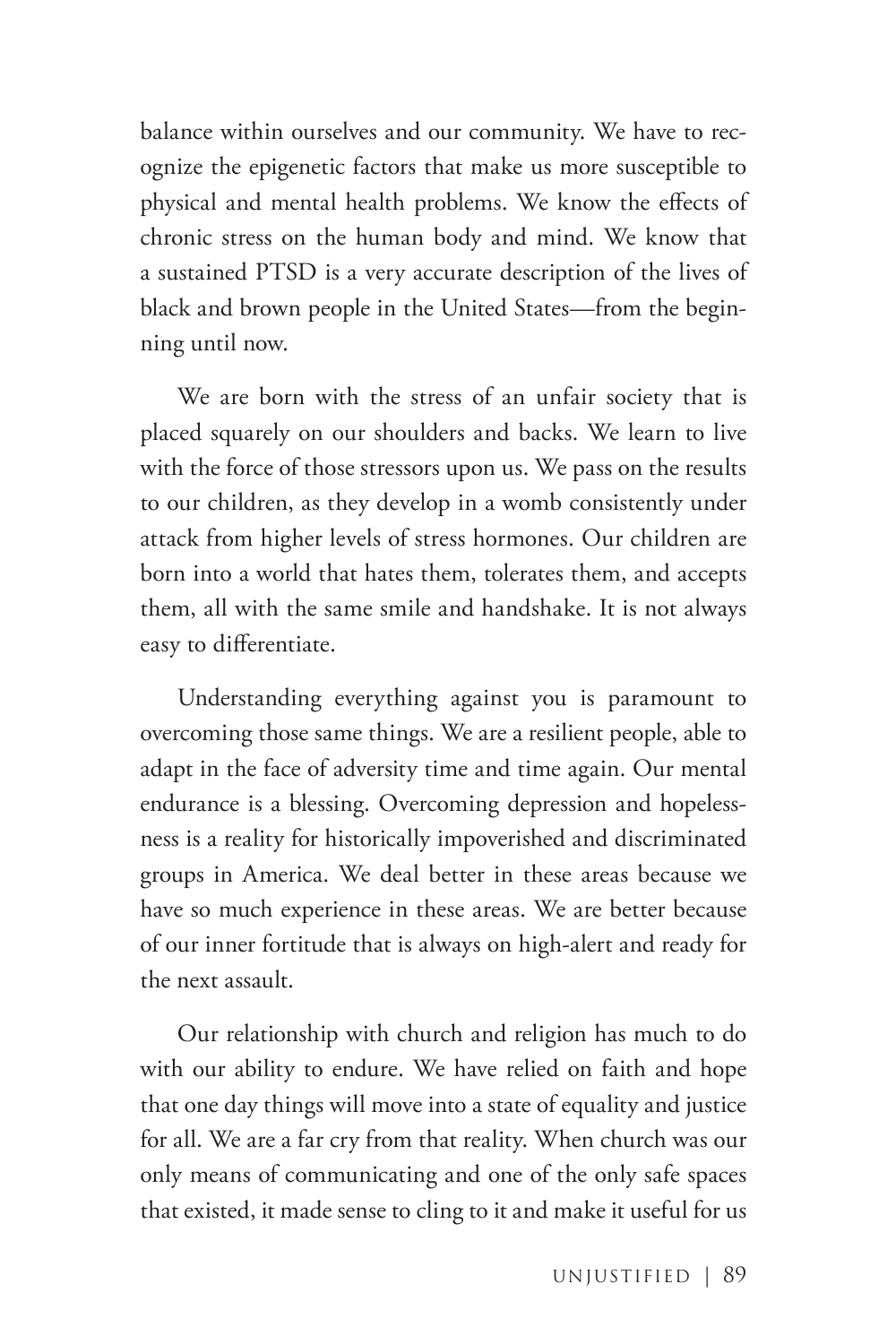in our lives. Today, we are a long way from church and religion being our only safe space and only path to understanding, progress, and spiritual well-being.

Our collective experience has shown us that religion is no longer needed to endure catastrophe. We can rely on our own inner strength as well as the strength from the positive thoughts and actions of others. Our ability to overcome has always emanated from within. It is the inner resolve that allows us to find answers to our most difficult questions and obstacles.

Religion claims to have answers about life, purpose, and understanding. It implores us to look up at the heavens and to look outward for our source of inspiration and strength. It is time for us to realize *the God we seek is already within*. Each of us contains all that we need to overcome anything that is aimed at us. Our inner strength is not a gift from another being. Our tenacity and toughness of spirit that causes us to fight back are things that stir from our own selves.

The God within already exists. The power and ability to accomplish anything in this world is at the precipice of our mind. We only have to move ourselves to action to bring any thought into reality. It is time to recognize that strength and stop giving credit to some made up character out of your favorite book.

It is time to set religion to the side. Spiritual evolution would be a more accurate assessment of the movement of humanity toward understanding themselves and the world they live in. Religion has failed humanity. A thorough look at religion is to uncover and lay bare the many atrocities in which it has been complicit. Each of the religions in their own history can be seen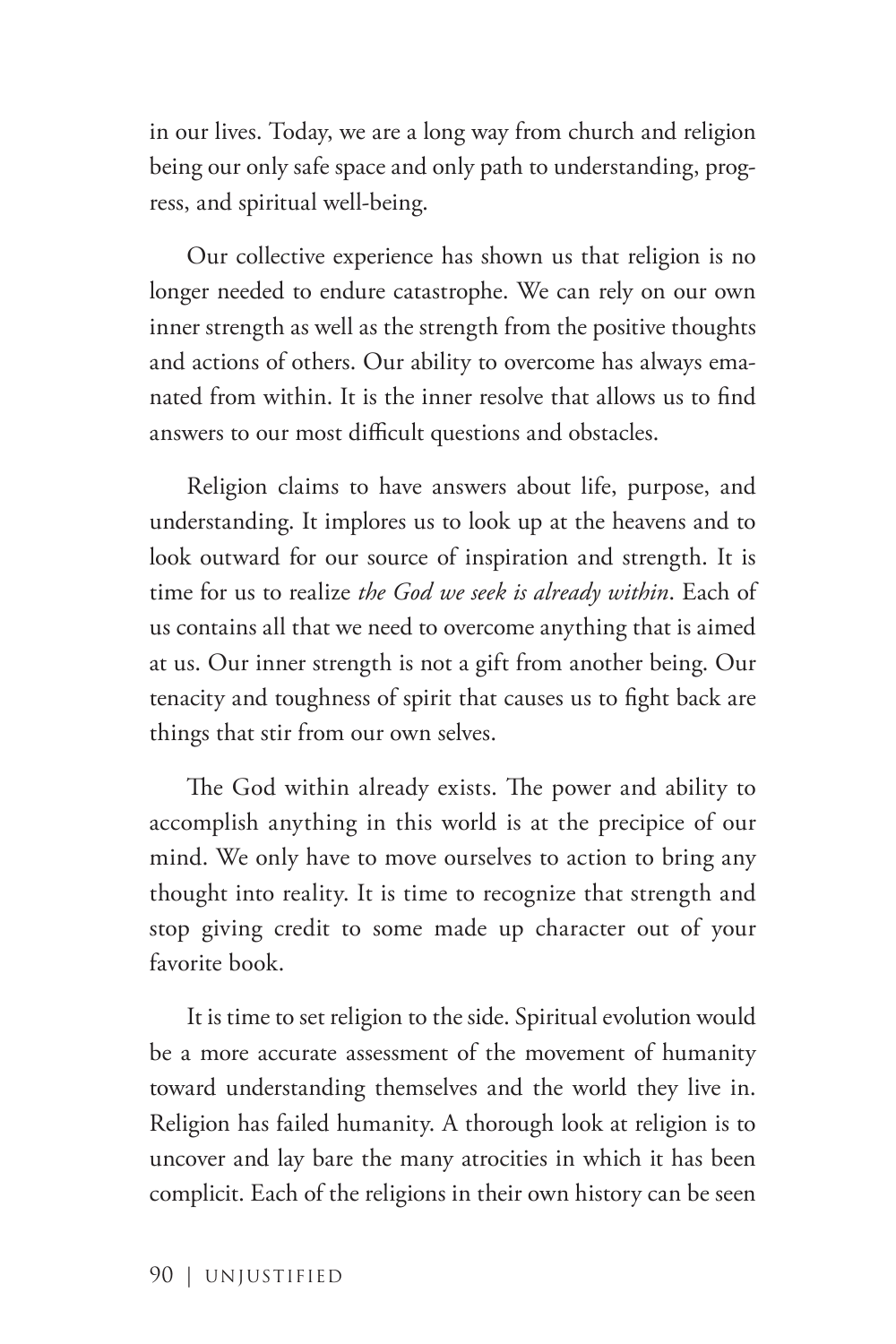to divide more than they have brought together. Each of them guilty of bloodshed and power mongering that has helped to bolster their individual claims of importance and superiority. Each of them is guilty of treating women and children as things to be used, and all too often abused. *Pain and suffering is the signature of the unjust.*

Another signature characteristic of religion is male dominance and female subservience. These are obvious indicators that religion is not in the best interest of all who follow. Religion is in the best interest of those who want others to follow them. In particular, the men who remain atop that pinnacle.

For those who are offended or confused, think of this. Religion tells you to pray to God for all things. No matter the issue or how difficult, one must send their thoughts and prayers to God. The God of religion is far and away. You send your energy to him and wait for him to send more back to you. Ultimately though, no matter the issue or degree of difficulty, you must resolve it. You must act and you must do. Motion will put things into effect and as soon as you move to solve your problems, they get solved. Motion creates momentum and momentum drives you to solution. You will draw near that which you require. It is always a matter of your action or inaction.

Ultimately, you are responsible for all that transpires in your life, both good and bad. You are the cause when things go right. You are also the cause when (most) things go wrong. We have all of our strength, power, and ability inside of our own minds and bodies. All we have to do is look within to find the root and the source of those things. To become stronger individually and collectively, we must begin to recognize the power of God that exists within each one of us. You will determine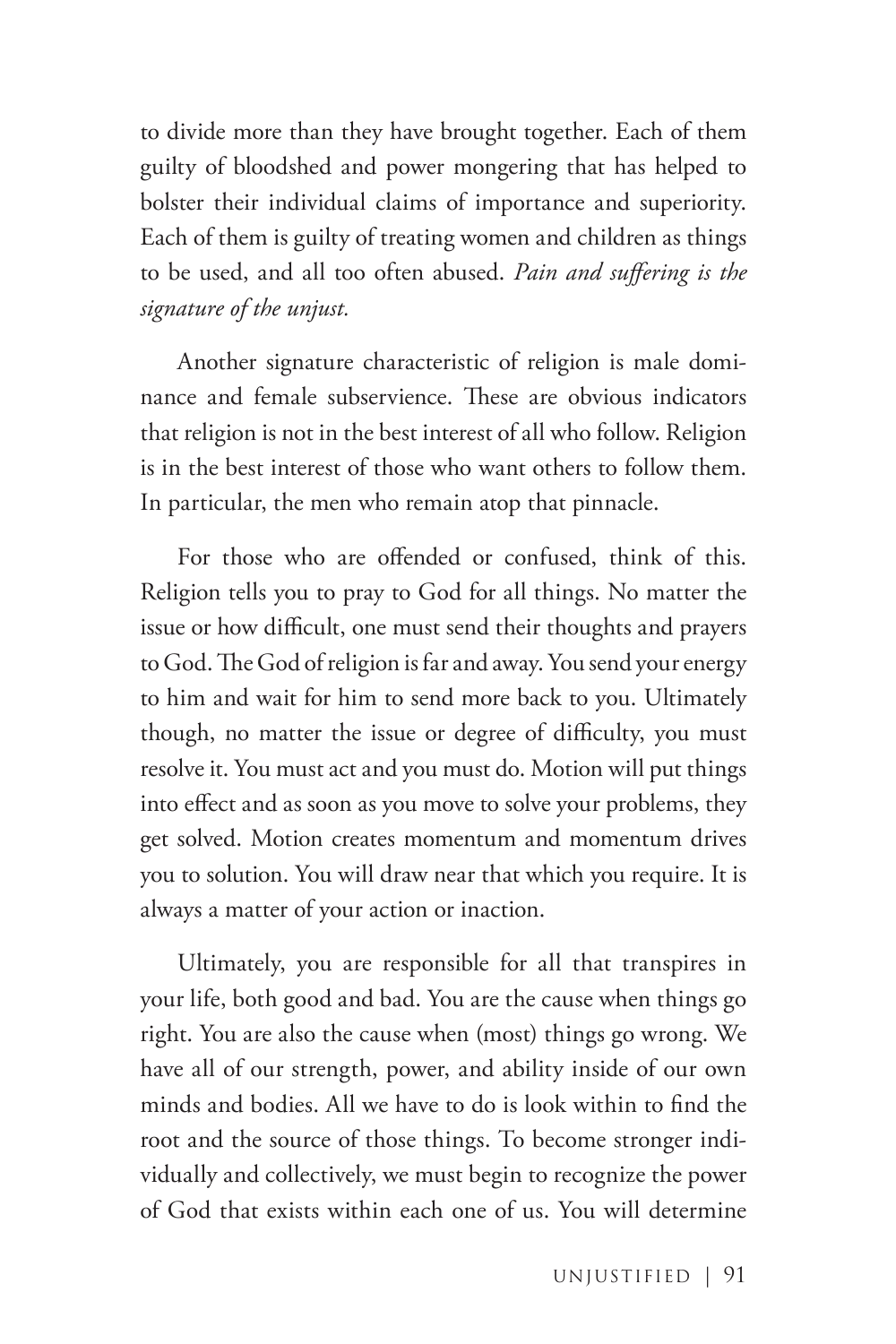your destiny and happiness and you alone will be responsible for it. This is not to say you will not find help along the way. Help will come when you call for it. It will come when you are ready to receive it.

> In the realm of possibilities, All things are possible. And I have the ability to Create all things.

Understanding this puts us closer to our own godlike ability to transform and create our own realities and existence. Once you put something in your mind, you breathe it into existence and it will be drawn to you.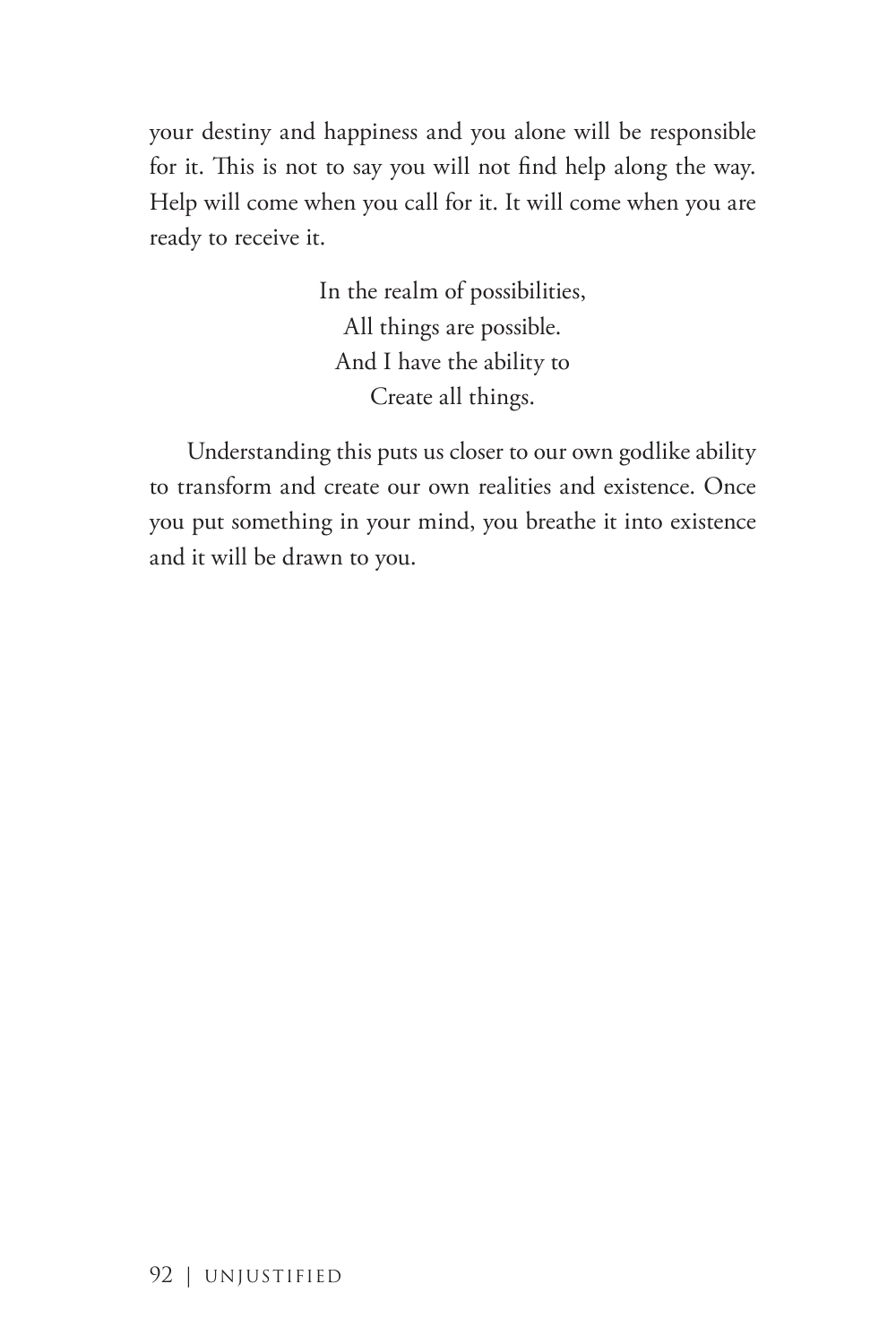## **WHERE HAVE OUR BLACK LEADERS GONE**

They have been assassinated and incarcerated, mostly.<br>They have been put in the confines and constraints of<br>the school to prison pipeline. They are intimidated and<br>www.frame.org/scine.org/scine.org/scine.org/sciences-They have been put in the confines and constraints of the school to prison pipeline. They are intimidated and worn down from suffering at the hands of discrimination, bigotry, hatred, and an economic servitude. They are discouraged from stepping up to the plate. They are discouraged in school and in their communities, by constantly trying to do more with less because resources continue to shrink in school districts and communities of color. Their genius is snuffed out before it ever begins to materialize.

There was a time when black leadership was up front and center. It created unity and empowered all who followed and supported it. Black leadership was tied to the understanding of racial uplift and *equal rights for everyone*. The betterment of self and giving back to help one's community was a common practice and helped to heal the community. That time was brought to an end through extreme violence. Men and women were assassinated and jailed with very little they could do to fight it. In the late sixties through the early eighties, we witnessed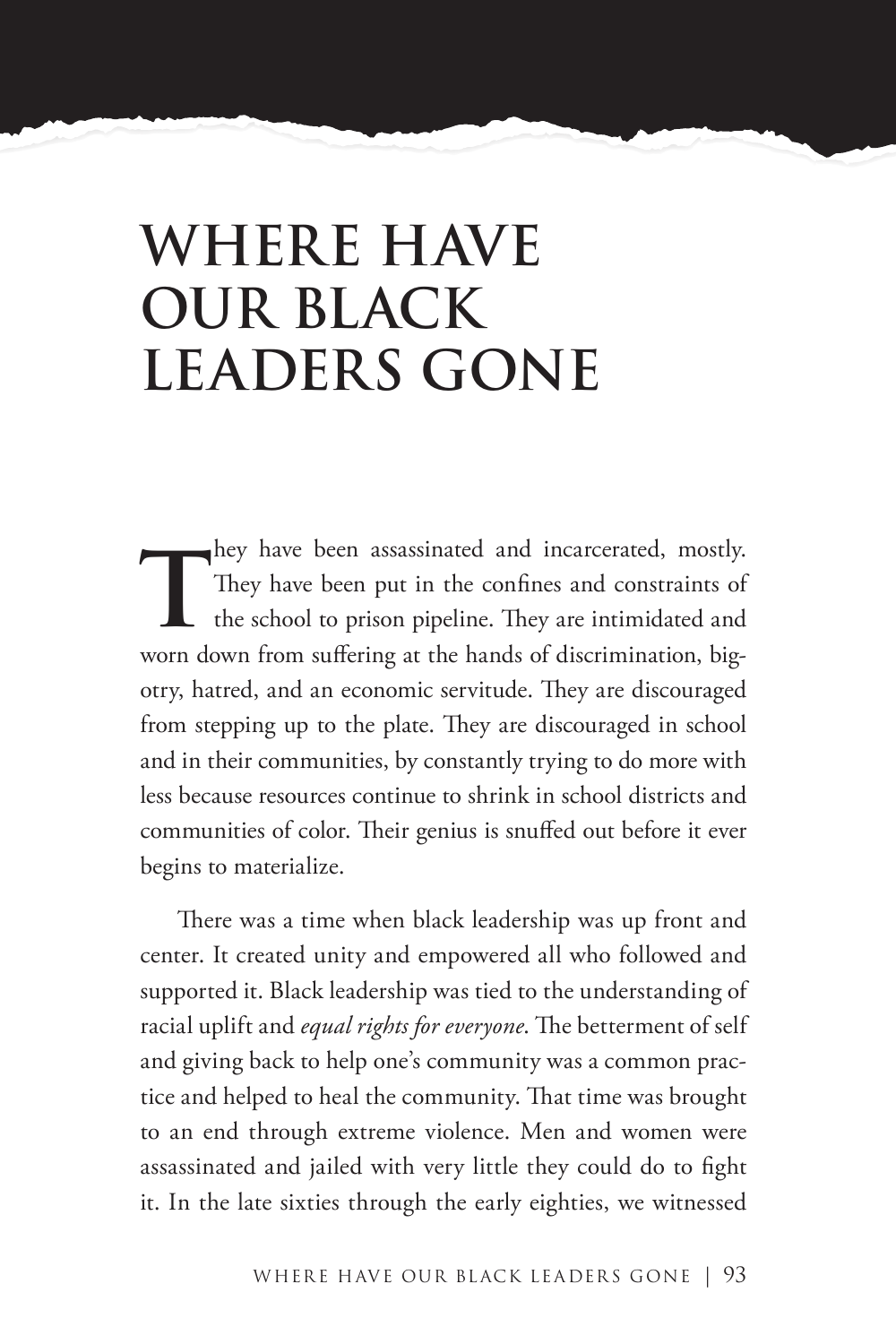the jail population flip on its head from mostly white to mostly black and brown people. Throughout the remainder of the eighties and nineties, we observed the rapid ascent of that prison curve.

There is an inherent and intentionally placed and upheld approach to incarcerating black and brown people in this country. I do not say this because someone has stood up and declared it, although in the history of the United States one could find multiple examples, but rather because it can be seen in the outcomes of the judicial branch and law enforcement of the criminal justice system. It can be seen in housing segregation that still continues to affect BIPOC and the subsequent overpolicing of those communities. It can still be seen in the disparity of income and accumulated wealth of black and brown families compared to their white counterparts and their ability to successfully use that economic resource to defend themselves against these many forms of discrimination.

Mass incarceration is the biggest culprit for systematically removing black leaders from their paths of development. The constant push of schools to place more children of color in "special ed" classes prevents the black leader from flourishing. This often leads to a *fool's education* for our children. More children of color are suspended, given detention, expelled, disciplined, and lead to drop out at rates that far exceed their white counterparts. The use of law enforcement to discipline children prevents our next leaders from growing because we know that early contact with law enforcement indicates a likelihood of future contact.

Today, we can see how America has doubled down on mass incarceration and other aspects of inequality in education,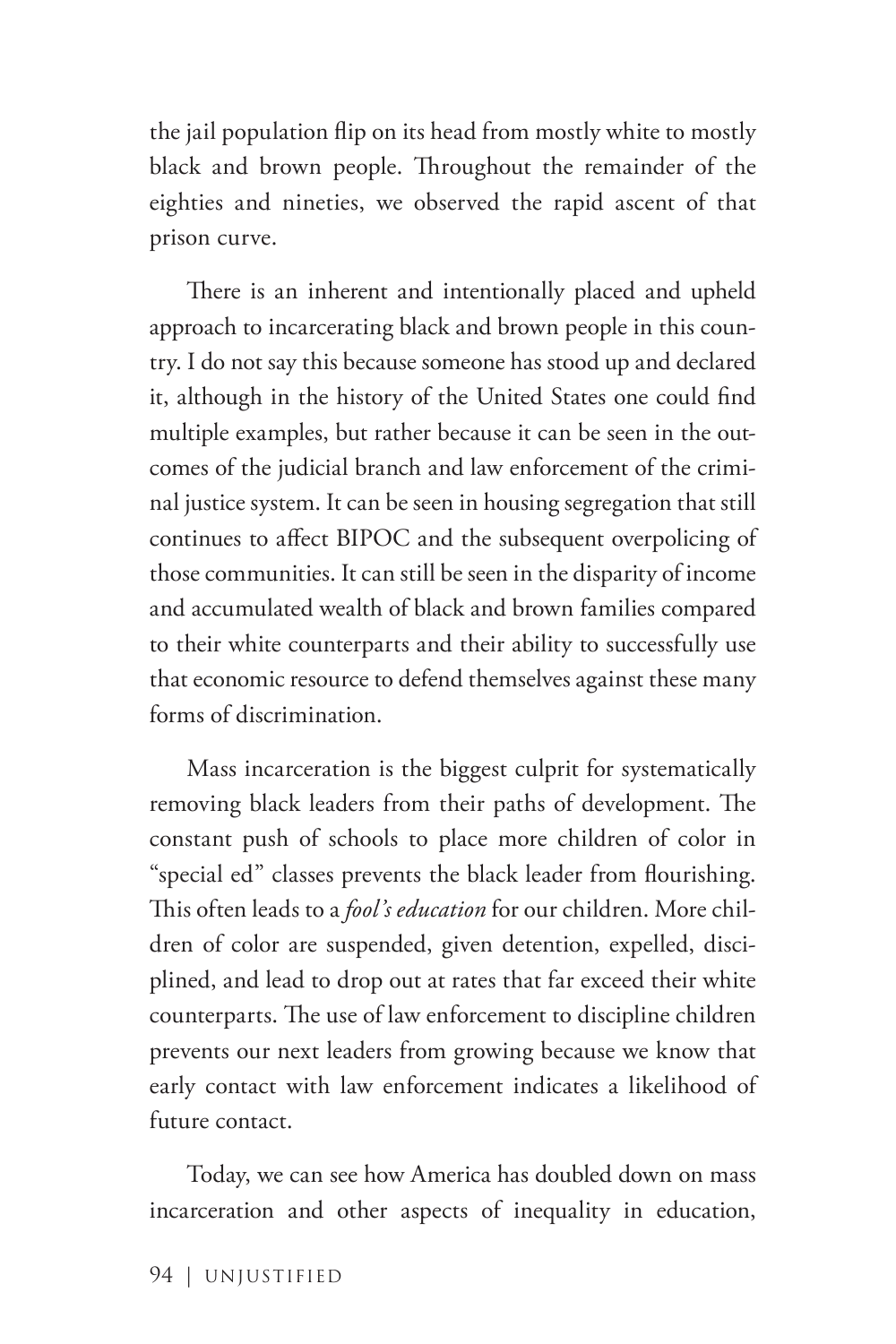poverty, housing, and disparities in health, wealth, and unemployment. Some argue that it is done as payback for wanting racial justice and equal rights for all. Black and brown people should have been happy with the little that they received. If only communities of color could accept their positions of inferiority, then this country could go back to a time when "America Was Great Again." This is reminiscent of the language used and retributions against Haiti for winning their freedom and claiming their sovereignty as a former country of enslaved people—the first freed enslaved nation.

To some people, freedom is something to be given. To others, it is something they already have. At times, gentle and forceful reminders are necessary for those who would see fit to keep black and brown people in positions of inferiority. And like Haiti, even Dr. King was coming to the conclusion that if the American people and government would not give freedom and equality to all, then black people should rise up and take it. We continue to celebrate King because no one else has been able, effective, or willing to galvanize people around like-minded issues. There continues to be a glaring absence of sustained leadership since his passing.

It's a scary proposition to step up into that space of leadership, because of the literal and figurative assassinations that one undergoes when they attempt to get into public space and speak about these matters. However, there are plenty of young people, elderly people, and all in between that have the ability to take positions of power within their own communities. They need to become more active in already existing organizations and then strengthen the ties of those groups to each other, in ways that help their communities.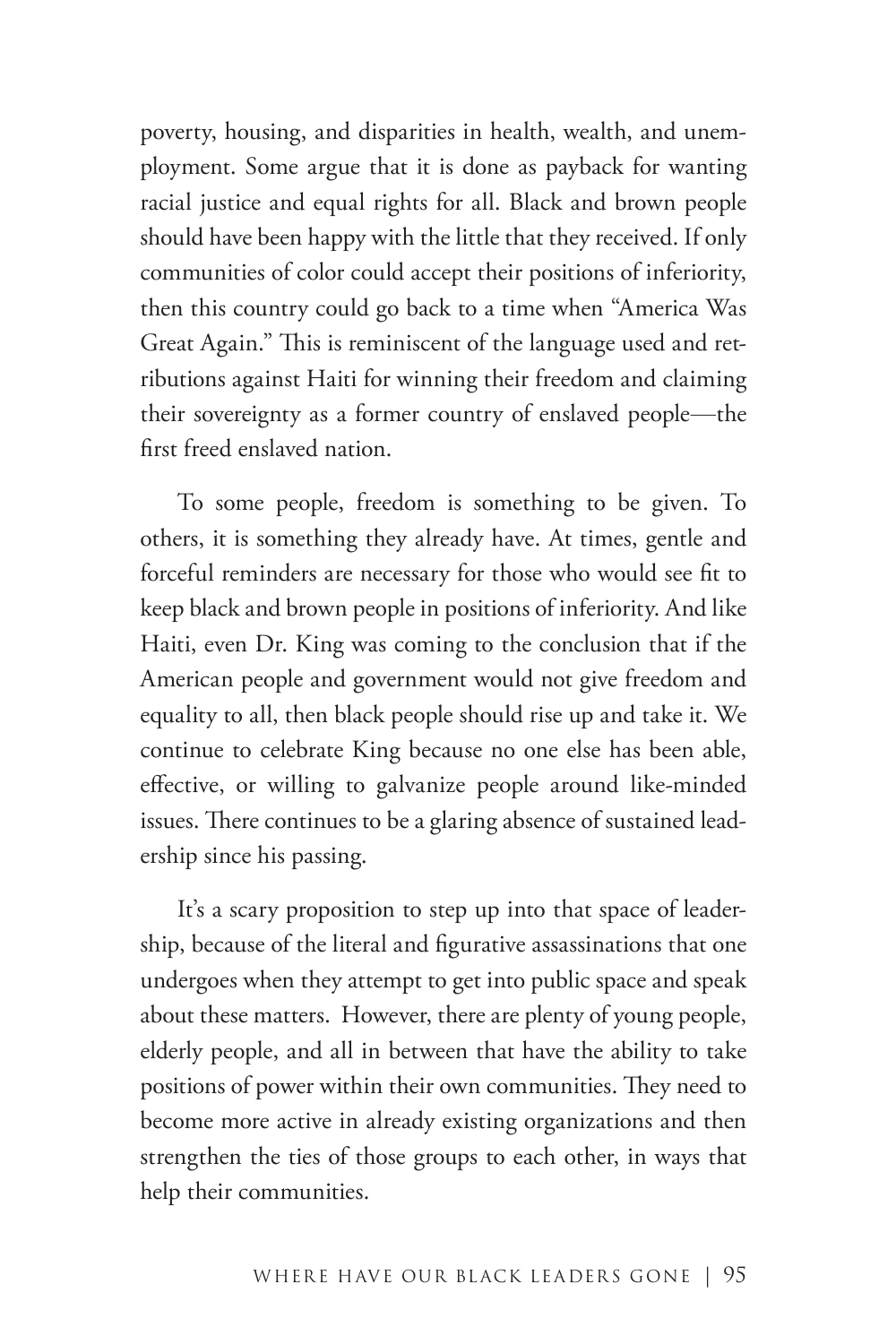First, we do this locally, and then we can start to make connections at the national level. We will start to have national networks where communities can help each other and support each other in a very positive way. There are plenty of us in our communities that are willing to do this. Many just don't know how, don't know where, and don't know who. Strengthening the bond of community through existing organizations will help to yield influence over matters of importance that affect one's community.

These are things that can be done with the right coordination and the right effort. The right group of minds, brought together to help answer these questions, have the ability to create platforms and roll out these programs. These are conversations we must have. We must unite to uncover the paths and options that are best suited for our advancement in a country that prefers to tell us, "Go back home" and "Send them back." Individuals who lean toward *the betterment of ourselves* will get together and explore these things. They will create the better model by which we will work together and enact the change we desire.

We have to be connected. We have to be funded. We have to be helped and supported. Change is not the result of hard work alone. It cannot just be "boots on the ground." It requires resources as well. We don't have to go very far for that. Much can be done within our own communities. Those who are able to contribute from within will be aided by those who want to help from afar.

There was a time in this country where there was something called Black Wall Street. It was vibrant, thriving, ambitious, and empowering. Ultimately, it created such a threat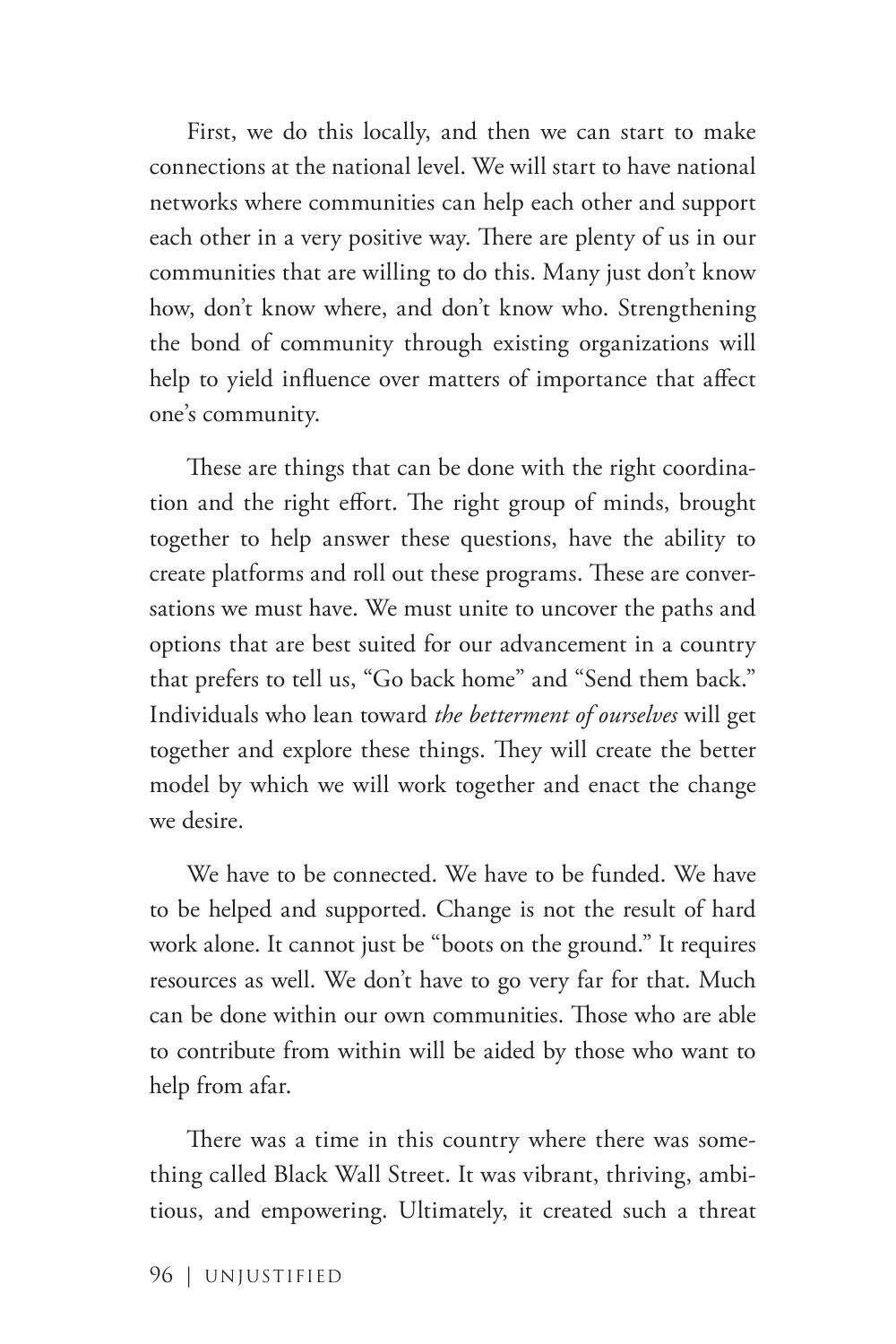to the existence of white American wealth and power that it was violently destroyed. The United States government used its own military and bombed its own black citizens during this period to ensure its demise. The slaughter was so inhumane to intentionally make sure that any hope of resurrecting it, with any prolonged success, would never come to fruition again. The US government and the local white population destroyed Black Wall Street.

Black people and brown people were combining their wealth and doing exactly what I'm discussing now. Combining wealth and using resources collectively in our own communities, for our own communities. The flip side to this is divesting from certain aspects of the public at large, government, business, and those structures that exist that have a negative effect on us. Instead, we will invest in our own structures that we will begin to create and grow stronger while continuing to support policy, procedure, business, and agencies that support us.

Now, it certainly cannot be a "black" Wall Street because this is not just a black problem. It is a colored problem. It is a resource problem. It is a poverty problem. Those institutions that we create have to better us. This concept of a "black" Wall Street will help to enhance our lives. It will pool our resources, where we can start to identify them and use them in a much better fashion for our own well-being.

It looks like business districts, economic infrastructure, perpetual funds, and think tanks—encompassing entrepreneurship, innovation, global trade, technology, clean energy, retail shops, market, and healthcare to name a few. Private sector investment is critical to enable this. Youth development will be a central focus. It will serve as an economic renaissance for all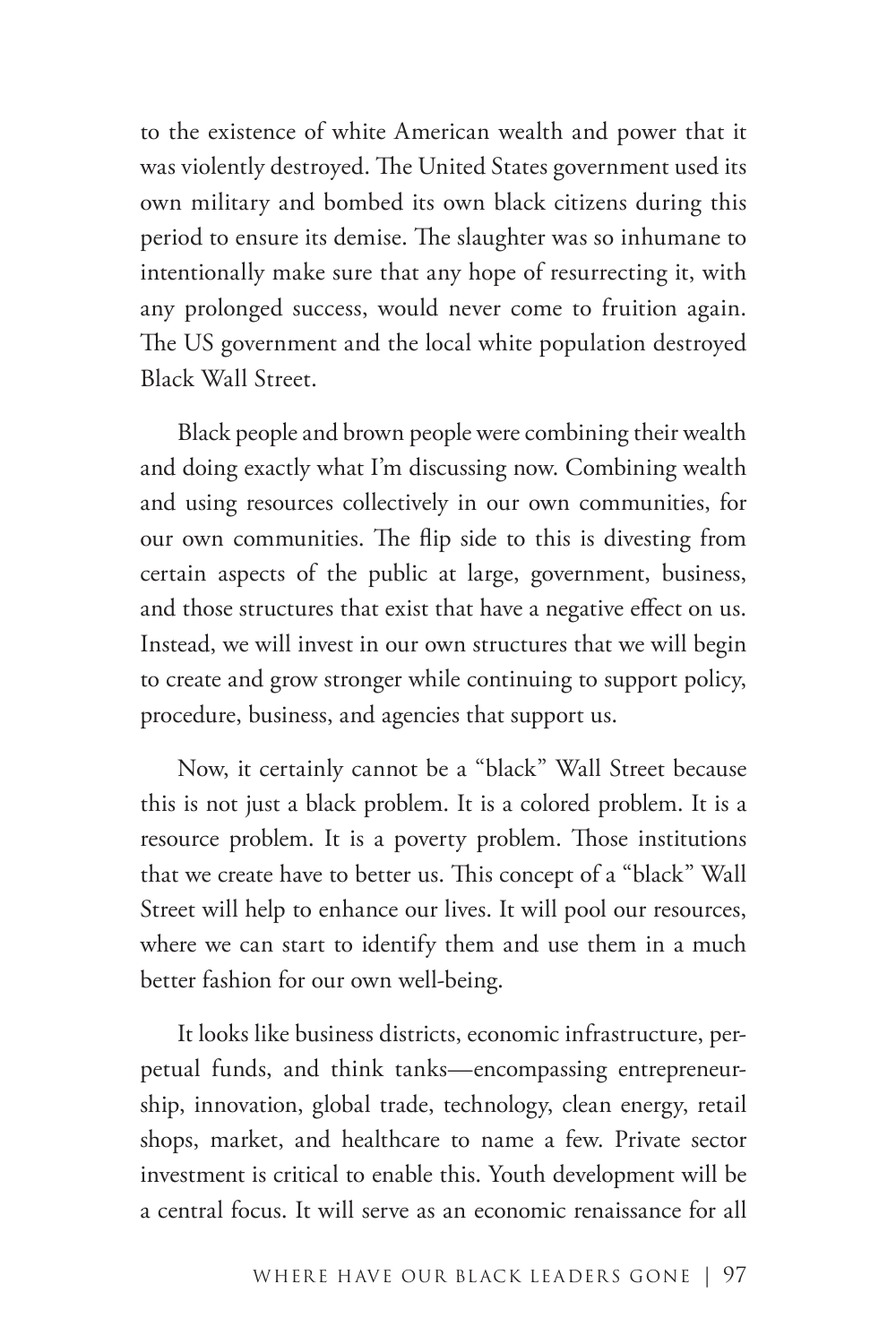people of color, those who live in our communities, and those who want to live at peace with our communities.

Individually and collectively, we need to start boycotting and buycotting agencies, organizations, institutions of government, corporations in general, and people more effectively. We create power when we successfully influence organizations and others. There exists in our communities a tremendous misunderstanding of a very important concept: *buying power, consumer power, purchase power.* They are all different names for the same thing: the power created by wielding the influence of one's consumption or affiliation. It is best used to create positive interactions with those who serve your community. This can easily move into consumer activism; taking a stand against companies who promote negative outcomes of social, environmental, and racial issues, etc.

Buycott is the intentional support of a company, individual, agency, or country through purchasing their products and services. This is best used as economic, political, and environmental activism.

Today's consumer wants to shop in line with their beliefs. More responsibly, I advise to shop more in line with the understanding of a company's position on matters that are important to you. Support socially conscious brands. Support those companies that support you. Most importantly, do not support those companies that do not support you. Remember, a boycott will not usually affect the cash register, but it may create a risk for a com-

pany's long-term reputation. For example, the lowest hanging fruit, Gucci likes to make "ni\*\*er lip masks" attached to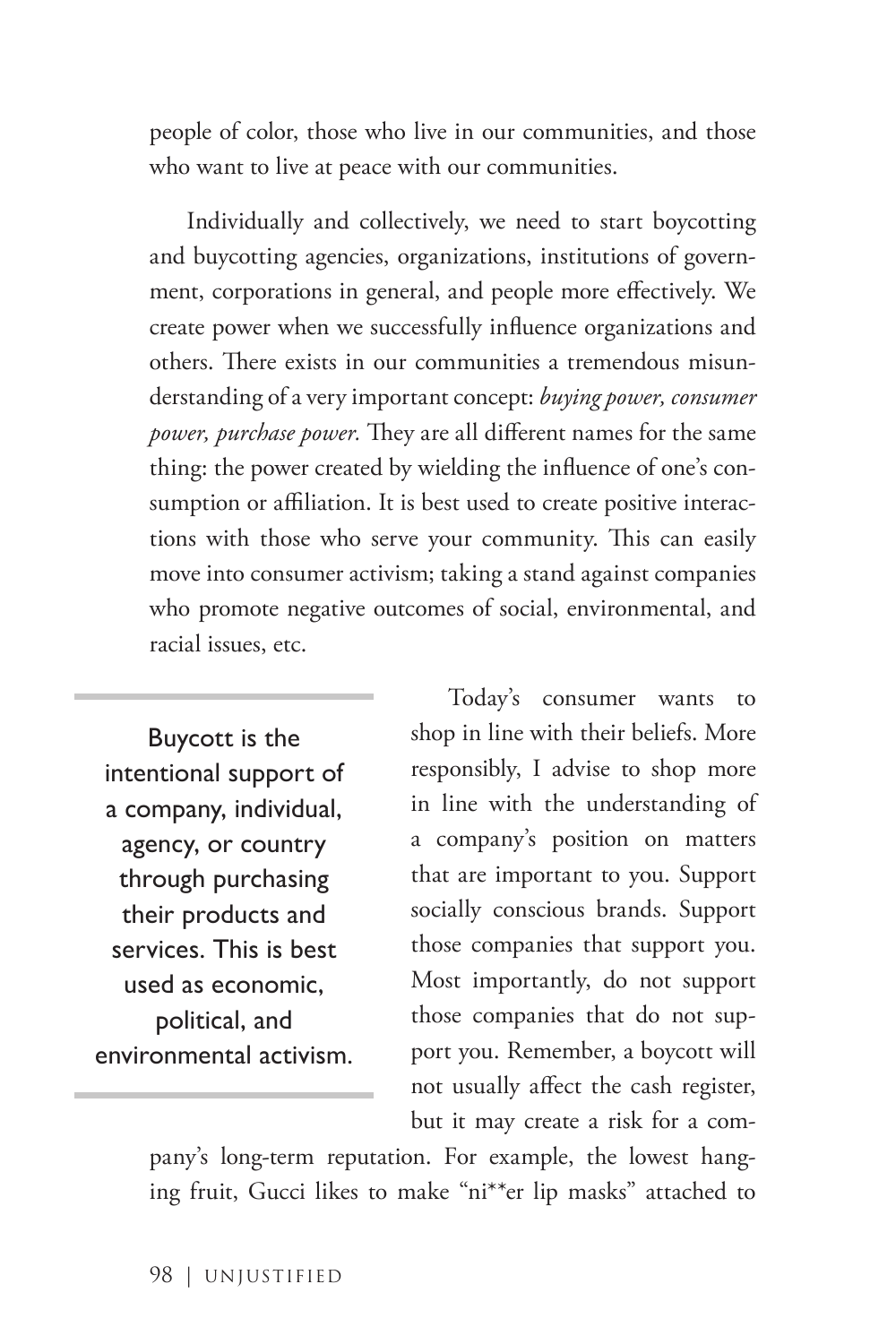sweaters. OK. Never purchase from them again. See how simple that is? This action is not intended to "close down" the company. Rather, it is to *live by the principle of not supporting those who do not support you*. Additionally, it may propel the offender to take action that is beneficial for you as the consumer and your community.

Consumer campaigns have the ability to create pressure against corporations, individuals, and governments. These campaigns consist of boycotts, buycotts, social engagement, and social media pressure. The key is the ability to sustain these campaigns; play the long game. These types of activities give power to the campaigning party. In the continued age of injustice and inequality, civic engagement and civil disobedience are one's duty. Collective action will establish opposition to these enduring legacies of separation in our society. Remember, the only way to hurt Big Business is through their wallet.

Single-handedly, by far these are some of the most effective ways to create change by any one group against another group. It is here that we start to recognize a certain power that is created by us. Now, we become a group to be dealt with and acknowledged, because of the power generating from within and the ability to wield its influence. That can be laid out and used economically, politically, and socially. At any time, the greater population can engage in a mass exodus from numerous markets across the nation to deliver a staggering blow to an untold number of companies and corporations who routinely have negatively affected the lives of that population. Collective movement is key.

*True power lies in the ability to influence outcomes*. That is what a movement like boycotting certain products and companies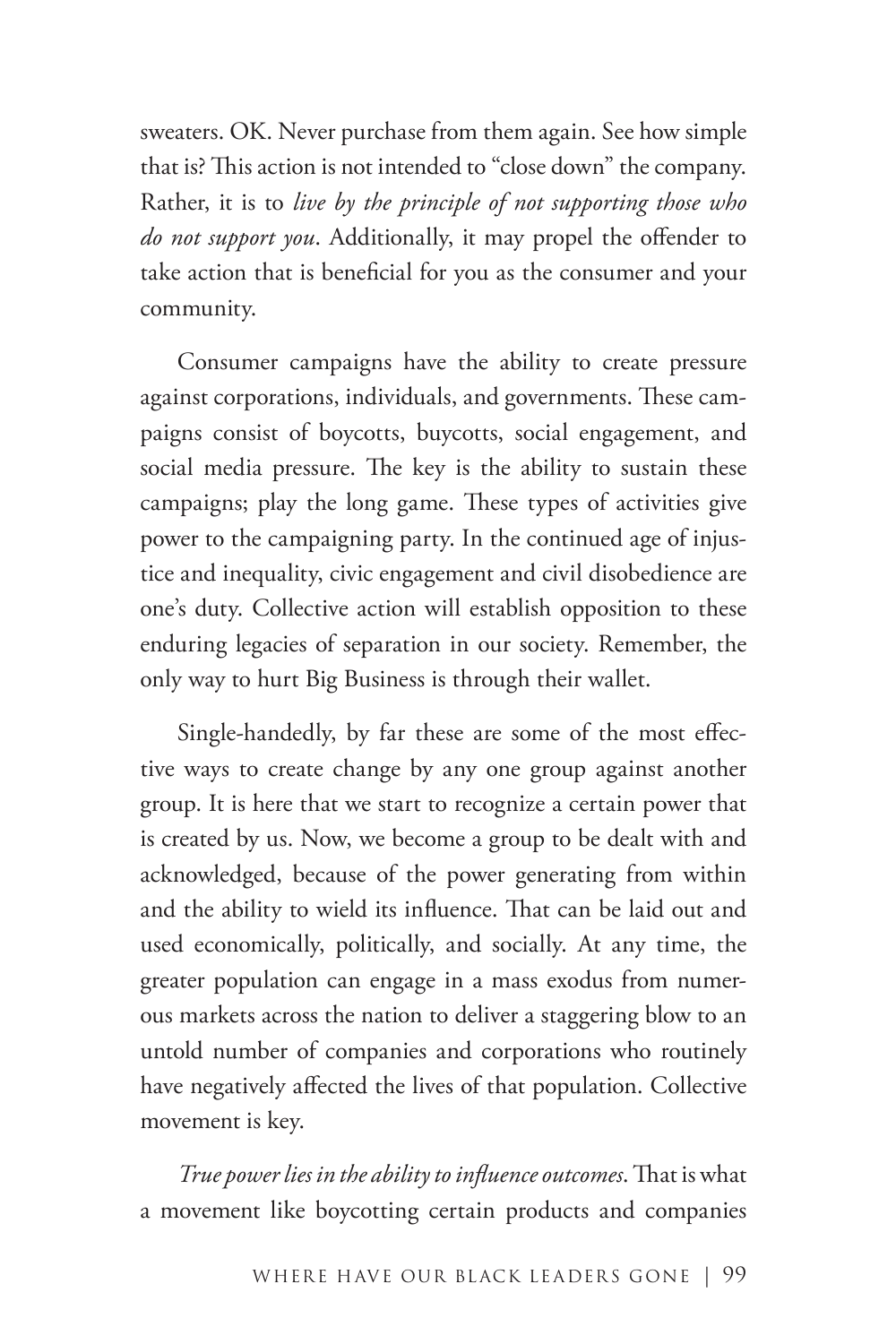can do for any concentrated base. White America has known and mastered that for years. Except it's not quite mastery. This is because their benefit is inherent on the exploitation of the many to preserve the gains for a few. That is a fundamental flaw. True mastery does not require the exploitation of anyone, and it certainly does not serve to diminish the potential leaders of our society.

With all of that said, the greatest loss of leadership that we are suffering from is caused by our mistreatment of women and children in our cultures and communities. Eventually, it results in a loss of humanity that becomes the new normal in society. There is a tremendous disrespect and dismissal of value, the hypersexualization, misogyny, and violence (physical, emotional, and sexual) that deteriorates our communities.

So often, women and children are left to fend for themselves after they have been used and abandoned. The act of leaving a mother alone to raise her child will often create a wound that tends to remain unhealed. It routinely becomes a schism that gets passed down through the generations like a hereditary factor. A landscape of fatherless households litters our communities, a total disregard for the most sacred of responsibilities: creating and caring for a child into adulthood. This behavior is a betrayal of that which is most powerful and fundamental within our communities: *the strength of women.*

One only has to look at natural world to discover the greater significance of the female in relation to the male. Of course, father's are significant in the creation and upbringing of children, however, woman is the creator and must be cared for and protected above all things. She will ensure our existence into eternity. And, as most children should remain with their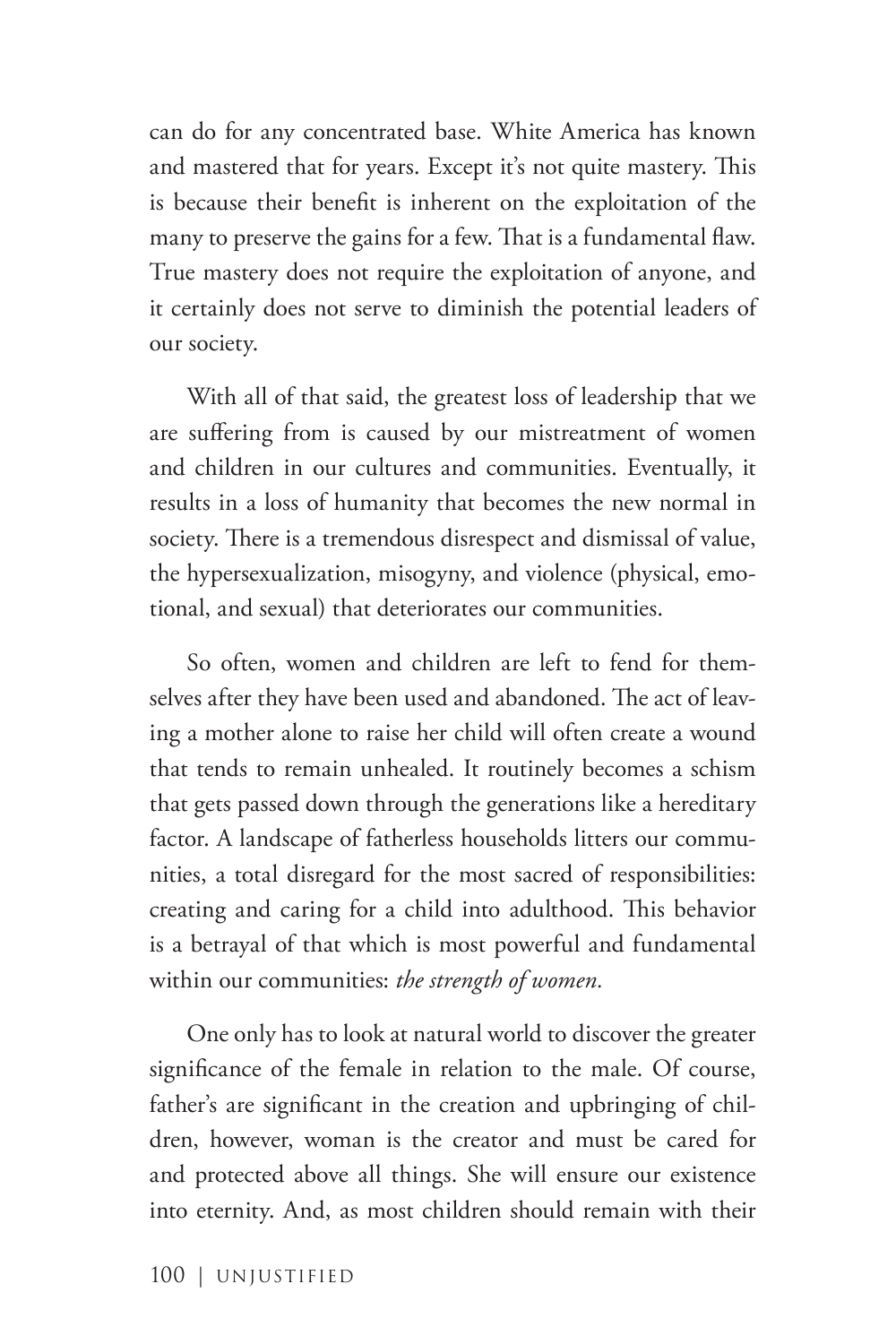mother, none can ever be illegitimate, as they are labeled in the language of men. She has the ability to raise our children to be more kind, considerate, and compassionate. They will learn that there is no hierarchy in life. Instead, all people are equal and free of domination and discrimination. Our children will embody intellectual creativity, empathy, and practical experience and will always be aware of the needs of others. When women are cared for, children are cared for.

Our society has forgotten that. As a result, children are raised with little awareness of these things. The culmination of their upbringing becomes a "net negative" on the world. Simply put, they take more than they give, and they hurt more than they help. Eventually, they will create more just like them. That will become their ultimate contribution and enduring legacy to the world. When women and children do not have a safe space to grow, we doom ourselves and subsequent generations.

In our communities, we talk about the strength of our mothers and grandmothers and how they have held and continue to keep families together. We are all able to recognize the women in our lives who raise us up and create the strength of the family. It is from the strength of the family that we derive our very own strength. There exists an amazing synergy from mother to child that strengthens over time, when allowed to flourish. This always yields a "net positive" to the planet. This creates a *global humanity* that nurtures and cares. Women will heal this world because they have given birth to it.

There is strength of woman that we need to honor again. When you look at a society and see how they treat their women and children, you can easily begin to identify the characteristics and qualities of that society. We don't treat women well,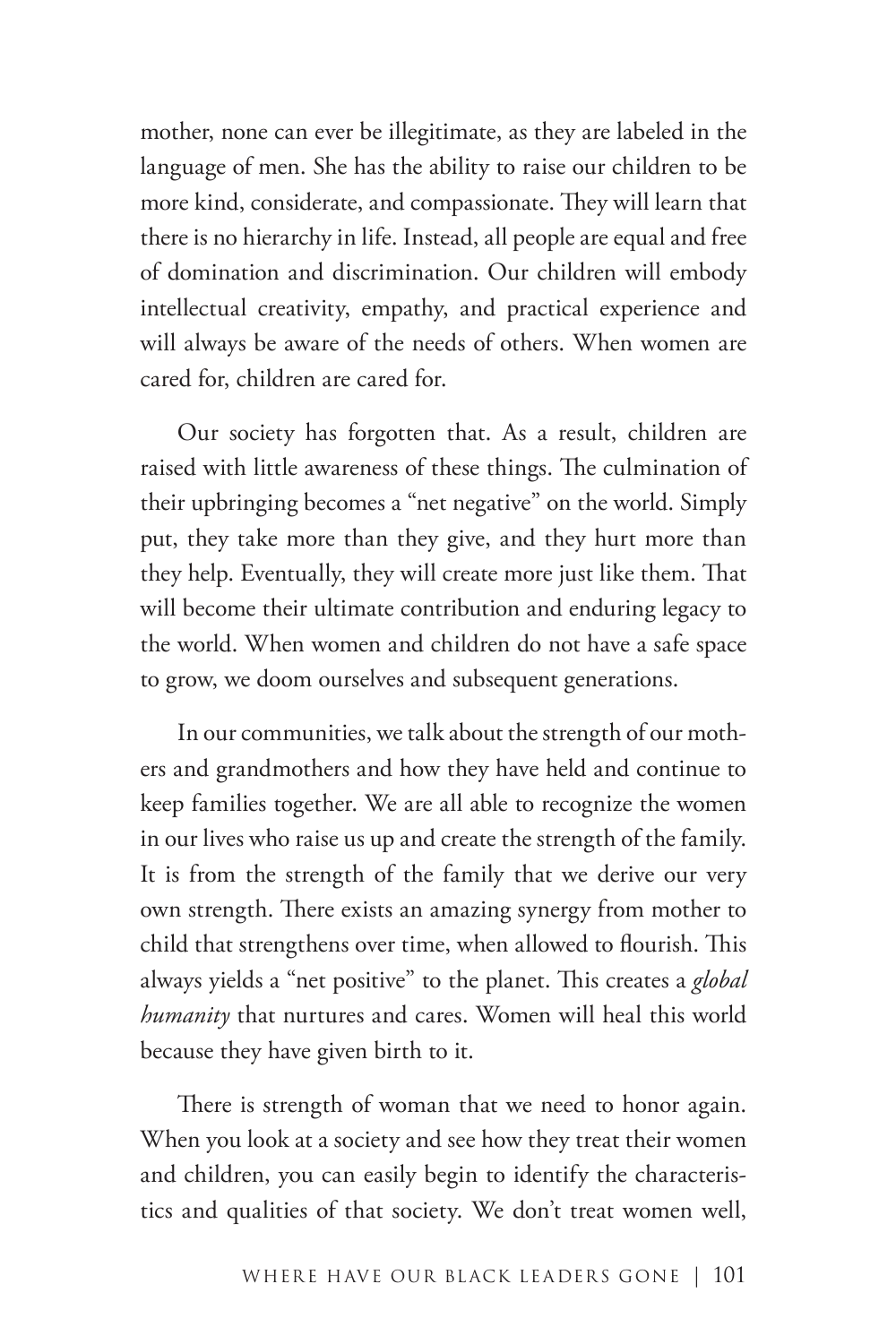and consequently, there is a certain disregard for children that is easily observed. The needs and rights of women and children are greatly ignored. They get used and abused in horrific ways and absurd quantity throughout history. We need to recognize that women have significance in our world much greater than what we have been told and taught. For those who adore history, it is not difficult to go back in time to moments where women were more revered and significant in society. It is also not difficult to see how that has been rewritten throughout time by the victors of war.

By far women are the most powerful beings on the planet. They are capable just like men and, in the realm of humanity, deserve to be treated as equal. Yes, there are natural differences between them, and they should be respected and acknowledged as equally valuable. However, the fundamental difference that makes them more powerful is the fact that a woman can bring life into this planet, where a man can only add an ingredient to help bring life into this planet. An important and vital ingredient it is, but nevertheless a single ingredient.

However, after adding some salt to the bowl of life, men walk out of the kitchen and claim to be the top chef. Meanwhile, their *little cook* remains behind and does all the work. Let's be clear, women are the masters of this process, and as such, they deserve complete recognition for their magic and majesty. The process of life is absolutely amazing and is carried out by *her*. Man cannot bring life into the planet, and that is what makes a woman more powerful. When we start to recognize her power, ability, and strength, we start to recognize our power, ability, and strength as well.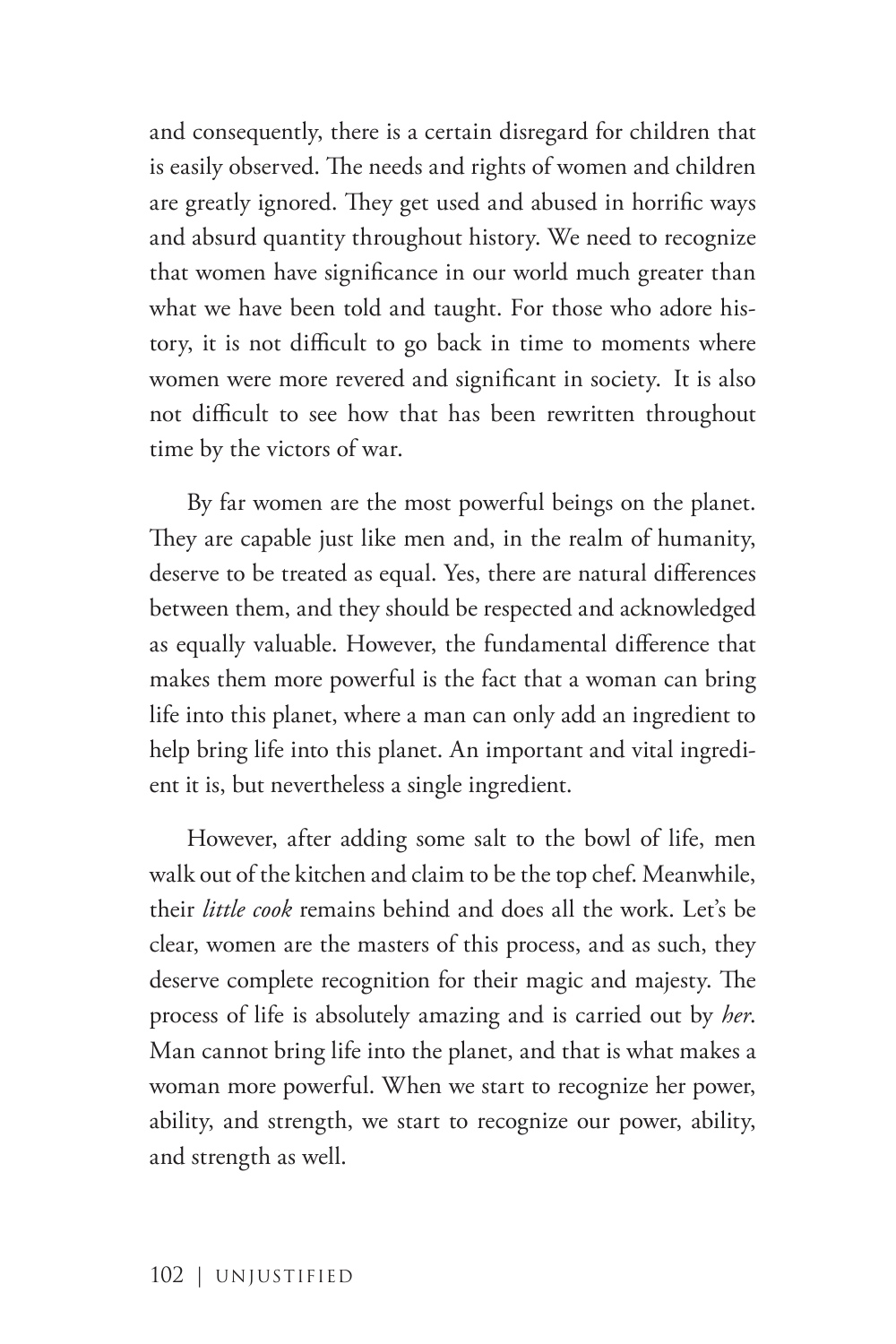We should hold true and dear and protect that which is protecting us. That's where our strength comes from. We notice a stronger community growing when we respect women and take care of our children. That has to happen collectively. We are responsible for that. We are responsible for our own well-being. And for those paying attention, it would seem that the pendulum of time has swung back to the Era of Woman. And I am in full support.

The main reason we have difficulty recognizing and discussing this is because men continue to rewrite history. Goddesses became witches and temptations, and matriarchs became second class citizens in their own families and religions.

Understanding this creates power. It creates strength in community. It creates the environment by which *we now matter*. A community is strong because it moves together. Children play and grow with each other. People protect each other and invest in each other. The community influences those around it. This is the ability of unifying people of color of this country and throughout this earth.

Our communities are in shambles. The next leader is nowhere to be seen. We are having so much difficulty just living that most families no longer teach and preach the values of strength in community and self. Most are struggling just to get by. Their focus is where the next meal comes from and if there is going to be enough left over from their checks to cover all of their expenses. The strength of a well-defined community is in its ability to help each other.

"Our" Wall Street is required again—a system in which people of color can keep resource and money recirculating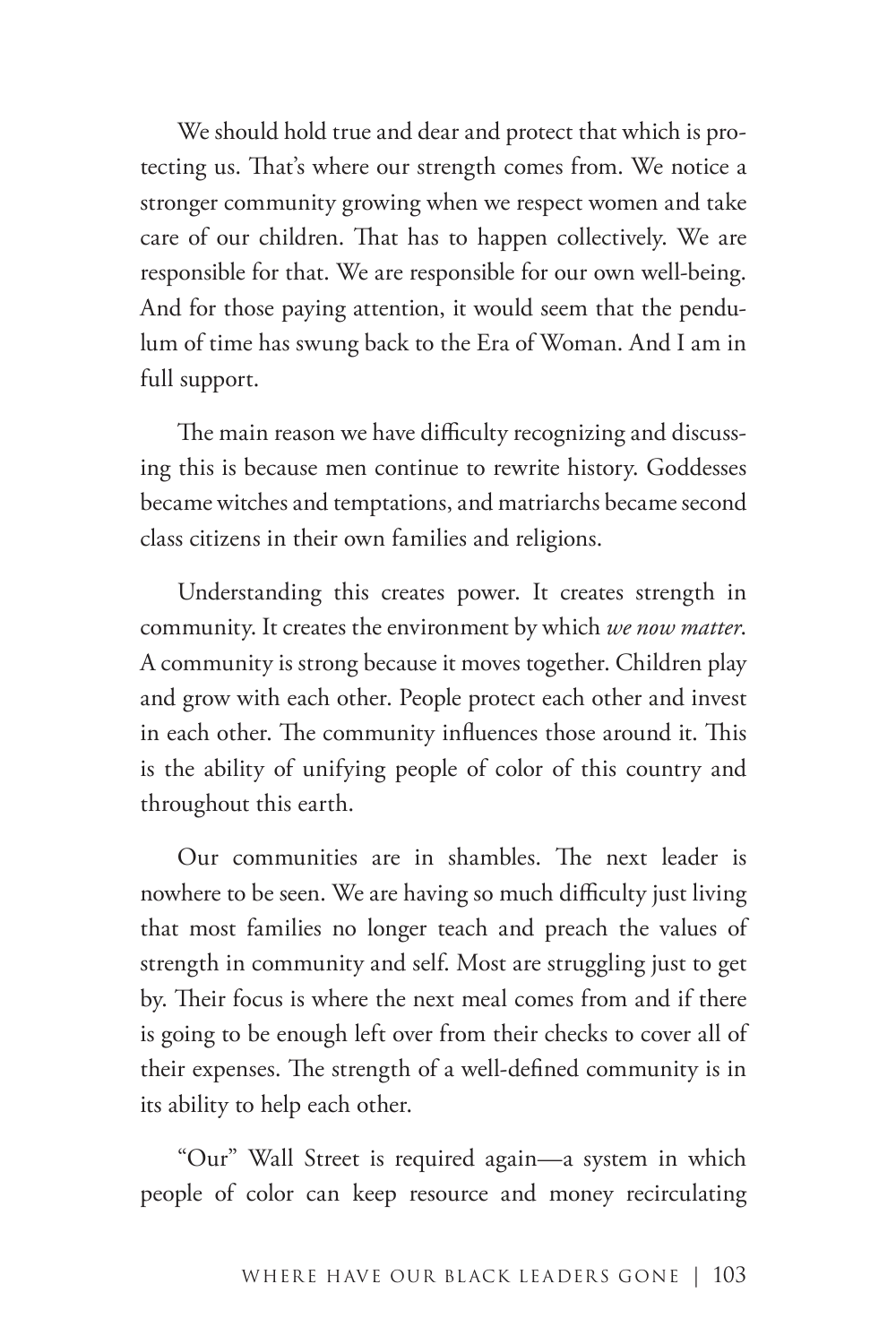within their community. This will create pockets of resource that can be spent on programs and initiatives that will place the well-being of a community above taking profit from that community. It will create opportunity which will lead to action that can be taken because it will now be driven by investment, accomplishment, and growth. Communities will be cleaned up and brought back to life and children will be encouraged to engage in the places they grow up in and want to see them flourish. Pride and desire to expand and do better, backed by wisdom and love, is what will drive the next generation of black and brown leaders to rise and stand up in the crowd.

Uniting our communities through efforts that give back to our children is paramount. The same arguments of the original civil rights movements exist today. That time in America saw some of its most profound leaders take the stage. We are the children and grandchildren of that movement. It is our time to pick that fight up collectively and continue forward.

### LEADERSHIP TODAY

Leadership today cannot be the same as the existing model. The business-as-usual approach is unsustainable and needs to change. The definitions of success and leadership in our society are very masculine in nature. They are embodied as economic growth and financial profit through aggressive tactics that benefit the few over the many. That approach is not working and is not healthy. Today we suffer a crisis of inequality. Our next leaders need to exhibit an understanding that their moral compass needs to be driven by their ability to contribute to the social impact of society. They are not just responsible for profit.

104 | UNJUSTIFIED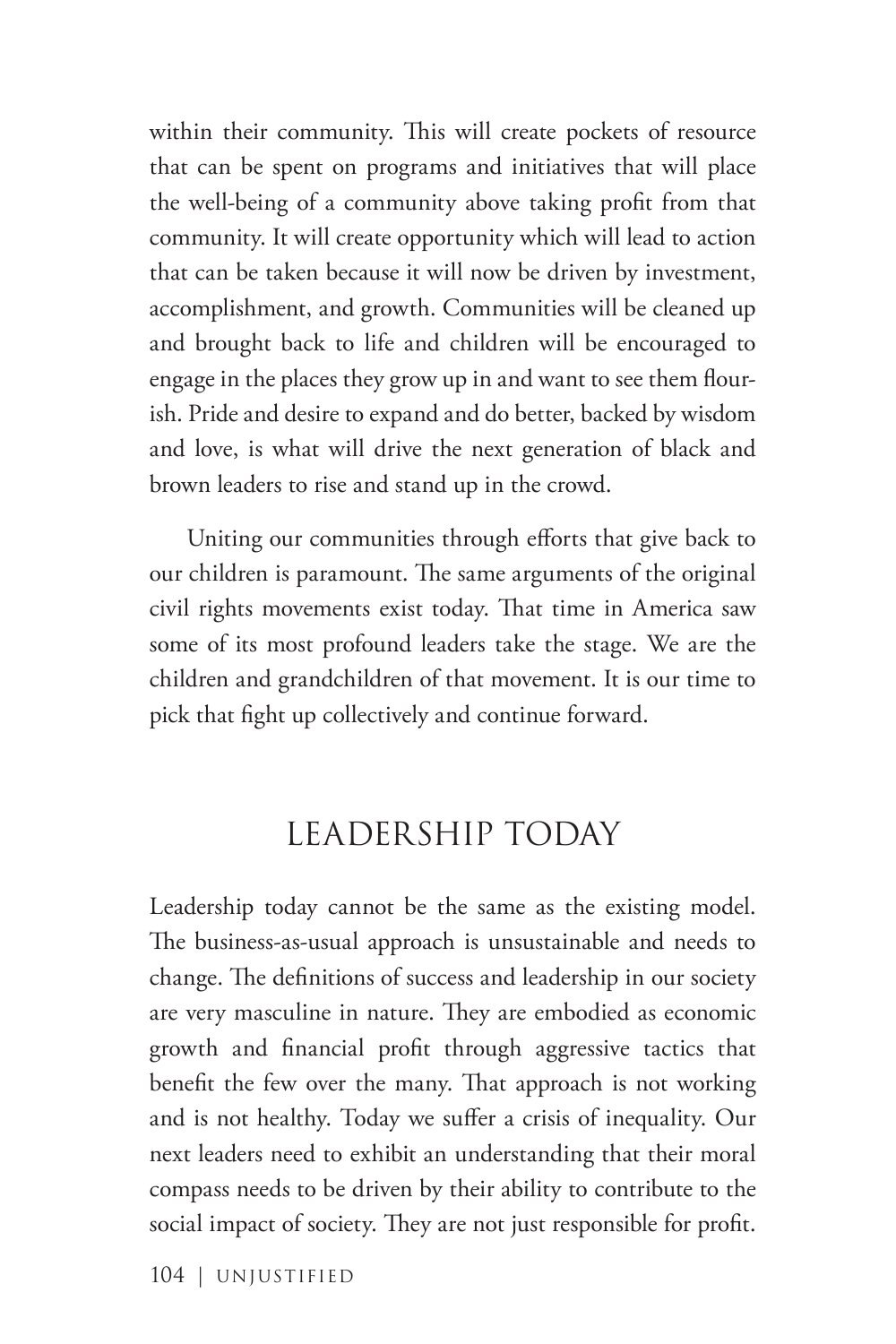They also must consider the impact on people and the planet: wellness and well-being. Their leadership must be transparent and accountable to the next generation. Our next leaders must embrace their masculine and feminine values and encompass the spectrums of age, ethnicity, and sexuality.

We are interested in the well-being of our community. That shouldn't scare anyone because we're interested in creating a better us. We are not interested in hurting others. We want to make our world a better place because we've seen that those in charge are not interested in making our world a better place. They're interested in preserving the same world for them or prefer to go back to when it was great for some and terrible for others.

True mastery is to do great things, but not at the expense of anyone else. We can exemplify the best of humanity by being true to ourselves. We are a caring, loving people; a sharing, hugging people; a strong, resilient people. We need to reclaim all that is great among us and discard that which is not. I wish you nothing but the best in whatever it is you do. Just as others show love to their community, we should show love to ours. *Black and brown love will heal us.*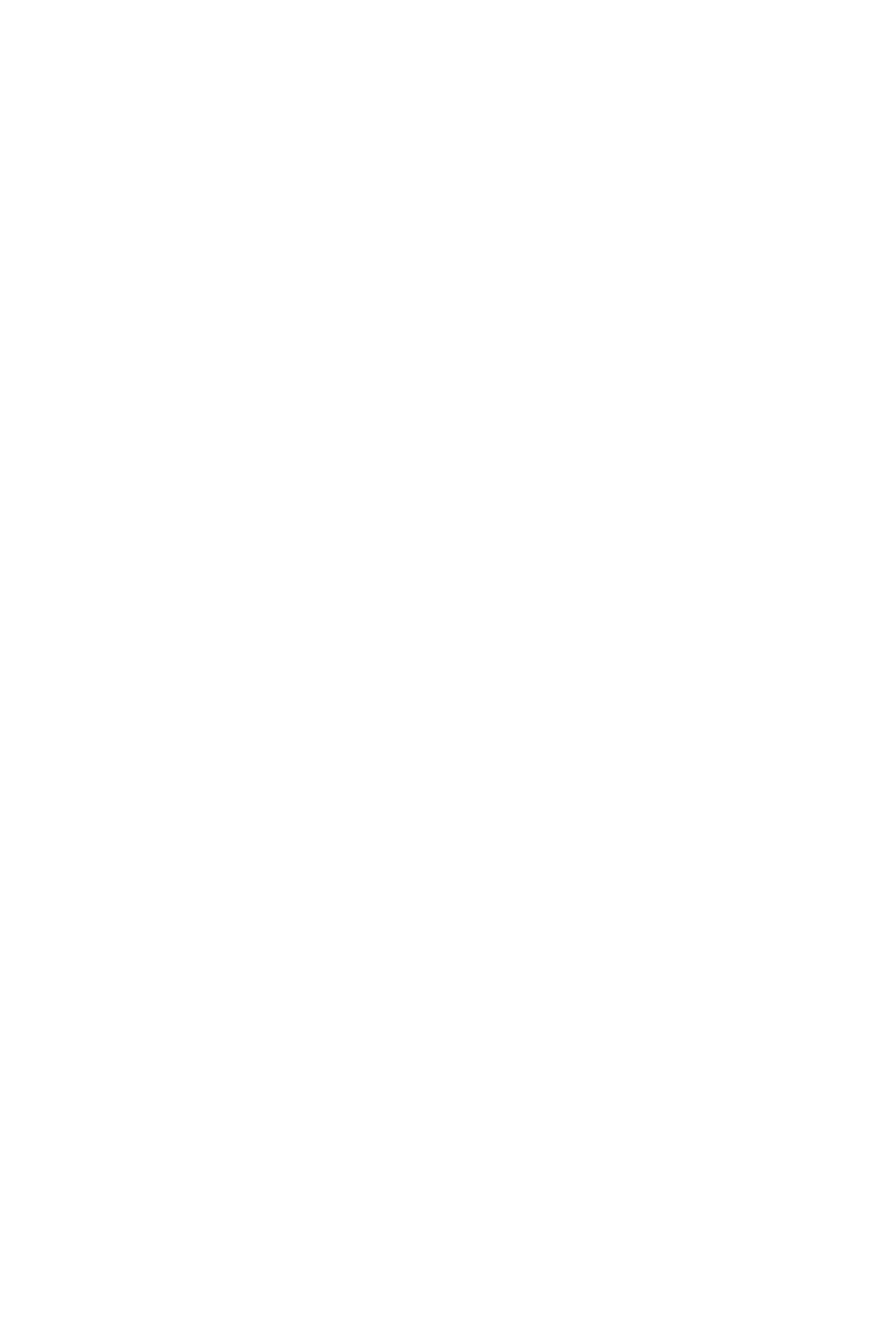# **ABOUT THE AUTHOR**

ahrey Ovalle is a serial entrepreneur who has spent<br>more than 20 years building successful six-and-seven-<br>figure companies for himself and others in multiple<br>industries. more than 20 years building successful six-and-sevenfigure companies for himself and others in multiple industries.

He now teaches people the art of living remarkable, purposeful, happy lives while erring on the side of personal wellbeing, financial security, and growth.

As a business coach and mentor, Gahrey is an execution specialist for those looking to turn their do's into done. Passionate about social impact, he knows that healing our communities starts with financial security. Gahrey helps you create yours, so you can help someone else create theirs.

The child of a community activist, Gahrey saw firsthand the effect of loving one's family and community enough to enact change in it. He has been able to employ the understanding of volunteerism and dedication to one's community in his own life, the lives of his children, and in the lives of the young people he has mentored, creating lifelines that will continue to Grow Forward and Give Back.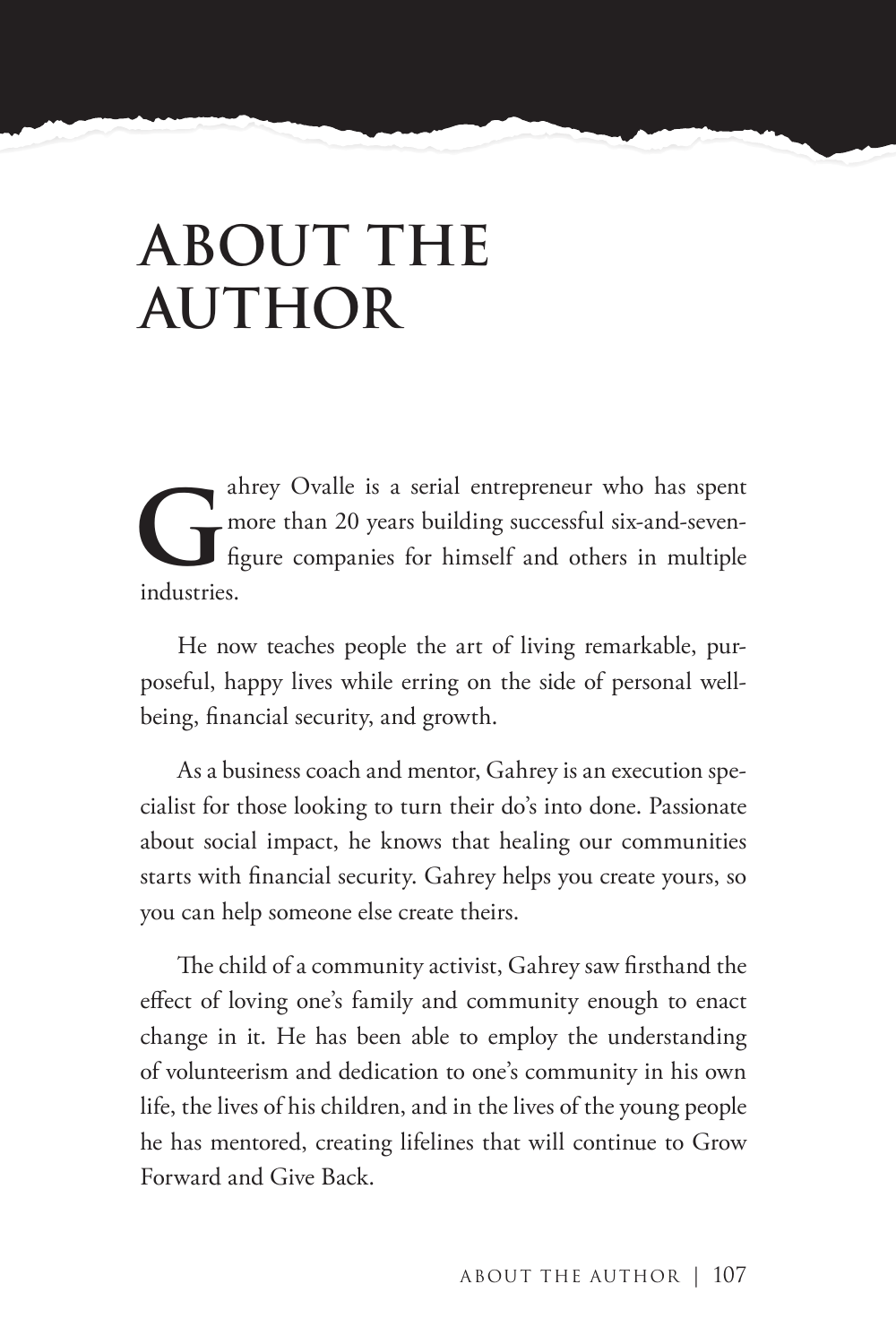Gahrey is passionate about leveraging personal transformation and development to create generational and professional wealth. He accomplishes this by empowering entrepreneurs to eliminate the generational wealth gap that affects them and their families allowing them to create greater impact in their communities.

As an author, activist, and community leader, he is determined to impact the lives of those in need through education, mentorship, and philanthropy. Gahrey knows that when people find their purpose in life and share those gifts with others, they have the ability to create generational change that improves not just their lives but the lives of everyone around them.